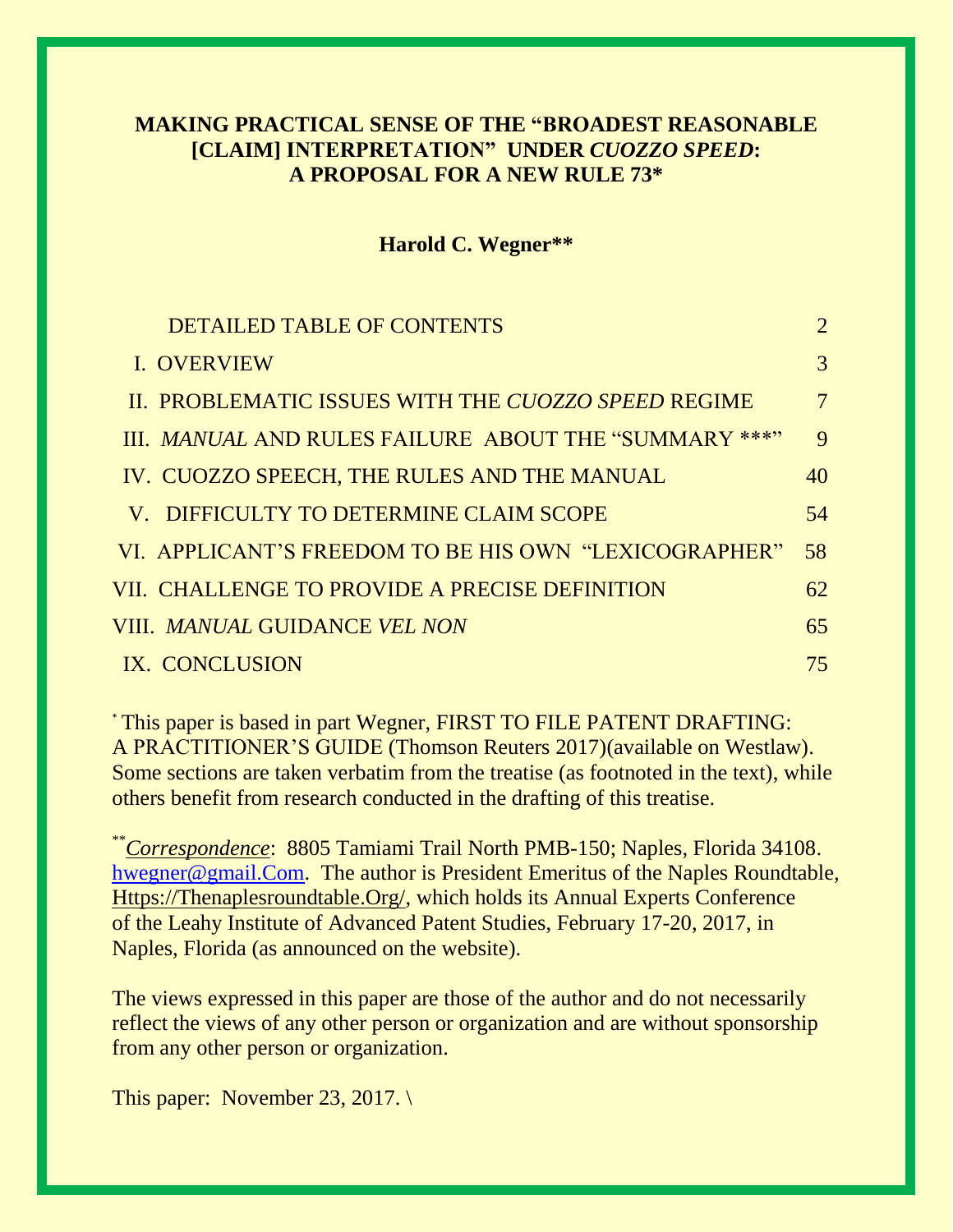# **DETAILED TABLE OF CONTENTS**

| <b>I. OVERVIEW</b>                                                                                                                                                                                                                                                                                                                                                                                                                                        | 3              |
|-----------------------------------------------------------------------------------------------------------------------------------------------------------------------------------------------------------------------------------------------------------------------------------------------------------------------------------------------------------------------------------------------------------------------------------------------------------|----------------|
| II. PROBLEMATIC ISSUES WITH THE CUOZZO SPEED REGIME 7                                                                                                                                                                                                                                                                                                                                                                                                     |                |
| <b>III. MANUAL AND RULES FAILURE ABOUT THE SUMMARY</b>                                                                                                                                                                                                                                                                                                                                                                                                    | 9              |
| A. What the <i>Manual</i> Says Today about the <i>Summary</i>                                                                                                                                                                                                                                                                                                                                                                                             |                |
| <b>B.</b> History of <i>Manual</i> Teachings about the <i>Summary</i><br>1. Shortcomings of the Summary of the Invention<br>2. The Practice as of the 1949 First Edition<br>3. Omissions from the Manual<br>a. Examples of Claim Elements<br>b. Cabining the "Broadest Reasonable Interpretation"<br>c. Conflict within Manual Provisions<br>C. Anachronistic Requirement for the "Nature of the Invention"<br>1. Nature, a Requirement beginning in 1836 |                |
| 2. Claiming Requirement Since 1870<br>D. "Nature", Phoenix Rebirth with a Changed Meaning<br>E. Summary may Limit the Scope of Protection<br>F. What the <i>Manual</i> Says                                                                                                                                                                                                                                                                               |                |
| IV. CUOZZO SPEECH, THE RULES AND THE MANUAL                                                                                                                                                                                                                                                                                                                                                                                                               | 40             |
| V. DIFFICULTY TO DETERMINE CLAIM SCOPE<br>A. Definitional Attempts without the Summary of the Invention<br><b>B.</b> Absence of a Definitional Section<br>C. Confusion, What the <i>Manual</i> Says                                                                                                                                                                                                                                                       | 54             |
| VI. APPLICANT'S FREEDOM TO BE HIS OWN "LEXICOGRAPHER" 58<br>VII. CHALLENGE TO PROVIDE A PRECISE DEFINITION<br><b>VIII. MANUAL GUIDANCE VEL NON</b><br>IX. CONCLUSION                                                                                                                                                                                                                                                                                      | 62<br>65<br>75 |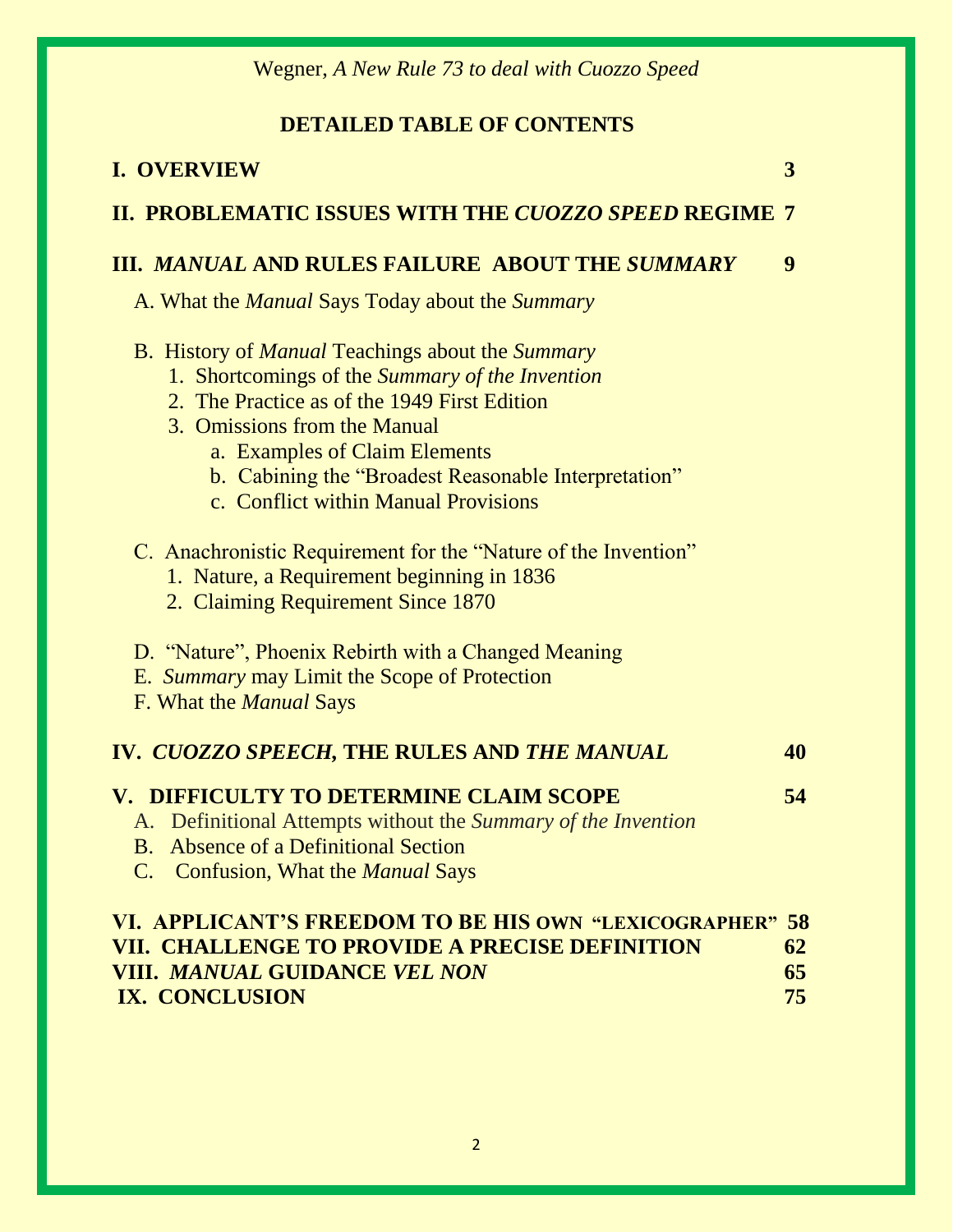#### **I. OVERVIEW**

Patent Office guidance on claim drafting at the point of novelty of an invention is sorely needed. While this challenge has been left to fester for, quite literally, decades, the immediate need for reform of the *Rules of Practice in Patent Cases* and the *Manual of Patent Examining Procedure* may be trace to the Supreme Court decision in *Cuozzo Speed Techs., LLC v. Lee,* 136 S. Ct. 2131 (2016).

*Cuozzo Speed* is a Supreme Court confirmation of a Patent Office rule "that [the] PTO can construe challenged claims during IPR under broadest reasonable interpretation standard." This may permit a feature in a claim a broader interpretation such that it is closer to the prior art, and therefore more susceptible to an invalidity ruling over the prior art. *See* § II, *Problematic Issues with the Cuozzo Speed Regime.* This obvious problem for patentees has generated scholarly criticism. *Id.* Amplifying the problem for the patent applicant faced with a situation such as in *Cuozzo Speed* is the diffuse commentary in the *Manual. See* § III-A, *What the Manual Says Today about the Summary.* The at best diffuse commentary in the *Manual* represents a primary challenge*. See* § III-A, *What the Manual Says Today about the Summary.*The problem arises, here, because the *Manual* may have been up to date more than a half century ago, but the *Manual*  has not been significantly updated in recent years in the area of claim interpretation to deal with the reality of the current case law. *See* § III-B, *History of Manual Teachings about the Summary.*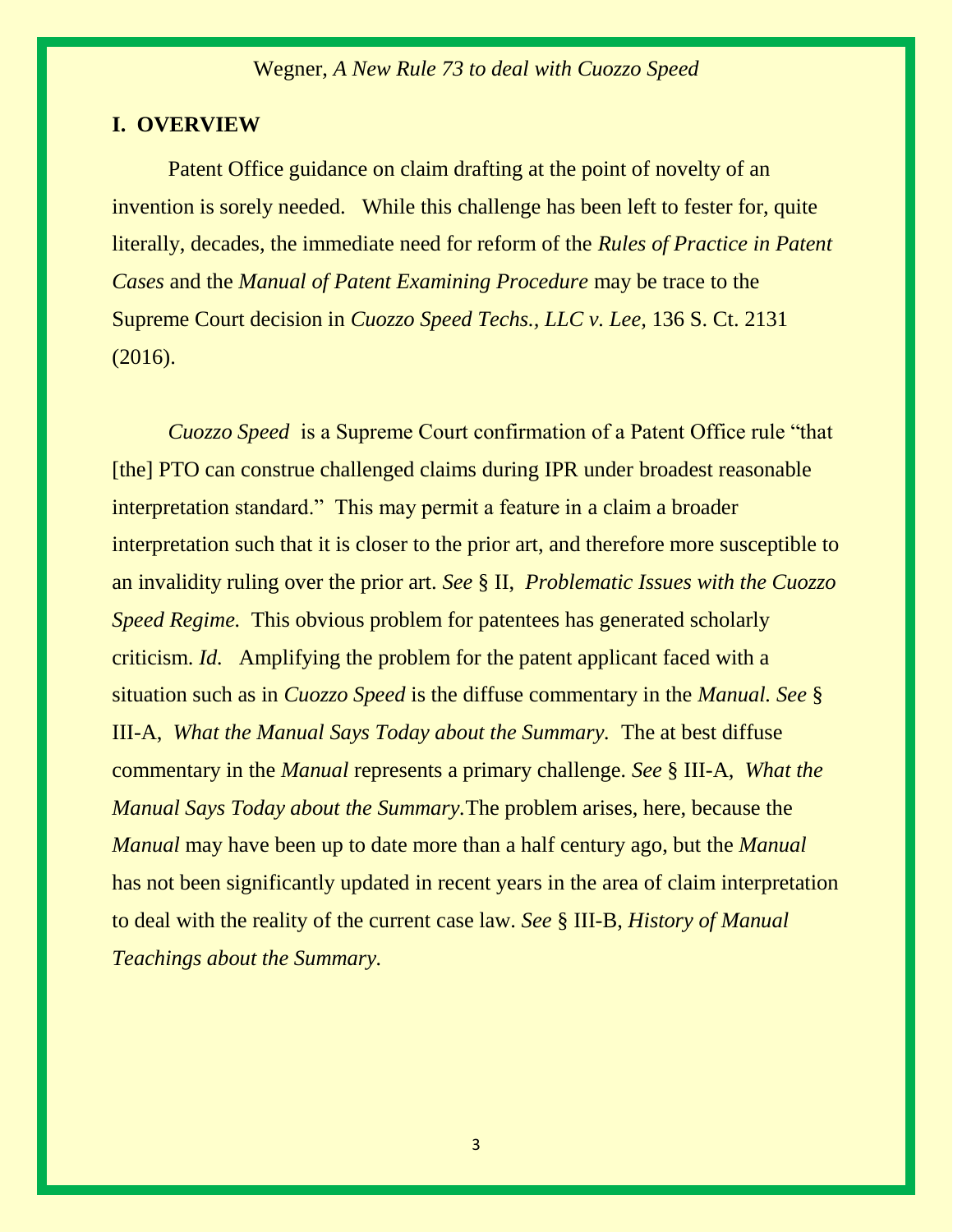o manifest just how far the current rules are out of touch with the present statutory scheme and reality is manifested by the nineteenth century requirement for a description of the "Nature of the Invention" which has long been eliminated from the statutory patent landscape. *See* § III-C, *Anachronistic Requirement for the "Nature of the Invention".* To be sure, there are rules and *Manual* provisions which do exist today, but they are sadly out of date. *See* § IV, *Cuozzo Speech,* The Rules and *the Manual.*

Outdated provisions in the *Code of Federal Regulations* are also a challenge. Problematic for many is Rule 42.100(b) whereby a "claim \* \* \* shall be given its broadest reasonable construction in light of the specification \*\*\*." *See* § IV-A, *Rule 42.100(b).* Judicial relief from this rule is next to impossible given Supreme Court confirmation of the propriety of this rule. *See* § IV-B, *The Supreme Court Cuozzo Speed case*. The diffuse guidance in the *Manual* also does not spell out relief for the applicant community. *See* § IV-C, *What the Manual Says.*

Without a clear definition of claim terminology in the *Summary of the Invention*, it may in some situations be possible to view the entire specification and, perhaps, sometimes, reach a definitional conclusion as to a particular claim limitation. *See* § V,*Difficulty to Determine Claim Scope.* Without a definition of a claim term, the task is more complex as noted from the case law, § V-A, : *Definitional Attempts without the Summary of the Invention*: "Under a broadest reasonable interpretation, words of the claim must be given their plain meaning, unless such meaning is inconsistent with the specification. The plain meaning of a term means the ordinary and customary meaning given to the term by those of ordinary skill in the art at the time of the invention."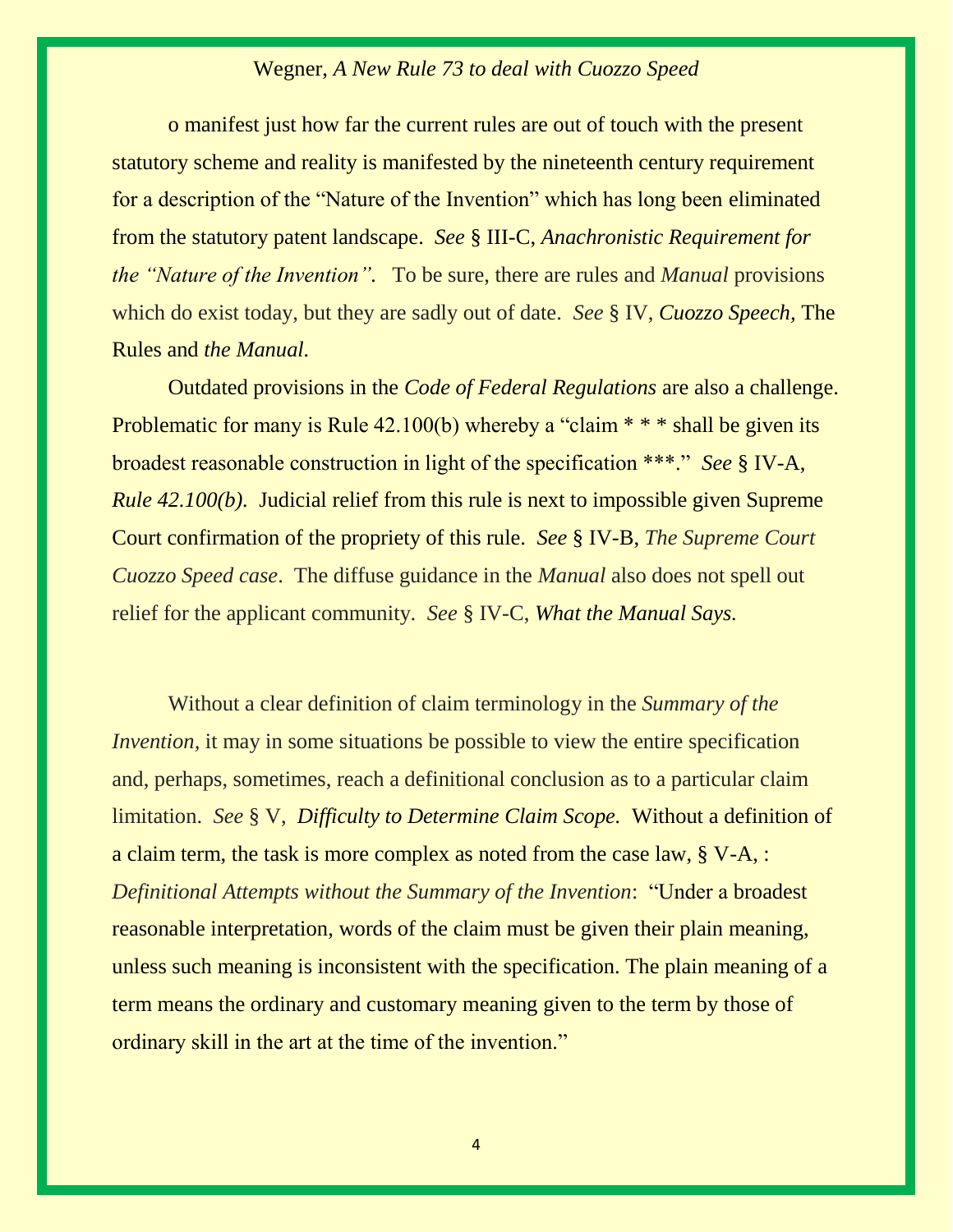Indeed, the problem is seen in case after case where there is no *definition* of claim terminology to preclude a "broadest reasonable interpretation" beyond what the applicant needs. *See* § V-B, *Absence of a Definitional Section.* Compounding the problem is advice from the *Manual* that may be seen in some instances to point in directions away from an express definition of terminology. *See* § V-C, *Confusion, What the Manual Says.* It has been axiomatic for a century that the applicant must often *define* terms used to define his invention, that he is forced to be his own "lexicographer".

But this puts pressure on the applicant to be sure to do just that, to properly *define* his invention. *See* § VI, *Applicant's Freedom to be His Own "Lexicographer".* Indeed, the applicant faces he challenge to "clearly set[ ] forth a definition of the term that is different from its ordinary and customary meaning(s) in the specification." *See* § VII, *Challenge to Provide a Precise Definition.* 

The many practitioners who have cut their patent teeth in the vineyards of *ex parte* patent prosecution have traditionally relied upon the *Manual of Patent Examining Procedure* to teach a safe, reliable practice for drafting and prosecuting patent applications. Here, the applicant relying upon the *Manual* receives mixed messages. *See* § VIII, *Manual Guidance Vel Non.*

A new Patent Office rule to replace the current anachronistic provisions on the content of the *Summary of the Invention* is most clearly needed. This must deal with the *absence* of a positive teaching by the Office to provide express definitions at the point of novelty and the *presence* of outdated guidance that makes no sense in context of the current statutory ground rules.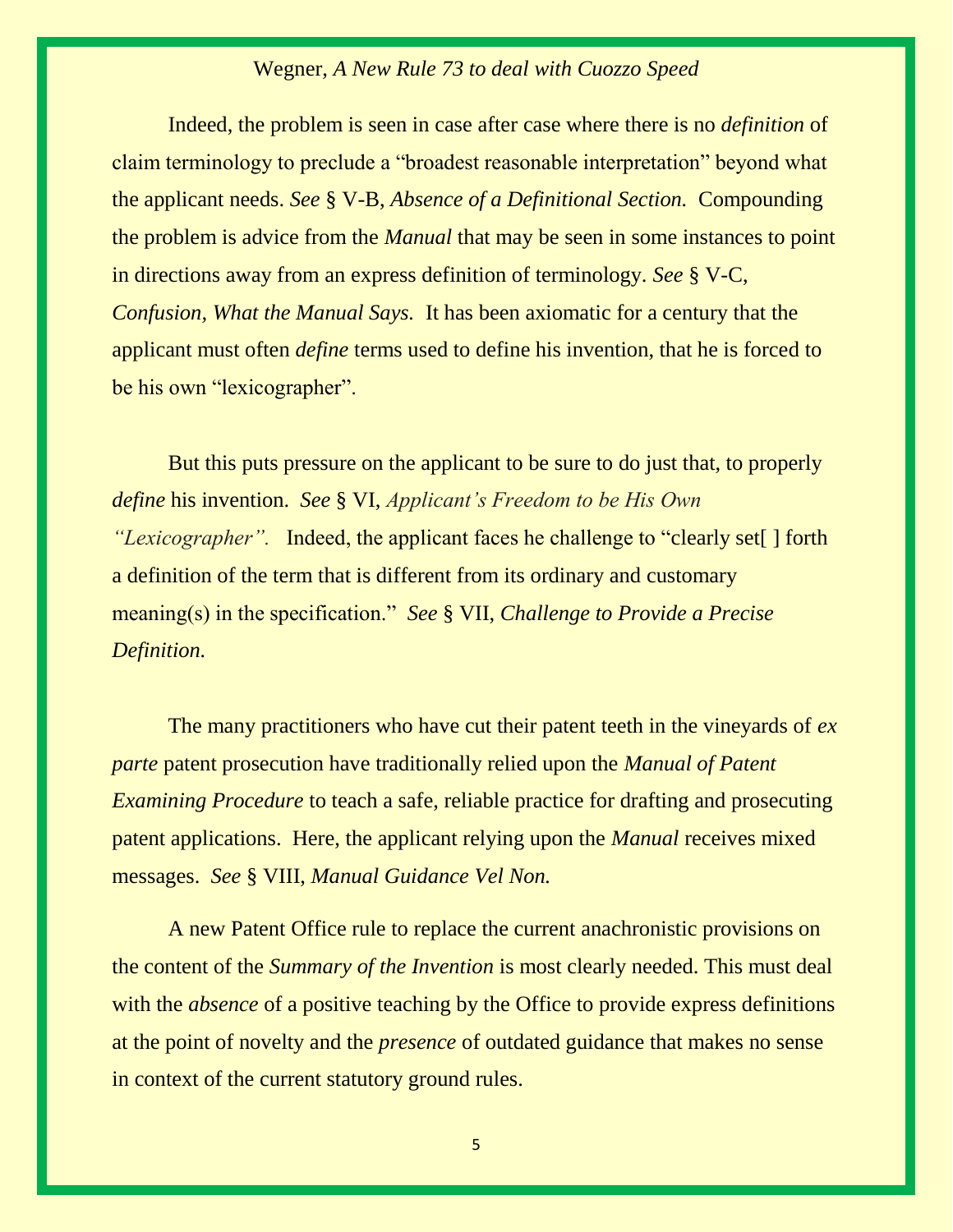In order to "codify" the basic practice that the patentee may be his own lexicographer and to encourage the provision of definitions at the point of novelty of an invention, it is proposed to scrap the current Rule 73 and replace that rule with the following rule:

## *[37 CFR 1.73](https://1.next.westlaw.com/Link/Document/FullText?findType=L&pubNum=1000547&cite=37CFRS1.73&originatingDoc=I2f73bd79f1bf11e598dc8b09b4f043e0&refType=LQ&originationContext=document&transitionType=DocumentItem&contextData=(sc.Search)) Brief Summary of the invention***.**

(a) The applicant may include a section captioned as "Brief Summary of the Invention" in which the applicant may define any feature of the claimed invention which for purposes of claim interpretation at the Office or in the Courts shall for purposes of patent infringement and validity exclude embodiments inconsistent with such definition.

(b) The broadest reasonable interpretation normally given to a claim for purposes of infringement shall not expand the scope of a any claim beyond any definition for such claim under the foregoing subsection.

(What happens to the *old* Rule 73? As noted at § III-A, *What the Manual Says Today about the Summary,* the current Rule 73, has nothing of current value to salvage: "[T]he brief summary of the invention 'indicat[es] its nature and substance, which may include *a statement of the object of the invention* \*\*\*' and that 'the purpose of the brief summary of invention is to apprise \*\*\* those interested in the particular art to which the invention relates, of *the nature of the invention*,' and also points out that the summary is a search tool, because 'if properly written to set out *the exact nature, operation, and purpose of the invention*, [it] will be of material assistance in aiding ready understanding of the patent in future searches. The brief summary should be more than a mere statement of the objects of the invention[.]'").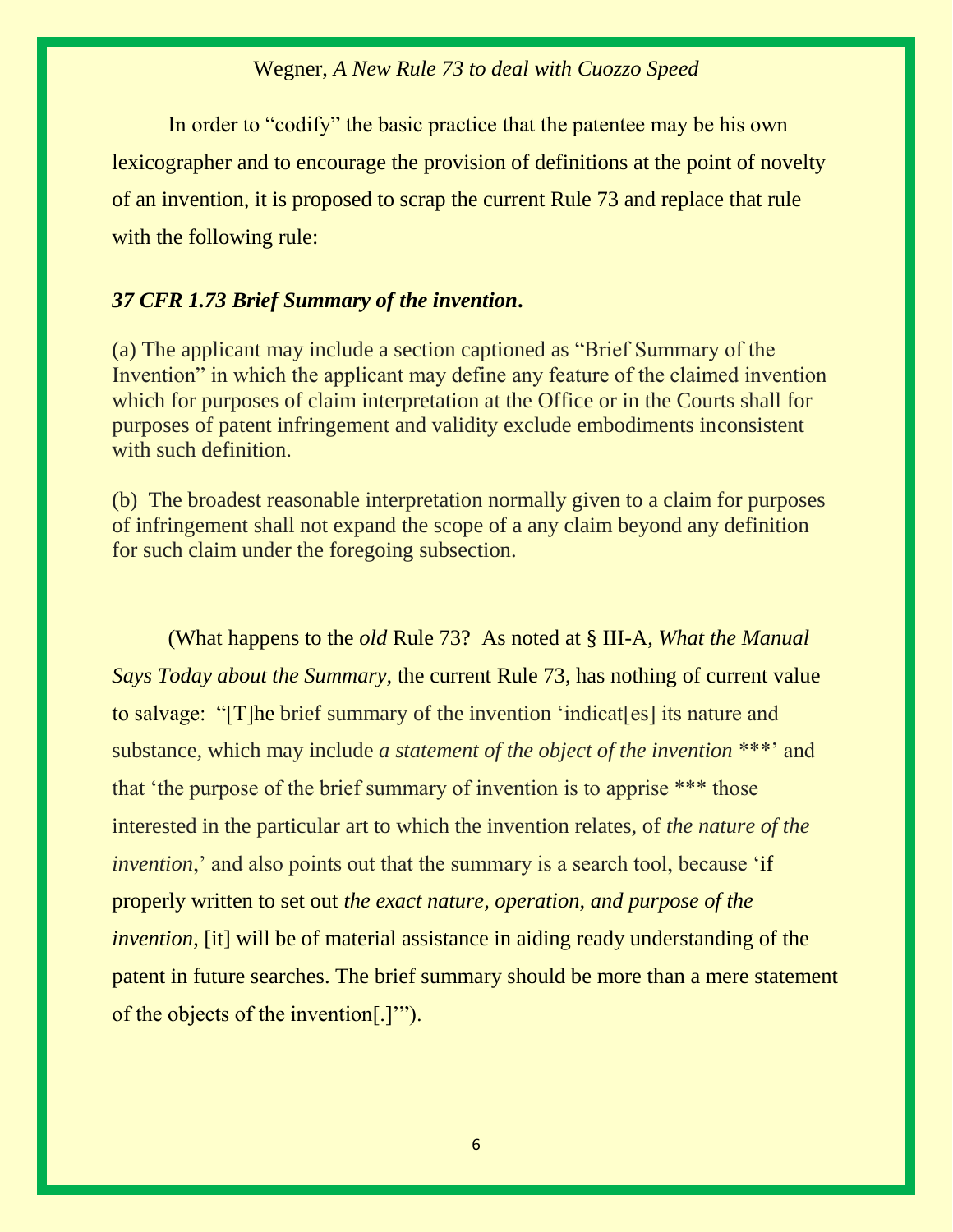#### **II. PROBLEMATIC ISSUES WITH THE** *CUOZZO SPEED* **REGIME**

*[Cuozzo Speed](https://1.next.westlaw.com/Link/Document/FullText?findType=Y&serNum=2039199307&pubNum=0000708&originatingDoc=I8858532fbbaf11e79bef99c0ee06c731&refType=RP&fi=co_pp_sp_708_2136&originationContext=document&transitionType=DocumentItem&contextData=(sc.Search)#co_pp_sp_708_2136)* "hold[s] that PTO can construe challenged claims during IPR under broadest reasonable interpretation standard."<sup>1</sup> Patentees as a result of *Cuozzo Speed* have found their claim terminology expanded during litigation, such that the broader interpretation of the claims moves the claimed subject matter into a sphere of patent invalidity due to closeness of the prior art.

The broadest reasonable interpretation standard "means that examiners never need to resolve on paper the difficult 'read the claims in light of the specification.<sup>['] "2</sup> "The Federal Circuit's precedent ... confirms that *the broadest reasonable interpretation standard in IPRs can have a material impact on claim construction*. This was so in the Federal Circuit's other *PPC Broadband* case, which upheld the PTAB's construction of a claim term as to certain claims but not

<sup>1</sup> Michael A. Carrier & Brenna Sooy, Five Solutions to the REMS Patent Problem**,** 97 B.U. L. Rev. 1661, 690, n[.212](https://1.next.westlaw.com/Document/I8858532fbbaf11e79bef99c0ee06c731/View/FullText.html?navigationPath=Search%2Fv3%2Fsearch%2Fresults%2Fnavigation%2Fi0ad740130000015fdfecc6288437840b%3FNav%3DANALYTICAL%26fragmentIdentifier%3DI3b165aec554311e79bef99c0ee06c731%26startIndex%3D21%26contextData%3D%2528sc.Search%2529%26transitionType%3DSearchItem&listSource=Search&list=ANALYTICAL&rank=25&grading=na&sessionScopeId=a92640ffdfecb0c937fdf7383073dd8cc60b0621a13465ddd2ed471714e7ee91&libraryResultGuid=i0ad740360000015fdfeab3515c117e05&originationContext=PreviousNextSearchTerm&transitionType=SearchItem&contextData=%28sc.Search%29&listPageSource=84b3760385c04d61a6d9551c3944ae1a&TermNavState=firstTerm#co_footnoteReference_F212461851063_ID0ESHBI) (2017)(citing *[Cuozzo Speed Techs., LLC v. Lee,](https://1.next.westlaw.com/Link/Document/FullText?findType=Y&serNum=2039199307&pubNum=0000708&originatingDoc=I8858532fbbaf11e79bef99c0ee06c731&refType=RP&fi=co_pp_sp_708_2136&originationContext=document&transitionType=DocumentItem&contextData=(sc.Search)#co_pp_sp_708_2136)* 136 S. Ct. 2131, 2136 [\(2016\), as](https://1.next.westlaw.com/Link/Document/FullText?findType=Y&serNum=2039199307&pubNum=0000708&originatingDoc=I8858532fbbaf11e79bef99c0ee06c731&refType=RP&fi=co_pp_sp_708_2136&originationContext=document&transitionType=DocumentItem&contextData=(sc.Search)#co_pp_sp_708_2136) *"*holding that PTO can construe challenged claims during IPR under broadest reasonable interpretation standard").

<sup>2</sup> Dawn-Marie Bey & Christopher A. Cotropia, *The Unreasonableness of the Patent Office's "Broadest Reasonable Interpretation" Standard*, 37 AIPLA Q.J. 285, 300 (2009)("The [broadest reasonable interpretation] standard … allows examiners to avoid tough claim interpretation issues. It explicitly does not require the examiner to determine the correct claim interpretation. Instead, *examiners just need to give the claim a "reasonable" interpretation*. This means that *examiners never need to resolve on paper the difficult 'read the claims in light of the specification*, but do not read the limitations from the specification into the claims' conundrum faced in almost every claim interpretation inquiry. Most importantly, the applicant does not have to respond to such analysis. Prosecution history as to whether limitation "A" from the specification should be read into the claims is never created because the [broadest reasonable interpretation] standard prevents the conversation from ever happening. The public is then robbed of discussions of claim meaning that could assist in future interpretation. \*\*\*")(footnote omitted).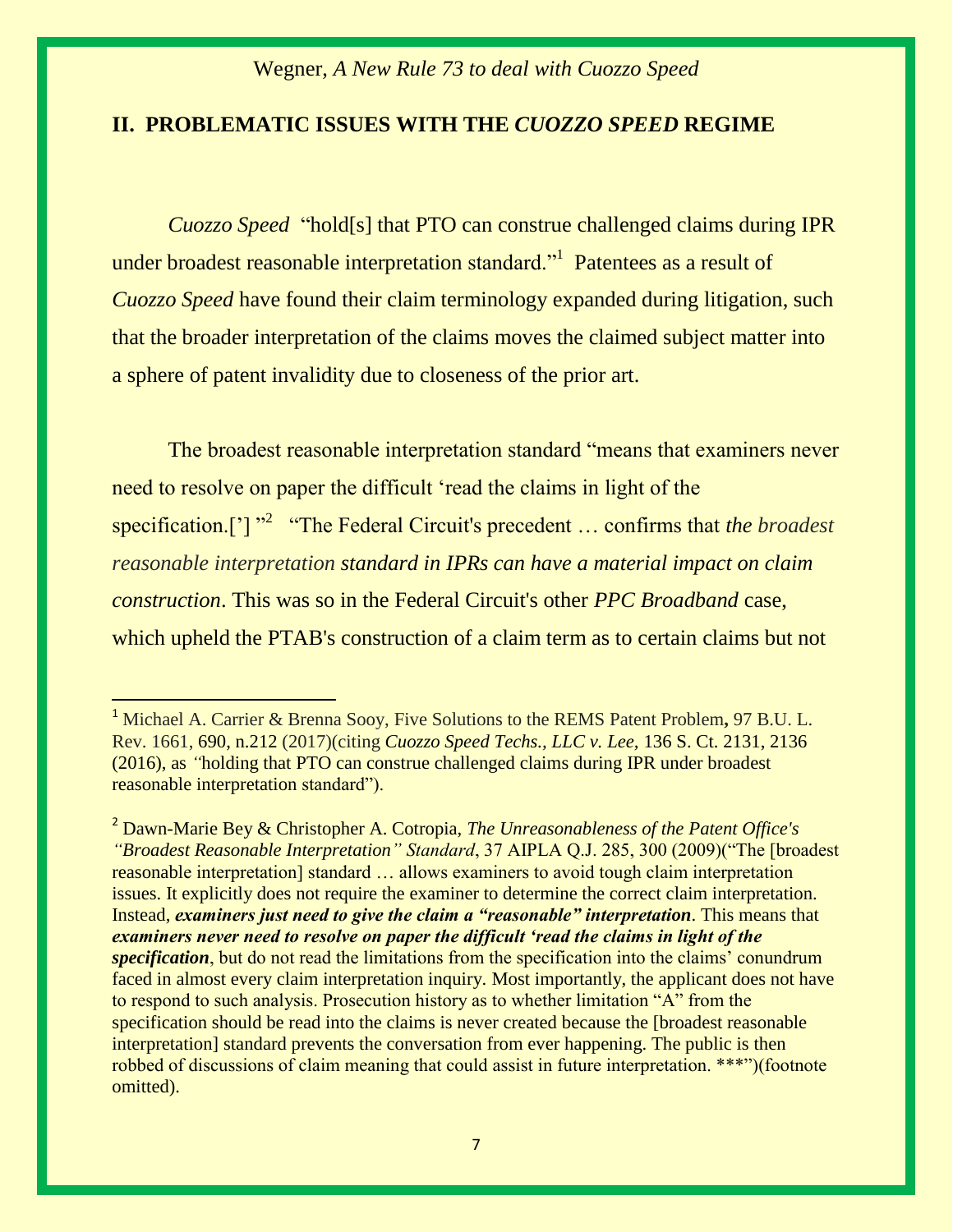as to others. [*PPC Broadband, Inc. v. Corning Optical Commc'ns RF, LLC (*PPC Broadband II*)*, 815 F.3d 734 (Fed. Cir. 2016).] \*\*\* The court explained that [its claim] construction would not be 'the correct construction under *Philips*,' but that it is the 'broadest reasonable construction."<sup>3</sup>

The charge is made that "the broadest reasonable interpretation opens an entire new avenue of attack on a patent's validity[.]"<sup>4</sup> "The PTO applies the broadest reasonable interpretation [ ] standard, which liberally construes terms."<sup>5</sup> "The [broadest reasonable interpretation] standard requires the claim to be constructed as broadly as possible while still being consistent with the language in the claim and other sections of the patent."<sup>6</sup>

4 Trevor O'Neill, *Inter Partes Review, the Broadest Reasonable Interpretation, and the Takings Clause,* 18 Colum. Sci. & Tech. L. Rev. 492, 507-08 (2017)("The use of the broadest reasonable interpretation opens an entire new avenue of attack on a patent's validity, and one that is turning out to be heavily biased against patent owners. Many industries invest heavily in technologies based on patents; it seems likely that patents with high investment-backed expectations have undergone an IPR to their detriment.")

5 Laura E. Dolbow, *A Distinction Without a Difference: Convergence in Claim Construction Standards*, 70 Vand. L. Rev. 1071, 1073 (2017).

6 Trevor O'Neill, *Inter Partes Review, the Broadest Reasonable Interpretation, and the Takings Clause,* 18 Colum. Sci. & Tech. L. Rev. 492, 496 (2017)(citing U.S. Patent and Trademark Office, Manual of Patent Examining Procedure § 2111 (9th ed. 2015) (describing the use of the broadest reasonable interpretation during patent examination)).

<sup>&</sup>lt;sup>3</sup> [Christopher A. Suarez,](https://1.next.westlaw.com/Link/Document/FullText?findType=h&pubNum=176284&cite=0482392001&originatingDoc=I0dd9ff721e8a11e798dc8b09b4f043e0&refType=RQ&originationContext=document&transitionType=DocumentItem&contextData=(sc.Search)) *Navigating Inter Partes Review Appeals in the Federal Circuit*, 9 No. 3 Landslide 49 (January/February, 2017) (emphasis added)(footnote integrated into text with footnotes consisting of page cites to *PPC Broadband* omitted).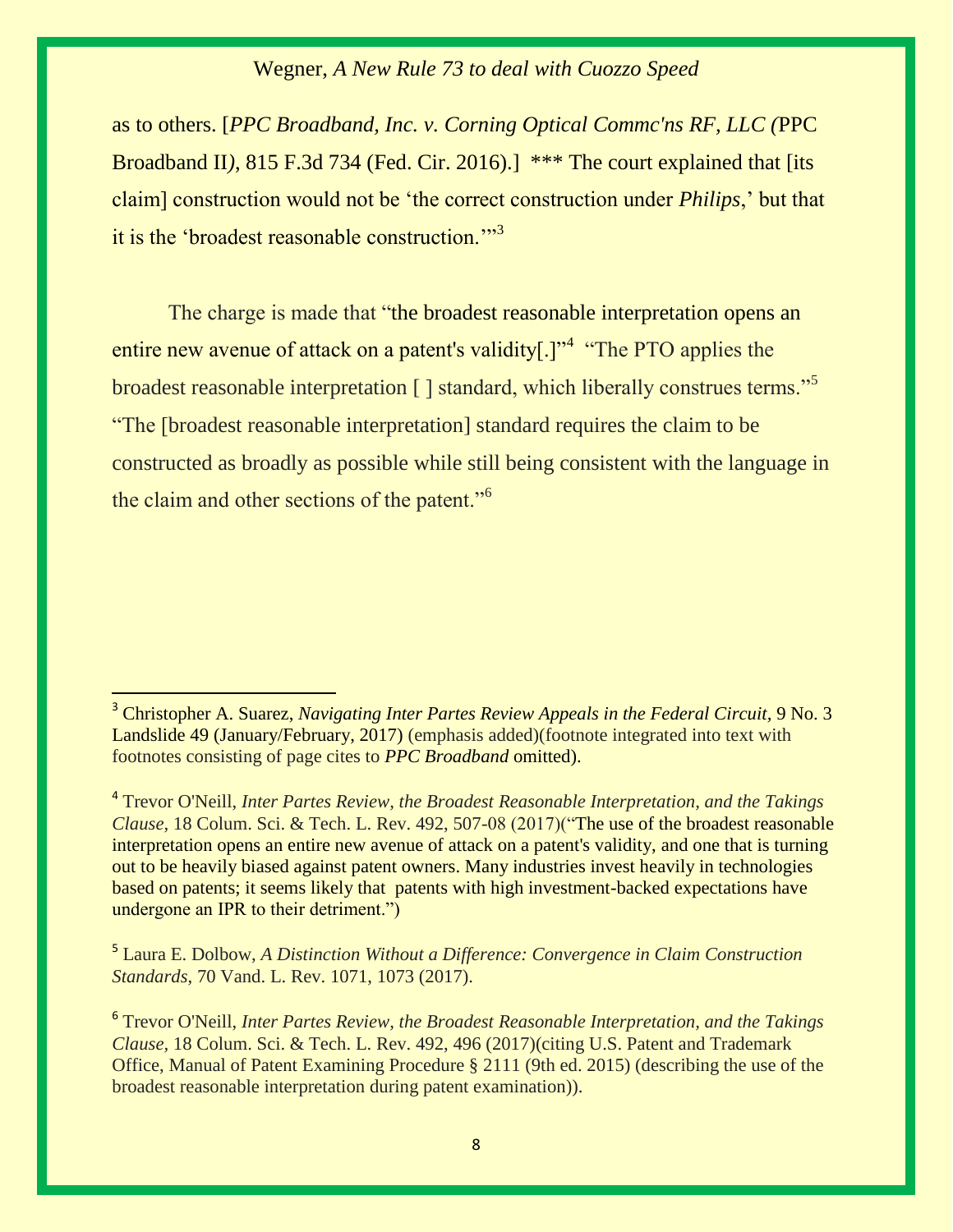"In reexamination, 'claims ... are to be given their broadest reasonable interpretation *consistent with* the specification, and \*\*\* claim language should be read *in light of* the specification as it would be interpreted by one of ordinary skill in the art."<sup>7</sup> "During reexamination, the Board must construe claims giving them their broadest reasonable interpretation *consistent with* the specification."<sup>8</sup>

# **III.** *MANUAL* **AND RULES FAILURE ABOUT THE "SUMMARY \*\*\*"**

## **A. What the** *Manual* **Says Today about the** *Summary*

Nowhere in the *Manual of Patent Examining Procedure* is there any reference to the *Summary of the Invention* in terms of providing a *definition* of the scope of protection. The *Manual of Patent Examining Procedure* has several references to the *Summary of the Invention,* but nowhere is there any reference to the *Manual* as a *definitional tool.* 

<sup>7</sup> *In re NTP, Inc.,* 654 F.3d 1279, 1287 (Fed.Cir.2011)(citing *In re Am. Acad. of Sci. Tech Ctr.,* 367 F.3d 1359, 1364 (Fed.Cir.2004))(emphasis added).

<sup>8</sup> *[In re Affinity Labs of Texas, LLC,](https://1.next.westlaw.com/Document/I17b1bd7031b711e79eadef7f77b52ba6/View/FullText.html?listSource=Search&navigationPath=Search%2fv3%2fsearch%2fresults%2fnavigation%2fi0ad740360000015fdfda22a35c116ef6%3fNav%3dCASE%26fragmentIdentifier%3dI712f90f1d9dd11e5b4bafa136b480ad2%26startIndex%3d1%26contextData%3d%2528sc.Search%2529%26transitionType%3dSearchItem&list=CASE&rank=7&listPageSource=f3b2bffb50435e2d8d994ee2dc6ceb39&originationContext=docHeader&contextData=(sc.Search)&transitionType=Document&needToInjectTerms=False&enableBestPortion=True&docSource=cba38b32b9f54946add0da25801b4ec8)* 856 F.3d 902122, 906-07 (Fed. Cir. 2017)(Chen, J.)(citing *[In](https://1.next.westlaw.com/Link/Document/FullText?findType=Y&serNum=2033511076&pubNum=0000506&originatingDoc=I17b1bd7031b711e79eadef7f77b52ba6&refType=RP&fi=co_pp_sp_506_1255&originationContext=document&transitionType=DocumentItem&contextData=(sc.Search)#co_pp_sp_506_1255)  re Rambus, Inc*[., 753 F.3d 1253, 1255 \(Fed. Cir. 2014\)\(](https://1.next.westlaw.com/Link/Document/FullText?findType=Y&serNum=2033511076&pubNum=0000506&originatingDoc=I17b1bd7031b711e79eadef7f77b52ba6&refType=RP&fi=co_pp_sp_506_1255&originationContext=document&transitionType=DocumentItem&contextData=(sc.Search)#co_pp_sp_506_1255)emphasis added).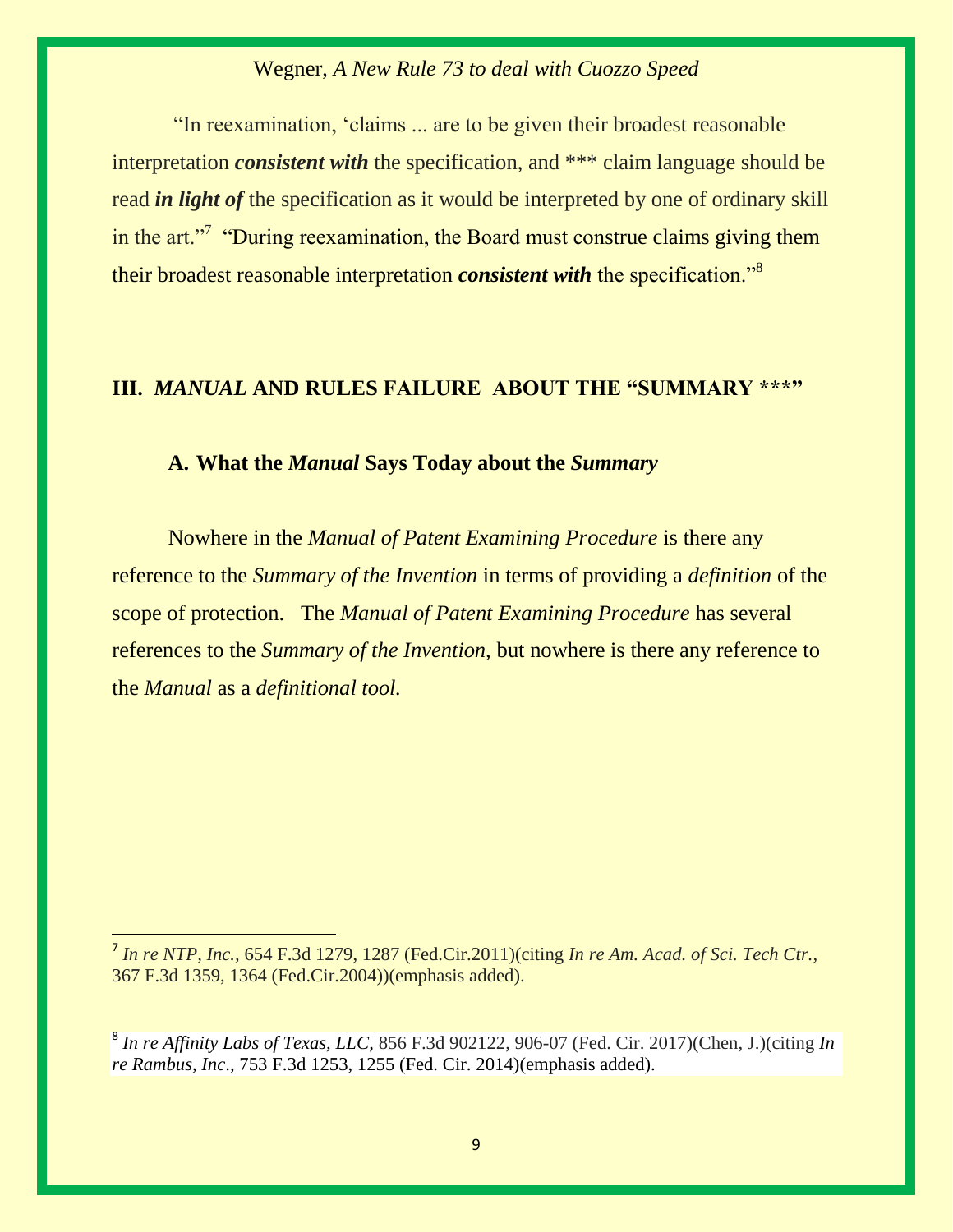The *Manual* first quotes from *[37 CFR 1.73,](https://1.next.westlaw.com/Link/Document/FullText?findType=L&pubNum=1000547&cite=37CFRS1.73&originatingDoc=I2f73bd79f1bf11e598dc8b09b4f043e0&refType=LQ&originationContext=document&transitionType=DocumentItem&contextData=(sc.Search)) Summary of the invention*, which notes that the "brief summary of the invention indicates] its nature and substance, which may include *a statement of the object of the invention* \*\*\*" and that "the purpose of the brief summary of invention is to apprise \*\*\* those interested in the particular art to which the invention relates, of *the nature of the invention*," and also points out that the summary is a search tool, because "if properly written to set out *the exact nature, operation, and purpose of the invention*, [it] will be of material assistance in aiding ready understanding of the patent in future searches. The brief summary should be more than a mere statement of the objects of the invention[.]"

The *Manual* also explains that "[t]he summary may point out the *advantages of the invention or how it solves problems previously existent in the prior art* (and preferably indicated in the Background of the Invention). In chemical cases it should point out in general terms the utility of the invention. If possible, *the nature and gist of the invention or the inventive concept should be set forth. Objects of the invention should be treated briefly and only to the extent that they contribute to an understanding of the invention*."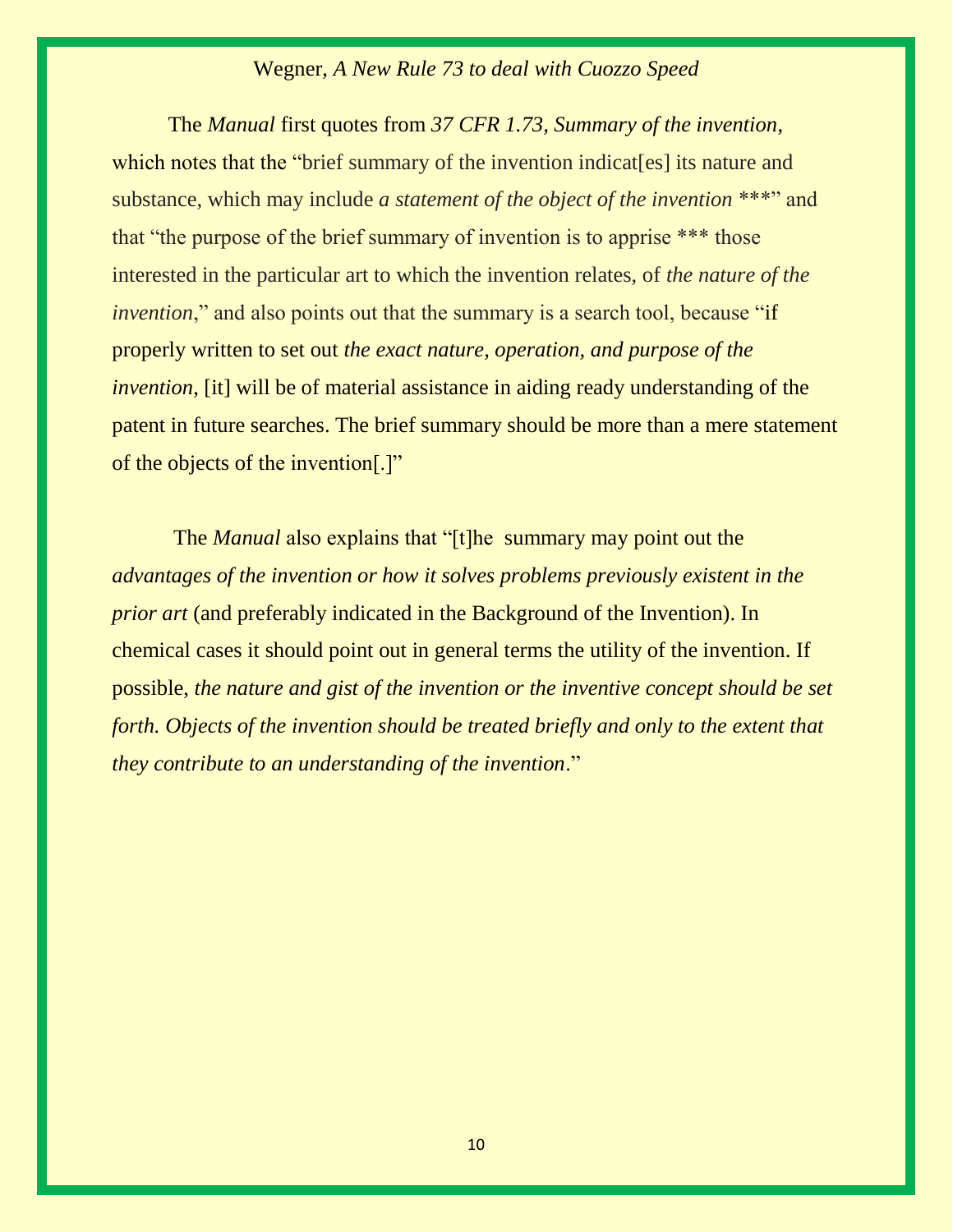To best understand the obfuscation of the invention through statements in

the *Summary of the Invention,* it is useful to quote from the *Manual*:

## *[37 CFR 1.73](https://1.next.westlaw.com/Link/Document/FullText?findType=L&pubNum=1000547&cite=37CFRS1.73&originatingDoc=I2f73bd79f1bf11e598dc8b09b4f043e0&refType=LQ&originationContext=document&transitionType=DocumentItem&contextData=(sc.Search)) Summary of the invention***.**

 $\overline{a}$ 

*A brief summary of the invention indicating its nature and substance, which may include a statement of the object of the invention, should precede the detailed description.* Such summary should, when set forth, be commensurate with the invention as claimed and any object recited should be that of the invention as claimed.

Since *the purpose of the brief summary of invention is to apprise* the public, and more especially *those interested in the particular art to which the invention relates, of the nature of the invention,* the summary should be directed to the specific invention being claimed, in contradistinction to mere generalities which would be equally applicable to numerous preceding patents. That is, the subject matter of the invention should be described in one or more clear, concise sentences or paragraphs.

# *The brief summary, if properly written to set out the exact nature, operation, and purpose of the invention, will be of material assistance in aiding ready understanding of the patent in future searches*. *The brief summary should be more than a mere statement of the objects of the invention, which statement is also permissible under 37 CFR 1.73.*

The brief summary of invention should be consistent with the subject matter of the claims.  $***<sup>9</sup>$ 

The *Manual* has a section, *Arrangement of Application,* which includes a quotation from 37 CFR § 1.77(b) to note the placement order of the *Summary of the Invention,* as well as 37 CFR § 1.77(h), which details the content of the *Summary of the Invention.*

<sup>&</sup>lt;sup>9</sup> MPEP § 608), *Brief Summary of Invention* [R-07.2015](downloaded from Westlaw November 22, .01(d 2017, current through the Ninth Edition, October 2015).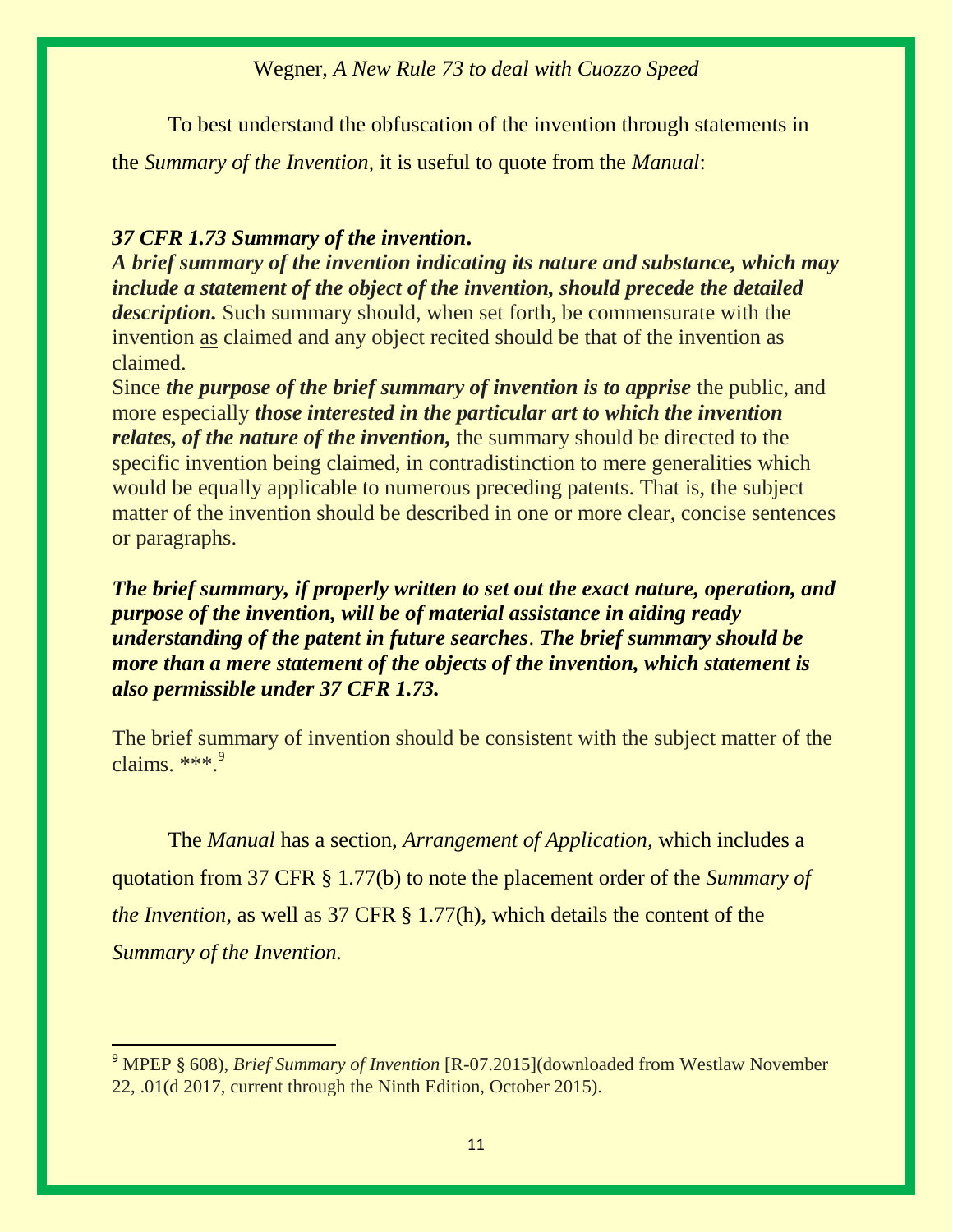# *[37 CFR 1.77](https://1.next.westlaw.com/Link/Document/FullText?findType=L&pubNum=1000547&cite=37CFRS1.77&originatingDoc=I2f73bd73f1bf11e598dc8b09b4f043e0&refType=LQ&originationContext=document&transitionType=DocumentItem&contextData=(sc.Search)) Arrangement of application elements***.**

\* \* \*

(b) The specification should include the following sections in order:

(1) Title of the invention, which may be accompanied by an introductory portion stating the name, citizenship, and residence of the applicant (unless included in the application data sheet).

(2) Cross-reference to related applications.

(3) Statement regarding federally sponsored research or development.

(4) The names of the parties to a joint research agreement.

(5) Reference to a "Sequence Listing," a table, or a computer program listing appendix submitted on a compact disc and an incorporation-by-reference of the material on the compact disc (see  $\S 1.52(e)(5)$ ). The total number of compact discs including duplicates and the files on each compact disc shall be specified.

(6) Statement regarding prior disclosures by the inventor or a joint inventor.

(7) Background of the invention.

(8) *Brief summary of the invention*.

(9) Brief description of the several views of the drawing.

(10) Detailed description of the invention.

(11) A claim or claims.

(12) Abstract of the disclosure.

(13) "Sequence Listing," if on paper (see  $\S$ § 1.821 through 1.825).  $***$ 

# **¶ 6.02 Content of Specification**

Content of Specification \* \* \*

 $\overline{a}$ 

# (h) **BRIEF SUMMARY OF THE INVENTION**: See [MPEP § 608.01\(d\).](https://1.next.westlaw.com/Link/Document/FullText?findType=Y&pubNum=1015320&cite=MPEPs608.01(d)&originatingDoc=I2f73bd73f1bf11e598dc8b09b4f043e0&refType=TS&originationContext=document&transitionType=DocumentItem&contextData=(sc.Search))

A brief summary or general statement of the invention as set forth in [37 CFR 1.73.](https://1.next.westlaw.com/Link/Document/FullText?findType=L&pubNum=1000547&cite=37CFRS1.73&originatingDoc=I2f73bd73f1bf11e598dc8b09b4f043e0&refType=LQ&originationContext=document&transitionType=DocumentItem&contextData=(sc.Search)) The summary is separate and distinct from the abstract and is directed toward the invention rather than the disclosure as a whole. *The summary may point out the advantages of the invention or how it solves problems previously existent in the prior art (and preferably indicated in the Background of the Invention). In chemical cases it should point out in general terms the utility of the invention*. *If possible, the nature and gist of the invention or the inventive concept should be set forth. Objects of the invention should be treated briefly and only to the extent that they contribute to an understanding of the invention.*  $* * *10$ 

<sup>&</sup>lt;sup>10</sup> MPEP § 608.01(a), *Arrangement of Application* [R-07.2015] (downloaded from Westlaw November 22, 2017, current through the Ninth Edition, October 2015)(emphasis added).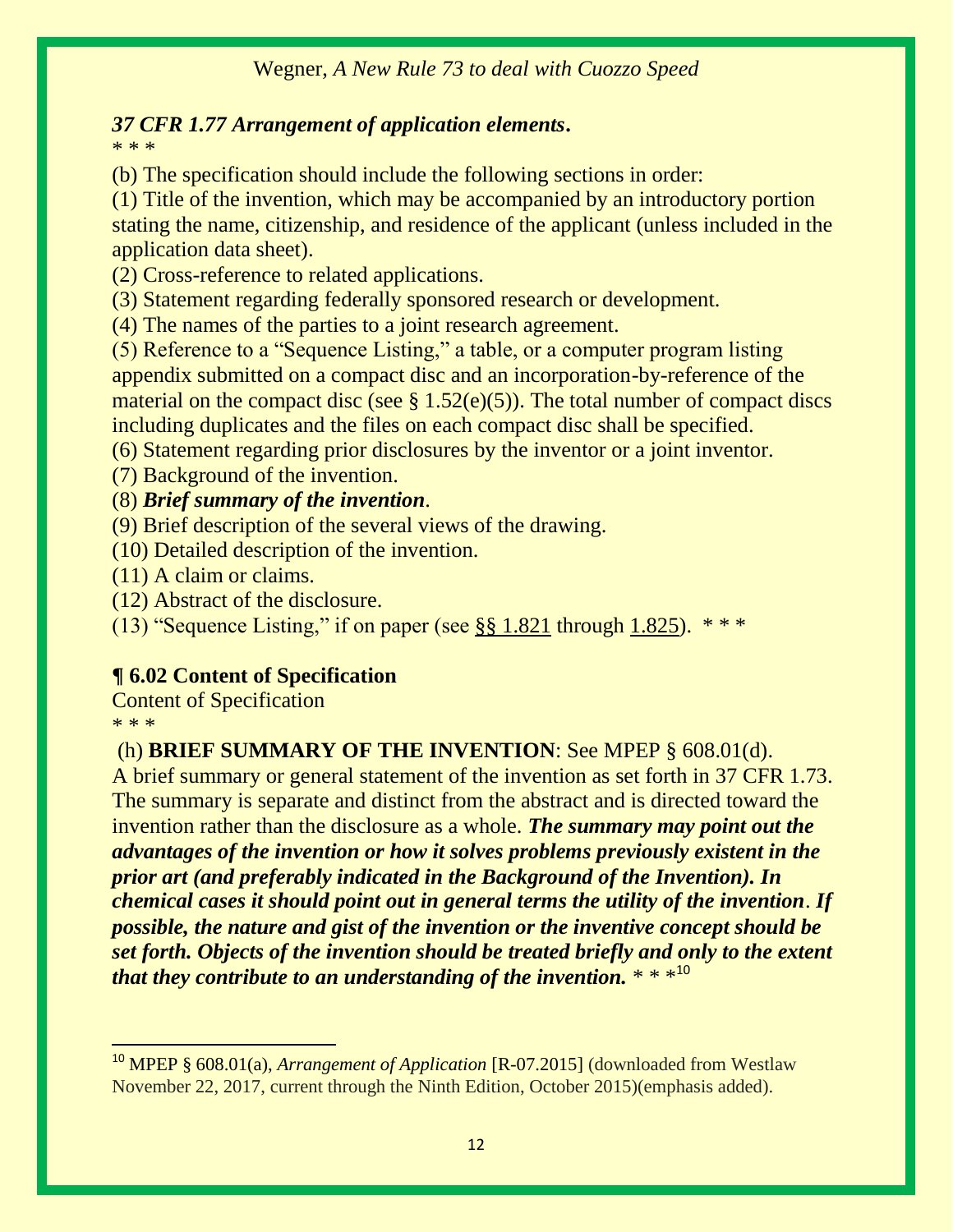## **B. History of** *Manual* **Teachings about the** *Summary*

## **\_\_-1. Shortcomings of the** *Summary of the Invention<sup>11</sup>*

As one example of the shortcomings of the *Manual* as a teaching tool, consider the contents of what *should* be in a *Summary of the Invention* versus what the *Manual* says should be in the *Summary of the Invention*.

If properly drafted, the *Summary should* recite the elements of the claimed invention and include definitions of otherwise ambiguous terms particularly at the point of novelty. For generic coverage, the *Summary* should also name plural embodiments for an element of the claimed invention where only one is set forth in the *Detailed Description of the Invention.* In the case of novel chemical or biotechnology entities, a statement of specific usefulness should be provided.

Instead, the *Manual* cites to the relevant rule for the *Summary of the Invention* which says *nothing* about any of the above "best practices" features that *should* be included in the *Summary of the Invention.* Instead, the rule says that the *Summary of the Invention* should recite the "nature" of the invention and recite "objects" of the invention.

Amazingly, the "nature" of the invention is required by the Rules of Practice: Nowhere is there any *definition* or even explanation in the *Manual* as to precisely what *is* the "nature" of an invention.

<sup>&</sup>lt;sup>11</sup>This section is adapted from Wegner, FIRST TO FILE PATENT DRAFTING: A PRACTITIONER'S GUIDE, § 7:4, *Summary of the Invention, Prime Example of a Failed Teaching* (Thomson Reuters 2017).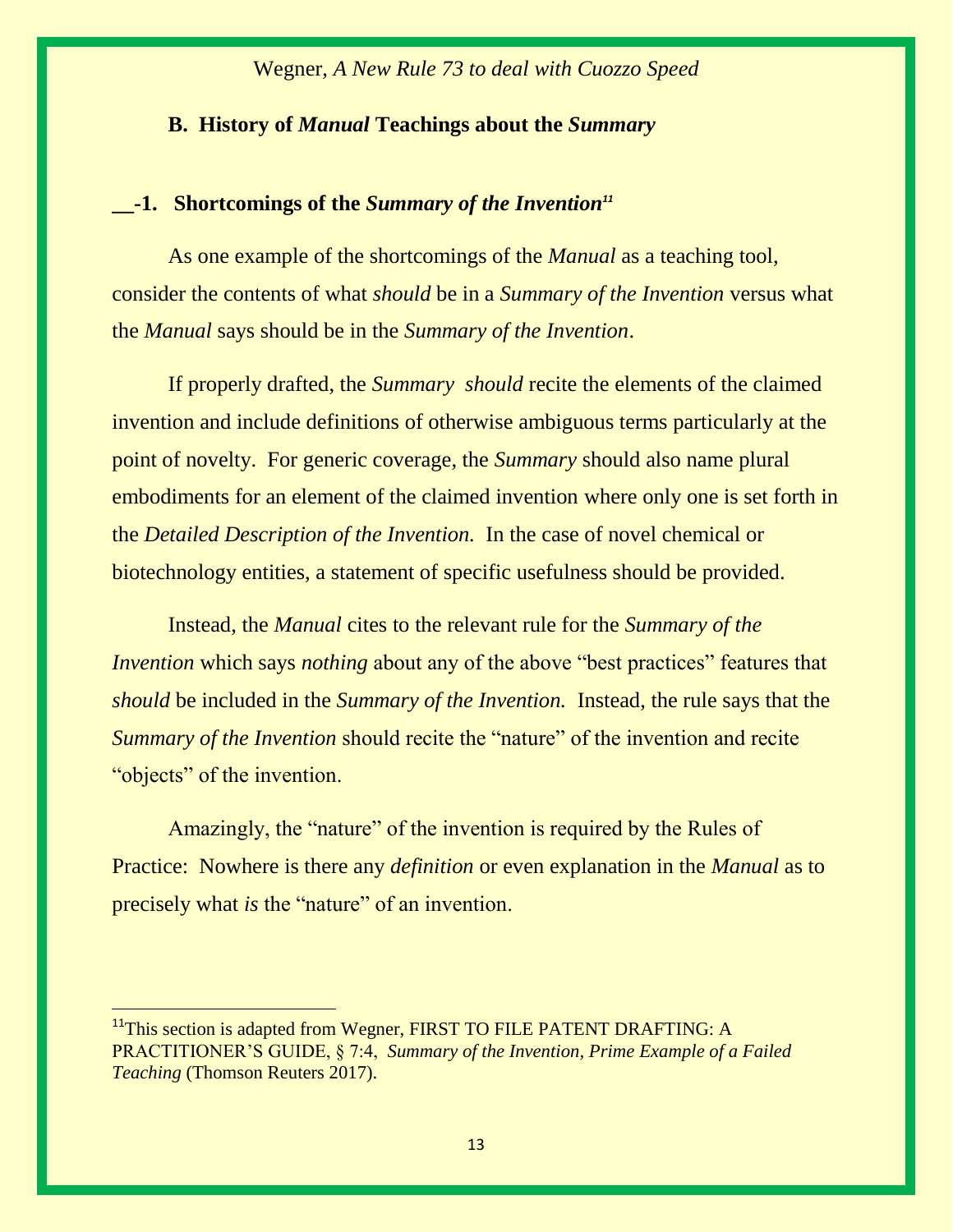In fact, the "nature" of the invention disclosure requirement dates back all the way to the 1830's as a statutory requirement but has not been that has not been a part of the patent law since January 1, 1953, more than sixty (60) years ago.

Recitation of an "object" of the invention has no statutory basis and its usage has long been discredited in the case law. Recitation of an "object" is far from a harmless mistake: An "object" can be basis for a narrowed scope of protection.

#### **2. The Practice as of the 1949 First Edition<sup>12</sup>**

Before considering what the *Manual* should *not* say, it is important to note what the *Manual* itself *does not but should* say about the content of a *Summary of the Invention.* Each of the following points *should be* in the *Manual* to reflect case law decisions over the past several decades. The absence of these features manifests a failure to update the *Manual:*

Thus, the Patent Office rule nowhere says that the *Summary of the Invention should contain* a verbatim recitation of claim language, *should contain* exemplification of alternate elements where an element in the claims has a limited disclosure, and *should contain* an express definition at the point of novelty, particularly as a way to cabin the "broadest reasonable interpretation" of the claims.<sup>13</sup>

<sup>&</sup>lt;sup>12</sup> This section is adapted from Wegner, FIRST TO FILE PATENT DRAFTING: A PRACTITIONER'S GUIDE, § 7:5, *Tracing the Origins to the 1949 First Edition* (Thomson Reuters 2017).

 $13$  There has been a great deal of controversy over the "broadest reasonable interpretation" standard given to claims at the Patent Office. The applicant, however, has it within its power to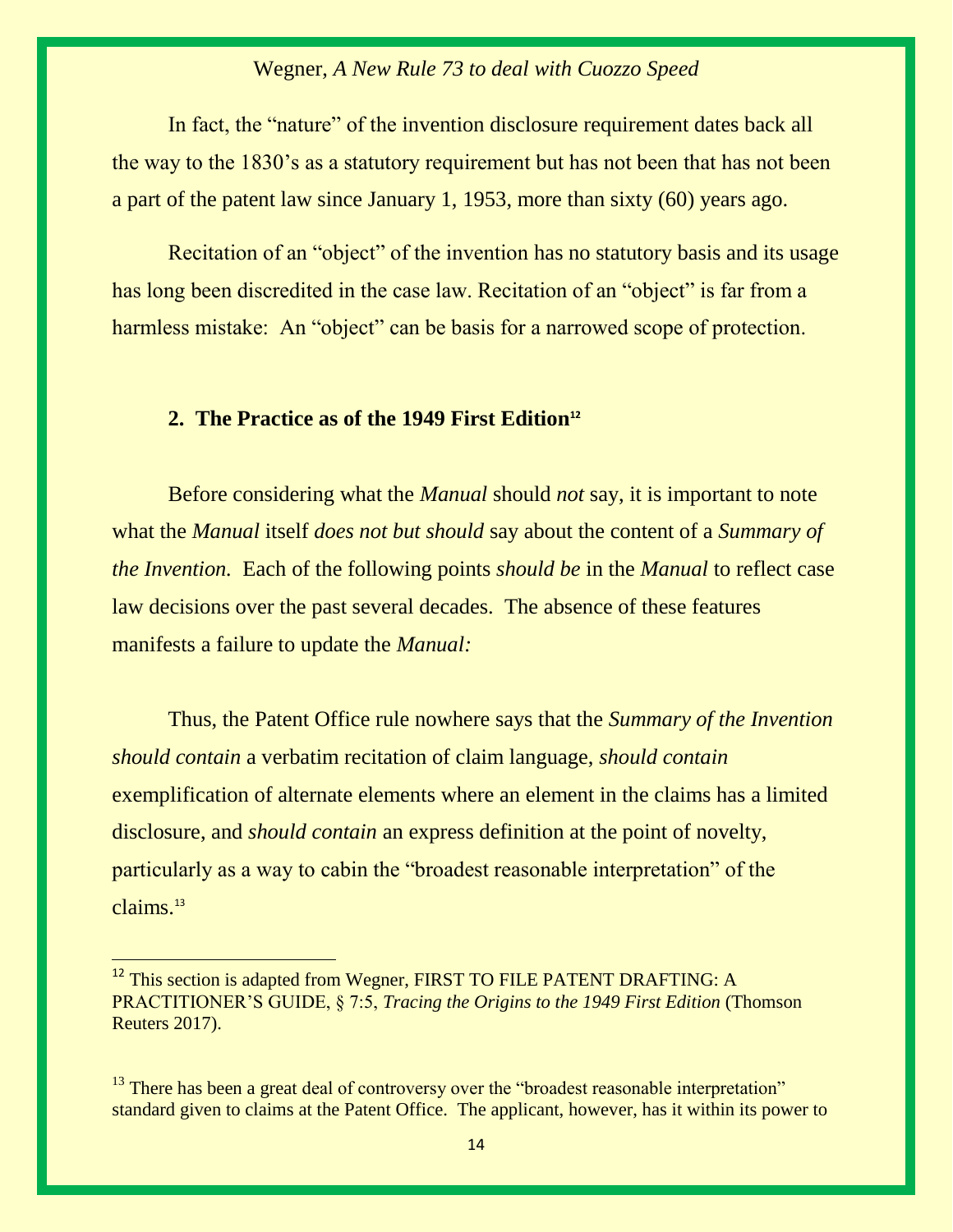To the contrary, in the original 1949 First Edition the *Manual* says that the invention should be broken down into sentences that "paraphrase" the claim language: "[T]he purpose of the general statement of invention is to apprise the public \*\*\* of the nature of the invention [so that] the statement should be directed to the specific invention claimed \*\*\*. That is, the subject matter of the claims taken as a unit should be *paraphrased* in a few clear, concise sentences or paragraphs, according to the extent and nature of the invention. \*\*\*\*"<sup>14</sup>

Why paraphrase the claim language? What possible positive purpose is achieved by deviating from the claim wording? Many years ago a leading English patent expert explained:

"[M]ost people agree that in normal cases it is desirable to include in the early part of the specification some broad statement of the invention. Some suggest that the statement should not adhere to the words of the claim but I think any departure is liable to be dangerous. If one has spent time and thought bringing the claim to the best wording one can think of, it seems illogical to employ a second best for the statement of the invention."<sup>15</sup>

trump such an interpretation by including in the *Summary of the Invention* a *specific definition* of terms at the point of novelty. *See* § 6:8, *Summary of the Invention Definitions to Cabin the "Broadest Reasonable Interpretation."*

 $\overline{a}$ 

<sup>14</sup> MANUAL OF PATENT EXAMINING PROCEDURE (1<sup>st</sup> ed. 1949), § 8-9-5, General Statement of Invention (quoting Rule 10.2, Summary of the Invention) (Dept. of Commerce 1st ed. 1949)(emphasis added).

<sup>15</sup> E.W.E. Micklethwait, *Brushing Up Our Drafting,* Trans. CIPA LXV p. 72 (1946-1947), *reproduced,* Cole, Paul, ed., FUNDAMENTALS OF PATENT DRAFTING, 155, 162 (CIPA 2006).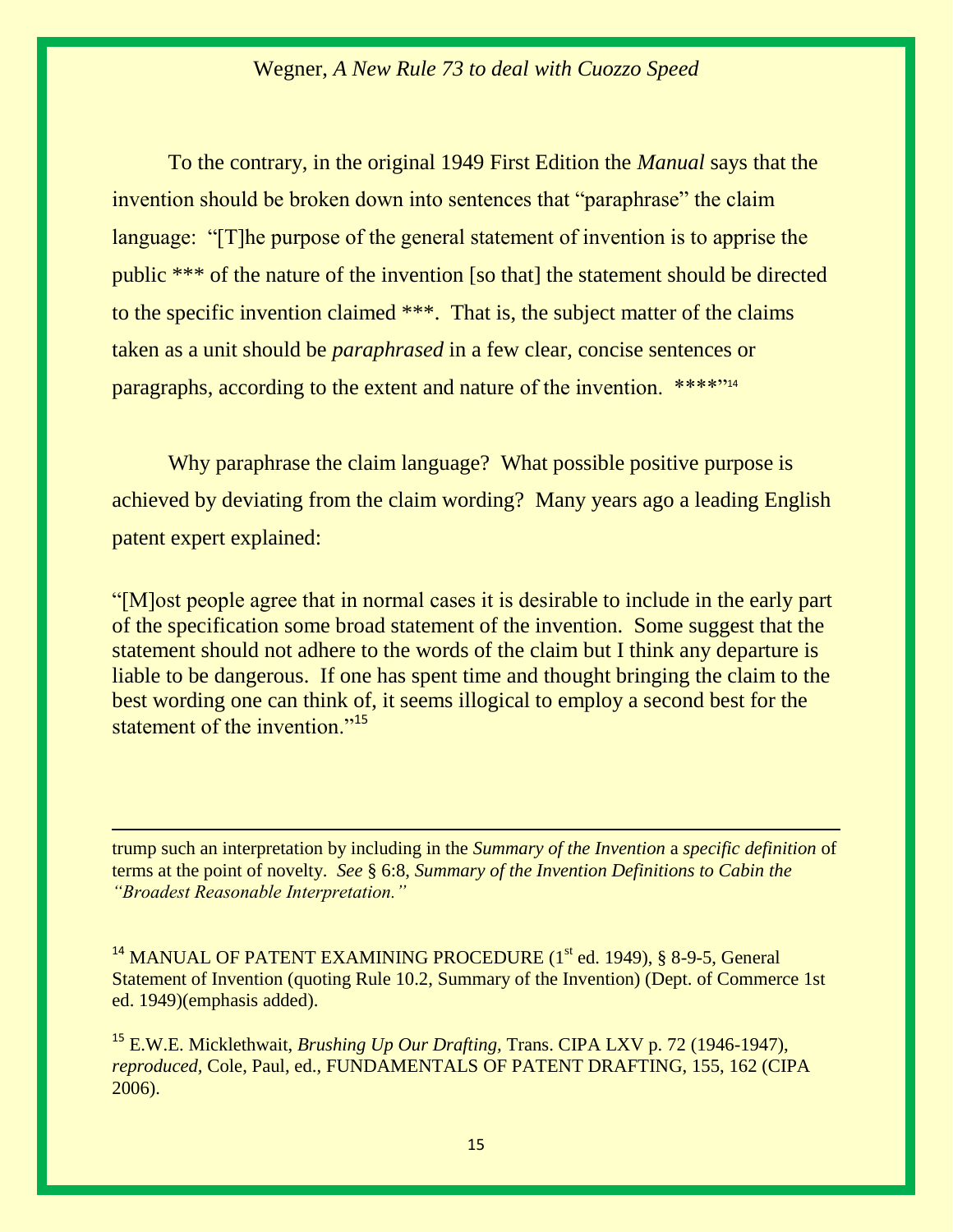None of these important elements for a *Summary of the Invention* is housed within Rule 73.

While the current, relevant *Manual* section is silent on confusing terminology the original 1949 First Edition included the mandate that "[a] term used in the claims may be given a special meaning in the description. No term may be given a meaning repugnant to the usual meaning of the term. \*\*\* *The use of a confusing variety of terms for the same thing should not be permitted*." <sup>16</sup>

## **3. Omissions from the** *Manual<sup>17</sup>*

 $\overline{a}$ 

One of the best examples of the endorsement of bad practices by the Patent Office is its statement about the content of the *Summary of the Invention.* Nowhere in its discuss of the *Summary of the Invention* does the *Manual of Patent Examining Procedure* speak of the best practice of including a verbatim recitation of the claim elements. Neither does it speak to *defining* any element at the point of novelty. *See* § 7:8, *Definitions at the Point of Novelty.* Neither does the *Manual*  advise about the benefits of reiting plural embodiments of an element that should be broadly interpreted.<sup>18</sup>

<sup>&</sup>lt;sup>16</sup> MPEP § 608.01(o), *Basis for Claim, Terminology in Description* (1st ed. 1949)(emphasis added).

<sup>&</sup>lt;sup>17</sup> This section is adapted from Wegner, FIRST TO FILE PATENT DRAFTING: A PRACTITIONER'S GUIDE, §7:6, *What the Manual Doesn't but Should Require* (Thomson Reuters 2017).

<sup>18</sup> *See* §7:7*,What the Manual Doesn't but Should Require -- Exemplification of Claim Element.*  Instead, the *Manual* includes the desirability of reciting, e.g., "nature" of the invention, *see*  §7:10, *What the Manual Should Not Require, "Nature of the Invention."*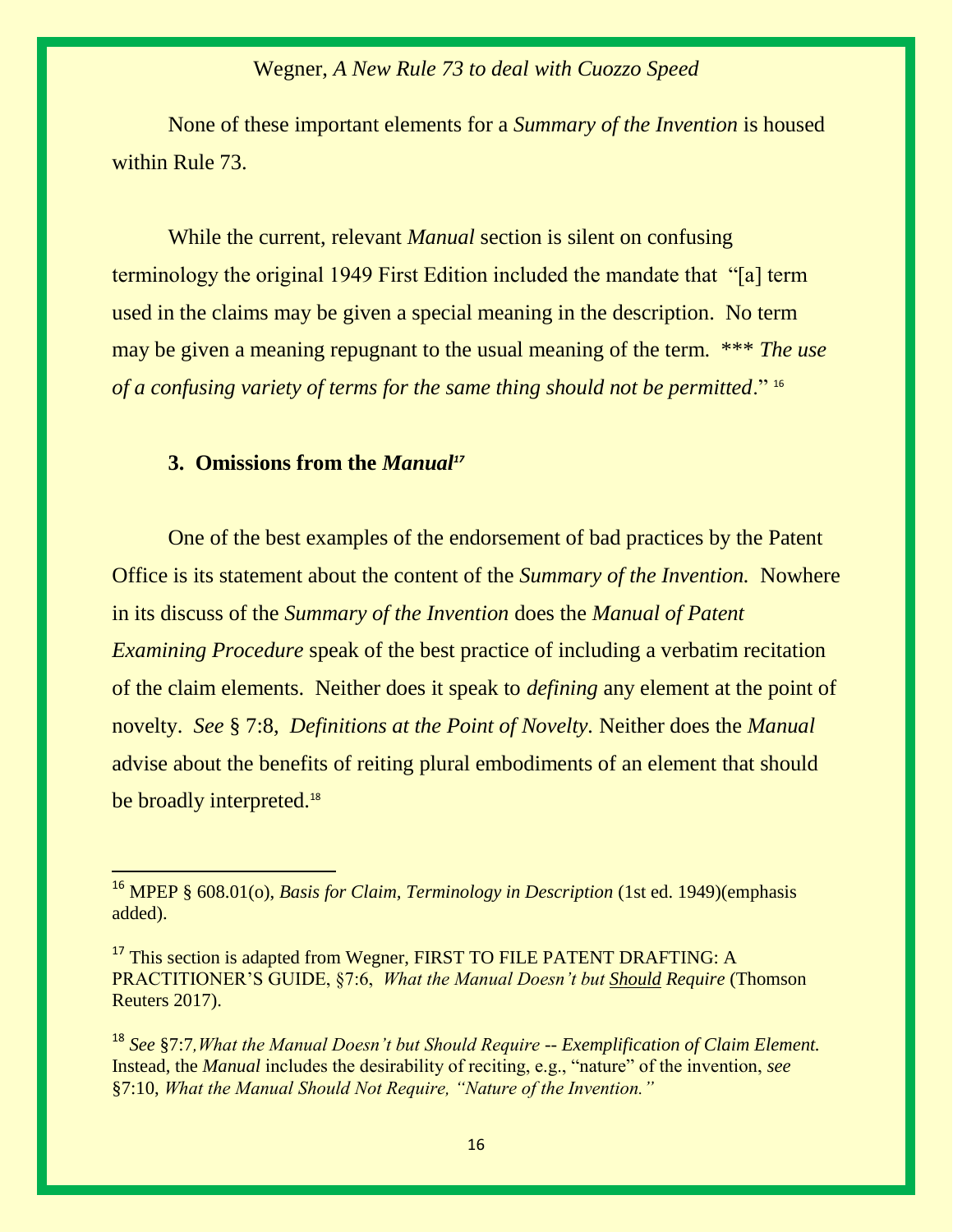#### **a. Examples of Claim Elements<sup>19</sup>**

If a particular element is exemplified several times in an application but with only one embodiment, case law has in some instances limited the scope of protection as to that element to the exemplified embodiment. *See LizardTech, Inc. v. Earth Res. Mapping, Inc.,* 424 F.3d 1336, 1345 (Fed.Cir.2005); *SciMed Life Sys., Inc. v. Advanced Cardiovascular Sys., Inc.,* 242 F.3d 1337, 1341 (Fed.Cir.2001)); *ScriptPro, LLC v. Innovation Assocs., Inc.*, \_\_\_\_F.3d \_\_\_\_, \_\_\_\_ , 2016 WL 4269920 (Fed. Cir. 2016)(Moore, J.)(dictum)("[In *Gentry Gallery, Inc. v. Berkline Corp.*, 134 F.3d 1473 (Fed. Cir. 1988) and *ICU Medical, Inc. v. Alaris Medical Systems, Inc.*, 558 F.3d 1368 (Fed. Cir. 2009)], the specifications clearly limited the scope of the inventions in ways that the claims clearly did not. *Gentry Gallery*, 134 F.3d at 1479 ('the original disclosure clearly identifies the console as the only possible location for the controls' and the claims did not limit the location of the controls); *ICU Med.*, 558 F.3d at 1378 ('the specification describes only medical valves with spikes' and the claims did not include a spike limitation).").

As a prophylactic against a narrow interpretation because of the limited exemplification of a particular element of the claims, it is helpful if plural embodiments are named in the *Summary.*

<sup>&</sup>lt;sup>19</sup> This section is adapted from Wegner, FIRST TO FILE PATENT DRAFTING: A PRACTITIONER'S GUIDE, §7:7, *Exemplification of Claim Elements* (Thomson Reuters 2017).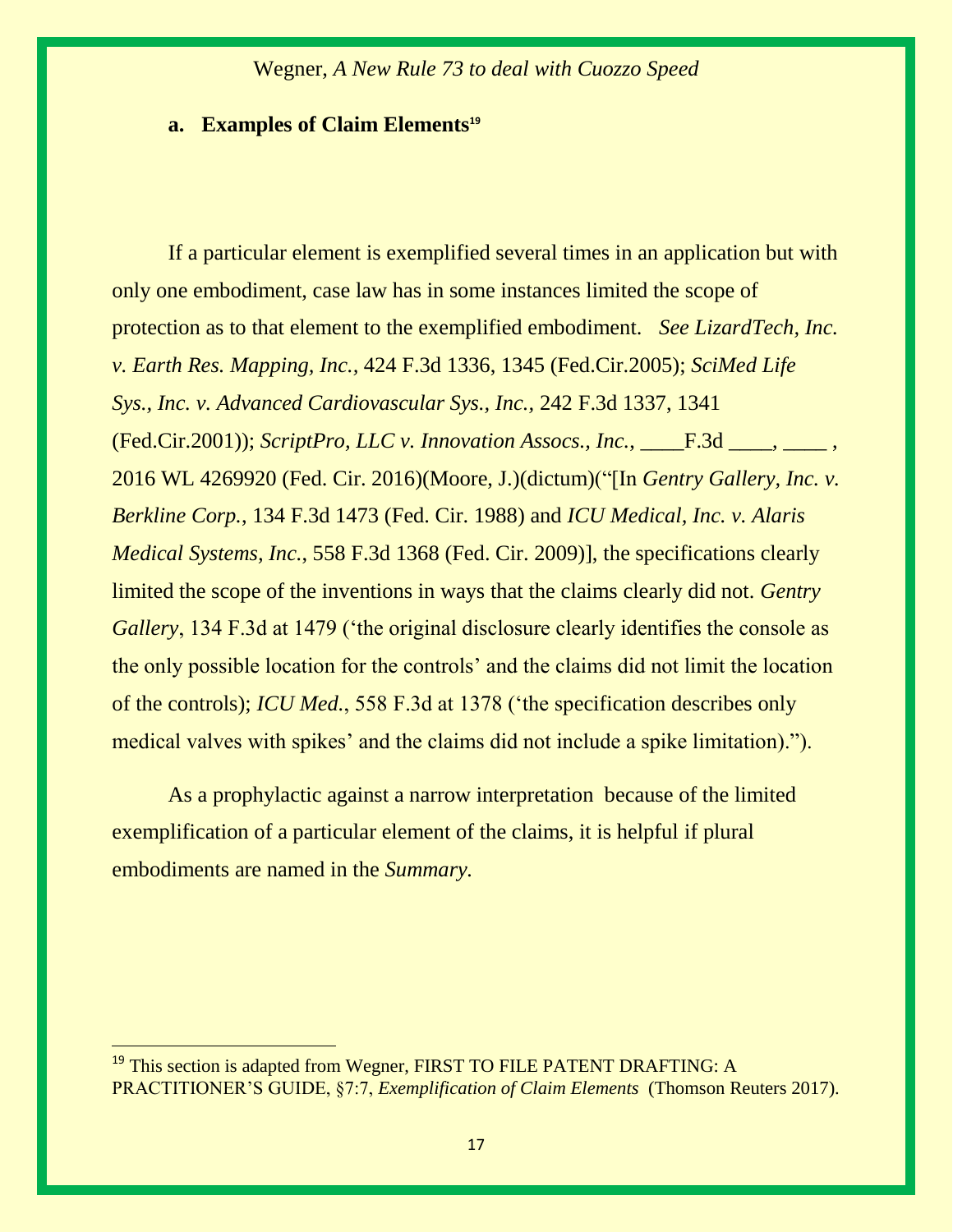### **b. Cabining the "Broadest Reasonable Interpretation"<sup>20</sup>**

The *Summary of the Invention* may include a definition of an element at the point of novelty of the claimed invention, and thereby deny the Patent Office a broadest reasonable interpretation of that element to the point that the claim would read on an embodiment obvious over the prior art. *See* § 6:6, *Cabining the "Broadest Reasonable Interpretation"* (quoting the policy rationale in *Cuozzo Speed Technologies, LLC v. Lee*, 136 S.Ct. 2131 (2016), affirming the Federal Circuit "broadest reasonable interpretation" standard in post grant proceedings.

The Patent Office rule for claim construction at the Patent Trial and Appeal Board gives all terms their "broadest reasonable interpretation". This can be mitigated by an express definition of a term in the *Summary of the Invention.* 

While the *Manual* teaches that a *Summary of the Invention* should be filed, and while the relevant rule and its interpretation in the *Manual,* say nothing about including definitions of elements at the point of novelty, several hundred pages later the *Manual* a different story is told. The *Manual* in its discussion of how to draft a *Summary of the Invention* says nothing about the case law that an element in a claim is to be given its broadest reasonable interpretation consistent with the specification. See § 6:8, *Definitions to Cabin the "Broadest Reasonable Interpretation"* (citing cases). Significantly, the *Manual* discussion of the *Summary of the Invention* fails to show the different picture of what a *Summary of* 

<sup>&</sup>lt;sup>20</sup> This section is adapted from Wegner, FIRST TO FILE PATENT DRAFTING: A PRACTITIONER'S GUIDE, §7:8, *Definitions to Cabin the "Broadest Reasonable Interpretation"* (Thomson Reuters 2017).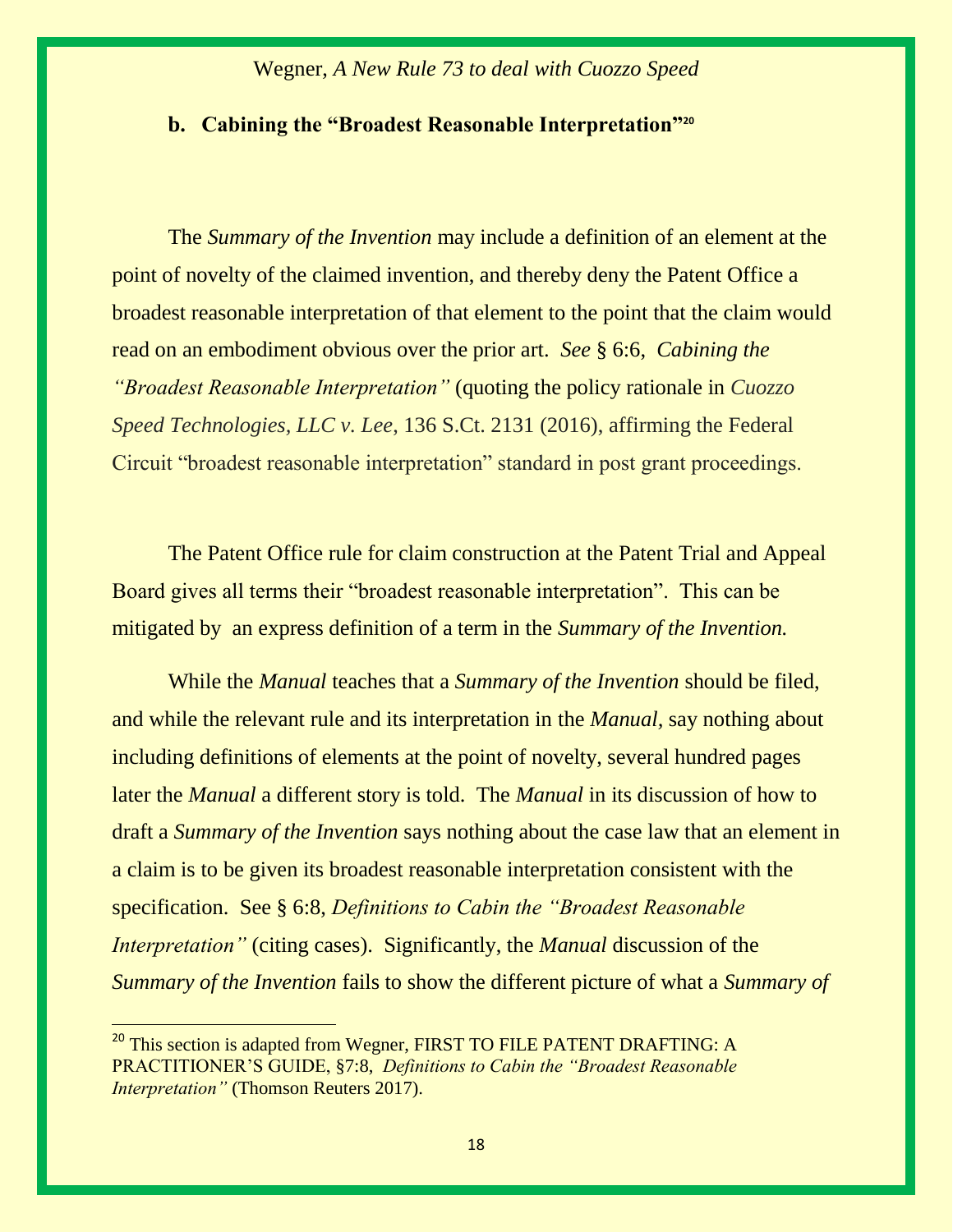*the Invention* should look like with respect to definitions. *Id.* (quoting the *Manual*, "words of the claim must be given their plain meaning, unless such meaning is inconsistent with the specification[;]" "[t]he presumption that a term is given its ordinary and customary meaning may be rebutted by the applicant by clearly setting forth a different definition of the term in the specification[;]" "the greatest clarity is obtained when the specification serves as a glossary for the claim terms[;]" "[t]he The only exceptions to giving the words in a claim their ordinary and customary meaning in the art are (1) when the applicant acts as his own lexicographer; and (2) when the applicant disavows or disclaims the full scope of a claim term in the specification[;]" '[a]n applicant is entitled to be his or her own lexicographer and may rebut the presumption that claim terms are to be given their ordinary and customary meaning by clearly setting forth a definition of the term that is different from its ordinary and customary meaning(s) in the specification at the time of filing.")

## **c. Conflict within** *Manual* **Provisions***<sup>21</sup>*

 $\overline{a}$ 

While the main portion of the *Manual* in Chapter 600 instructs on what the content of the *Summary of the Invention* should contain – nowhere even remotely suggesting definitions of key elements of the claimed subject matter, many chapters and several hundred pages later in Chapter 2100, *Patentability,* clearly conflicting advice is given. *See* § 6:8, *Definitions to Cabin the "Broadest Reasonable Interpretation* (discussing MPEP § 2111, *Claim Interpretation; Broadest Reasonable Interpretation* et. seq. (R-07)(2015)). In Chapter 2100, the

<sup>&</sup>lt;sup>21</sup> This section is adapted from Wegner, FIRST TO FILE PATENT DRAFTING: A PRACTITIONER'S GUIDE, §7:9, *Internal Conflict within the Manual* (Thomson Reuters 2017).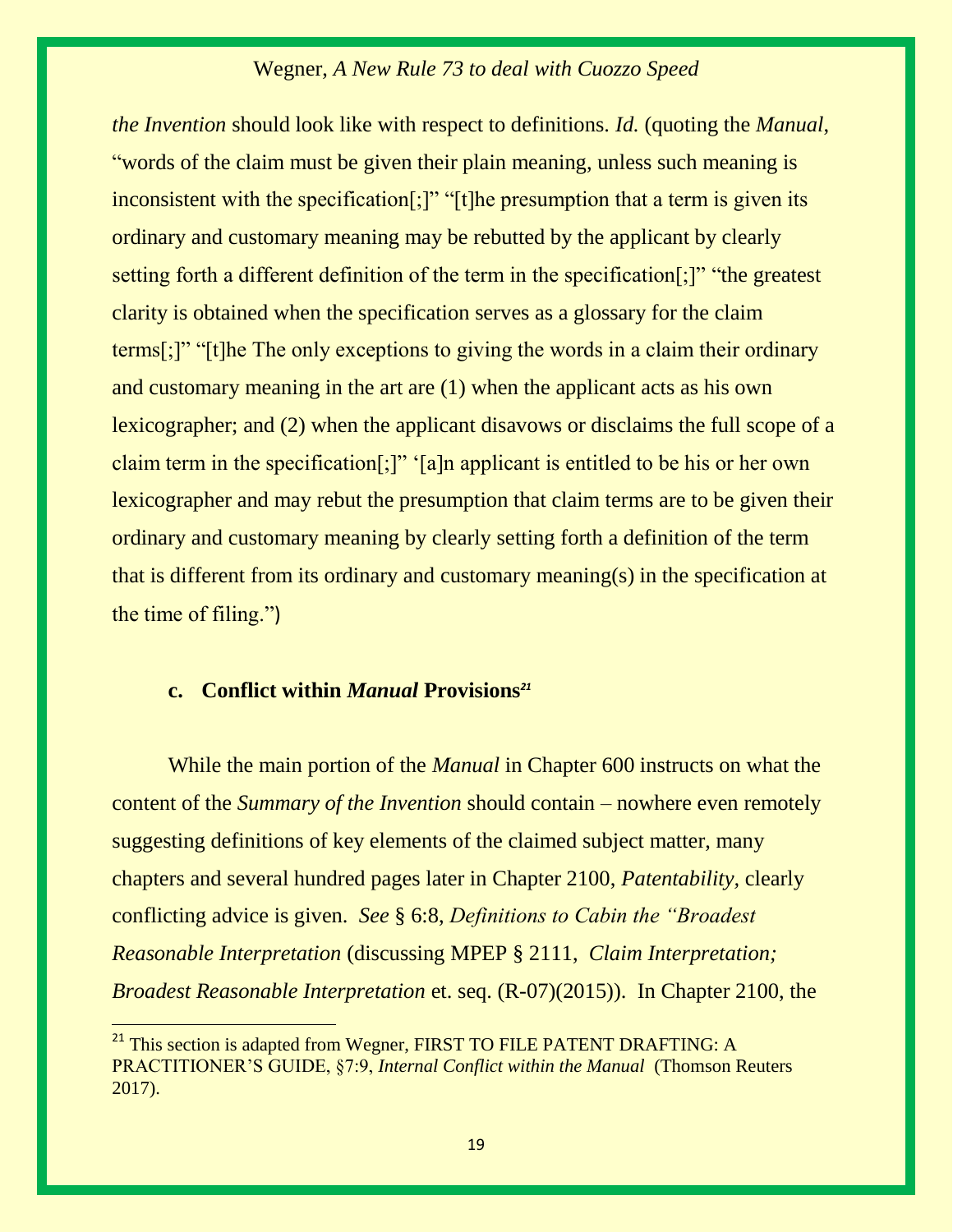advice is repeatedly given that one can avoid a "broadest reasonable interpretation" by providing a specific definition of an element. (While this advice does not say to house this definition in the *Summary of the Invention,* clearly this would be the most appropriate place to do so.)

## **C. Anachronistic Requirement for the "Nature of the Invention"<sup>22</sup>**

"Nature of the invention" is an anachronism of the early patent law which was originally derived from English patent law.<sup>23</sup> While there is no rule mandating a definitional section in the *Summary of the Invention,* there *is* a rule even today that mandates a disclosure of the "nature of the invention".

There is no better example of a provision in the first edition that was proper at the time that *remains* today – even in the Rules of Practice of Patent Cases – when long overruled either by statutory enactment or case law. The *Manual of Patent Examining Procedure* through its numerous revisions dating back to the original 1949 first edition provides a snapshot of the failure of the Office to update its guidance to keep in tune with statutory changes:

<sup>&</sup>lt;sup>22</sup> This section is adapted from Wegner, FIRST TO FILE PATENT DRAFTING: A PRACTITIONER'S GUIDE, §7:10, *What the Manual Should Not Require, "Nature of the Invention*" (Thomson Reuters 2017).

<sup>23</sup> *Earle v. Sawyer,* 8 F.Cas. 254, 257 (C.C.Mass. 1825) (No. 4,247) (Story, J.))("[T]here is no ground for this [challenge to patent validity], even upon the law of patents in England, where \*\*\* [it] is required by a proviso in every grant \*\*\* particularly to describe and ascertain the *nature of the invention* \*\*\*.")(emphasis added).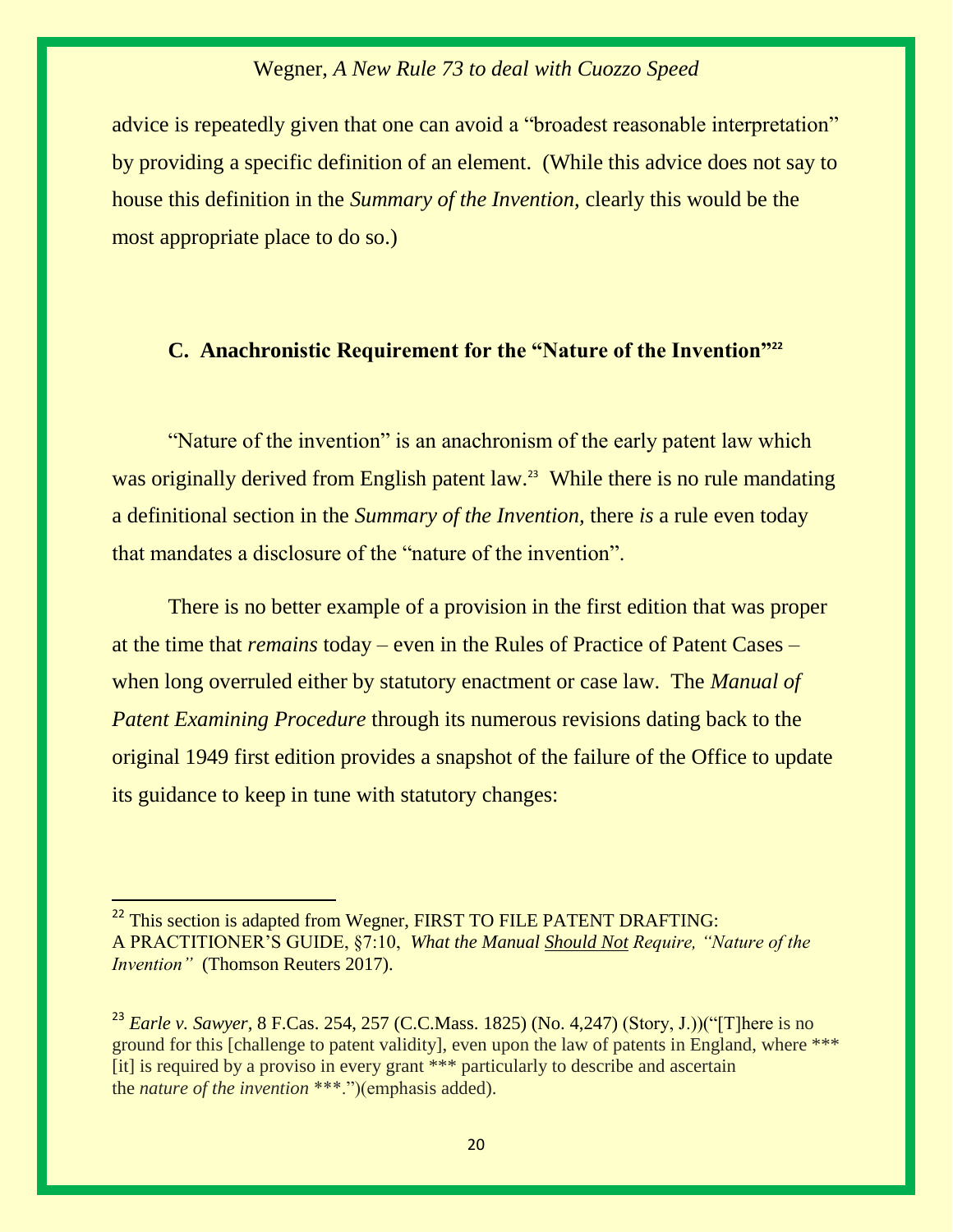The original 1949 edition of the *Manual* includes a quotation from the Rules of Practice:

"*Summary of the Invention.* A brief summary of the invention indicating its nature and substance, which may include a statement of the object of the invention, should precede the detailed description. Such summary should, when set forth, be commensurate with the invention as claimed and any object recited should be that of the invention as claimed."<sup>24</sup>

By 1961, the *same Rule 73* is recited in the same section of the *Manual*  (since retitled as *Brief Summary of the Invention*)*.* In addition, the following statement has been added to the *Manual:*

"[T]he purpose of the brief summary of invention is to apprise the public … of the nature of the invention[.] \*\*\*

The brief summary, if properly written to set out the exact nature, operation and purpose of the invention will be of material assistance in aiding ready understanding of the invention in future searches. See [§] 905.04. \*\*\*

The brief summary of invention should be consistent with the subject matter of the claims. \*\*\*<sup>25</sup>

<sup>24</sup> MPEP§ 608.01(d), *General Statement of Invention* (quoting Rule 73)(Original 1949 edition).

<sup>25</sup> MPEP § 608.01(d), *Brief Summary of the Invention* (Third edition 1961).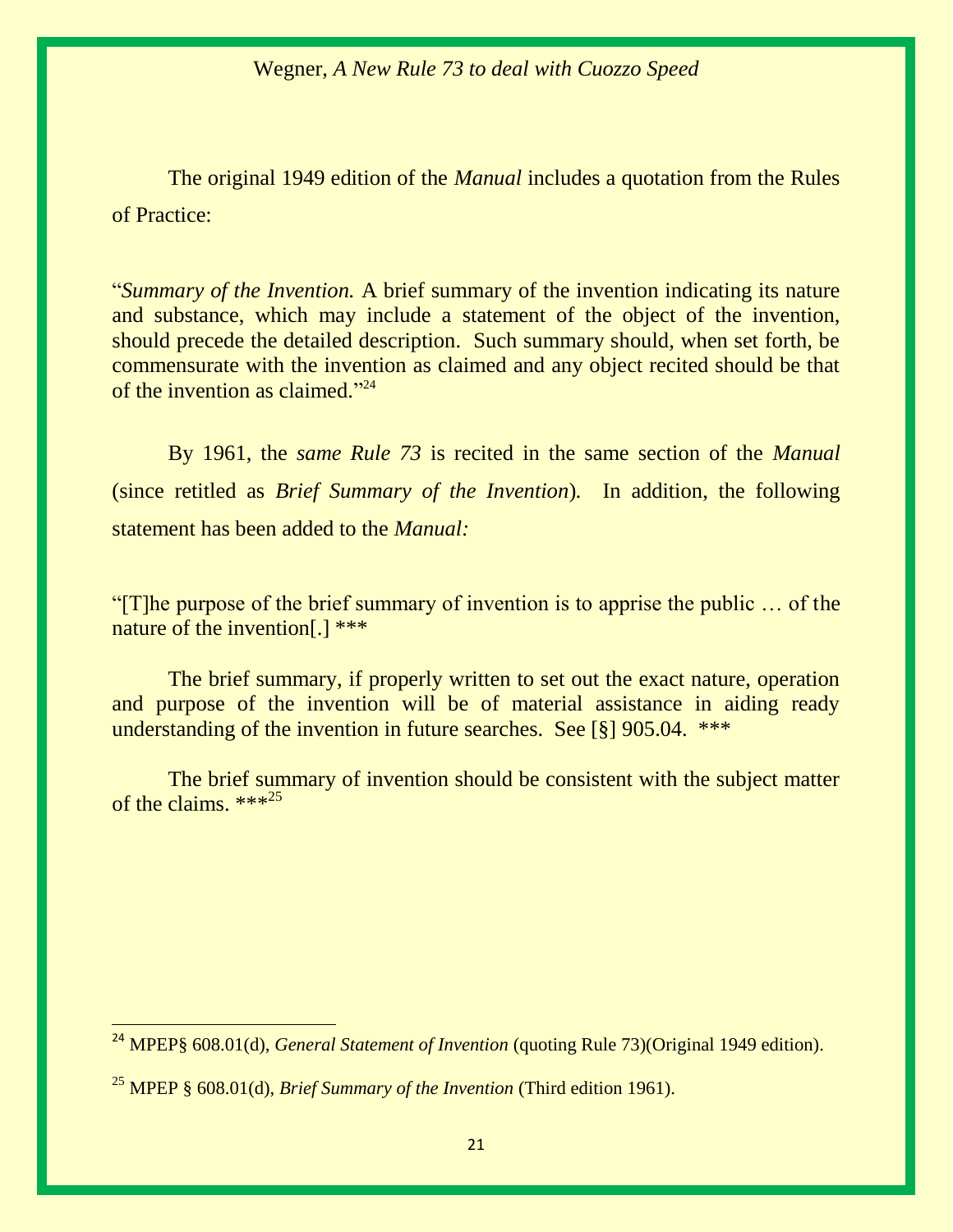## **1.** *Nature,* **a Requirement beginning in 1836<sup>26</sup>**

 $\overline{a}$ 

A "correct<sup>[]"</sup> indication of the "nature" and "design" of an invention was introduced as a statutory requirement of the 1836 patent law as a codification of the case law interpretation of the 1793 Patent Act as explained in *Hogg v. Emerson*, 47 U.S. (6 How.) 437 (1848)(Woodbury, J.). The requirement for a disclosure of the "nature of the invention" may be traced to eighteenth century English opinions as seen from *Boulton v. Bull*, 126 E.R. 651 (Common Pleas 1795)(Rooke, J.), and *Hornblower v. Boulton*, 101 E.R. 1285 (King's Bench  $1799$ .<sup>27</sup>

<sup>27</sup> *Boulton v. Bull*, 126 E.R. 651 (Common Pleas 1795)(Rooke, J.)("[A] patent has been granted \*\*\* on the condition of a specification of the *nature of the invention*: that a specification has been made, sufficient to enable a mechanic to construct fire engines containing the improvement invented by the patentee[.]")(emphasis added); *Hornblower v. Boulton*, 101 E.R. 1285, 1288-89 (King's Bench 1799)("[T]he inventor had by his specification particularly described *the nature of his invention*, and the manner in which it was to be performed[.] \*\*\*. By a proviso in the patent, the patentee is bound particularly to describe and ascertain the nature of his invention, and in what manner the same was to be performed \*\*\*. \*\*\* Now the patent recites, that Mr. Watt had invented a method of lessening the consumption of steam and fuel in fire engines; it grants to him the sole use and exercise of that invention, upon condition that he would disclose *the nature of the invention*, and in what manner the same was to be performed by an instrument inrolled. He does so, and that instrument describes the principles of the method, and the method by which those principles are to be carried into effect.")(emphasis added).

The terminology, "nature of the invention", had been used even earlier. *See Blackwell v. Harper,* 27 E.R. 616 (Ct of Chancery 1740)(*"Lord Chancellor* said, That \*\*\* the Prints in Question are not of such a Kind, as to entitle *Elizabeth Blackwell* to the Benefit of the Statute of 8 *Geo.* 2, on Account of the *Nature of the Invention* itself[.]")(emphasis added); *Basket v University of Cambridge,* 96 E.R. 1222 (King's Bench 1758)( Mr. Solicitor-General (Yorke) for the defendants)("Some instances there are of patents for printing particular books, in *nature of new inventions*, and they are mentioned in Rymer's Fcedera, but they were only temporary.")(emphasis added); *see also Hornblower v. Boulton*, 101 E.R. 1284, 1288 (Kings Bench 1799)(Ashhurst, J.)("[The fury found] that the inventor had by his specification

<sup>&</sup>lt;sup>26</sup> This section is adapted from Wegner, FIRST TO FILE PATENT DRAFTING: A PRACTITIONER'S GUIDE, § 7:11, *"Nature of the Invention": 1836 Statutory Basis* (Thomson Reuters 2017).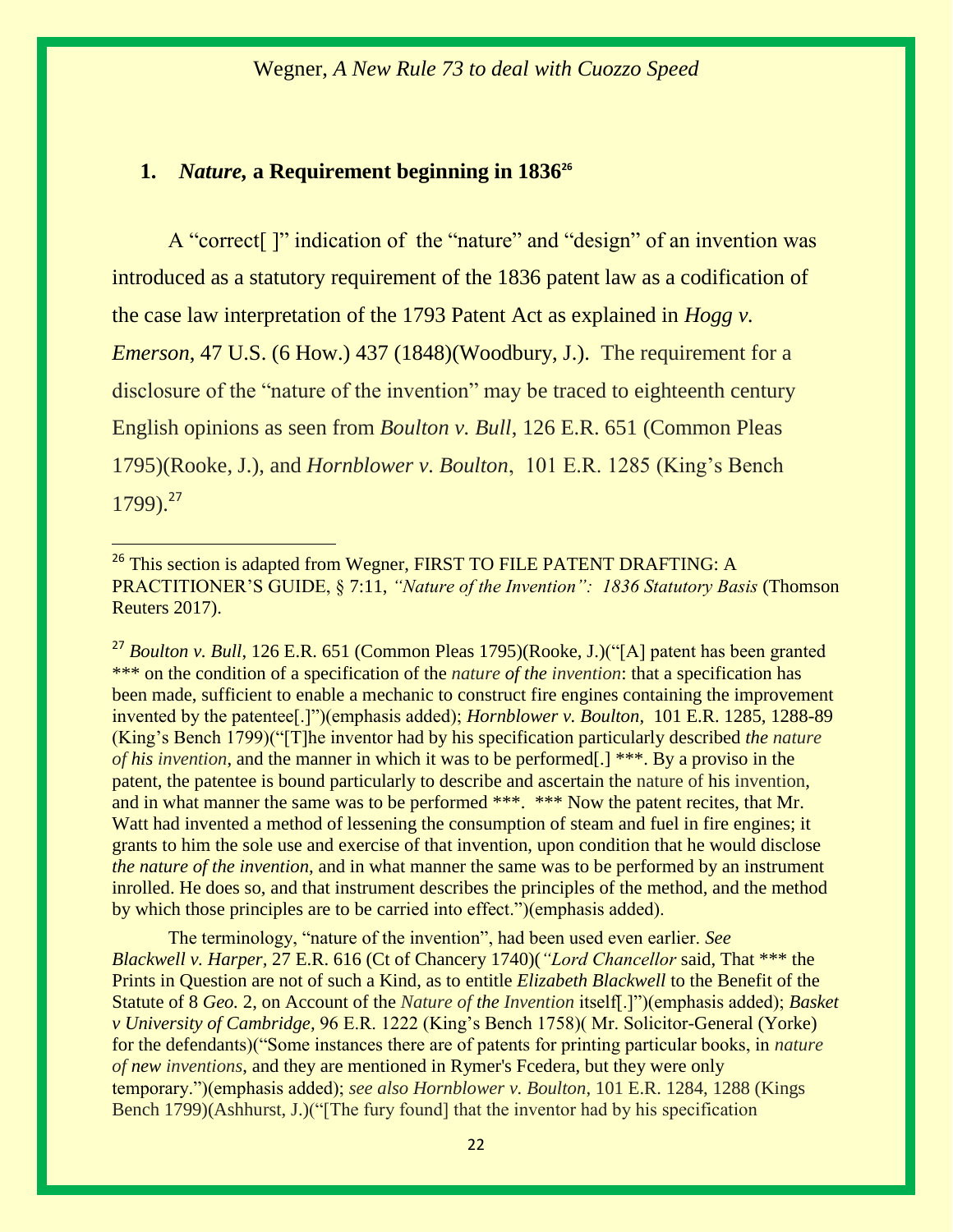Under the 1793 Patent Act when members of the Cabinet participated in examination of patent applications, the Attorney General offered his opinion to the Secretary of State that a particular invention of one Elisha Perkins was not patentable where the heading given (whether as part of the letter or added later by a Reporter) was "Specifications for inventions should be such as to convey to all the world the nature of the invention".<sup>28</sup> In *Isaacs v. Cooper*, 13 F.Cas. 153 (C.C.D. Pa. 1821) (No. 7,096) (B. Washington, J.), Justice Washington states that a

particularly described the nature of his invention, and the manner in which it was to be performed[.])"; *Hornblower*, 101 E.R. at 1288)(Grose, J.)("[T]he patentee is bound particularly to describe and ascertain the nature of his invention, and in what manner the same was to be performed[,]"); *Harner v. Plane*, 330 E.R. 470, 472 (Ct. of Chancery 1807)("[I]f the patentee shall not particularly describe and ascertain the nature of his invention, and in what manner it is to be performed, &c., the letters patent shall be void[.]")..

<sup>28</sup> Letter from the Attorney General, Charles Lee, to the Secretary of State, February 10, 1796, 1 U.S. Op. Atty. Gen. 64, 64-65 (U.S.A.G.): "Upon examining the specification of Elisha Perkins, of his method of removing pains and inflammations from the human body by the application of metallic substances, I doubt whether it be so distinct, intelligible, and certain, as it ought to be before a patent is granted. In all cases, the object of the law is to acquire and distribute useful knowledge; which in no case will be obtainable, unless the invention be so explained that other persons besides the author may understand and use it; more especially, when the alleviation of human misery is intended, care should be taken to have a plain and thorough exposition of the art.

Mr. Perkins has not specified in express language—

 $\overline{a}$ 

1st. Whether *all* metals will produce the like effect; and if not, he should describe what sort only will produce it; and how it is to be *composed*, if it be a compound of metallic substances. 2d. What shape and size the instrument ought to have, to be most operative; and whether the point ought to be very sharp, and whether it be the better for being the more sharp. 3d. The words, 'applying a pointed piece of metal to the part affected, and drawing it across and from the part to some of the muscular,' &c., so vaguely describe the manner of using it, that there is danger of misunderstanding the directions; and if misused, the instruments may be very mischievous. I think it a good general rule, that a thing capable of doing good if judiciously used, may be very pernicious if misapplied. I wish Dr. Perkins to remove these doubts by a more full and particular specification."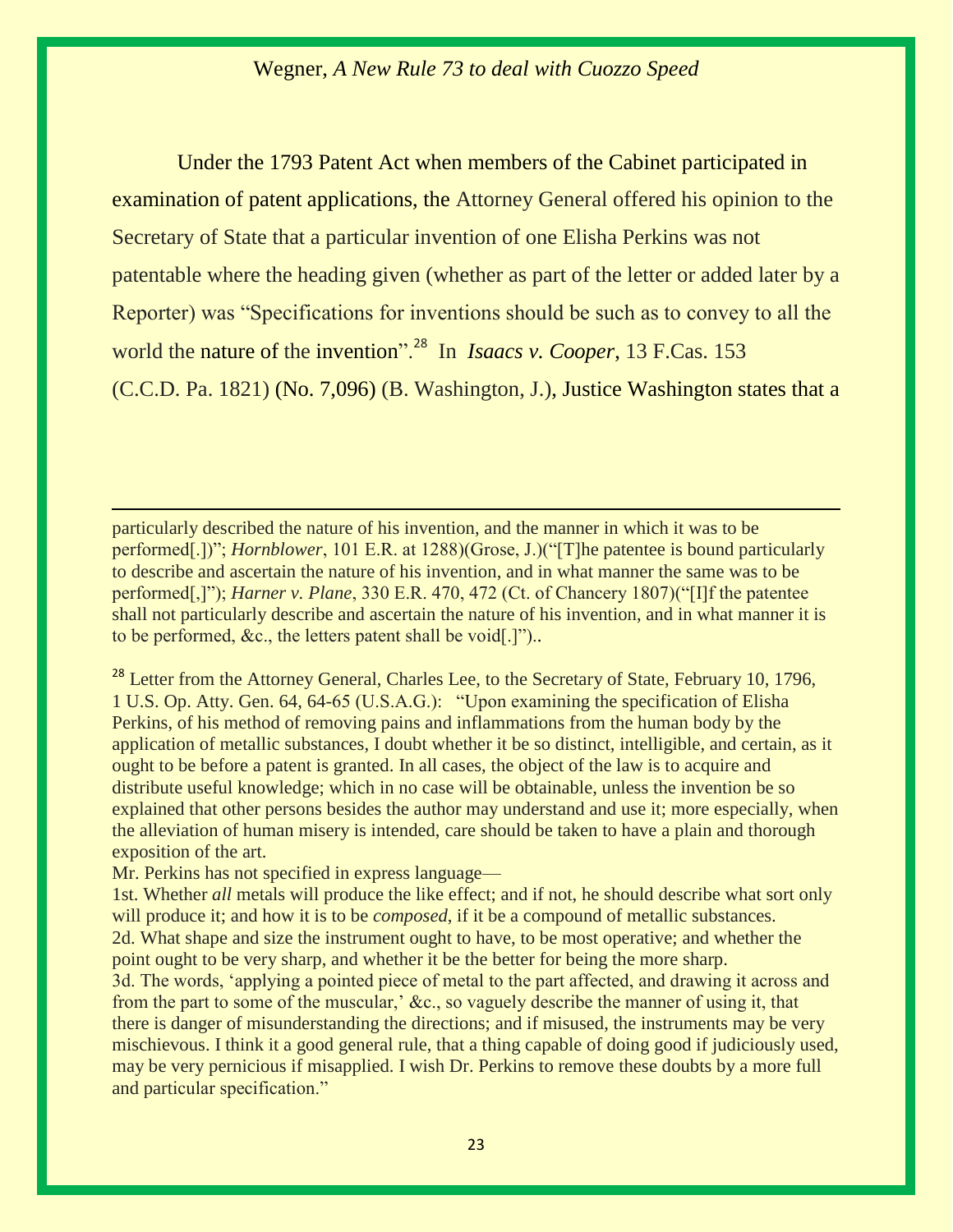patent is invalid for want of a disclosure of the "nature of the invention."<sup>29</sup> Four years later, in *Earle v. Sawyer,* 8 F.Cas. 254, 257-58 (C.C.Mass. 1825) (No. 4,247) (Story, J.)), Justice Story confronted a case which also appeared to be keyed to an insufficient disclosure of the invention.<sup>30</sup>

<sup>&</sup>lt;sup>29</sup> *Isaacs v. Cooper*, 13 F.Cas. at 154 ("The patent is for an improvement on the horizontal wheel, invented by the plaintiff. But what the *nature of the invention* was upon which this is alleged to be an improvement, is not stated. Was it patented; and if not, is there any other source of information to which others can resort, in order to find it out, so as to enable them to distinguish the improvement from the original invention, and, in that way, to discover in what the improvement consists? Neither the patent or specification affords the slightest information upon those points. The invention alluded to may, for aught that appears, be known to no other person than the plaintiff. How then can any human being, however skillful in the art, find out, with certainty, or even conjecture, in what the improvement consists, from the patent itself, or from the records in the patent office? If the original invention had been patented, the specification should at least have referred, and plainly described it. If it was not, it should have stated what that invention was, and in what the improvement consists. As the matter stands, the *nature of the improvement* is altogether unintelligible.")(emphasis added).

<sup>&</sup>lt;sup>30</sup> "It seems to me then there is no ground for this objection to the charge, even upon the law of patents in England, where the specification constitutes no part of the patent itself, but is required by a proviso in every grant, to be enrolled in the court of chancery, within a limited time, and particularly to describe and ascertain the *nature of the invention*, and in what manner the same is to be performed. [citation omitted]. But how stands our own law on this subject; for by this the question must, after all, be decided? The patent act requires, that the inventor 'shall deliver a written description of his invention, and of the manner of using, or process of compounding the same, in such full, clear, and exact terms, as to distinguish the same from all other things before known, &c., &c.; and in the case of a machine, he shall fully explain the principle and the several modes in which he has contemplated the application of that principle or character, by which it may be distinguished from other inventions; and he shall accompany the whole with drawings and written references, where the nature of the case admits of drawings,' &c. This is an explicit direction to annex drawings, where the nature of the case admits of them, with written references; and when so annexed, they become part of the written description required by the act. They may be indispensable to distinguish the thing patented from other things before known. Surely, then, the act could not intend studiously to exclude them as part of the written description. That would be to require the end and deny the means." *Earle v. Sawyer,* 8 F.Cas. at 257-58 (emphasis supplied)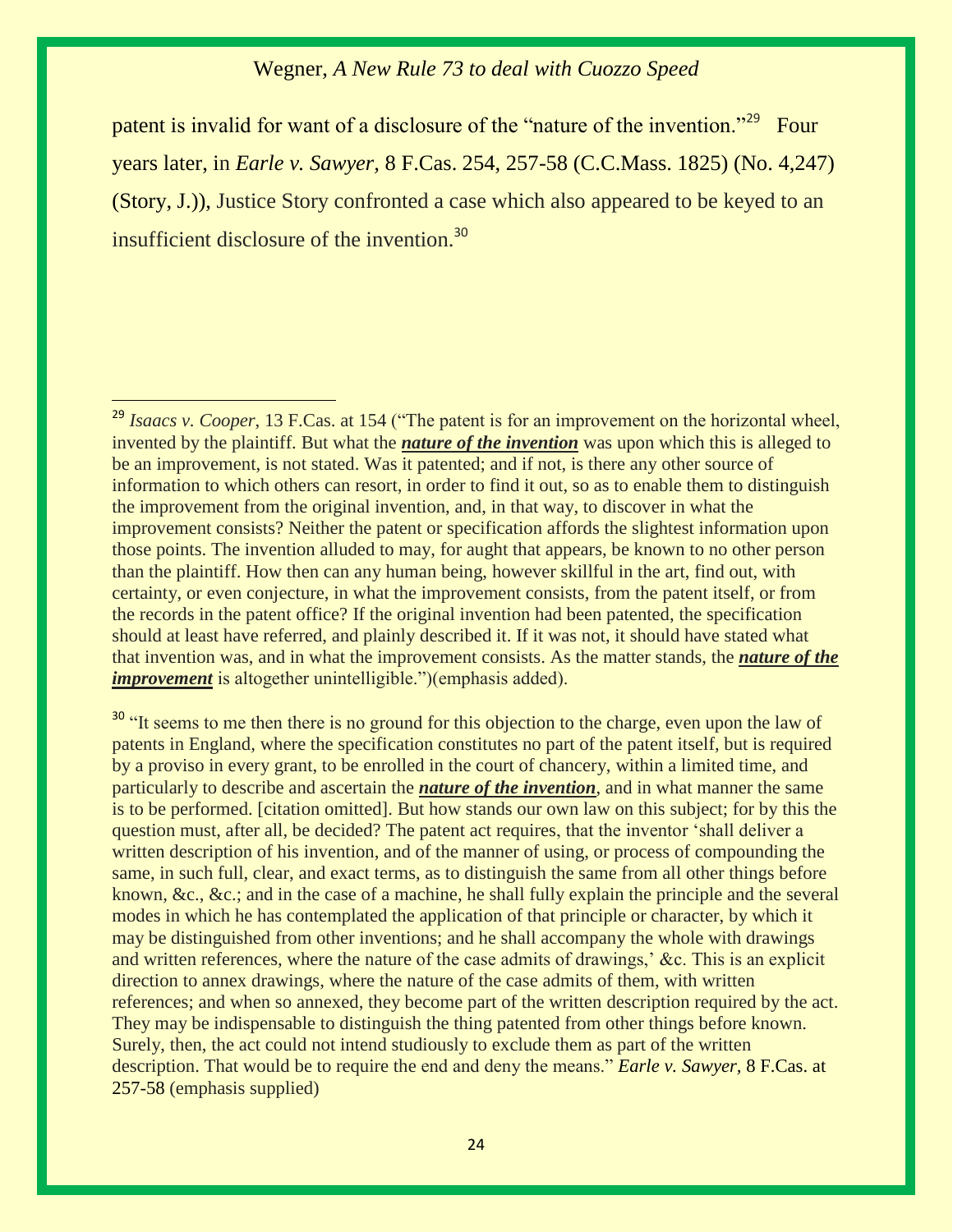As explained in the Curtis treatise, the 1836 patent law made it a statutory requirement that a patent "shall contain a short description  $**$ " of the invention \* \* \*, correctly indicating [the] nature and design [of the invention.]" <sup>31</sup> The page cited by *Curtis* from *Hogg v. Emerson* puts the 1836 statutory origin of the requirement for a disclosure of the "nature and design" of the invention in perspective as part of the evolution of the requirements to define the invention:

**"**[T]he revising act as to patents, in July 4th, 1836, changed the phraseology of the law in this respect, in order to conform to this long usage and construction under the act of 1793, and required not in terms any abstract of the petition in the patent, but rather 'a short description' or title of the invention or discovery, 'correctly indicating its *nature and design*,' and 'referring to the specification for the particulars thereof, a copy of which shall be annexed to the patent.' And it is that the specification or schedule—which is fully to specify 'what the patentee claims as his invention or discovery.' Sec. 5. (5 Statutes at Large, 119.)

 "It was, therefore, from this long construction, in such various ways established or ratified, that, in the present patent, the schedule, or, in other words, the specification, was incorporated expressly and at length into the letters themselves, not by merely annexing them with wafer or tape, as is argued, but describing the invention as an 'improvement, a description whereof is given in the words of the said John B. Emerson himself, in the schedule hereto annexed, and is made a part of these presents.' Hence, too, wherever this form has been adopted, either before or since the act of 1836, it is as much to be considered with the letters,— literae patentees, — in construing them, as any paper referred to in a deed or other contract.

<sup>&</sup>lt;sup>31</sup> George Ticknor Curtis, A Treatise on the Law of Patents for Useful Inventions, §221, p. 251 n.3 (Boston: Little, Brown, and Company 1873)(4th ed.))(citing *Hogg v. Emerson*, 47 U.S. (6 How.) at 482*,* and quoting from The Act of Congress of July 4, 1836, c. 357, § 6: "[E]very patent shall contain a short description or title of the invention or discovery, correctly indicating its nature and design[.]").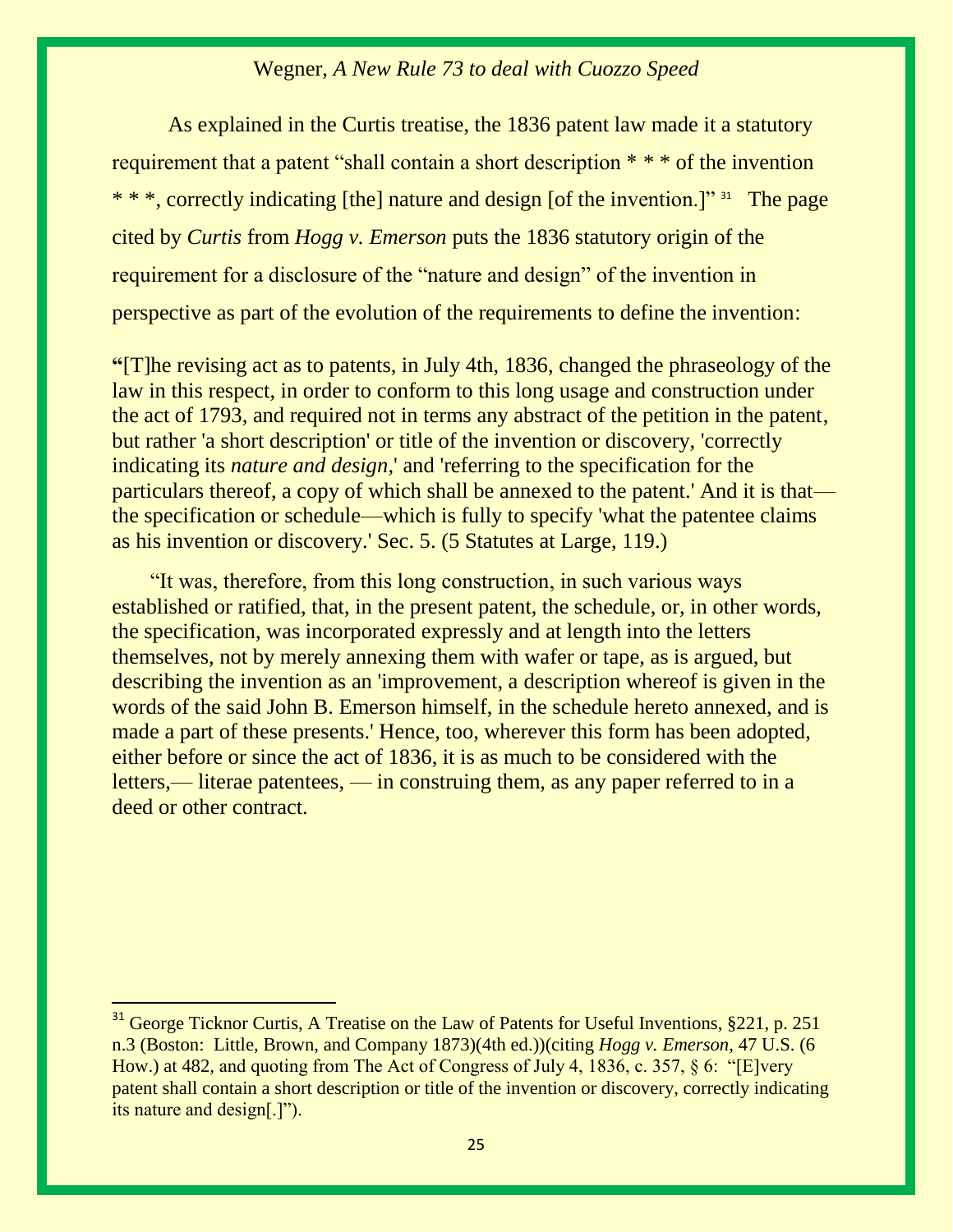"Most descriptions of lands are to be ascertained only by the other deeds and records expressly specified or referred to for guides; and so of schedules of personal property, annexed to bills of sale. *Foxcroft v. Mallett,* 4 How. 378; 21 Maine, 69; 20 Pick. 122; Phil. on Pat. 228; *Earle v. Sawyer*, 4 Mason, C. C. 9; *Ex parte Fox*, 1 Ves. & Beames, 67. The schedule, therefore, is in such case to be regarded as a component part of the patent. Peters, C. C. 394, and Davis v. Palmer et al., 2 Brockenbrought, 301. "<sup>32</sup>

Prior to the reference in *Hogg v. Emerson* to the 'nature of the invention' quoted above, the earlier history of the patent law and practice in both England and the United States is explained*:*

"[T]he improvement referred to in the writ and in the letters-patent [in the current case], with the schedule or specification annexed, was in truth one and the same.

 "Coupling the two last together, they constitute the very thing described in the writ. But whether they can properly be so united here, and the effect of it to remove the difficulty, have been questioned, and must therefore be further examined. We are apt to be misled, in this country, by the laws and forms bearing on this point in England being so different in some respects from what exist here.

 "[T]he patent [as] first issued… contains no reference to the specification, except a stipulation that one shall, in the required time, be filed, giving a more minute description of the matter patented. (Webster on Pat. 5, 88; Godson on Pat. 6, App.) It need not be filed under two to four months, in the discretion of the proper officer. (Godson on Pat. 176.)

 "Under these circumstances, it will be seen that the patent, going out alone there, must in its title or heading be fuller than here, where it goes out with the minute specification. But even there it may afterwards be aided, and its matter be made more clear, by what the specification contains. They are, says Godson on Pat. 108, 'connected together,' and 'one may be looked at to understand the other.' See also 2 Hen. Bl. 478; 1 Webst. Pat. R. 117; 8 D. & E. 95.

 "There, however, it will not answer to allow the specification, filed separately and long after, to be resorted to for supplying any entire omission in the patent; else something may be thus inserted afterwards which had never been previously examined by the proper officers, and which, if it had been submitted to

<sup>32</sup> *Hogg v. Emerson*, 47 U.S. (6 How.) at 482 (emphasis added).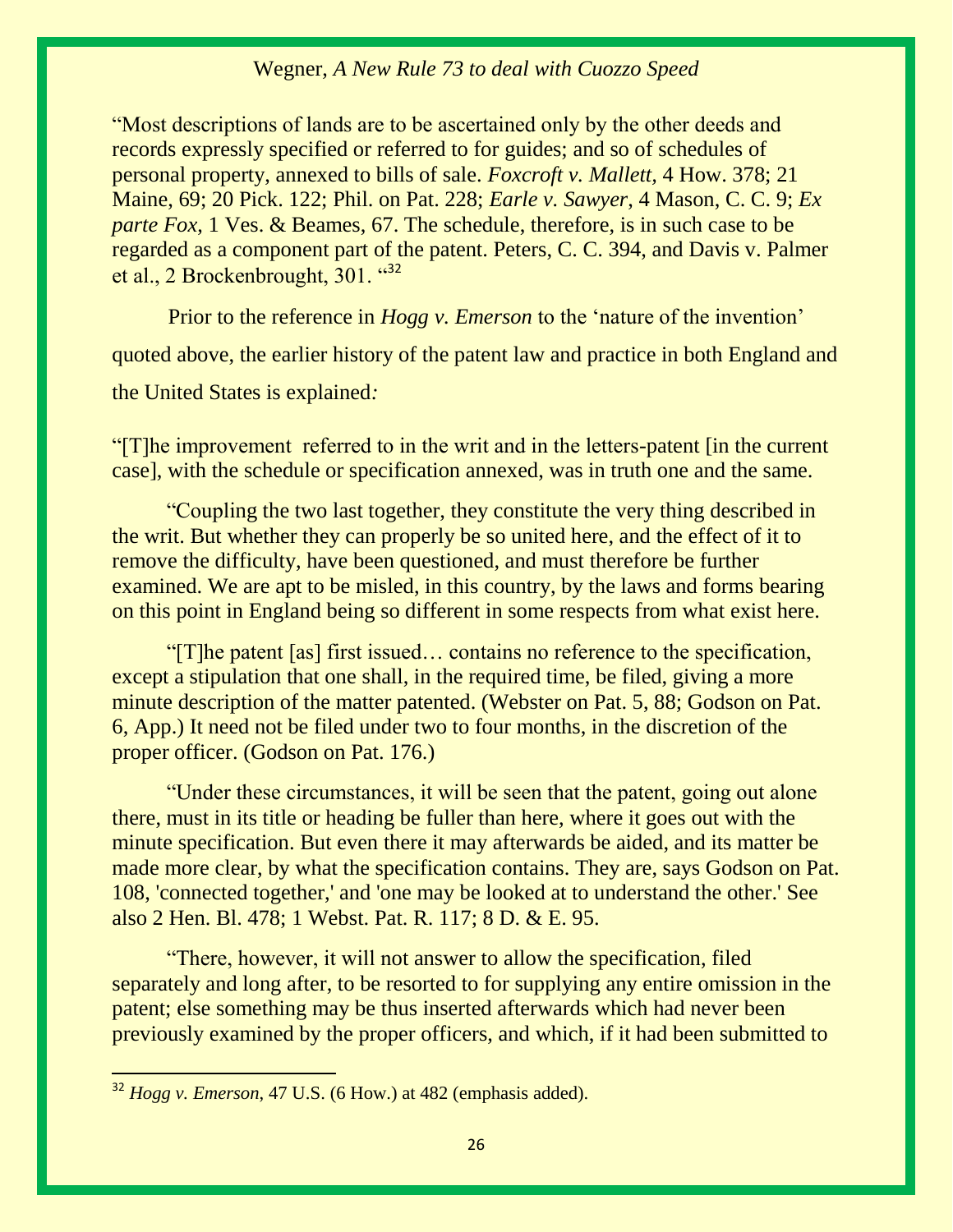them in the patent and examined, might have prevented the allowance of it, and which the world is not aware of, seeing only the letters-patent without the specification, and without any reference whatever to its contents. 3 Brod. & Bingh. 5.

 "The whole facts and law, however, are different here. This patent issued March 8th, 1834, and is therefore to be tested by the act of Congress then in force, which passed February 21st, 1793. (1 Statutes at Large, 318.)

 "In the third section of that act it is expressly provided, 'that every inventor, before he can receive a patent,' 'shall deliver a written description of his invention,' &c.;—thus giving priority very properly to the specification rather than the patent.

 "This change from the English practice existed in the first patent law, passed April 10th, 1790 (1 Statutes at Large, 109), and is retained in the last act of Congress on this subject, passed July 4th, 1836 (5 Statutes at Large, 119).

 "It was wisely introduced, in order that the officers of the government might at the outset have before them full means to examine and understand the claim to an invention better, and decide more judiciously whether to grant a patent or not, and might be able to give to the world fuller, more accurate, and early descriptions of it than would be possible under the laws and practice in England.

 "In this country, then, the specification being required to be prepared and filed before the patent issues, it can well be referred to therein in extenso, as containing the whole subject-matter of the claim or petition for a patent, and then not only be recorded for information, as the laws both in England and here require, but beyond what is practicable there, be united and go out with the letters-patent themselves, so as to be sure that these last thus contain the substance of what is designed to be regarded as a portion of the petition, and thus exhibit with accuracy all the claim by the inventor.

 "But before inquiring more particularly into the effect of this change, it may be useful to see if it is a compliance with the laws in respect to a petition which existed when this patent issued, but were altered in terms shortly after.

 "A petition always was, and still is, required to be presented by an inventor when he asks for a patent, and one is recited in this patent to have been presented here. It was also highly important in England, that the contents of the petition as to the description of the invention should be full, in order to include the material parts of them in the patent, no specification being so soon filed there, as here, to obtain such description from, or to be treated as a portion of the petition, and the whole of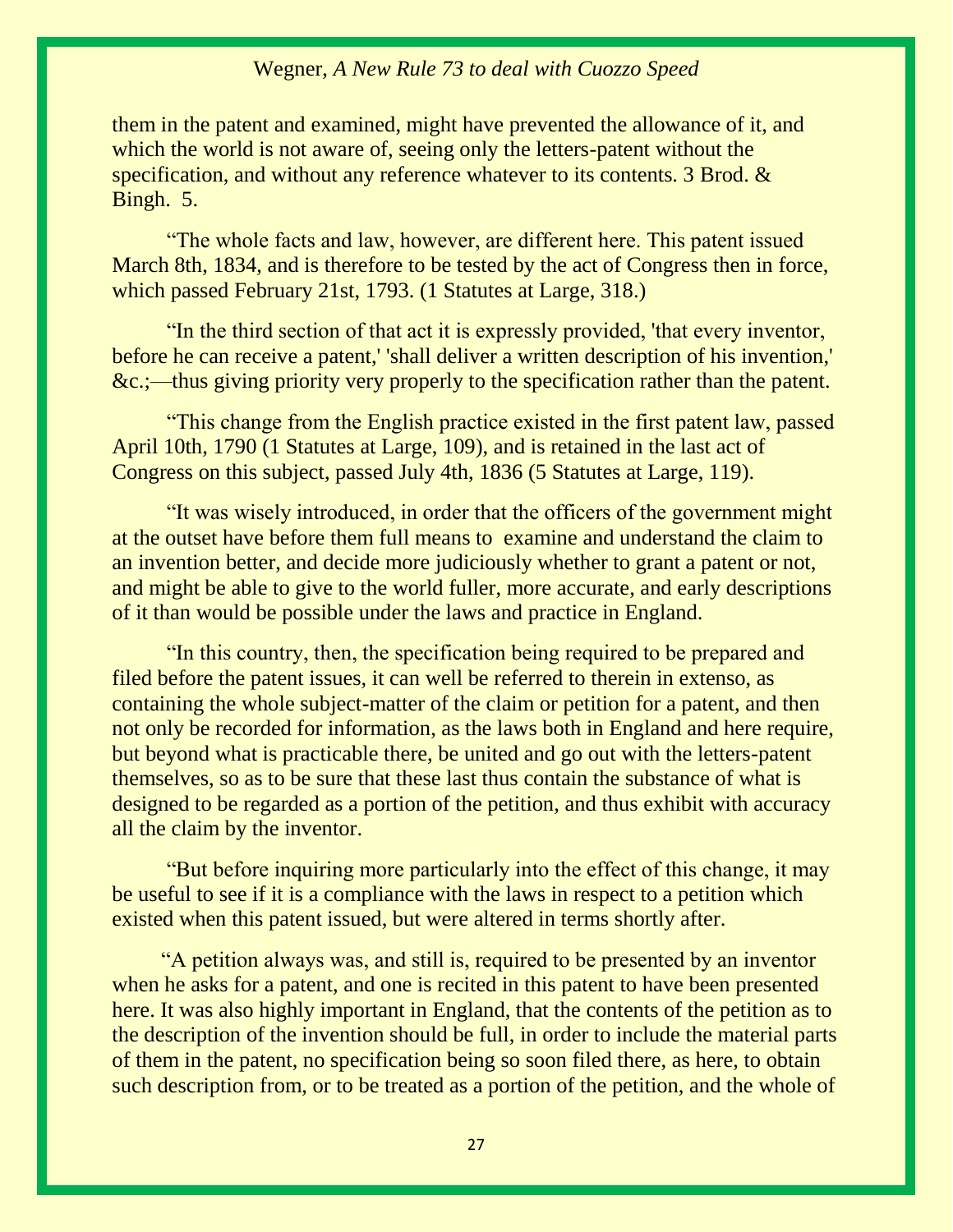it sent out with the patent, and thus complying with the spirit of the law, and giving fuller and more accurate information as to the invention than any abstract of it could.

 "In this view, and under such laws and practice here, it will be seen that the contents of the petition, as well as the petition itself, became a very unimportant form, except as construed to adopt the specification, and the contents of the latter to be considered substantially as the contents of the former.

 "Accordingly, it is not a little curious, that, though the act of 1793, which is to govern this case, required, like that of 1790, a petition to be presented, and the patent when issued, as in the English form, to recite the 'allegations and suggestions of the petition,' (1 Statutes at Large, p. 321, sec. 1, and p. 110, sec. 3,) yet, on careful inquiry at the proper office, so far as its records are restored, it appears that, after the first act of 1790 passed, the petitions standing alone seldom contained anything as to the patent beyond a mere title; sometimes fuller, and again very imperfect and general, with no other allegations or suggestions, or descriptions whatever, except those in the schedule or specification. The only exception found is the case of Evans v. Chambers, 2 Wash. C. C. 125, in a petition filed December 18th, 1790.

 "Though the records of the patent-office before 1836 were consumed [by the fire in the Patent Office] in that year, many have been restored, and one as far back as August 10th, 1791, where the petition standing alone speaks of having invented only 'an easy method of propelling boats and other vessels through the water by the power of horses and cattle.' All the rest is left to the schedule. Other petitions, standing alone, are still more meagre; one, for instance, in 1804, asks a patent only of a 'new and useful improvement, being a composition or tablets to write or draw on'; another, only 'a new and useful improvement in the foot-stove'; and another, only 'a new and useful improvement for shoemaking'; and so through the great mass of them for nearly half a century. But the specification being filed at the same time, and often on the same paper, it seems to have been regarded, whether specially named in the petition or not, as a part of it, and as giving the particulars desired in it; and hence, to avoid mistakes as to the extent of the inventor's claim, and to comply with the law, by inserting in the patent at least the substance of the petition, the officers inserted, by express reference, the whole descriptive portion of it as contained in the schedule. This may have grown out of the decision of *Evans v. Chambers*, in order to remedy one difficulty there. Cases have been found as early as 1804, and with great uniformity since, explicitly making the schedule annexed a part of the letters-patent. Proofs of this exist, also, in our reports, as early as 1821, in *Grant et al. v. Raymond*, 6 Peters, 222; and one, 1st Oct., 1825, in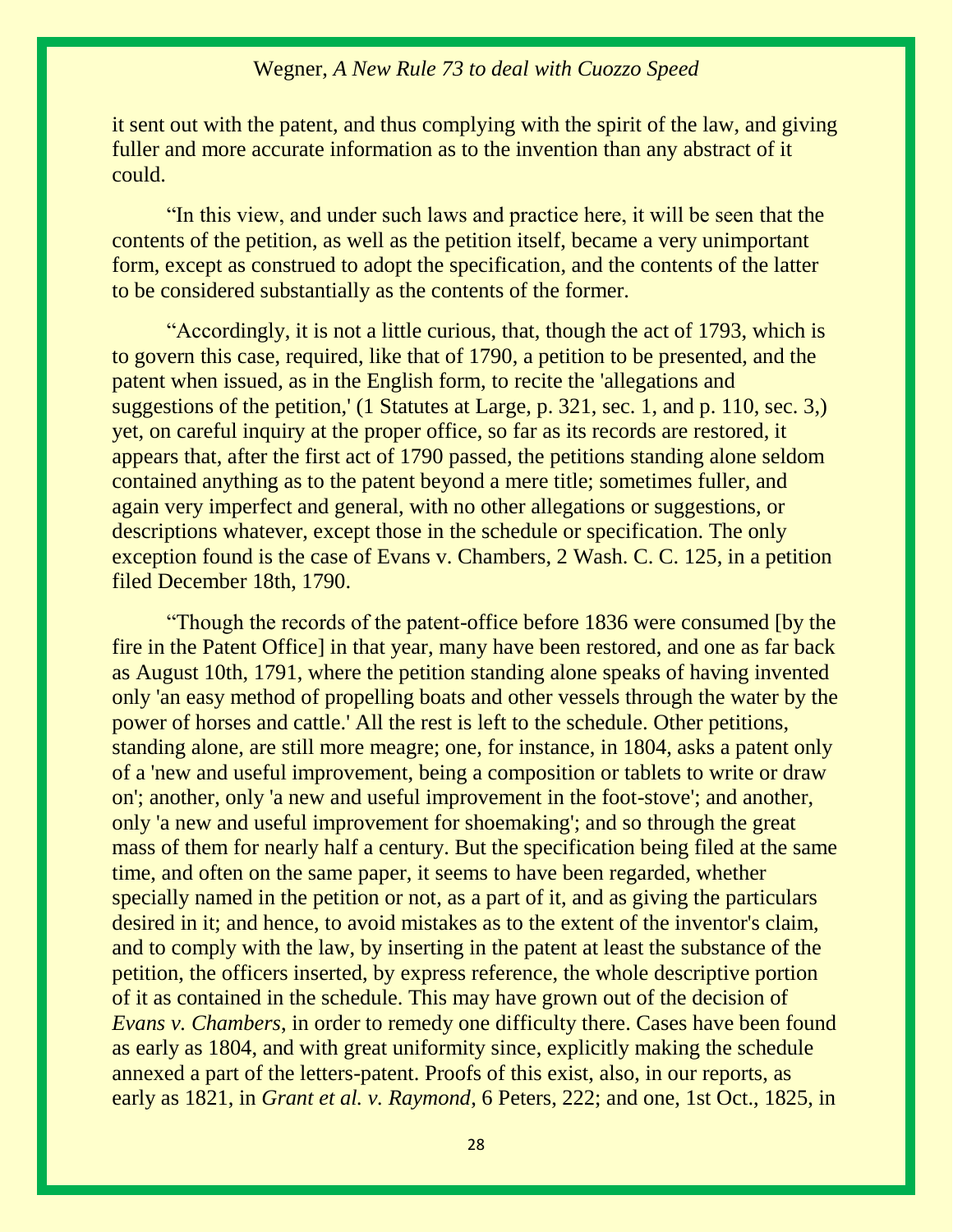*Gray et al. v. James et al.,* Peters, C. C. 394; and 27 Dec. 1828, *Wilson v. Rousseau*, 4 How. 649.

 "Indeed, it is the only form of a patent here known at the patent-office, and the only one given in American treatises on patents. Phillips on Pat. 523. Doubtless this use of the schedule was adopted, because it contained, according to common understanding and practice, matter accompanying the petition as a part of its substance, and all the description of the invention ever desired either in England or here in the petition. Hence it is apparent, if the schedule itself was made a part of the patent, and sent out to the world with it, all, and even more, was contained in it than could be in any abstract or digest of a petition, as in the English form.  $433$ 

The importance of the specification to interpret the scope of the patent right was emphasized by Justice Woodbury:

"[W]hen we are called upon to decide the meaning of the patent included in these letters, it seems our duty not only to look for aid to the specification as a specification, which is customary, (1 Gall. 437; 2 Story, R. 621; 1 Mason, C. C. 477,) but as a schedule, made here an integral portion of the letters themselves, and going out with them to the world, at first, as a part and parcel of them, and for this purpose united together for ever as identical.

 "It will thus be seen, that the effect of these changes in our patent laws and the long usage and construction under them is entirely to remove the objection, that the patent in this case was not as broad as the claim in the writ, and did not comply substantially with the requirements connected with the petition.

 "From want of full attention to the differences between the English laws and ours, on patents, the views thrown out in some of the early cases in this country do not entirely accord with those now offered. Paine, C. C. 441; *Pennock et al. v. Dialogue*, 2 Pet. 1. Some other diversity exists at times, in consequence of the act of 1793, and the usages under it in the patent-office, not being in all respects as the act of 1836. But it is not important, in this case, to go farther into these considerations."<sup>34</sup>

<sup>33</sup>*Hogg v. Emerson*, 47 U.S. (6 How.) at 478-81. <sup>34</sup> *Id.*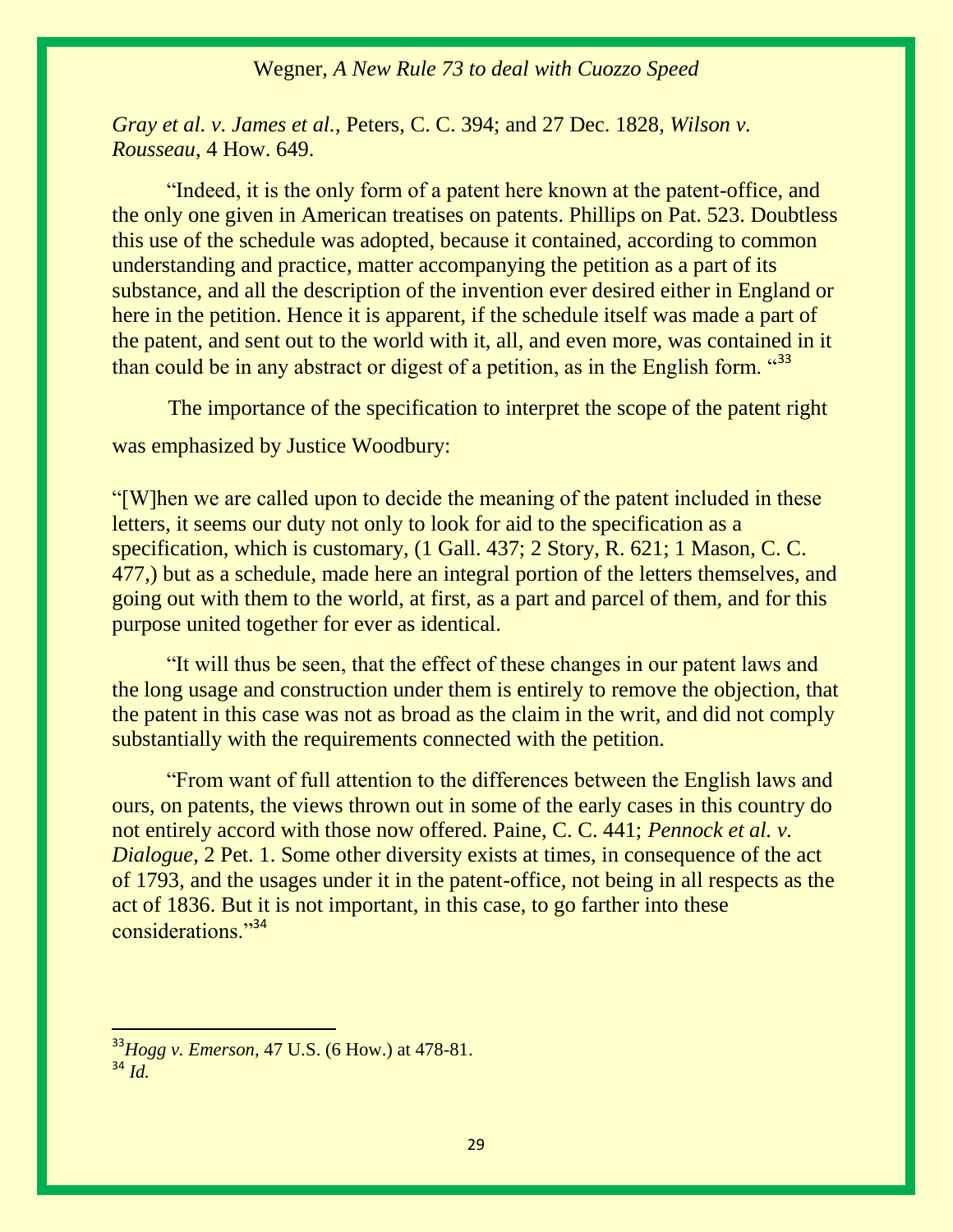There are several further early references to the "nature of the invention."<sup>35</sup>

## **2. Claiming Requirement Since 1870<sup>36</sup>**

 $\overline{a}$ 

Perhaps the "nature" of the invention disclosure requirement made sense in the early to mid-nineteenth century when claims were not mandatory as the definition of the invention. But, in the 1870 law that made the patent claim the mandatory feature to define the invention, the now-anachronistic "nature of the invention" requirement was maintained: "[E]very patent shall contain a short title

<sup>35</sup> *See also Smith v. Pearce,* 22 F.Cas. 619 (C.C.D. Ohio 1840)(No. 13,089 (quoting patent granted in 1830)("The *nature of the invention* consists in the peculiar construction of the husk or frame, to be used for the purpose of accommodating and securing millstones for grinding grain into meal or flour, or any other business calculated to be done under the operation of grinding. The husk or frame is made of iron, compact and firmly secured together by bolts. The mills are calculated to be transported with safety, all finished in a perfect and workmanlike manner ready for grinding. They are to be put in motion either by straps or cog-gearing, whichever the purchaser shall choose.")(emphasis added); *Davoll v. Brown,* 7 F.Cas. 197 n.2 (C.C.D. Mass. 1845)(No. 3,662)(quoting patent)("Having thus fully described the *nature of my invention*, in the improved construction of the speeder, double speeder, or fly-frame, what I claim therein as new, and desire to secure by letters patent, is the arrangement of the spindles and flvers in two rows, in combination with the described arrangement of gearing.")(emphasis added); *Cochrane v. Waterman,* 5 F.Cas. 1145, 1146 (C.C.D.C. 1844)(No. 2929)("The] specification [] says that the *nature of [the] invention* consists in applying the endless screw or worm, working in cogs on the periphery of a quadrant, to the moving or holding of the rudder; and also in the application of springs to compensate for the action of the sea on the rudder. The commissioner refused to grant the patent, because, as to the first supposed improvement, viz., the application of the endless screw to the cogs on the periphery of a quadrant, it was not the invention of an improvement; and as to the second improvement, viz., the springs on the tiller, it would interfere with a patent already granted to Henry Waterman.")(emphasis added).

<sup>&</sup>lt;sup>36</sup> This section is adapted from Wegner, FIRST TO FILE PATENT DRAFTING: A PRACTITIONER'S GUIDE, §7:6, *What the Manual Doesn't but Should Require* (Thomson Reuters 2017).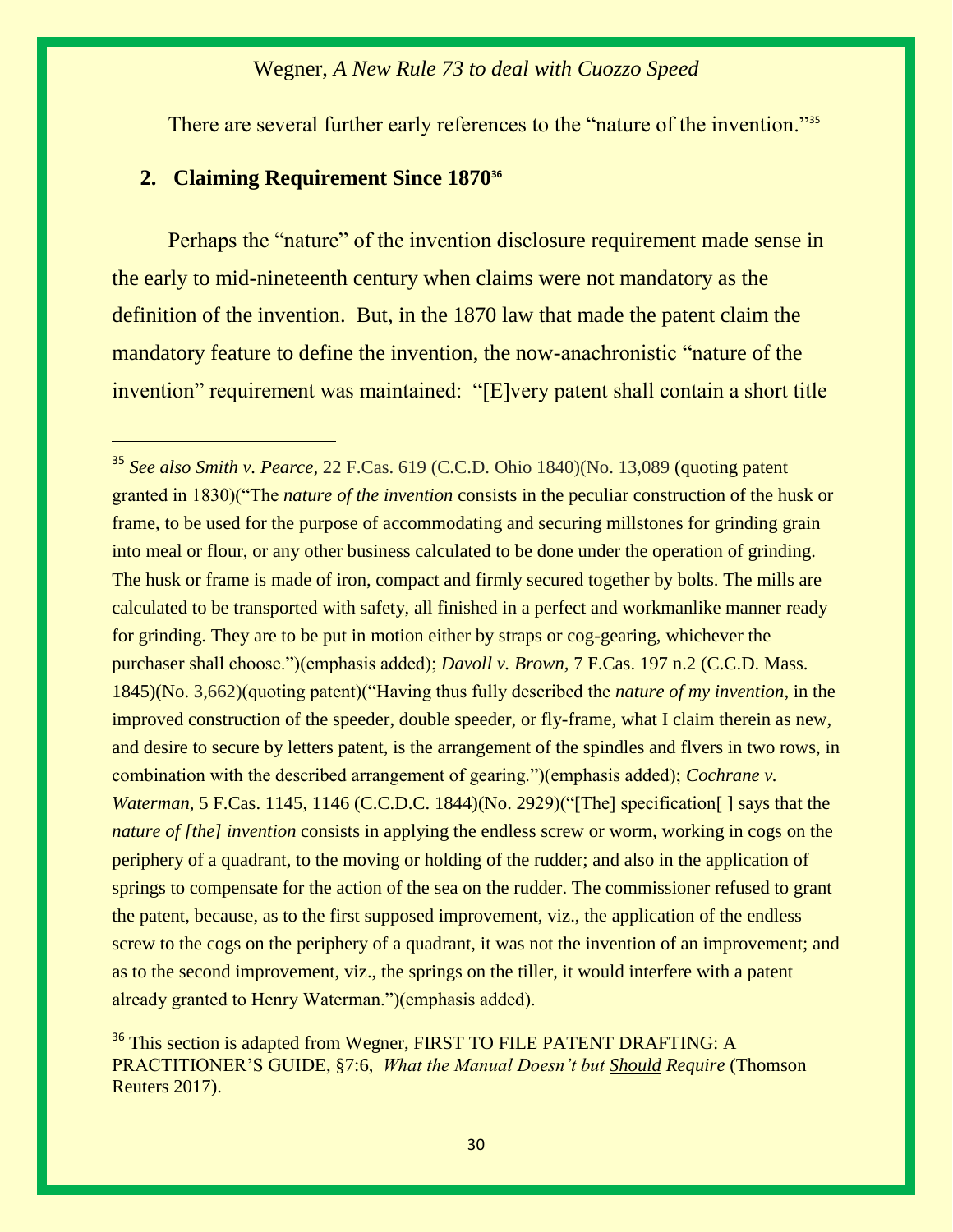or description of the invention or discovery, correctly indicating its *nature and design*…."<sup>37</sup>

As explained by Professor Mueller, "[c]laims were first mentioned in the U.S. Patent Act of 1836, but not mandated by statute until 1870. Prior to these enactments, patent applicants dislosed their invention to the world by means of a written description. This description provided a narrative explanation of how to make and use the invention, as well as a statement of how the invention differed from what had come before. [*Evans v. Eaton*, 16 U.S. 454, 514-14 (1818).] If a claim was included in the patent at all, it was something of an afterthought, having no more legal significance than the written description."<sup>38</sup>

In *[Rubber-Coated Harness-Trimming Co. v. Welling](https://1.next.westlaw.com/Document/I1db532f0b65511d9bdd1cfdd544ca3a4/View/FullText.html?listSource=Search&navigationPath=Search%2fv3%2fsearch%2fresults%2fnavigation%2fi0ad74013000001569e3e07425859d338%3fNav%3dCASE%26fragmentIdentifier%3dI1db532f0b65511d9bdd1cfdd544ca3a4%26startIndex%3d1%26contextData%3d%2528sc.Search%2529%26transitionType%3dSearchItem&list=ALL&rank=1&listPageSource=8a75bd7c25ef0aba408b23a4041fe827&originationContext=docHeader&contextData=(sc.Search)&transitionType=Document&needToInjectTerms=False&enableBestPortion=True&docSource=ef432cb682084e968125c373168daee4)*, 97 U.S. (7 Otto) 7 (1877)(Hunt, J.), a case where the patent was filed prior to the 1870 change in the law, the Court referred to the "nature of the invention".<sup>39</sup>

<sup>37</sup> *Long v. Rockwood*, 277 U.S. 142, 146 (1928)(McReynolds, J.)(quoting Chapter 230, Act July 8, 1870, 16 Stat. 201 (Rev. Stat. § 4884; section 40, Title 35, U. S. Code (35 USCA § 43; Comp. St. § 9428)).

<sup>&</sup>lt;sup>38</sup> Janice M. Mueller, PATENT LAW 88 (5th ed. 2016)(footnote integrated into text in brackets).

<sup>&</sup>lt;sup>39</sup> *[Rubber-Coated Harness-Trimming](https://1.next.westlaw.com/Document/I1db532f0b65511d9bdd1cfdd544ca3a4/View/FullText.html?listSource=Search&navigationPath=Search%2fv3%2fsearch%2fresults%2fnavigation%2fi0ad74013000001569e3e07425859d338%3fNav%3dCASE%26fragmentIdentifier%3dI1db532f0b65511d9bdd1cfdd544ca3a4%26startIndex%3d1%26contextData%3d%2528sc.Search%2529%26transitionType%3dSearchItem&list=ALL&rank=1&listPageSource=8a75bd7c25ef0aba408b23a4041fe827&originationContext=docHeader&contextData=(sc.Search)&transitionType=Document&needToInjectTerms=False&enableBestPortion=True&docSource=ef432cb682084e968125c373168daee4)*, 97 U.S. (7 Otto) at 11 ("The patentee] says: 'The nature of my invention consists in the employment of a metallic ring within a ring formed of artificial ivory, or similar materials for giving strength to the same, thereby producing a new article of manufacture,' &c.

<sup>&</sup>quot;A metallic ring within a ring of factitious ivory is the article to be produced, and that is the nature of the invention.

<sup>&</sup>quot;Nothing can be more specific than the summing up as to the nature of his invention by the patentee, when he says, 'What I claim and desire to secure by letters-patent is the ring for martingales, manufactured as set forth, with a metal ring enveloped in composition, as and for the purposes specified.' A metal ring enveloped in composition would seem to be the plain subject of the monopoly, the other language being merely illustrative of or supplemental to the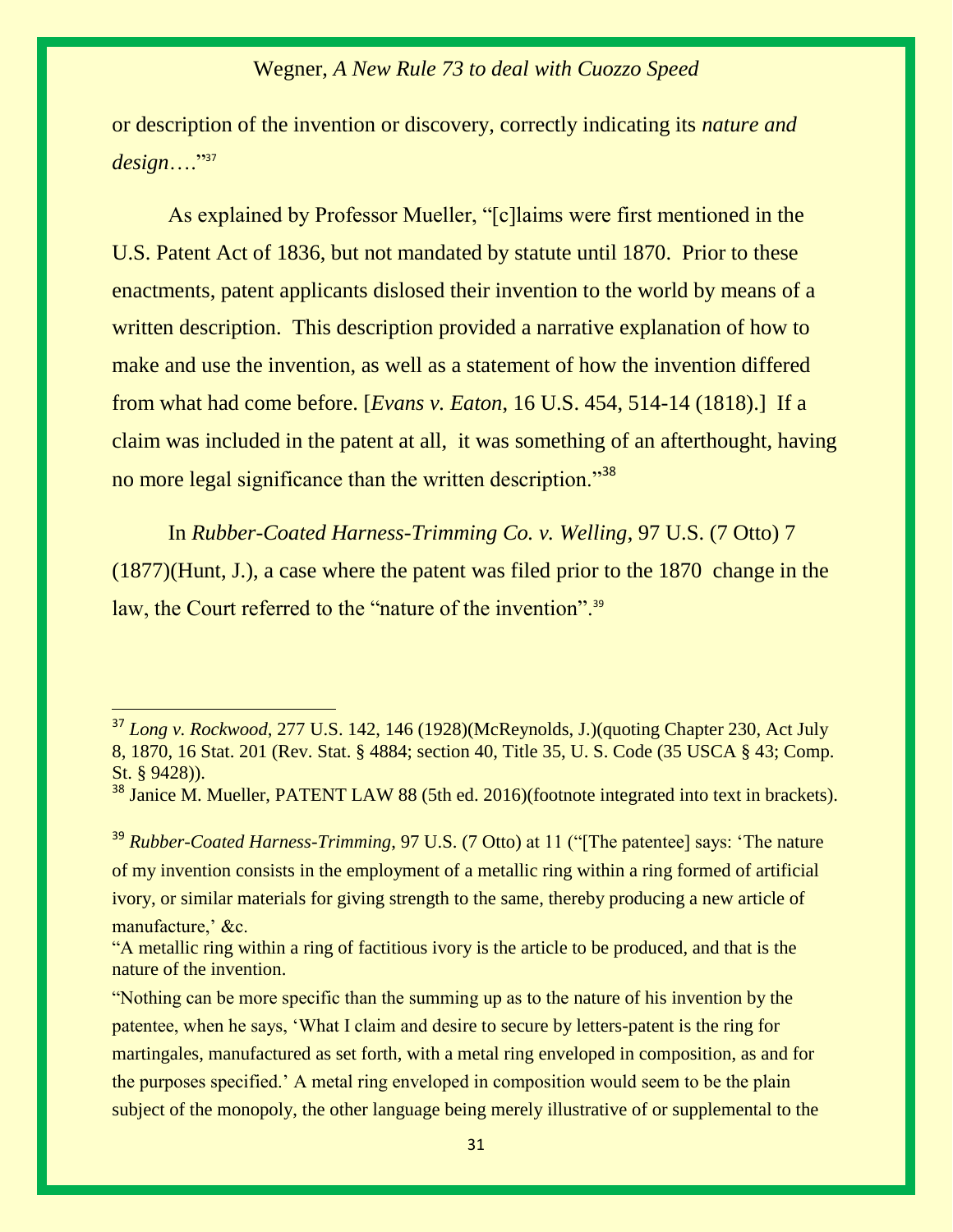Early in the twentieth century the Court referred to the "nature of the invention" to consider the scope of protection a patentee should be awarded under the doctrine of equivalents.<sup>40</sup>

## **3. New Definition of Infringement in 1952<sup>41</sup>**

As explained in the *Aro* case, the 1952 Patent Act provided an express statutory definition of infringement as  $35 \text{ U.S.C.A. }$  \$  $271(a).$ <sup>42</sup> Regarding prior law, the Court in *Aro* explained that:

"Although there was no statutory provision defining infringement prior to [the 1952 Patent Act], the definition [of infringement] adopted is consonant with the long-standing statutory prescription of the terms of the patent grant, which was contained in § 4884 of the Revised Statutes as follows:

"'Every patent shall contain a short title or description of the invention or discovery, *correctly indicating its nature and design*, and a grant to the patentee \* \* \* of the exclusive right to make, use, and vend the invention or discovery throughout the United States \* \* \*"' (Emphasis supplied [by the Court].)

main idea."); *see also Stow v. City of Chicago*,104 U.S. (14 Otto) 547 547 (1881)(quoting "nature of the invention" from patent filed before 1870 change in the law).

<sup>40</sup> *Continental Paper Bag Co. v. Eastern Paper Bag Co*., 210 U.S. 405, 414-15 (1908)(McKenna, J.)(quoting *Miller v. Eagle Mfg. Co*. 151 U. S. 186, 207 (1894)("The range of equivalents depends upon the extent and *nature of the invention*. If the invention is broad or primary in its character, the range of equivalents will be correspondingly broad, under the liberal construction which the courts give to such inventions.")(emphasis added).

<sup>41</sup> This section is adapted from Wegner, FIRST TO FILE PATENT DRAFTING: A PRACTITIONER'S GUIDE, §7:13, *Definition of Infringement in the 1952 Patent Act* (Thomson Reuters 2017).

<sup>42</sup> *Aro Mfg. Co. v. Convertible Top Replacement Co.*, 365 U.S. 336, 350 n.5 (1961).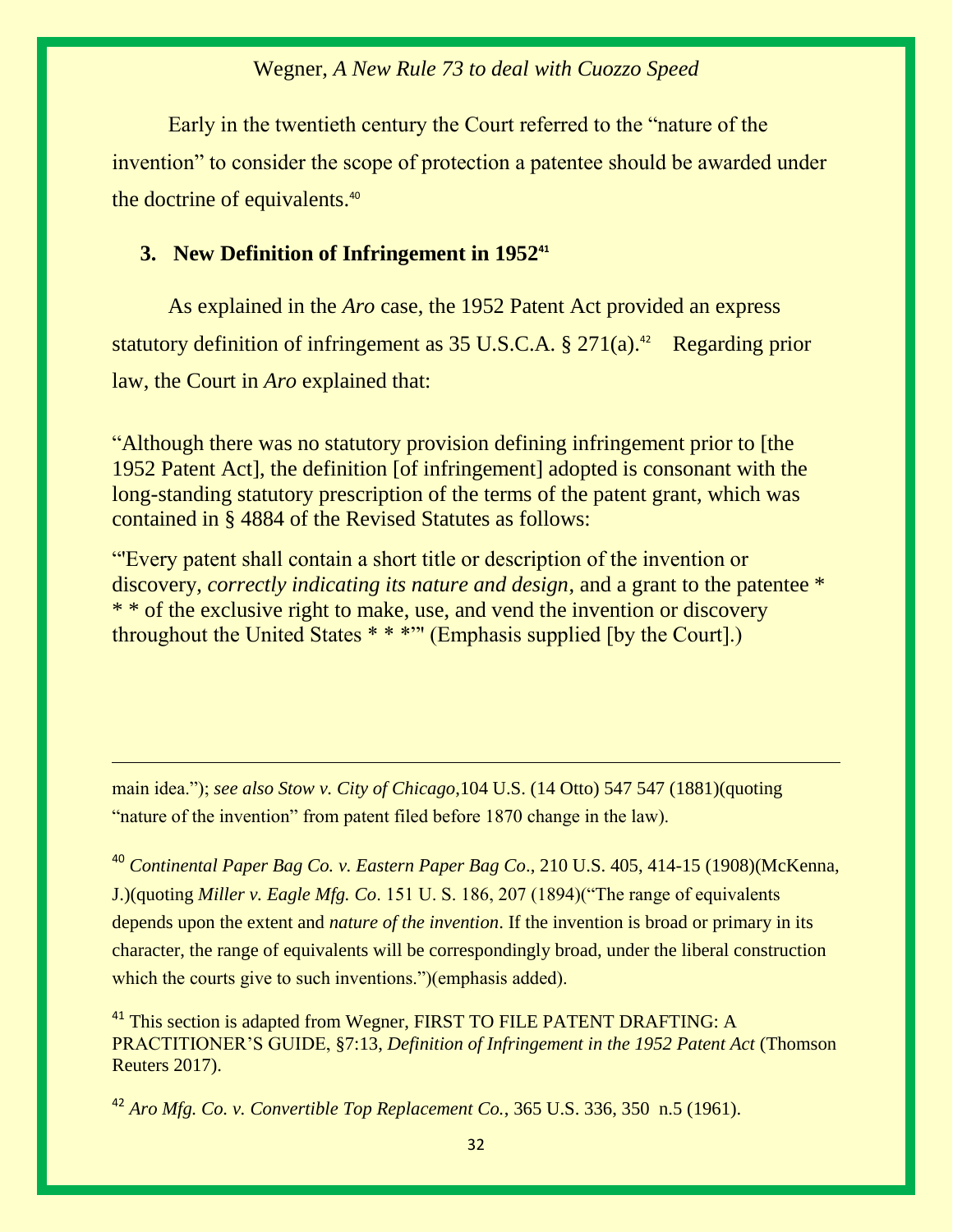This provision is now contained without substantial change in 35 U.S.C. § 154, 35 U.S.C.A. § 154.<sup>43</sup>Quoting the words of the late Pasquale J. Federico, up through the eve of the effective date of the 1952 Patent Act, the statute required "a … description of the invention … correctly stating its nature and design." P. J. Federico, *Commentary on the New Patent Act* [1954]*, reproduced at* 75 J. Pat. And Trademark Off. Soc'y 161, 201-02 (1993). But, the statutory basis for the "nature" and "design" disclosure requirement ceased with the effective date of the 1952 Patent Act: "The old statute [before the 1952 Patent Act] required 'a short title or description of the invention or discovery, correctly stating its nature and design'; this has been shortened to 'a short title of the invention' since the title is of no legal significance." *Id.*

# **D. "Nature", Phoenix Rebirth with a Changed Meaning<sup>44</sup>**

By the time of the 1952 Patent Act, it had already been more than eighty (80) years since the mandatory use of patent claims to define the scope of patent protection. There was no need for continued reference to "the nature of the invention".

Although the need to refer to the "nature of the invention" to define the scope of protection ceased with the mandatory usage of patent claims for this purpose, the "nature of the invention" has continued to the present day, reborn with a new meaning, as a metric for determining the scope of protection. This occurred long prior to the creation of the Federal Circuit.<sup>45</sup>

 $\overline{a}$ 

<sup>45</sup> *G. H. Packwood Mfg. Co. v. St. Louis Janitor Supply Co*., 115 F.2d 958, 963 (8th Cir. 1940)("[T]he doctrine of equivalents is applied to other than primary or generic patents and that,

<sup>&</sup>lt;sup>43</sup> *Aro*, 365 U.S. at 350 n.5 (emphasis supplied in part by the Court and by this writer).

<sup>&</sup>lt;sup>44</sup> This section is adapted from Wegner, FIRST TO FILE PATENT DRAFTING: A PRACTITIONER'S GUIDE, §7:14, *Nature", a Phoenix Rebirth with a New Meaning* (Thomson Reuters 2017).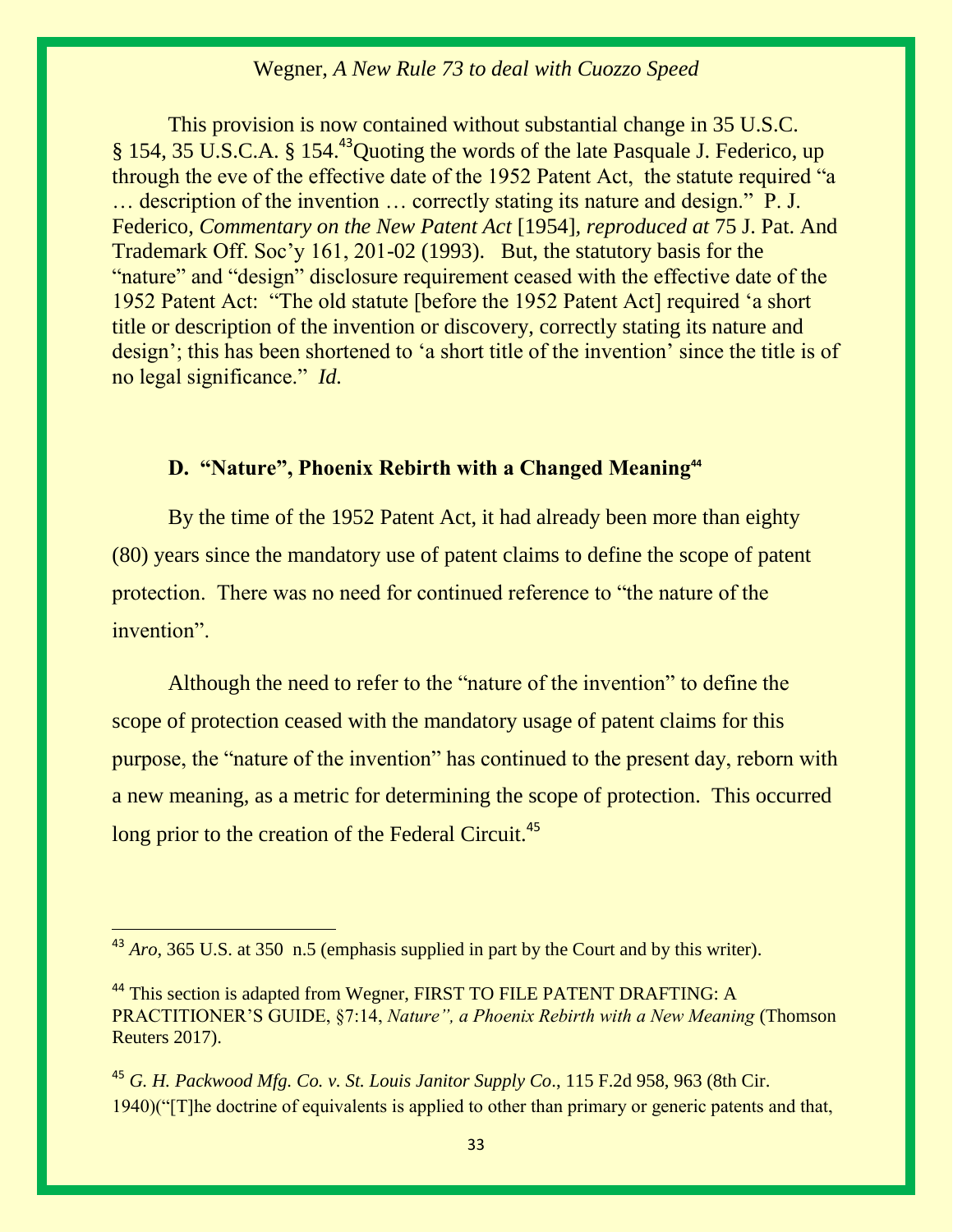To be sure, members of the Federal Circuit in the early years had not forgotten the infringement context of the "nature of the invention".<sup>46</sup>

Yet, by the 1990's, the original context of "nature of the invention" was seemingly lost, and the terminology was reborn with a new meaning. Whereas the original nineteenth century reference to the "nature of the invention" was focused upon the scope of protection for an invention, in its rebirth the "nature of the invention" now deals with issues of enablement under what is today 35 USC  $§ 112(a).$ 

while the range of equivalent depends upon the extent and *nature of the invention*, even a nongeneric or specific patent is entitled to some range of equivalents.")( emphasis added)

<sup>46</sup> *Pennwalt Corp. v. Durand-Wayland, Inc.,* 833 F.2d 931, 962 (Fed. Cir. 1987)(en banc)(Newman, J., commentary)(quoting *Miller v. Eagle Manufacturing Co*., 151 U.S. 186, 207 (1893))("The range of equivalents depends upon the extent *and nature of the invention*. If the invention is broad or primary in its character, the range of equivalents will be correspondingly broad, under the liberal construction which the courts give to such inventions.")(emphasis added); *Texas Instruments, Inc. v. U.S. Int'l Trade Comm'n*, 805 F.2d 1558, 1563 (Fed. Cir. 1986)(Newman, J.)(citing *Continental Paper Bag Co. v. Eastern Paper Bag Co*., 210 U.S. 405, 414 (1908); *Miller v. Eagle Manufacturing Co*., 151 U.S. 186, 207 (1894)) ("It has long been recognized that the range of permissible equivalents depends upon the extent and *nature of the invention*, and may be more generously interpreted for a basic invention than for a less dramatic technological advance.")(emphasis added); *Hilton Davis Chemical Co. v. Warner-Jenkinson Co., Inc*., 62 F.3d 1512, 1562 (Fed. Cir. 1995)(Nies, J., dissenting, joined by Archer, C.J.), *subsequent proceedings sub nom Warner-Jenkinson Co., Inc. v. Hilton Davis Chemical Co*., 520 U.S. 17 (1997)("The question of scope is whether one of skill in the art would understand that a specific element of the claim is not the only means that may be used in the claimed invention. The answer depends on the *nature of the invention*, the claim language, the description of the invention in the specification, other claims in the patent, the arguments and amendments made during prosecution, the obviousness of the change, the prior art, the alleged infringer's own conduct, and any other circumstances from which notice that the literal words of the claim are not meant to control might be inferred.")(emphasis added)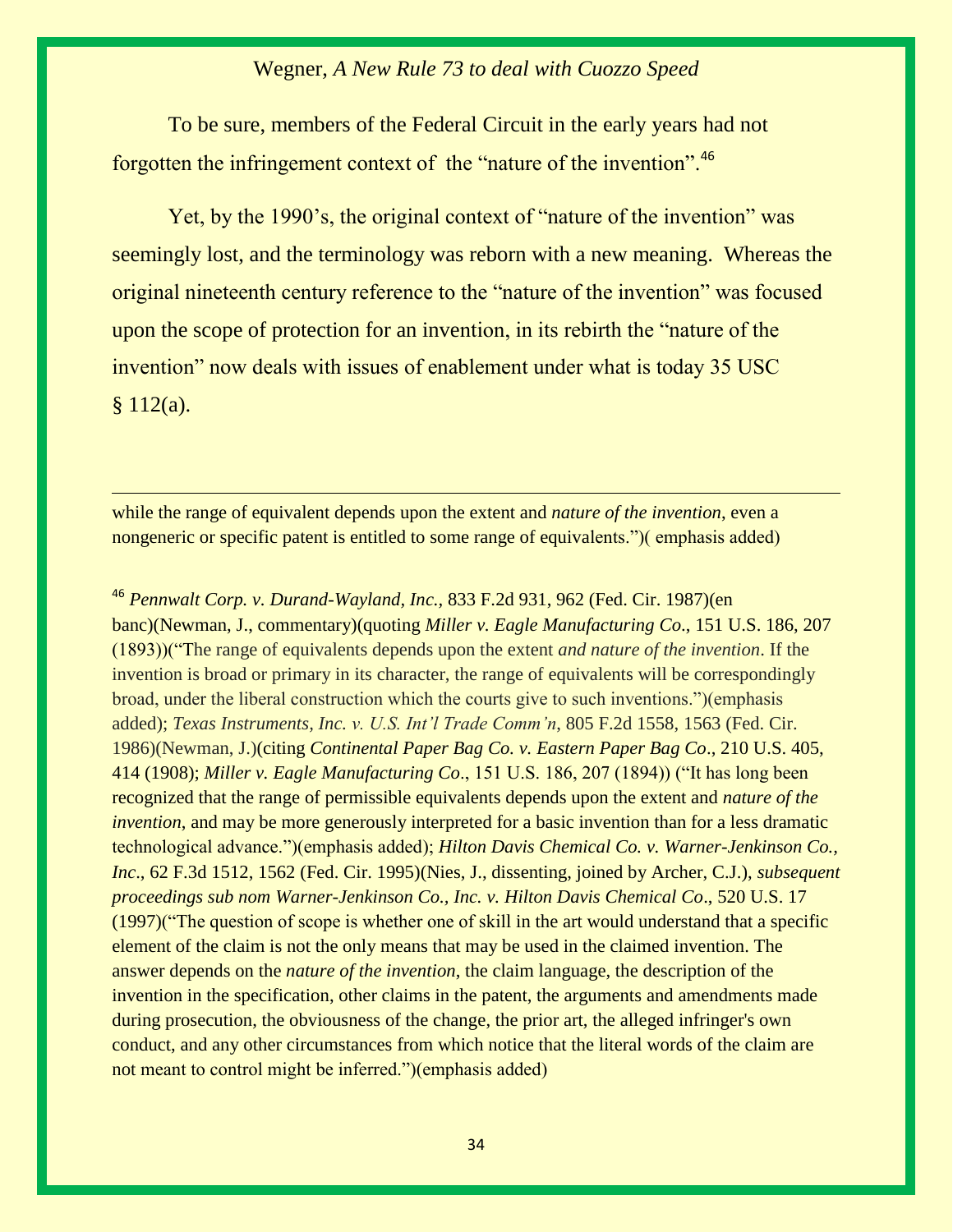The Federal Circuit has frequently spoken of the "nature of the invention" but has never defined what is meant by the terminology, even when this phase was used by the late Giles Sutherland Rich in *Vas-Cath Inc. v. Mahurkar*, 935 F.2d 1555, 1562 (Fed. Cir. 1991)(Rich, J.), and *Malta v. Schulmerich Carillons, Inc.,* 952 F.2d 1320, 1326 (Fed. Cir. 1991)(Rich, J.). In the former case he stated that "[t]he CCPA's 'written description' cases often stressed the fact-specificity of the issue. See, e.g., *In re Wertheim*, 541 F.2d 257, 262 (CCPA 1976) ('The primary consideration is factual and depends on *the nature of the invention* and the amount of knowledge imparted to those skilled in the art by the disclosure')[ ]; …[*In re DiLeone*, 436 F.2d 1404, 1405 (CCPA 1971)] ('What is needed to meet the description requirement will necessarily vary depending on the nature of the invention claimed').") *Vas-Cath*, 935 F.2d at 1562 (emphasis added).

In the latter case he said "[h]ow equivalency to a required limitation [to] determine infringement] is met necessarily varies from case to case due to many variables such as … the *nature of the invention …*."). *Malta,* 952 F.2d at 1326 (emphasis added).

*Sua sponte* in the *Wands* case a panel of the Federal Circuit borrowed the term "nature of the invention" from a decision of the Patent Office to describe one of the criteria for determining whether a disclosure is enabling. *In re Wands,* 858 F.2d 731, 736 (Fed. Cir. 1988)(E. Smith, J.)(quoting *In re Jackson,* [217 USPQ 804,](https://1.next.westlaw.com/Link/Document/FullText?findType=Y&serNum=1982028603&pubNum=867&originatingDoc=Ic92ff3c295e611d993e6d35cc61aab4a&refType=RP&fi=co_pp_sp_867_807&originationContext=document&transitionType=DocumentItem&contextData=(sc.DocLink)#co_pp_sp_867_807)  [807 \(Bd.App.1982\),](https://1.next.westlaw.com/Link/Document/FullText?findType=Y&serNum=1982028603&pubNum=867&originatingDoc=Ic92ff3c295e611d993e6d35cc61aab4a&refType=RP&fi=co_pp_sp_867_807&originationContext=document&transitionType=DocumentItem&contextData=(sc.DocLink)#co_pp_sp_867_807) citing *[Ansul Co. v. Uniroyal, Inc.](https://1.next.westlaw.com/Link/Document/FullText?findType=Y&serNum=1971112473&pubNum=0000350&originatingDoc=Ic92ff3c295e611d993e6d35cc61aab4a&refType=RP&fi=co_pp_sp_350_878&originationContext=document&transitionType=DocumentItem&contextData=(sc.Search)#co_pp_sp_350_878)* [448 F.2d 872, 878–79(2d [Cir.1971\)](https://1.next.westlaw.com/Link/Document/FullText?findType=Y&serNum=1971112473&pubNum=0000350&originatingDoc=Ic92ff3c295e611d993e6d35cc61aab4a&refType=RP&fi=co_pp_sp_350_878&originationContext=document&transitionType=DocumentItem&contextData=(sc.Search)#co_pp_sp_350_878))("The determination of what constitutes undue experimentation in a given case requires the application of a standard of reasonableness, having due regard for the nature of the invention and the state of the art.") While the *Ansul*  case does mention "nature" of the invention, "nature of the invention" is not in the opinion itself but rather merely in a headnote that is not part of the opinion.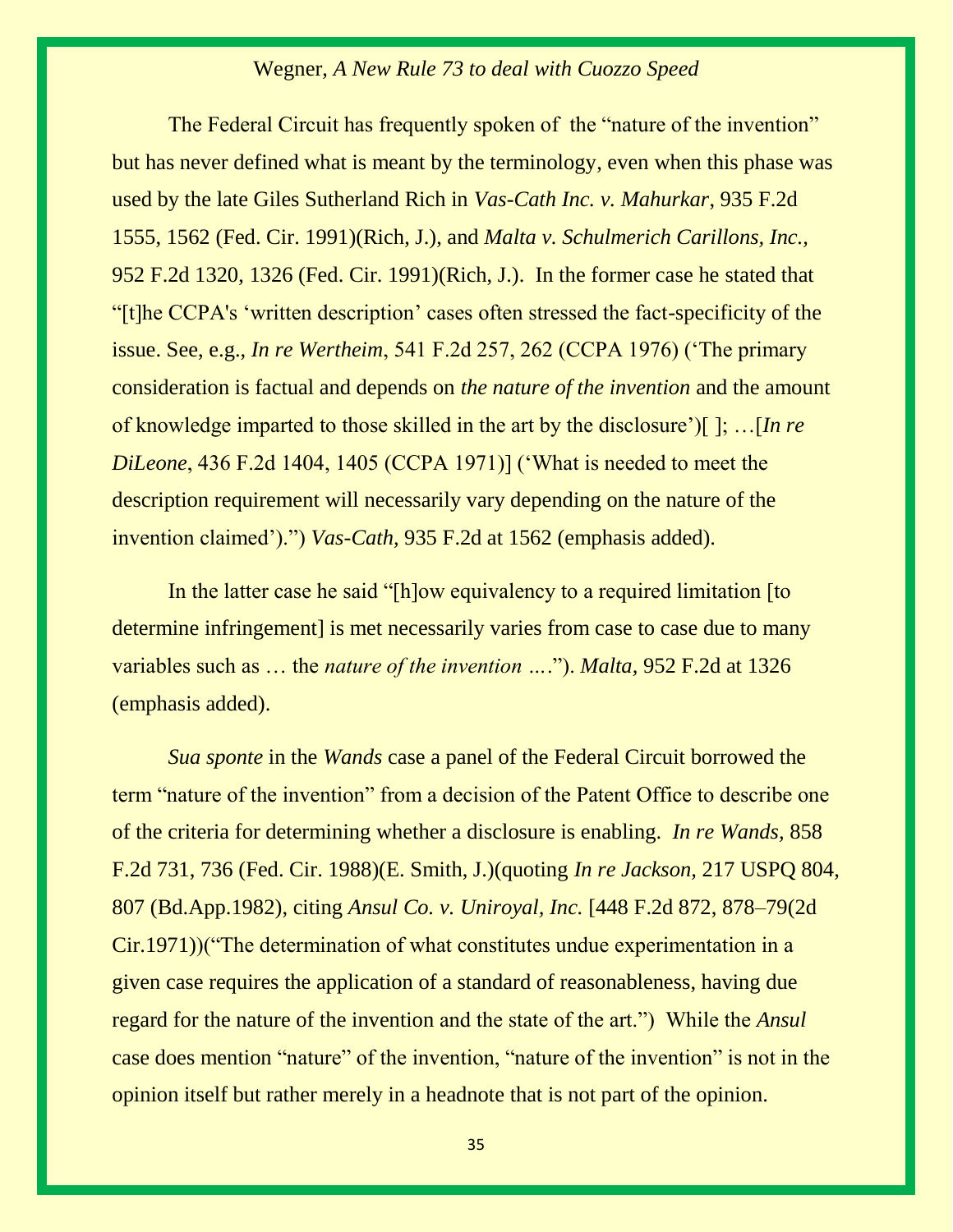Professors Mueller and Chisum explain the rebirth of "the nature of the invention" as a criterion for determining enablement:

"In the patent-obtaining context, the first paragraph of 35 U.S.C. § 112 requires that the patent applicant provide an enabling disclosure of how to make and use the invention she is claiming. Case law has interpreted this statutory requirement as allowing experimentation by an art worker who seeks to replicate the invention, so long as the degree of experimentation is not 'undue.' The Federal Circuit has recognized that the phrase 'without undue experimentation' is nonstatutory gloss added by the courts to the literal language of § 112, ¶ 1. In determining whether experimentation would be 'undue' in a particular case, the Federal Circuit applies a multifactored totality of the circumstances approach. In its foundational decision in this area, *In re Wands*, the court (adopting the analysis used by the USPTO Board in [*Ex parte Forman*, 230 U.S.P.Q. 546, 547 (B.P.A.I. 1986)),] declared that an 'undue experimentation' analysis should include the \*\*\*(4) the nature of the invention  $***$ ."<sup>47</sup>

Professor Seymour explains the origins of the "Wands factors":

"The list [based on *In re Wands*, 858 F.2d 731, 737 (Fed. Cir. 1988)], commonly referred to as the Wands factors, found its roots in the Patent Office. Cf. *Ex parte Forman,* 230 U.S.P.Q. 546, 547 (B.P.A.I. 1986) ('The factors to be considered [in a determination of what constitutes undue experimentation] have been summarized as the quantity of experimentation necessary, the amount of direction or guidance presented, the presence or absence of working examples, the *nature of the invention*, the state of the prior art, the relative skill of those in that art, the predictability or unpredictability of the art and the breadth of the claims.' (citing *In re Rainer*, 347 F.2d 574 (C.C.P.A. 1965)).")<sup>48</sup>

<sup>47</sup> Janice M. Mueller & Donald S. Chisum, *Enabling Patent Law's Inherent Anticipation Doctrine,* 45 Hous. L. Rev. 1101, 1144-45 (2008)(emphasis added; footnotes deleted)

<sup>48</sup> [Sean B. Seymore,](https://1.next.westlaw.com/Link/Document/FullText?findType=h&pubNum=176284&cite=0374196901&originatingDoc=I84b478af28c211df9b8c850332338889&refType=RQ&originationContext=document&transitionType=DocumentItem&contextData=(sc.Search)) *The Teaching Function of Patents,* 85 Notre Dame L. Rev. 621, 652 n.160 (2010)(emphasis added).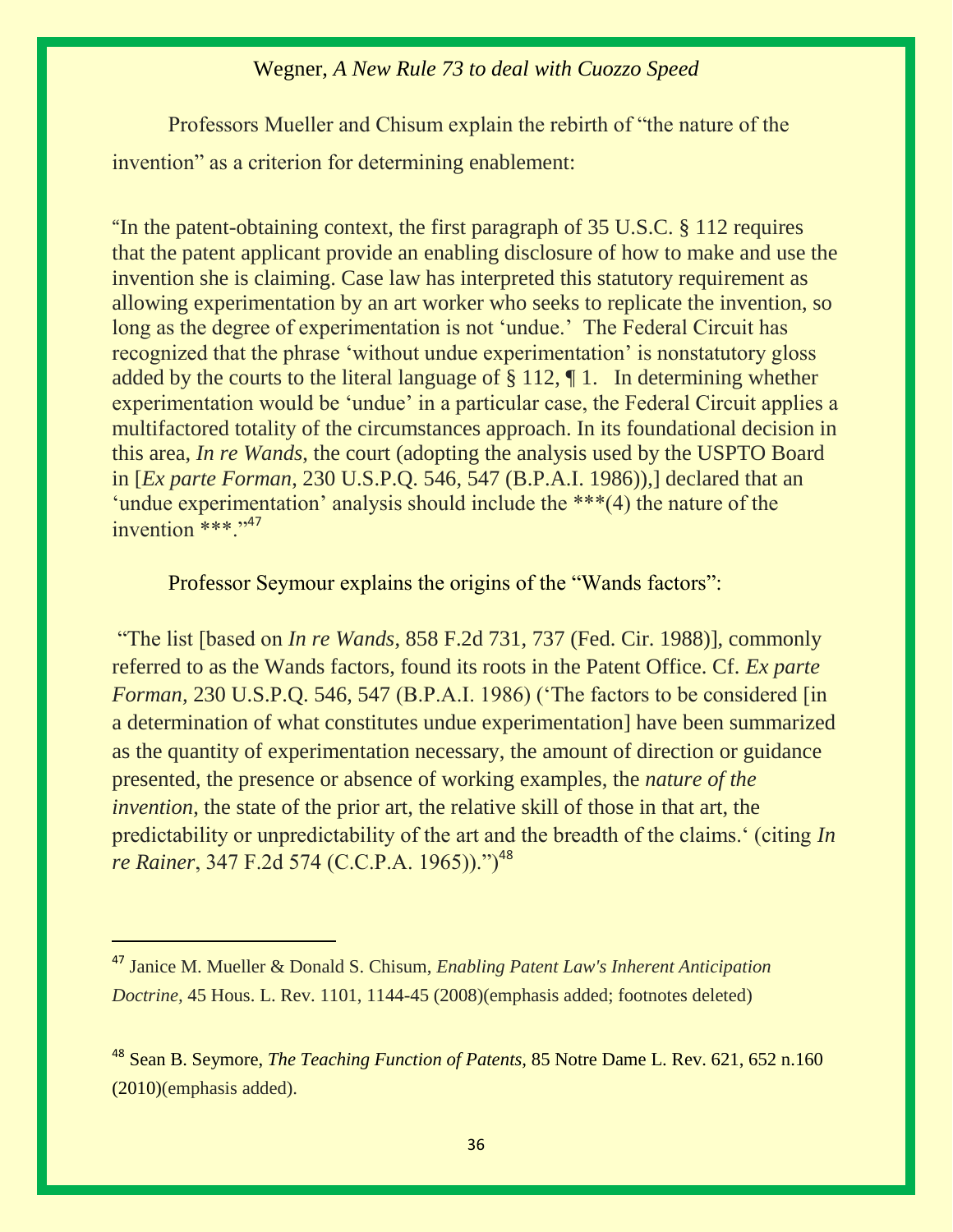Other opinions continued to cite the "nature of the invention" but without explaining what is meant by this terminology.<sup>49</sup>

 $\overline{a}$ <sup>49</sup> *Hilton Davis Chemical Co. v. Warner-Jenkinson Co., Inc*., 62 F.3d 1512, 1562 (Fed. Cir. 1995)(Nies, J., dissenting), *rev'd,* 520 U.S. 17 (1997)("The question of scope [of protection] is whether one of skill in the art would understand that a specific element of the claim is not the only means that may be used in the claimed invention. The answer depends on the *nature of the invention* [and other factors].")(emphasis added); *Pennwalt Corp. v. Durand-Wayland, Inc*., 833 F.2d 931, 962 (Fed. Cir. 1987)(en banc)(Newman, J., commentary)("[Under the doctrine of equivalents the range of equivalents depends upon the extent and nature of the invention.")(emphasis added); *SmithKline Beecham Corp. v. Apotex Corp*., 439 F.3d 1312, 1322 (Fed. Cir. 2006); (Newman, J., dissenting)("It is not the law that process limitations are ignored in construing claims, whatever the nature of the invention.")(emphasis added); *Young Dental Mfg. Co., Inc. v. Q3 Special Products, Inc*., 112 F.3d 1137, 1144 (Fed. Cir. 1997)(Clevenger, J.)("The best mode requirement does not apply to 'production details.' … [U]nder the rubric of production details, we have referred to what more properly are considered routine details. Routine details are details that are apparent to one of ordinary skill in the art. See *Engel Indus., Inc. v. Lockformer Co*., 946 F.2d 1528 1532 (Fed.Cir.1991). They are appropriately discussed separately from production details because routine details do relate to the *quality or nature of the invention*.")(emphasis added); *EZ Dock Inc v. Schafer Systems Inc,* 276 F.3d 1347, 1351 (Fed. Cir. 2002)(Rader, J.)(quoting *Micro Chem., Inc. v. Great Plains Chem. Co*., 103 F.3d 1538, 1544 (Fed. Cir. 1997))("[A]ll of the circumstances surrounding the sale or offer to sell, including the stage of development of the invention and the *nature of the invention*, must be considered and weighed against the policies underlying section 102(b)")(emphasis added); *Lough v. Brunswick Corp.,* 103 F.3d 1517, 1518 (Fed. Cir. 1997)(Lourie, J., concurring in den. suggestion for reh'g en banc)("[Section 102(b) public use] encompasses underlying facts such as … whether the nature of the invention was discernible by observation…")(emphasis added); *NTP, Inc. v. Research in Motion, Ltd.,* 418 F.3d 1282, 1316 (Fed. Cir., 2005)(on reh'g)(Linn, J.)(quoting *Minton v. Nat'l Ass'n of Sec. Dealers, Inc.*, 336 F.3d 1373, 1378 (Fed.Cir.2003) ("It is not correct that nothing in § 102(b) compels different treatment between an invention that is a tangible item and an invention that describes a series of steps in a process. The very *nature of the invention* may compel a difference.")(emphasis added); *UMC Electronics Co. v. United States*, 816 F.2d 647, 656 (Fed. Cir. 1987)(Nies, J.)("All of the circumstances surrounding the sale or offer to sell, including …the *nature of the invention*, must be considered and weighed against the policies underlying section 102(b).")(emphasis added); *id.* 816 F.2d at 657 ("[W]e conclude from … the *nature of the inventor's contribution to the art*, that the claimed invention was on sale within the meaning of section 102(b).")(emphasis added); *In re Wands*, 858 F.2d 731, 737 (Fed. Cir. 1988)(Edward Smith, J.)(citing *Ansul Co. v. Uniroyal, Inc.,* 448 F.2d 872, 878-79 (2d Cir.1971))("The determination of what constitutes undue experimentation [in the context of enablement] in a given case requires the application of a standard of reasonableness, having due regard for the *nature of the invention* and the state of the art.")(emphasis added).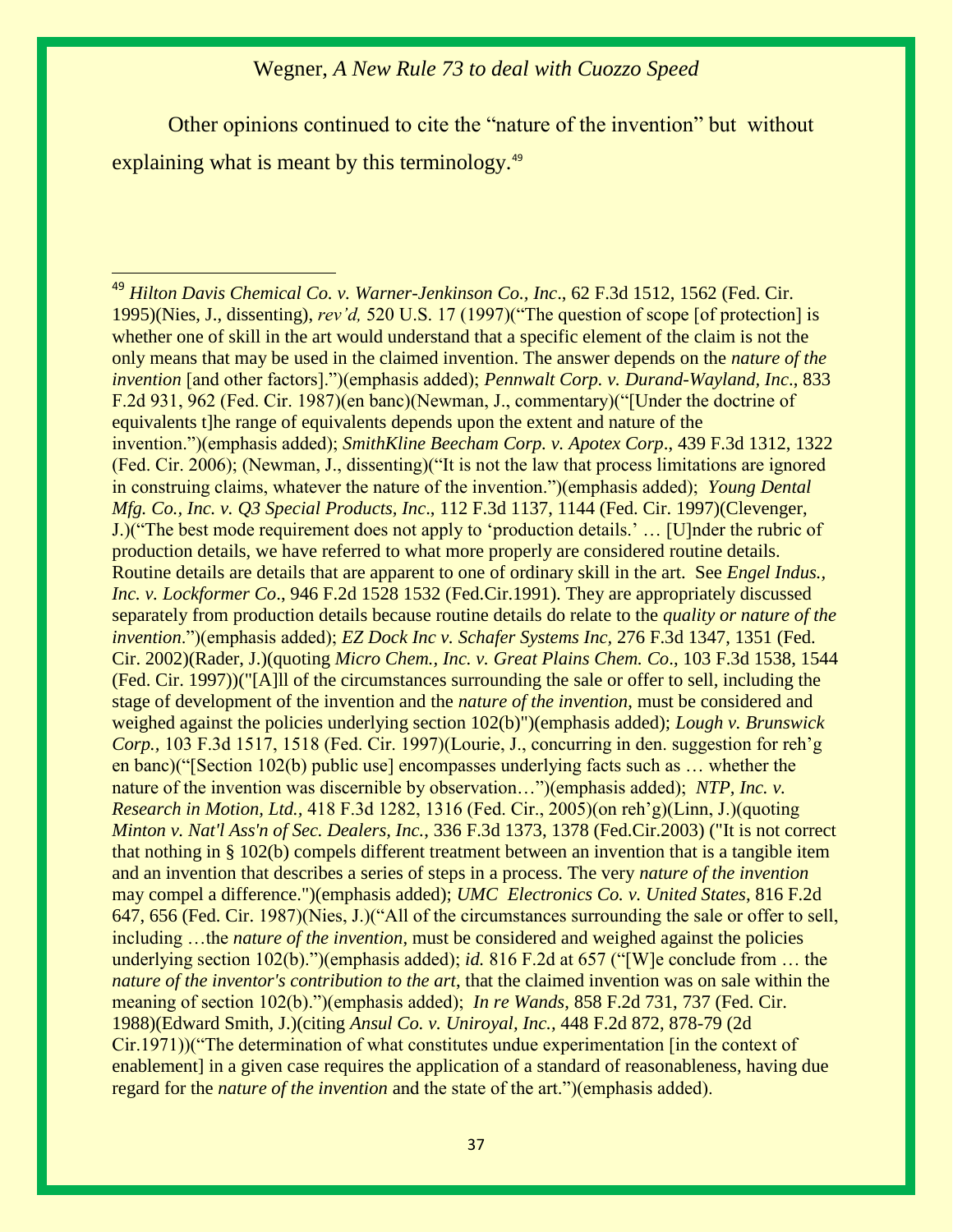After a generation of citations to "the nature of the invention" to deal with the issue of enablement under 35 USC § 112(a), little light has been shed on a new meaning for this term, but "the nature of the invention" continues to be discussed. Today, "nature of the invention" is routinely cited as one of the "Wands factors".<sup>50</sup>

 $\overline{a}$ 

<sup>50</sup> *See, e.g., Elan Pharmaceuticals, Inc. v. Mayo Foundation for Medical Educ. and Research*, 346 F.3d 1051-55 (Fed. Cir. 2003); *Cephalon, Inc. v. Watson Pharmaceuticals, Inc.,* 707 F.3d 1330, 1336 (Fed. Cir. 2013); *ALZA Corp. v. Andrx Pharmaceuticals, LLC*, 603 F.3d 935, 940 (Fed. Cir. 2010); *Cephalon, Inc. v. Watson Pharmaceuticals, Inc.,* 707 F.3d 1330, 1336 (Fed. Cir. 2013)(Wallach, J.)(citing "nature of the invention" as one of the "factors [which] may be considered when determining if a disclosure requires undue experimentation[.]"); see also Mark H. Hopkins, *Has the Reasonable Experimentation Doctrine become Unreasonable?: Rethinking the Reasonable Experimentation Doctrine in Light off Automated Experimental Techniques,* 2 J. Marshall Rev. Intell. Prop. L. 116, 123-24 (2002) (characterizing *Wands a*s "[a] key case addressing the undue experimentation doctrine in the modern era…" where one of the factors is "the nature of the invention[.]"); Roy D. Gross, *Harmonizing the Doctrines of Enablement and Obviousness in Patent Litigation,* 12 U. Pitt. J. Tech. L. & Pol'y 1, 4-5 (2012)("Determining whether an amount of experimentation amounts to undue experimentation is a factual inquiry and the factors for determining this analysis have been previously set forth by the Federal Circuit in *In re Wands*. Known as the Wands factors, these factors balance the following in order to determine the amount of experimentation needed in order to satisfy the enablement requirement: \*\*\* (4) *the nature of the invention* \*\*\*.")( emphasis added; footnotes omitted); Bernard Chao, *Rethinking Enablement in the Predictable Arts: Fully Scoping the New Rule, 2009 Stan. Tech. L.* Rev. 3, 115 (2009)(citing *Wands* on the issue of "predictability" relating to enablement including citation of "the nature of the invention"); J. Benjamin Bai, *Enablement Issues Concerning Aggressively Broad Generic Claims*, 7 Nw. J. Tech. & Intell. Prop. 1, 6 (2008)(citing "[t]he nature of the invention" as a factor as to what constitutes "undue experimentation" in the context of enablement)(footnotes omitted); [Jeffrey K. Mills,](https://1.next.westlaw.com/Link/Document/FullText?findType=h&pubNum=176284&cite=0359008101&originatingDoc=Ic793b982208911e08b05fdf15589d8e8&refType=RQ&originationContext=document&transitionType=DocumentItem&contextData=(sc.Search)) Jason A. Fitzsimmons & Kevin Rodkey, *Protecting Nanotechnology Inventions: Prosecuting in an Unpredictable World, 7* Nanotechnology L. & Bus. 223, 235-36 (2010)( ("The *Wands* test enumerates eight factors that are to be considered in determining whether experimentation is undue [including] \*\*\* the nature of the invention[.]")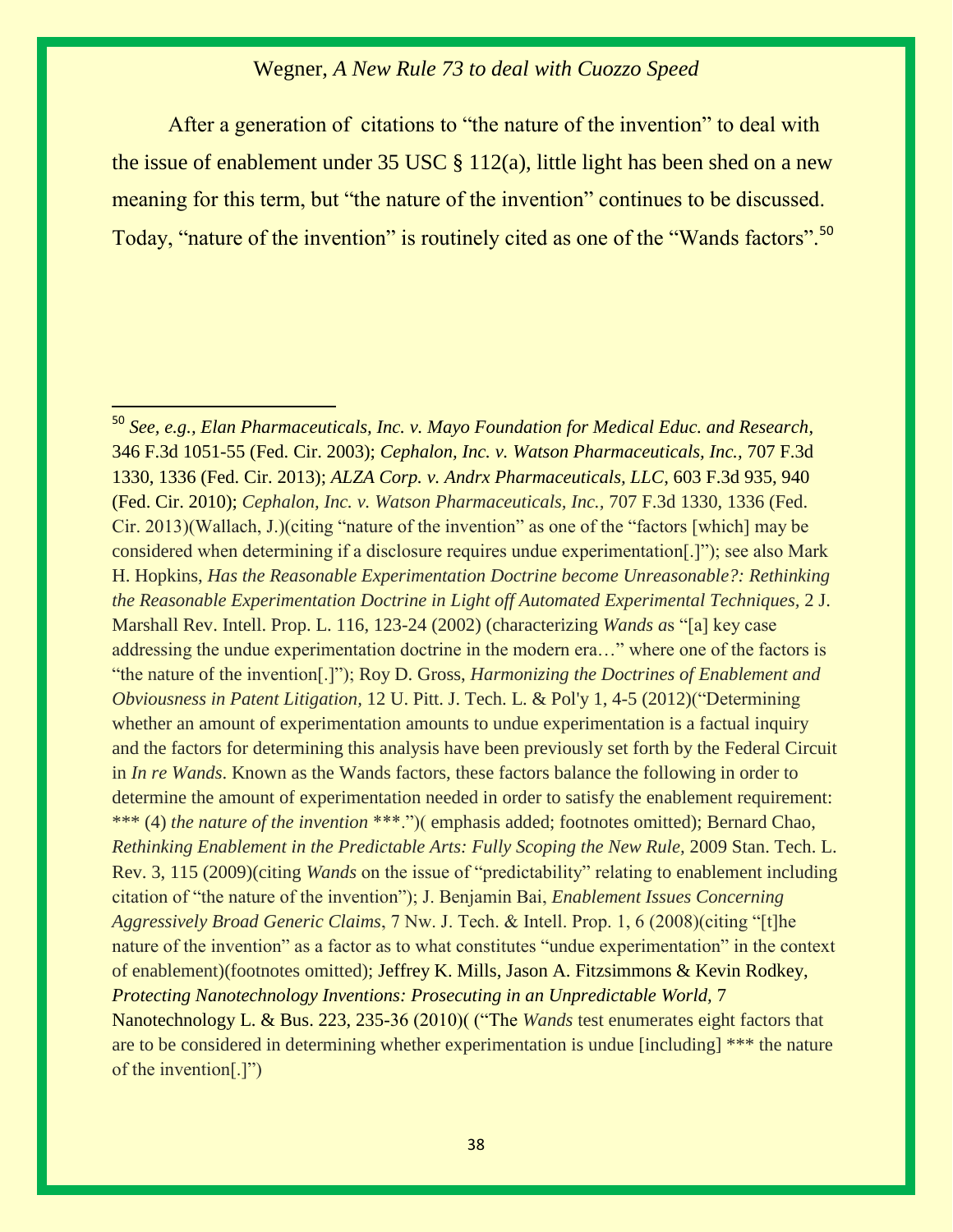#### **E.** *Summary* **may Limit the Scope of Protection<sup>51</sup>**

Statements in the *Summary of the Invention* may also be used by a court to limit the scope of protection. This is explained in *C.R. Bard, Inc. v. U.S. Surgical Corp*., 388 F.3d 858, 864 (Fed. Cir. 2004)(Michel, J.):

"[The patentee] claims that a statement in the specification is not 'determinative of claim construction merely because it appears in the `Summary of the Invention' section.' Although a statement's location is not 'determinative,' the location can signal the likelihood that the statement will support a limiting definition of a claim term. Statements that describe the invention as a whole, rather than statements that describe only preferred embodiments, are more likely to support a limiting definition of a claim term. See *Digital Biometrics, Inc. v. Identix, Inc.*, 149 F.3d 1335, 1347 (Fed.Cir.1998) (relying on 'global comments made to distinguish the applicants' `claimed invention' from the prior art' during the prosecution of the patent in construing a claim term). Statements that describe the invention as a whole are more likely to be found in certain sections of the specification, such as the Summary of the Invention. See *Microsoft Corp. v. Multi-Tech Sys., Inc*., 357 F.3d 1340, 1348 (Fed.Cir. 2004) ('Those statements, some of which are found in the `Summary of the Invention' portion of the specification, are not limited to describing a preferred embodiment, but more broadly describe the overall inventions of all three patents.')[.]".

<sup>&</sup>lt;sup>51</sup> This section is adapted from Wegner, FIRST TO FILE PATENT DRAFTING: A PRACTITIONER'S GUIDE, §7:15, *Summary* may Limit the Scope of Protection (Thomson Reuters 2017).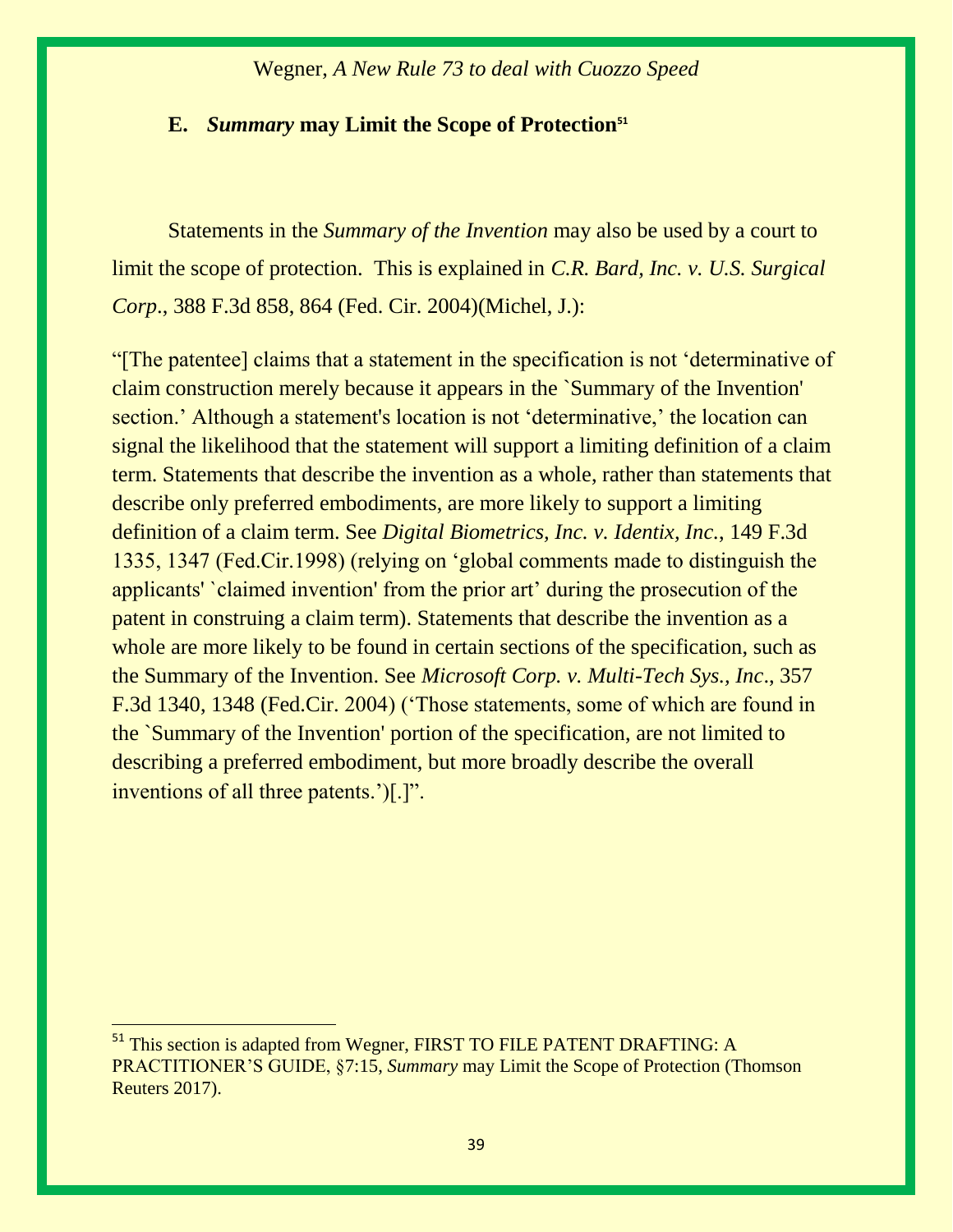## **IV.** *CUOZZO SPEECH,* **THE RULES AND** *THE MANUAL*

#### **A. Rule 42.100(b)**

 $\overline{a}$ 

Under the first sentence of Rule 42.100(b), as to a claim that will not expire until a final written decision is achieved, that "claim \* \* \* shall be given its broadest reasonable construction in light of the specification of the patent in which it appears."

More completely, 37 CFR § 42.100(b) states that "[a] claim \*\*\* shall be given its broadest reasonable construction in light of the specification of the patent in which it appears."<sup>52</sup>

#### **A. The Supreme Court** *Cuozzo Speed* **case**

The second *Question Presented* in *Cuozzo Speed Technologies* is framed as interpreting the PTO regulation that authorizes it to "construe a patent claim according to] its broadest reasonable construction *in light of* the specification of the patent in which it appears?"<sup>53</sup>

 $52$  More completely, Rule 42.100(b) reads as follows: "A claim in an unexpired patent that will not expire before a final written decision is issued shall be given its broadest reasonable construction in light of the specification of the patent in which it appears. A party may request a district court-type claim construction approach to be applied if a party certifies that the involved patent will expire within 18 months from the entry of the Notice of Filing Date Accorded to Petition. The request, accompanied by a party's certification, must be made in the form of a motion under [§ 42.20](https://1.next.westlaw.com/Link/Document/FullText?findType=L&pubNum=1000547&cite=37CFRS42.20&originatingDoc=N06312481105411E6A9998AABBB715E77&refType=VP&originationContext=document&transitionType=DocumentItem&contextData=(sc.DocLink)), within 30 days from the filing of the petition."

<sup>53</sup> *Cuozzo Speed Technologies, LLC v. Lee,* 136 S.Ct. 2131, 2136 (2016)( "Does [35 USC [§](https://1.next.westlaw.com/Link/Document/FullText?findType=L&pubNum=1000546&cite=35USCAS316&originatingDoc=I0210e51836e911e6a807ad48145ed9f1&refType=RB&originationContext=document&transitionType=DocumentItem&contextData=(sc.Search)#co_pp_d40e000072291)   $316(a)(4)$ ] authorize the Patent Office to issue a regulation stating that the agency, in inter partes review, 'shall [construe a patent claim according to] its broadest reasonable construction *in light of* the specification of the patent in which it appears'? [37 CFR § 42.100\(b\) \(2015\)](https://1.next.westlaw.com/Link/Document/FullText?findType=L&pubNum=1000547&cite=37CFRS42.100&originatingDoc=I0210e51836e911e6a807ad48145ed9f1&refType=RB&originationContext=document&transitionType=DocumentItem&contextData=(sc.Search)#co_pp_a83b000018c76)."(emphasis added).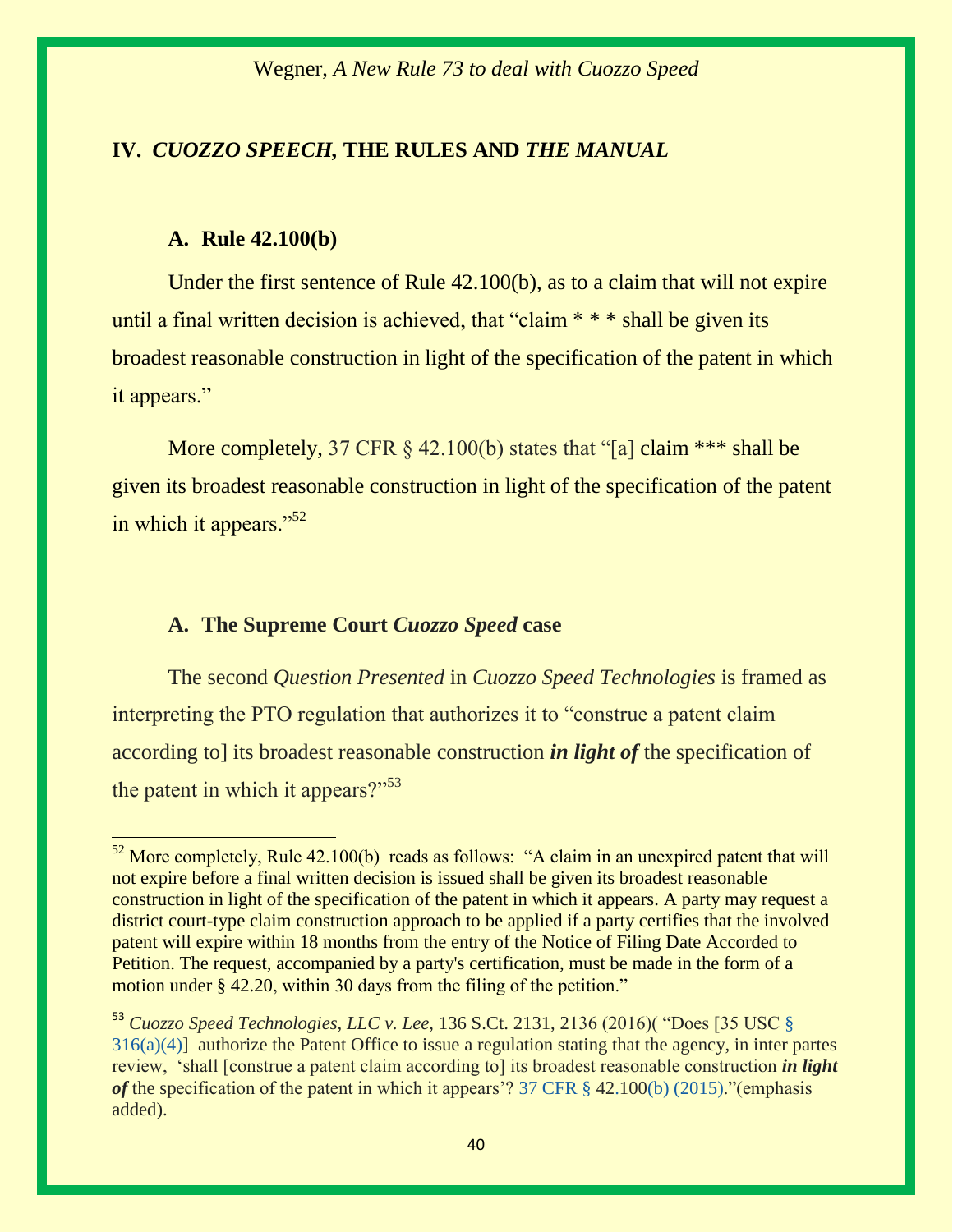As to the second *Question Presented,* the *holding* in *Cuozzo Speed Technologies* is that the relevant rule *does* "authorize<sup>[]</sup> the Patent Office to issue the regulation." $54$ 

Under the first sentence of Rule 42.100(b), as to a claim that will not expire until a final written decision is achieved, that "claim \* \* \* shall be given its broadest reasonable construction in light of the specification of the patent in which it appears."<sup>55</sup> Rule 42.100(b) was sustained by the Supreme Court in *Cuozzo Speed Technologies, LLC v. Lee,* 136 S.Ct. 2131 (2016)(Breyer, J.), *aff'g, In re Cuozzo Speed Techs., LLC,* 778 F.3d 1271, 1282 (Fed. Cir.2015):

The Leahy–Smith America Invents Act, [35 U.S.C. § 100 et seq.,](https://1.next.westlaw.com/Link/Document/FullText?findType=L&pubNum=1000546&cite=35USCAS100&originatingDoc=I0210e51836e911e6a807ad48145ed9f1&refType=LQ&originationContext=document&transitionType=DocumentItem&contextData=(sc.Search)) creates a process called "inter partes review." That review process allows a third party to ask the U.S. Patent and Trademark Office to reexamine the claims in an already-issued patent and to cancel any claim that the agency finds to be unpatentable in light of prior art. See  $\S 102$  (requiring "novel[ty]");  $\S 103$  (disqualifying claims that are "obvious").

<sup>54</sup> *Id.* (""\*\*\* We ... conclude that  $\lceil \frac{8}{316(a)(4)} \rceil$  authorizes the Patent Office to issue the regulation before us. See, *e.g., [United States v. Mead Corp.,](https://1.next.westlaw.com/Link/Document/FullText?findType=Y&serNum=2001518724&pubNum=0000708&originatingDoc=I0210e51836e911e6a807ad48145ed9f1&refType=RP&originationContext=document&transitionType=DocumentItem&contextData=(sc.Search))* 533 U.S. 218, 229 (2001); *[Chevron,](https://1.next.westlaw.com/Link/Document/FullText?findType=Y&serNum=1984130736&pubNum=0000708&originatingDoc=I0210e51836e911e6a807ad48145ed9f1&refType=RP&originationContext=document&transitionType=DocumentItem&contextData=(sc.Search))  [U.S.A. Inc. v. Natural Resources Defense Council, Inc.,](https://1.next.westlaw.com/Link/Document/FullText?findType=Y&serNum=1984130736&pubNum=0000708&originatingDoc=I0210e51836e911e6a807ad48145ed9f1&refType=RP&originationContext=document&transitionType=DocumentItem&contextData=(sc.Search))* 467 U.S. 837, 842 (1984).")

 $55$  37 CFR § 42.100(b)("A claim in an unexpired patent that will not expire before a final written decision is issued shall be given its broadest reasonable construction in light of the specification of the patent in which it appears. A party may request a district court-type claim construction approach to be applied if a party certifies that the involved patent will expire within 18 months from the entry of the Notice of Filing Date Accorded to Petition. The request, accompanied by a party's certification, must be made in the form of a motion under [§ 42.20,](https://1.next.westlaw.com/Link/Document/FullText?findType=L&pubNum=1000547&cite=37CFRS42.20&originatingDoc=N06312481105411E6A9998AABBB715E77&refType=VP&originationContext=document&transitionType=DocumentItem&contextData=(sc.DocLink)) within 30 days from the filing of the petition.").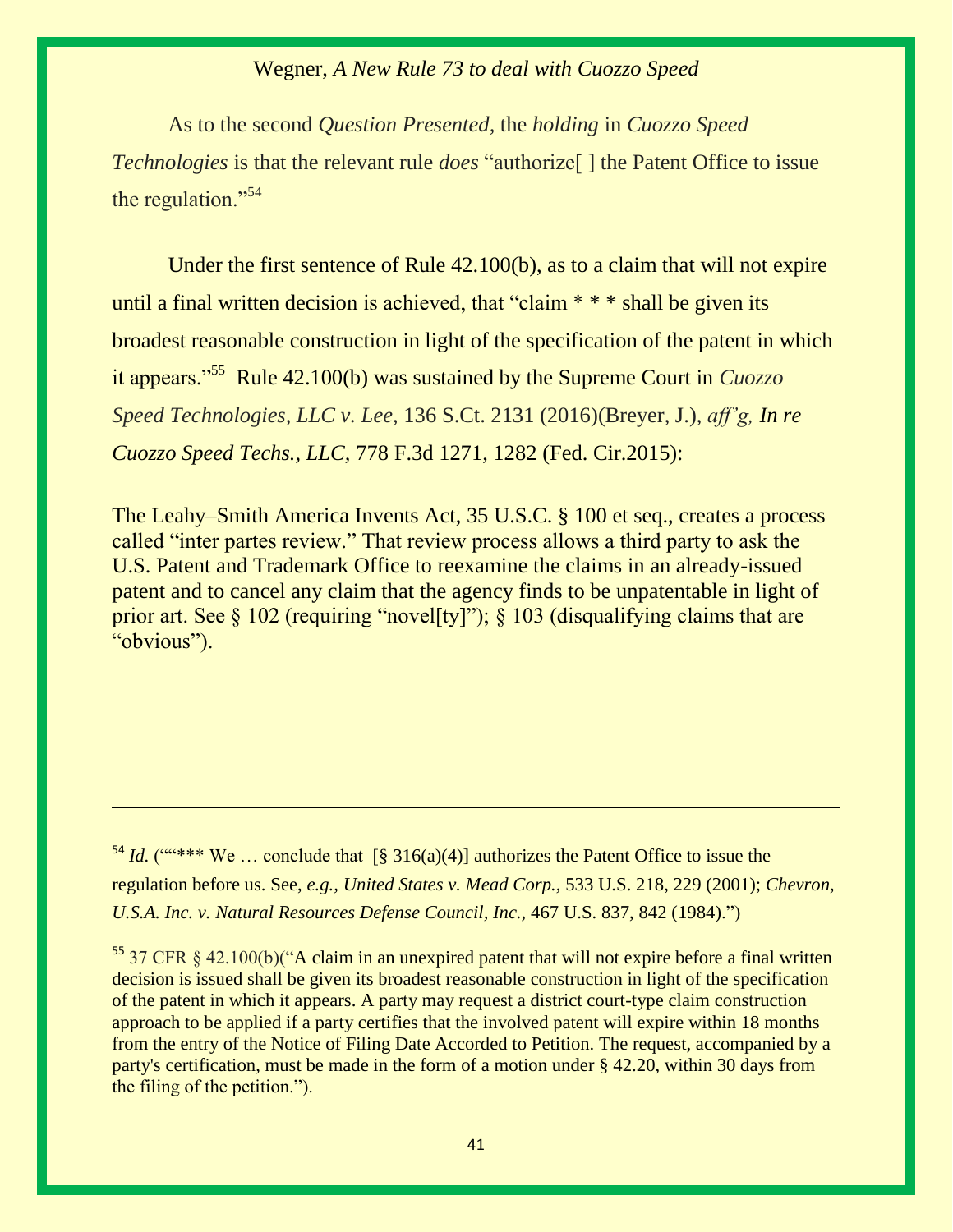We consider two provisions of the Act. \* \* \*

The second provision grants the Patent Office the authority to issue "regulations ... establishing and governing inter partes review under this chapter."  $§ 316(a)(4).$ 

Does this provision authorize the Patent Office to issue a regulation stating that the agency, in inter partes review,"*shall* [*construe a patent claim according to*] *its broadest reasonable construction in light of the specification of the patent in which it appears*"? [37 CFR § 42.100\(b\) \(2015\).](https://1.next.westlaw.com/Link/Document/FullText?findType=L&pubNum=1000547&cite=37CFRS42.100&originatingDoc=I0210e51836e911e6a807ad48145ed9f1&refType=RB&originationContext=document&transitionType=DocumentItem&contextData=(sc.Search)#co_pp_a83b000018c76)

\* \* \* We … conclude that the second provision authorizes the Patent Office to issue the regulation before us. See, e.g., *[United States v. Mead Corp](https://1.next.westlaw.com/Link/Document/FullText?findType=Y&serNum=2001518724&pubNum=0000708&originatingDoc=I0210e51836e911e6a807ad48145ed9f1&refType=RP&originationContext=document&transitionType=DocumentItem&contextData=(sc.Search))*., 533 U.S. [218, 229 \(2001\);](https://1.next.westlaw.com/Link/Document/FullText?findType=Y&serNum=2001518724&pubNum=0000708&originatingDoc=I0210e51836e911e6a807ad48145ed9f1&refType=RP&originationContext=document&transitionType=DocumentItem&contextData=(sc.Search)) *[Chevron, U.S.A. Inc. v. Natural Resources Defense Council, Inc.,](https://1.next.westlaw.com/Link/Document/FullText?findType=Y&serNum=1984130736&pubNum=0000708&originatingDoc=I0210e51836e911e6a807ad48145ed9f1&refType=RP&originationContext=document&transitionType=DocumentItem&contextData=(sc.Search))*  [467 U.S. 837, 842 \(1984\).](https://1.next.westlaw.com/Link/Document/FullText?findType=Y&serNum=1984130736&pubNum=0000708&originatingDoc=I0210e51836e911e6a807ad48145ed9f1&refType=RP&originationContext=document&transitionType=DocumentItem&contextData=(sc.Search))

#### I A

\* \* \*

If the examiner rejects a claim, the applicant can resubmit a narrowed (or otherwise modified) claim, which the examiner will consider anew, measuring the new claim against the same patent law requirements. If the examiner rejects the new claim, the inventor typically has yet another chance to respond with yet another amended claim. Ultimately, the Patent Office makes a final decision allowing or rejecting the application. The applicant may seek judicial review of any final rejection. See §§ 141(a), 145.

In 1999 and 2002, Congress enacted statutes that established another, similar procedure, known as "inter partes reexamination." Those statutes granted third parties greater opportunities to participate in the Patent Office's reexamination proceedings as well as in any appeal of a Patent Office decision. See, e.g., American Inventors Protection Act of 1999, § 297 et seq. (2006 ed.) (superseded).

\* \* \*

\* \* \*

The new statute provides a challenger with broader participation rights. It creates within the Patent Office a Patent Trial and Appeal Board (Board) composed of administrative patent judges, who are patent lawyers and former patent examiners, among others. § 6. That Board conducts the proceedings, reaches a conclusion, and sets forth its reasons. See ibid.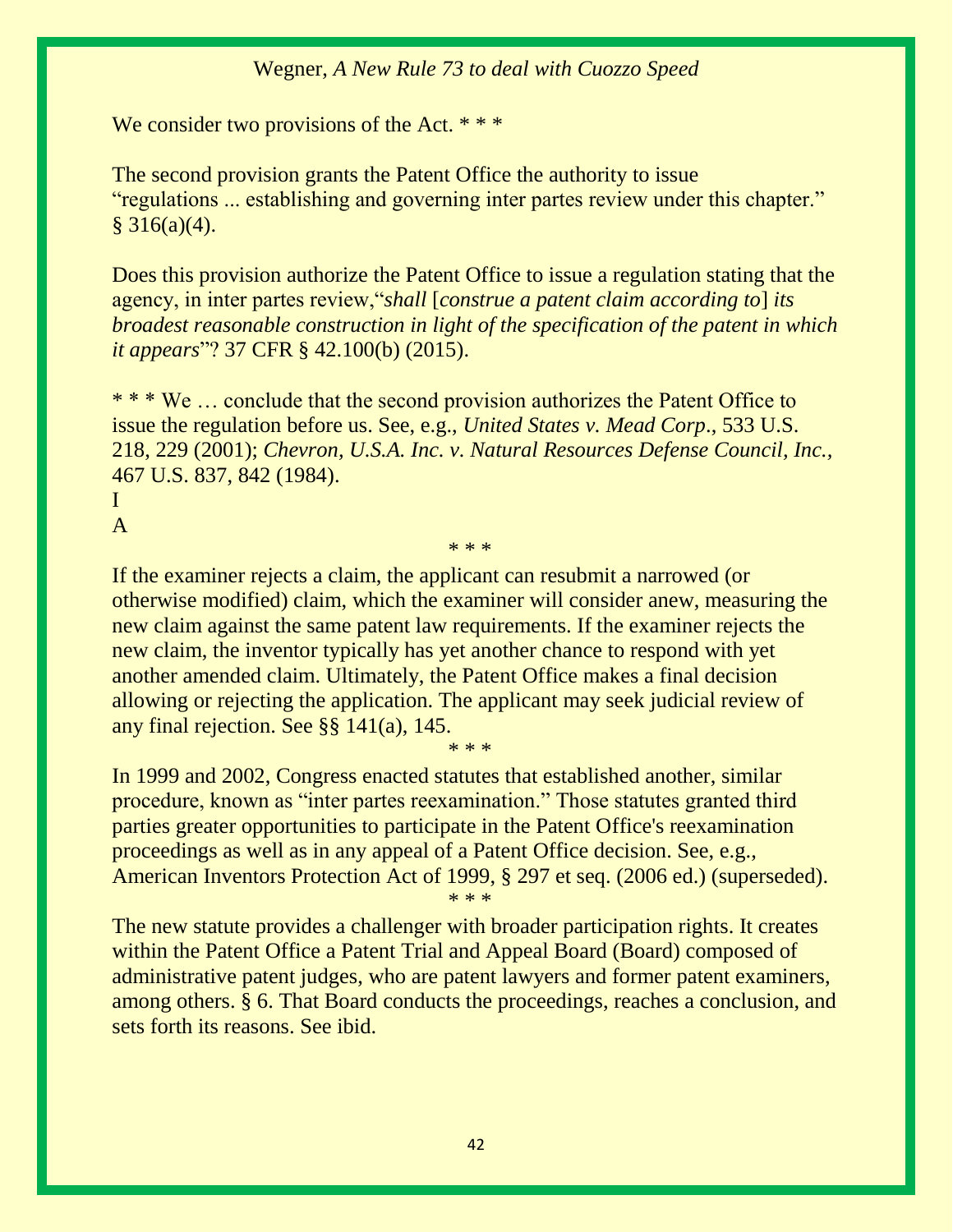The statute sets forth time limits for completing this review.  $\S 316(a)(11)$ . It grants the Patent Office the authority to issue rules.  $\S 316(a)(4)$ . Like its predecessors, the statute authorizes judicial review of a "final written decision" canceling a patent claim. [§ 319](https://1.next.westlaw.com/Link/Document/FullText?findType=L&pubNum=1000546&cite=35USCAS319&originatingDoc=I0210e51836e911e6a807ad48145ed9f1&refType=LQ&originationContext=document&transitionType=DocumentItem&contextData=(sc.Search)). And, the statute says that the agency's initial decision "whether to institute an inter partes review" is "final and nonappealable." [§ 314\(d\);](https://1.next.westlaw.com/Link/Document/FullText?findType=L&pubNum=1000546&cite=35USCAS314&originatingDoc=I0210e51836e911e6a807ad48145ed9f1&refType=RB&originationContext=document&transitionType=DocumentItem&contextData=(sc.Search)#co_pp_5ba1000067d06) compare ibid. with §§ 312(a), (c) (2006 ed.) (repealed) (the "determination" that a petition for inter partes reexamination "raise[s]" "a substantial new question of patentability" is "final and non-appealable"), and  $\S 303(c)$  (2012 ed.) (similar in respect to ex parte reexamination).

#### B

In 2002, Giuseppe A. Cuozzo applied for a patent covering a speedometer that will show a driver when he is driving above the speed limit. To understand the basic idea, think of the fact that a white speedometer needle will look red when it passes under a translucent piece of red glass or the equivalent (say, red cellophane). If you attach a piece of red glass or red cellophane to a speedometer beginning at 65 miles per hour, then, when the white needle passes that point, it will look red. If we attach the red glass to a plate that can itself rotate, if we attach the plate to the speedometer, if we connect the plate to a Global Positioning System (GPS) receiver, and if we enter onto a chip or a disk all the speed limits on all the Nation's roads, then the GPS can signal where the car is, the chip or disk can signal the speed limit at that place, and the plate can rotate to the right number on the speedometer. Thus, if the speed limit is 35 miles per hour, then the white speedometer needle will pass under the red plate at 35, not 65, and the driver will know if he is driving too fast.

In 2004, the Patent Office granted the patent. See [U.S. Patent No. 6,778,074](https://1.next.westlaw.com/Link/Document/FullText?findType=Y&serNum=2004886143&pubNum=0004074&originatingDoc=I0210e51836e911e6a807ad48145ed9f1&refType=PA&docFamilyGuid=I8fb22fecf42011d8b80a9f6d63ee1f3d&originationContext=document&transitionType=DocumentItem&contextData=(sc.Search))  [\(Cuozzo Patent\).](https://1.next.westlaw.com/Link/Document/FullText?findType=Y&serNum=2004886143&pubNum=0004074&originatingDoc=I0210e51836e911e6a807ad48145ed9f1&refType=PA&docFamilyGuid=I8fb22fecf42011d8b80a9f6d63ee1f3d&originationContext=document&transitionType=DocumentItem&contextData=(sc.Search)) \*\*\*

#### $\mathcal{C}_{\cdot}$

Petitioner Cuozzo Speed Technologies, LLC (Cuozzo), now holds the rights to the Cuozzo Patent. In 2012, Garmin International, Inc., and Garmin USA, Inc., filed a petition seeking inter partes review of the Cuozzo Patent's 20 claims. Garmin backed up its request by stating, for example, that the invention described in claim 17 was obvious in light of three prior patents, the Aumayer, Evans, and Wendt patents. [U.S. Patent No. 6,633,811;](https://1.next.westlaw.com/Link/Document/FullText?findType=Y&serNum=2003700888&pubNum=0004074&originatingDoc=I0210e51836e911e6a807ad48145ed9f1&refType=PA&docFamilyGuid=Ic2826990ff4211d798fac21bb8892c61&originationContext=document&transitionType=DocumentItem&contextData=(sc.Search)) [U.S. Patent No. 3,980,041;](https://1.next.westlaw.com/Link/Document/FullText?findType=Y&serNum=1976068383&pubNum=0004074&originatingDoc=I0210e51836e911e6a807ad48145ed9f1&refType=PA&docFamilyGuid=I88f0d970721e11d792e6e58f3e66f41c&originationContext=document&transitionType=DocumentItem&contextData=(sc.Search)) and [U.S. Patent No.](https://1.next.westlaw.com/Link/Document/FullText?findType=Y&serNum=1955026437&pubNum=0004074&originatingDoc=I0210e51836e911e6a807ad48145ed9f1&refType=PA&docFamilyGuid=Ife3bef3072a511d78347daa8ede63acd&originationContext=document&transitionType=DocumentItem&contextData=(sc.Search))  [2,711,153.](https://1.next.westlaw.com/Link/Document/FullText?findType=Y&serNum=1955026437&pubNum=0004074&originatingDoc=I0210e51836e911e6a807ad48145ed9f1&refType=PA&docFamilyGuid=Ife3bef3072a511d78347daa8ede63acd&originationContext=document&transitionType=DocumentItem&contextData=(sc.Search)) Cf. *[Goodyear Tire & Rubber Co. v. Ray](https://1.next.westlaw.com/Link/Document/FullText?findType=Y&serNum=1944115409&pubNum=0000708&originatingDoc=I0210e51836e911e6a807ad48145ed9f1&refType=RP&originationContext=document&transitionType=DocumentItem&contextData=(sc.Search))–O–Vac Co*., 321 U.S. 275, 280 [\(1944\)](https://1.next.westlaw.com/Link/Document/FullText?findType=Y&serNum=1944115409&pubNum=0000708&originatingDoc=I0210e51836e911e6a807ad48145ed9f1&refType=RP&originationContext=document&transitionType=DocumentItem&contextData=(sc.Search)) (Black, J., dissenting) ("[S]omeone, somewhere, sometime, made th [is] discovery [but] I cannot agree that this patentee is that discoverer"). The Board agreed to reexamine claim 17, as well as claims 10 and 14. The Board recognized that Garmin had not expressly challenged claim 10 and claim 14 on the same obviousness ground. But, believing that "claim 17 depends on claim 14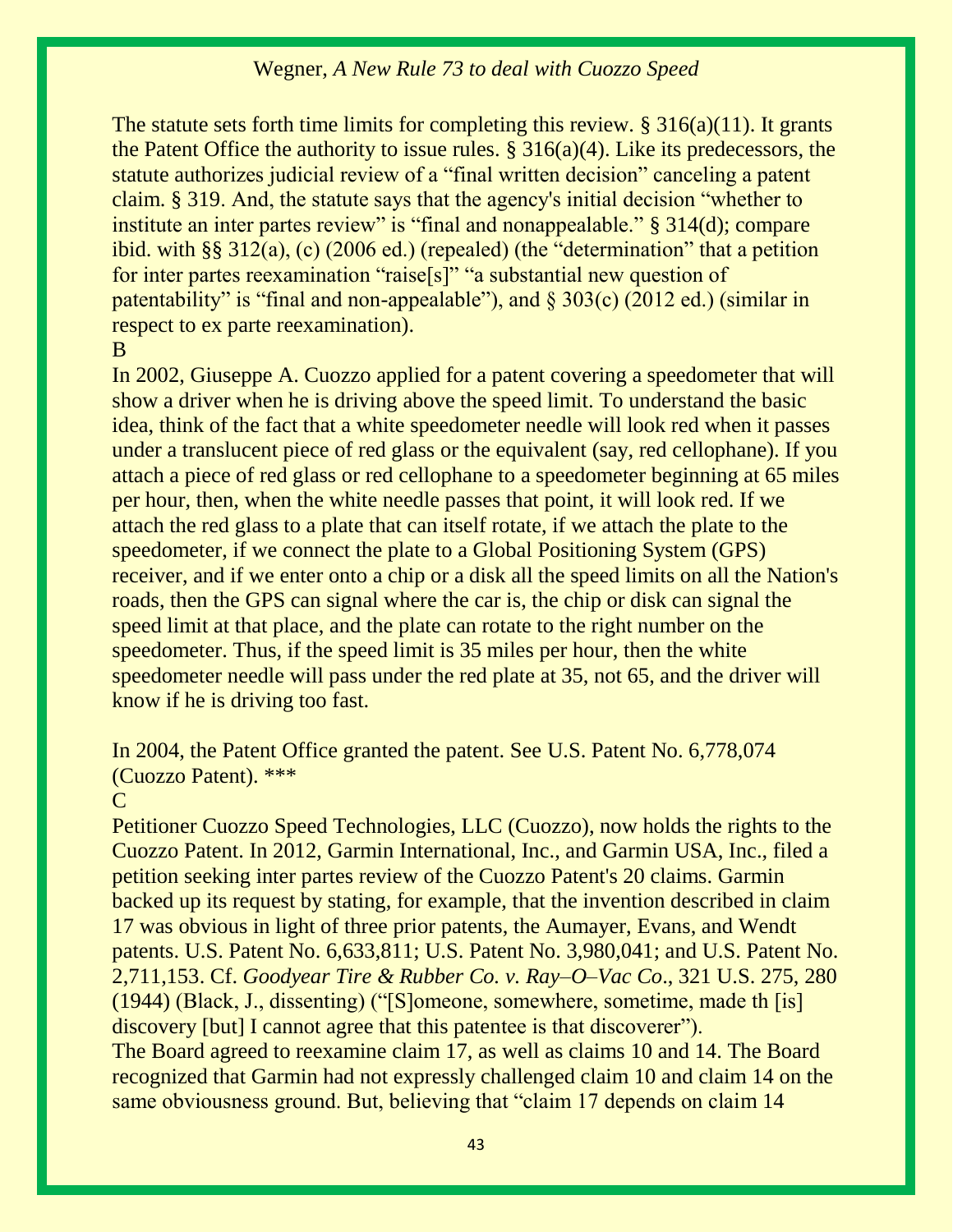which depends on claim 10," the Board reasoned that Garmin had "implicitly" challenged claims 10 and 14 on the basis of the same prior inventions, and it consequently decided to review all three claims together. App. to Pet. for Cert. 188a.

After proceedings before the Board, it concluded that claims 10, 14, and 17 of the Cuozzo Patent were obvious in light of the earlier patents to which Garmin had referred. The Board explained that the Aumayer patent "makes use of a GPS receiver to determine ... the applicable speed limit at that location for display," the Evans patent "describes a colored plate for indicating the speed limit," and the Wendt patent "describes us<sup>[ing]</sup> a rotatable pointer for indicating the applicable speed limit." Id., at 146a–147a.

\* \* \*

#### II

[T]he legal dispute at issue is an ordinary dispute about the application of certain relevant patent statutes concerning the Patent Office's decision to institute inter partes review. Cuozzo points to a related statutory section, § 312, which says that petitions must be pleaded "with particularity." Those words, in its view, mean that the petition should have specifically said that claims 10 and 14 are also obvious in light of this same prior art. Garmin's petition, the Government replies, need not have mentioned claims 10 and 14 separately, for claims 10, 14, and 17 are all logically linked; the claims "rise and fall together," and a petition need not simply repeat the same argument expressly when it is so obviously implied. See [793 F.3d,](https://1.next.westlaw.com/Link/Document/FullText?findType=Y&serNum=2036640877&pubNum=0000506&originatingDoc=I0210e51836e911e6a807ad48145ed9f1&refType=RP&fi=co_pp_sp_506_1281&originationContext=document&transitionType=DocumentItem&contextData=(sc.Search)#co_pp_sp_506_1281)  [at 1281](https://1.next.westlaw.com/Link/Document/FullText?findType=Y&serNum=2036640877&pubNum=0000506&originatingDoc=I0210e51836e911e6a807ad48145ed9f1&refType=RP&fi=co_pp_sp_506_1281&originationContext=document&transitionType=DocumentItem&contextData=(sc.Search)#co_pp_sp_506_1281). In our view, the "No Appeal" provision's language must, at the least, forbid an appeal that attacks a "determination ... whether to institute" review by raising this kind of legal question and little more. [§ 314\(d\).](https://1.next.westlaw.com/Link/Document/FullText?findType=L&pubNum=1000546&cite=35USCAS314&originatingDoc=I0210e51836e911e6a807ad48145ed9f1&refType=RB&originationContext=document&transitionType=DocumentItem&contextData=(sc.Search)#co_pp_5ba1000067d06)

Moreover, a contrary holding would undercut one important congressional objective, namely, giving the Patent Office significant power to revisit and revise earlier patent grants. See H.R. Rep., at 45, 48 (explaining that the statute seeks to "improve patent quality and restore confidence in the presumption of validity that comes with issued patents"); 157 Cong. Rec. 9778 (2011) (remarks of Rep. Goodlatte) (noting that inter partes review "screen[s] out bad patents while bolstering valid ones"). We doubt that Congress would have granted the Patent Office this authority, including, for example, the ability to continue proceedings even after the original petitioner settles and drops out, § 317(a), if it had thought that the agency's final decision could be unwound under some minor statutory technicality related to its preliminary decision to institute inter partes review.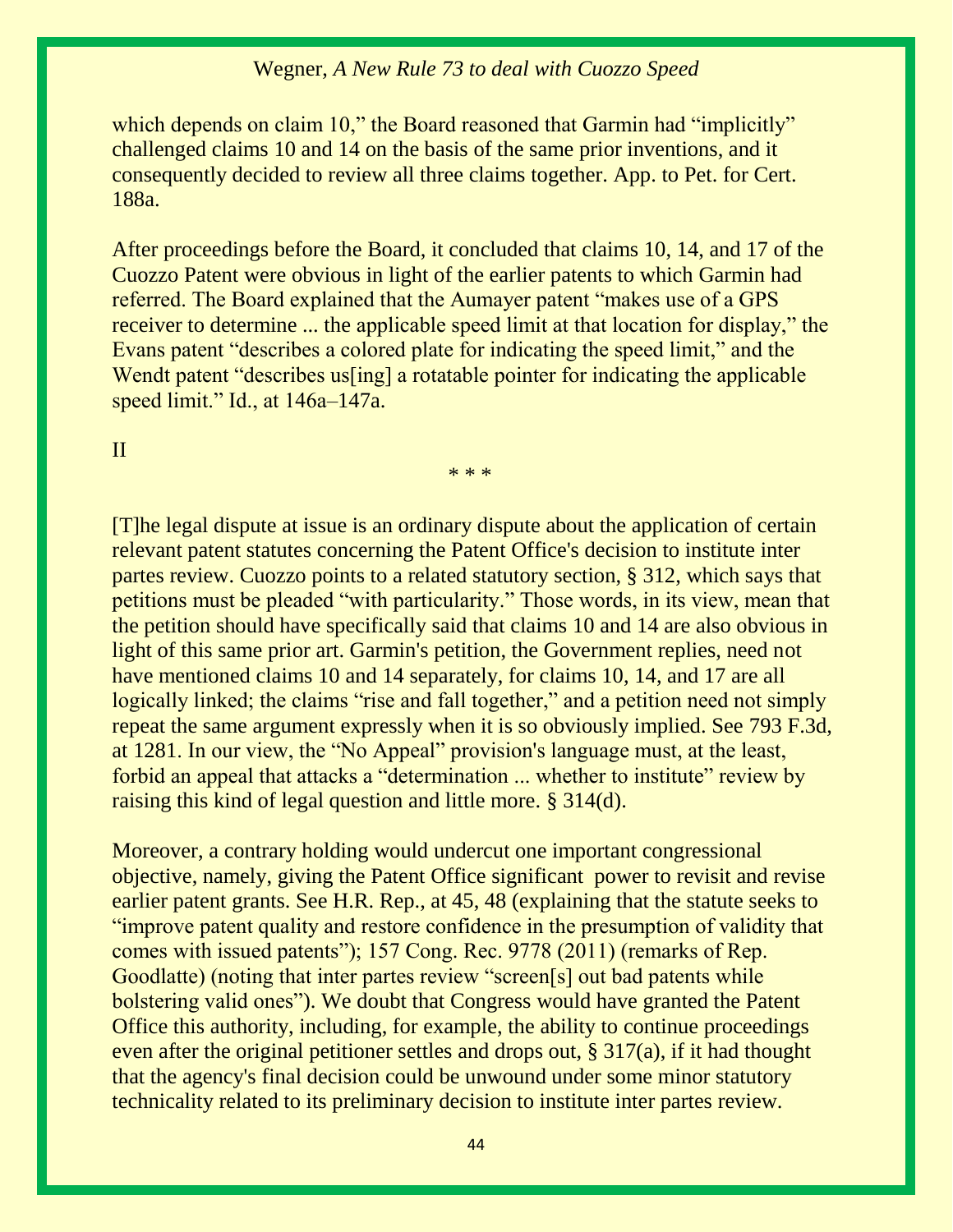Further, the existence of similar provisions in this, and related, patent statutes reinforces our conclusion. See [§ 319](https://1.next.westlaw.com/Link/Document/FullText?findType=L&pubNum=1000546&cite=35USCAS319&originatingDoc=I0210e51836e911e6a807ad48145ed9f1&refType=LQ&originationContext=document&transitionType=DocumentItem&contextData=(sc.Search)) (limiting appellate review to the "final written decision"); § 312(c) (2006 ed.) (repealed) (the "determination" that a petition for inter partes reexamination "raise[s]" a "substantial new question of patentability" is "final and non-appealable"); see also  $\S 303(c)$  (2012 ed.); In re Hiniker Co., 150 [F.3d 1362, 1367 \(C.A.Fed.1998\)](https://1.next.westlaw.com/Link/Document/FullText?findType=Y&serNum=1998158144&pubNum=0000506&originatingDoc=I0210e51836e911e6a807ad48145ed9f1&refType=RP&fi=co_pp_sp_506_1367&originationContext=document&transitionType=DocumentItem&contextData=(sc.Search)#co_pp_sp_506_1367) ("Section 303 ... is directed toward the [Patent Office's] authority to institute a reexamination, and there is no provision granting us direct review of that decision").

\* \* \*

#### III

Cuozzo … argues that the Patent Office lacked the legal authority to issue its regulation requiring the agency, when conducting an inter partes review, to give a patent claim "its broadest reasonable construction in light of the specification of the patent in which it appears." [37 CFR § 42.100\(b\).](https://1.next.westlaw.com/Link/Document/FullText?findType=L&pubNum=1000547&cite=37CFRS42.100&originatingDoc=I0210e51836e911e6a807ad48145ed9f1&refType=RB&originationContext=document&transitionType=DocumentItem&contextData=(sc.Search)#co_pp_a83b000018c76) Instead, Cuozzo contends that the Patent Office should, like the courts, give claims their "ordinary meaning ... as understood by a person of skill in the art." [Phillips, 415 F.3d, at 1314.](https://1.next.westlaw.com/Link/Document/FullText?findType=Y&serNum=2006931523&pubNum=0000506&originatingDoc=I0210e51836e911e6a807ad48145ed9f1&refType=RP&fi=co_pp_sp_506_1314&originationContext=document&transitionType=DocumentItem&contextData=(sc.Search)#co_pp_sp_506_1314)

The statute, however, contains a provision that grants the Patent Office authority to issue "regulations ... establishing and governing inter partes review under this chapter." [35 U.S.C. § 316\(a\)\(4\).](https://1.next.westlaw.com/Link/Document/FullText?findType=L&pubNum=1000546&cite=35USCAS316&originatingDoc=I0210e51836e911e6a807ad48145ed9f1&refType=RB&originationContext=document&transitionType=DocumentItem&contextData=(sc.Search)#co_pp_d40e000072291) The Court of Appeals held that this statute gives the Patent Office the legal authority to issue its broadest reasonable construction regulation. We agree.

\* \* \*

#### A

[T]he purpose of the proceeding is not quite the same as the purpose of district court litigation. The proceeding involves what used to be called a reexamination (and, as noted above, a cousin of inter partes review, ex parte reexamination, [35](https://1.next.westlaw.com/Link/Document/FullText?findType=L&pubNum=1000546&cite=35USCAS302&originatingDoc=I0210e51836e911e6a807ad48145ed9f1&refType=LQ&originationContext=document&transitionType=DocumentItem&contextData=(sc.Search))  [U.S.C. § 302 et seq.,](https://1.next.westlaw.com/Link/Document/FullText?findType=L&pubNum=1000546&cite=35USCAS302&originatingDoc=I0210e51836e911e6a807ad48145ed9f1&refType=LQ&originationContext=document&transitionType=DocumentItem&contextData=(sc.Search)) still bears that name). The name and accompanying procedures suggest that the proceeding offers a second look at an earlier administrative grant of a patent. Although Congress changed the name from "reexamination" to "review," nothing convinces us that, in doing so, Congress wanted to change its basic purposes, namely, to reexamine an earlier agency decision. Thus, in addition to helping resolve concrete patent-related disputes among parties, inter partes review helps protect the public's "paramount interest in seeing that patent monopolies ... are kept within their legitimate scope." *[Precision](https://1.next.westlaw.com/Link/Document/FullText?findType=Y&serNum=1945115864&pubNum=0000708&originatingDoc=I0210e51836e911e6a807ad48145ed9f1&refType=RP&originationContext=document&transitionType=DocumentItem&contextData=(sc.Search))  [Instrument Mfg. Co. v. Automotive Maintenance Machinery Co](https://1.next.westlaw.com/Link/Document/FullText?findType=Y&serNum=1945115864&pubNum=0000708&originatingDoc=I0210e51836e911e6a807ad48145ed9f1&refType=RP&originationContext=document&transitionType=DocumentItem&contextData=(sc.Search))*., 324 U.S. 806, 816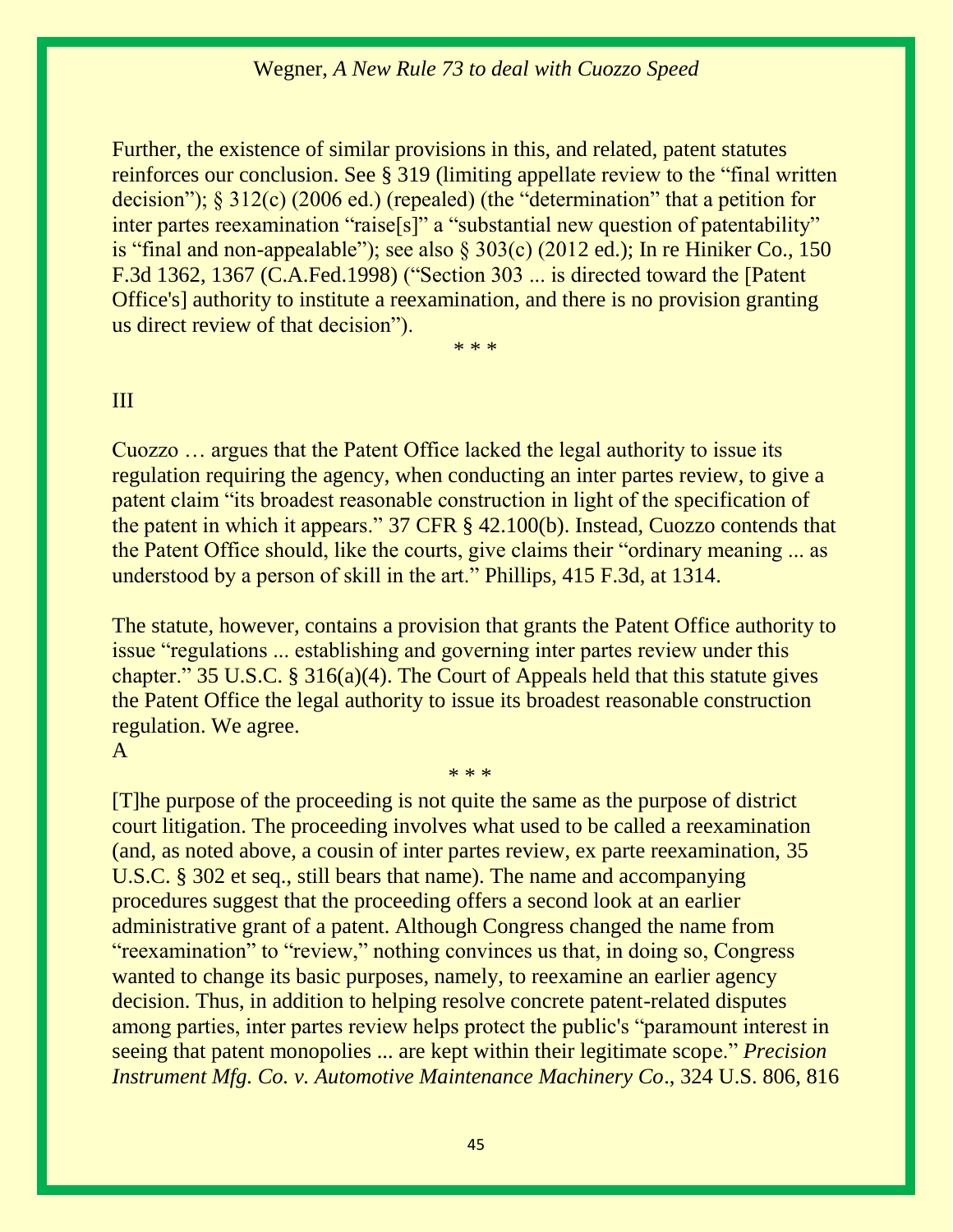(1945); see H.R. Rep., at 39–40 (Inter partes review is an "efficient system for challenging patents that should not have issued").

Finally, neither the statutory language, its purpose, or its history suggest that Congress considered what standard the agency should apply when reviewing a patent claim in inter partes review. Cuozzo contends that [§ 301\(d\),](https://1.next.westlaw.com/Link/Document/FullText?findType=L&pubNum=1000546&cite=35USCAS301&originatingDoc=I0210e51836e911e6a807ad48145ed9f1&refType=RB&originationContext=document&transitionType=DocumentItem&contextData=(sc.Search)#co_pp_5ba1000067d06) explaining that the Patent Office should "determine the proper meaning of a patent claim," reinforces its conclusion that the ordinary meaning standard should apply. But viewed against a background of language and practices indicating that Congress designed a hybrid proceeding, [§ 301\(d\)'](https://1.next.westlaw.com/Link/Document/FullText?findType=L&pubNum=1000546&cite=35USCAS301&originatingDoc=I0210e51836e911e6a807ad48145ed9f1&refType=RB&originationContext=document&transitionType=DocumentItem&contextData=(sc.Search)#co_pp_5ba1000067d06)s reference to the "proper meaning" of a claim is ambiguous. It leaves open the question of which claim construction standard is "proper."

The upshot is, whether we look at statutory language alone, or that language in context of the statute's purpose, we find an express delegation of rulemaking authority, a "gap" that rules might fill, and "ambiguity" in respect to the boundaries of that gap. *Mead Corp*[., 533 U.S., at 229;](https://1.next.westlaw.com/Link/Document/FullText?findType=Y&serNum=2001518724&pubNum=0000708&originatingDoc=I0210e51836e911e6a807ad48145ed9f1&refType=RP&originationContext=document&transitionType=DocumentItem&contextData=(sc.Search)) see *Chevron U.S.A. Inc.*, 467 U.S., at 843.. We consequently turn to the question whether the Patent Office's regulation is a reasonable exercise of its rulemaking authority. B

We conclude that the regulation represents a reasonable exercise of the rulemaking authority that Congress delegated to the Patent Office. For one thing, construing a patent claim according to its broadest reasonable construction helps to protect the public. A reasonable, yet unlawfully broad claim might discourage the use of the invention by a member of the public. Because an examiner's (or reexaminer's) use of the broadest reasonable construction standard increases the possibility that the examiner will find the claim too broad (and deny it), use of that standard encourages the applicant to draft narrowly. This helps ensure precision while avoiding overly broad claims, and thereby helps prevent a patent from tying up too much knowledge, while helping members of the public draw useful information from the disclosed invention and better understand the lawful limits of the claim. See [§ 112\(a\);](https://1.next.westlaw.com/Link/Document/FullText?findType=L&pubNum=1000546&cite=35USCAS112&originatingDoc=I0210e51836e911e6a807ad48145ed9f1&refType=LQ&originationContext=document&transitionType=DocumentItem&contextData=(sc.Search)) *[Nautilus, Inc. v. Biosig Instruments, Inc.](https://1.next.westlaw.com/Link/Document/FullText?findType=Y&serNum=2033496707&pubNum=0000708&originatingDoc=I0210e51836e911e6a807ad48145ed9f1&refType=RP&fi=co_pp_sp_708_2129&originationContext=document&transitionType=DocumentItem&contextData=(sc.Search)#co_pp_sp_708_2129)*, 57 134 S.Ct. 2120, 2129 [\(2014\);](https://1.next.westlaw.com/Link/Document/FullText?findType=Y&serNum=2033496707&pubNum=0000708&originatingDoc=I0210e51836e911e6a807ad48145ed9f1&refType=RP&fi=co_pp_sp_708_2129&originationContext=document&transitionType=DocumentItem&contextData=(sc.Search)#co_pp_sp_708_2129) see also *In re Yamamoto*[, 740 F.2d 1569, 1571 \(Fed.Cir.1984\).](https://1.next.westlaw.com/Link/Document/FullText?findType=Y&serNum=1984138738&pubNum=0000350&originatingDoc=I0210e51836e911e6a807ad48145ed9f1&refType=RP&fi=co_pp_sp_350_1571&originationContext=document&transitionType=DocumentItem&contextData=(sc.Search)#co_pp_sp_350_1571) For another, past practice supports the Patent Office's regulation. See [77 Fed.Reg.](https://1.next.westlaw.com/Link/Document/FullText?findType=l&pubNum=0001037&cite=UUID(IE3D6E4F0E5DD11E19A99AD9030C16C68)&originatingDoc=I0210e51836e911e6a807ad48145ed9f1&refType=CP&fi=co_pp_sp_1037_48697&originationContext=document&transitionType=DocumentItem&contextData=(sc.Search)#co_pp_sp_1037_48697)  [48697 \(2012\).](https://1.next.westlaw.com/Link/Document/FullText?findType=l&pubNum=0001037&cite=UUID(IE3D6E4F0E5DD11E19A99AD9030C16C68)&originatingDoc=I0210e51836e911e6a807ad48145ed9f1&refType=CP&fi=co_pp_sp_1037_48697&originationContext=document&transitionType=DocumentItem&contextData=(sc.Search)#co_pp_sp_1037_48697) The Patent Office has used this standard for more than 100 years. [793 F.3d at 1276.](https://1.next.westlaw.com/Link/Document/FullText?findType=Y&serNum=2036640877&pubNum=0000506&originatingDoc=I0210e51836e911e6a807ad48145ed9f1&refType=RP&fi=co_pp_sp_506_1276&originationContext=document&transitionType=DocumentItem&contextData=(sc.Search)#co_pp_sp_506_1276) It has applied that standard in proceedings, which, as here, resemble district court litigation. See *[Bamberger v. Cheruvu](https://1.next.westlaw.com/Link/Document/FullText?findType=Y&serNum=1998446451&pubNum=0001013&originatingDoc=I0210e51836e911e6a807ad48145ed9f1&refType=RP&fi=co_pp_sp_1013_1527&originationContext=document&transitionType=DocumentItem&contextData=(sc.Search)#co_pp_sp_1013_1527)*, 55 U.S.P.Q.2d 1523, [1527 \(BPAI 1998\)](https://1.next.westlaw.com/Link/Document/FullText?findType=Y&serNum=1998446451&pubNum=0001013&originatingDoc=I0210e51836e911e6a807ad48145ed9f1&refType=RP&fi=co_pp_sp_1013_1527&originationContext=document&transitionType=DocumentItem&contextData=(sc.Search)#co_pp_sp_1013_1527) (broadest reasonable construction standard applies in interference proceedings); Brief for Generic Pharmaceutical Association et al. as Amici Curiae 7–16 (describing similarities between interference proceedings and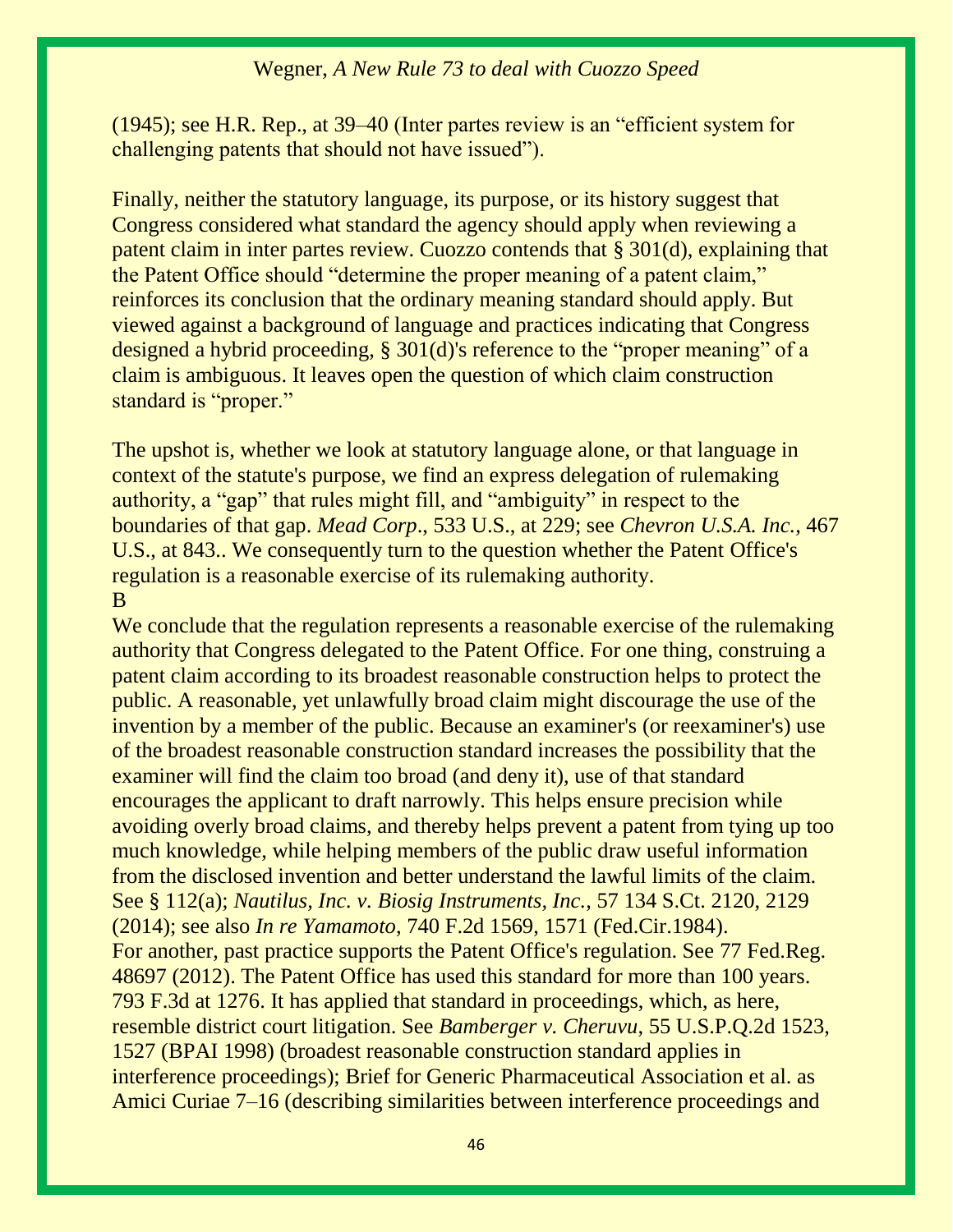adjudicatory aspects of inter partes review); see also In re Yamamoto, supra, at 1571 (broadest reasonable construction standard applies in reexamination). It also applies that standard in proceedings that may be consolidated with a concurrent inter partes review. See [77 Fed.Reg. 48697](https://1.next.westlaw.com/Link/Document/FullText?findType=l&pubNum=0001037&cite=UUID(IE3D6E4F0E5DD11E19A99AD9030C16C68)&originatingDoc=I0210e51836e911e6a807ad48145ed9f1&refType=CP&fi=co_pp_sp_1037_48697&originationContext=document&transitionType=DocumentItem&contextData=(sc.Search)#co_pp_sp_1037_48697)–48698.

\* \* \*

\*\*\* Cuozzo says that the use of the broadest reasonable construction standard in inter partes review, together with use of an ordinary meaning standard in district court, may produce inconsistent results and cause added confusion. A district court may find a patent claim to be valid, and the agency may later cancel that claim in its own review. We recognize that that is so. This possibility, however, has long been present in our patent system, which provides different tracks—one in the Patent Office and one in the courts—for the review and adjudication of patent claims. As we have explained above, inter partes review imposes a different burden of proof on the challenger. These different evidentiary burdens mean that the possibility of inconsistent results is inherent to Congress' regulatory design. Cf. *[One Lot Emerald Cut Stones v. United States](https://1.next.westlaw.com/Link/Document/FullText?findType=Y&serNum=1972127224&pubNum=0000708&originatingDoc=I0210e51836e911e6a807ad48145ed9f1&refType=RP&originationContext=document&transitionType=DocumentItem&contextData=(sc.Search))*, 409 U.S. 232, 235–238 (1972) (per curiam ).

Moreover, the Patent Office uses the broadest reasonable construction standard in other proceedings, including interference proceedings (described above), which may implicate patents that are later reviewed in district court. The statute gives the Patent Office the power to consolidate these other proceedings with inter partes review. To try to create uniformity of standards would consequently prove difficult. And we cannot find unreasonable the Patent Office's decision to prefer a degree of inconsistency in the standards used between the courts and the agency, rather than among agency proceedings. See [77 Fed.Reg. 48697](https://1.next.westlaw.com/Link/Document/FullText?findType=l&pubNum=0001037&cite=UUID(IE3D6E4F0E5DD11E19A99AD9030C16C68)&originatingDoc=I0210e51836e911e6a807ad48145ed9f1&refType=CP&fi=co_pp_sp_1037_48697&originationContext=document&transitionType=DocumentItem&contextData=(sc.Search)#co_pp_sp_1037_48697)–48698.

Finally, Cuozzo and its supporting amici offer various policy arguments in favor of the ordinary meaning standard. The Patent Office is legally free to accept or reject such policy arguments on the basis of its own reasoned analysis. Having concluded that the Patent Office's regulation, selecting the broadest reasonable construction standard, is reasonable in light of the rationales described above, we do not decide whether there is a better alternative as a policy matter. That is a question that Congress left to the particular expertise of the Patent Office. \* \* \*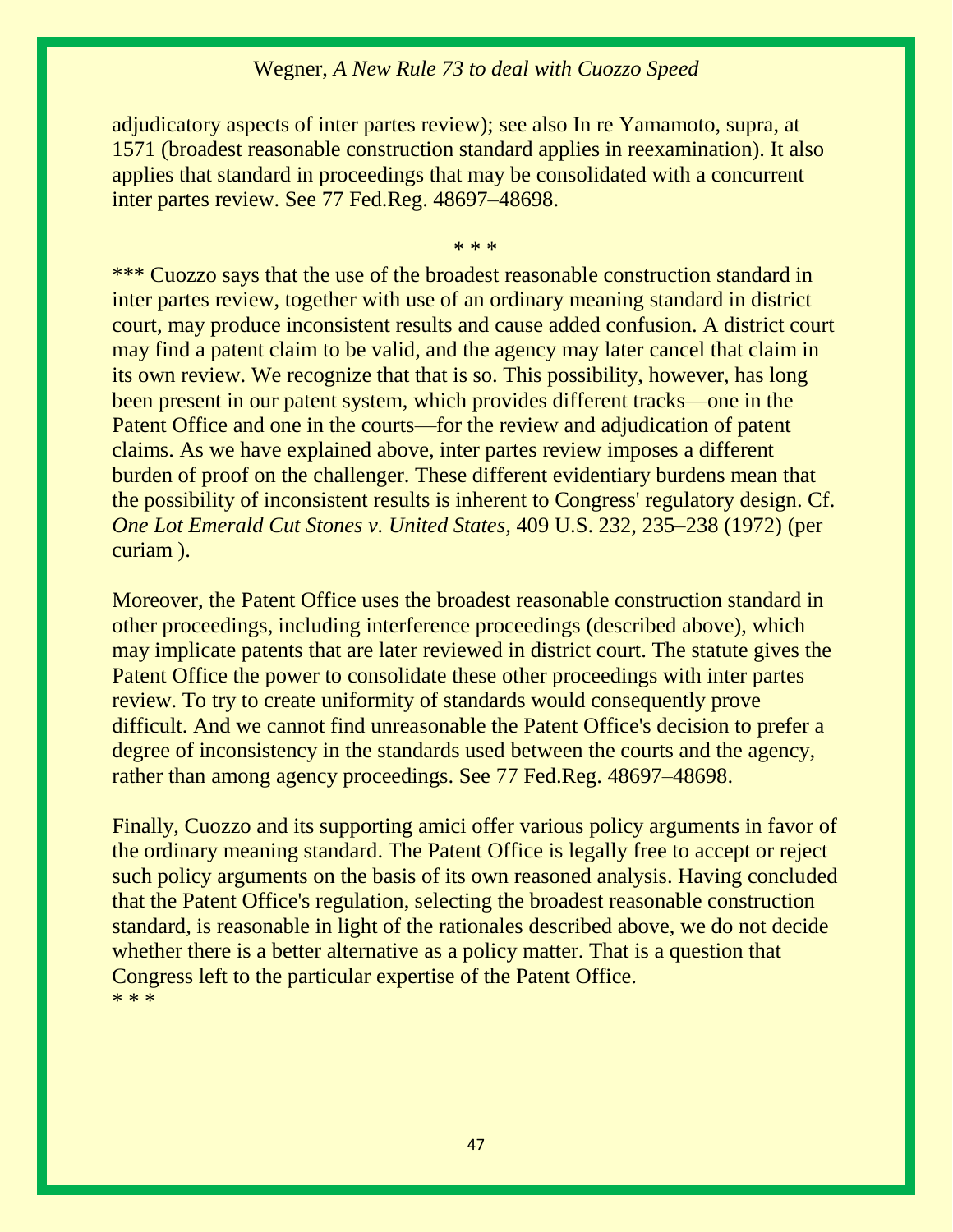As previously quoted in this section, Rule 42.100(b) of the *Rules of Practice in Patent Cases* states that where a claim will not expire during the pendency of a written decision, "[a] claim \* \* \* shall be given its broadest reasonable construction in light of the specification of the patent in which it appears."<sup>56</sup>

#### **B. What The** *Manual* **Says**

 $\overline{a}$ 

The Manual explains that in reexamination "claims are given the broadest reasonable interpretation consistent with the specification[.]"<sup>57</sup> The *Manual* explains that under the broadest reasonable interpretation standard, "the meaning given to a claim term must be consistent with the ordinary and customary meaning

<sup>&</sup>lt;sup>56</sup> 37 CFR § 42.100(b)("A claim in an unexpired patent that will not expire before a final written decision is issued shall be given its broadest reasonable construction in light of the specification of the patent in which it appears. A party may request a district court-type claim construction approach to be applied if a party certifies that the involved patent will expire within 18 months from the entry of the Notice of Filing Date Accorded to Petition. The request, accompanied by a party's certification, must be made in the form of a motion under [§ 42.20,](https://1.next.westlaw.com/Link/Document/FullText?findType=L&pubNum=1000547&cite=37CFRS42.20&originatingDoc=N06312481105411E6A9998AABBB715E77&refType=VP&originationContext=document&transitionType=DocumentItem&contextData=(sc.DocLink)) within 30 days from the filing of the petition.").

<sup>57</sup> MPEP § 2258, *Scope of Ex Parte Reexamination* [R-07.2015](complete through Ninth Edition, November 2015; search at PTO website, Nov. 22, 2017)("During reexamination ordered under [35 U.S.C. 304,](https://1.next.westlaw.com/Link/Document/FullText?findType=L&pubNum=1000546&cite=35USCAS304&originatingDoc=I0bd76dbe68d311df9b8c850332338889&refType=LQ&originationContext=document&transitionType=DocumentItem&contextData=(sc.Search)) and also during reexamination ordered under [35 U.S.C. 257,](https://1.next.westlaw.com/Link/Document/FullText?findType=L&pubNum=1000546&cite=35USCAS257&originatingDoc=I0bd76dbe68d311df9b8c850332338889&refType=LQ&originationContext=document&transitionType=DocumentItem&contextData=(sc.Search)) claims are given the *broadest reasonable interpretation consistent with the specification* and limitations in the specification are not read into the claims *(In re Yamamoto,* [740 F.2d 1569 \(Fed. Cir. 1984\)\)](https://1.next.westlaw.com/Link/Document/FullText?findType=Y&serNum=1984138738&pubNum=0000350&originatingDoc=I0bd76dbe68d311df9b8c850332338889&refType=RP&originationContext=document&transitionType=DocumentItem&contextData=(sc.Search)). In a reexamination proceeding involving claims of an expired patent, claim construction pursuant to the principle set forth by the court in *Phillips v. AWH Corp.,* [415 F.3d 1303, 1316, \(Fed. Cir.](https://1.next.westlaw.com/Link/Document/FullText?findType=Y&serNum=2006931523&pubNum=0000506&originatingDoc=I0bd76dbe68d311df9b8c850332338889&refType=RP&fi=co_pp_sp_506_1316&originationContext=document&transitionType=DocumentItem&contextData=(sc.Search)#co_pp_sp_506_1316)  [2005\)](https://1.next.westlaw.com/Link/Document/FullText?findType=Y&serNum=2006931523&pubNum=0000506&originatingDoc=I0bd76dbe68d311df9b8c850332338889&refType=RP&fi=co_pp_sp_506_1316&originationContext=document&transitionType=DocumentItem&contextData=(sc.Search)#co_pp_sp_506_1316) (words of a claim "are generally given their ordinary and customary meaning" as understood by a person of ordinary skill in the art in question at the time of the invention) should be applied since the expired claim are not subject to amendment. See *[Ex parte Papst-Motoren,](https://1.next.westlaw.com/Link/Document/FullText?findType=Y&serNum=1986022888&pubNum=0001013&originatingDoc=I0bd76dbe68d311df9b8c850332338889&refType=RP&originationContext=document&transitionType=DocumentItem&contextData=(sc.Search))* 1 [USPQ2d 1655 \(Bd. Pat. App. & Inter. 1986\)](https://1.next.westlaw.com/Link/Document/FullText?findType=Y&serNum=1986022888&pubNum=0001013&originatingDoc=I0bd76dbe68d311df9b8c850332338889&refType=RP&originationContext=document&transitionType=DocumentItem&contextData=(sc.Search)). \*\*\*")(emphasis added).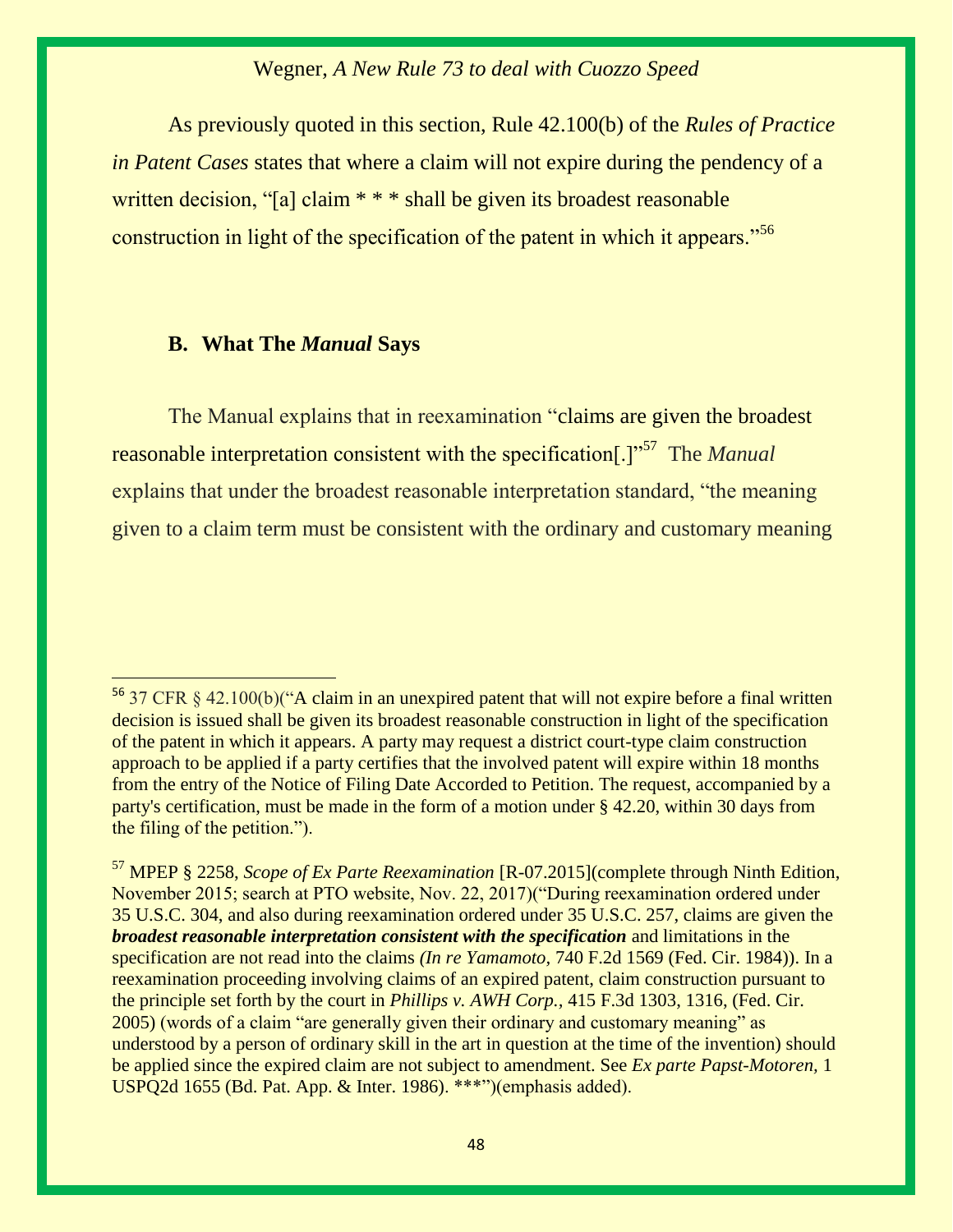of the term (unless the term has been given a *special definition in the*  specification) \*\*\*."<sup>58</sup>

The broadest reasonable interpretation rule does not, however, permit a broad reading of claim terminology that is not consistent with the specification: "During patent examination, the pending claims must be 'given their *broadest reasonable interpretation consistent with the specification.*"<sup>59</sup> Thus, "[t]he [PTO] determines the scope of claims in patent applications not solely on the basis of the claim language, but upon giving claims their *broadest reasonable construction 'in light of the specification* as it would be interpreted by one of ordinary skill in the art."<sup>50</sup>

<sup>58</sup> MPEP § 2111, *Claim Interpretation; Broadest Reasonable Interpretation, Claims Must Be Given Their Broadest Reasonable Interpretation In Light Of The Specification* [R-07.2015] (complete through Ninth Edition, November 2015; search at PTO website, Nov. 22, 2017)( "The broadest reasonable interpretation does not mean the broadest possible interpretation. Rather, the meaning given to a claim term must be consistent with the ordinary and customary meaning of the term (*unless the term has been given a special definition in the specification*), and must be consistent with the use of the claim term in the specification and drawings.")(emphasis added)

 $\overline{a}$ 

<sup>59</sup> MPEP § 2111, *Claim Interpretation; Broadest Reasonable Interpretation, Claims Must Be Given Their Broadest Reasonable Interpretation In Light Of The Specification* [R-07.2015] (complete through Ninth Edition, November 2015; search at PTO website, Nov. 22, 2017).

<sup>60</sup> MPEP § 2111*, Claim Interpretation; Broadest Reasonable Interpretation, Claims Must Be Given Their Broadest Reasonable Interpretation In Light Of The Specification* [R-07.2015](quoting *In re Am. Acad. of Sci. Tech. Ctr.,* [367 F.3d 1359, 1364 \(Fed. Cir. 2004\)\)](https://1.next.westlaw.com/Link/Document/FullText?findType=Y&serNum=2004468243&pubNum=0000506&originatingDoc=If1885a7c68d211df9b8c850332338889&refType=RP&fi=co_pp_sp_506_1364&originationContext=document&transitionType=DocumentItem&contextData=(sc.Search)#co_pp_sp_506_1364) (complete through Ninth Edition, November 2015; search at PTO website, Nov. 22, 2017)(emphasis added).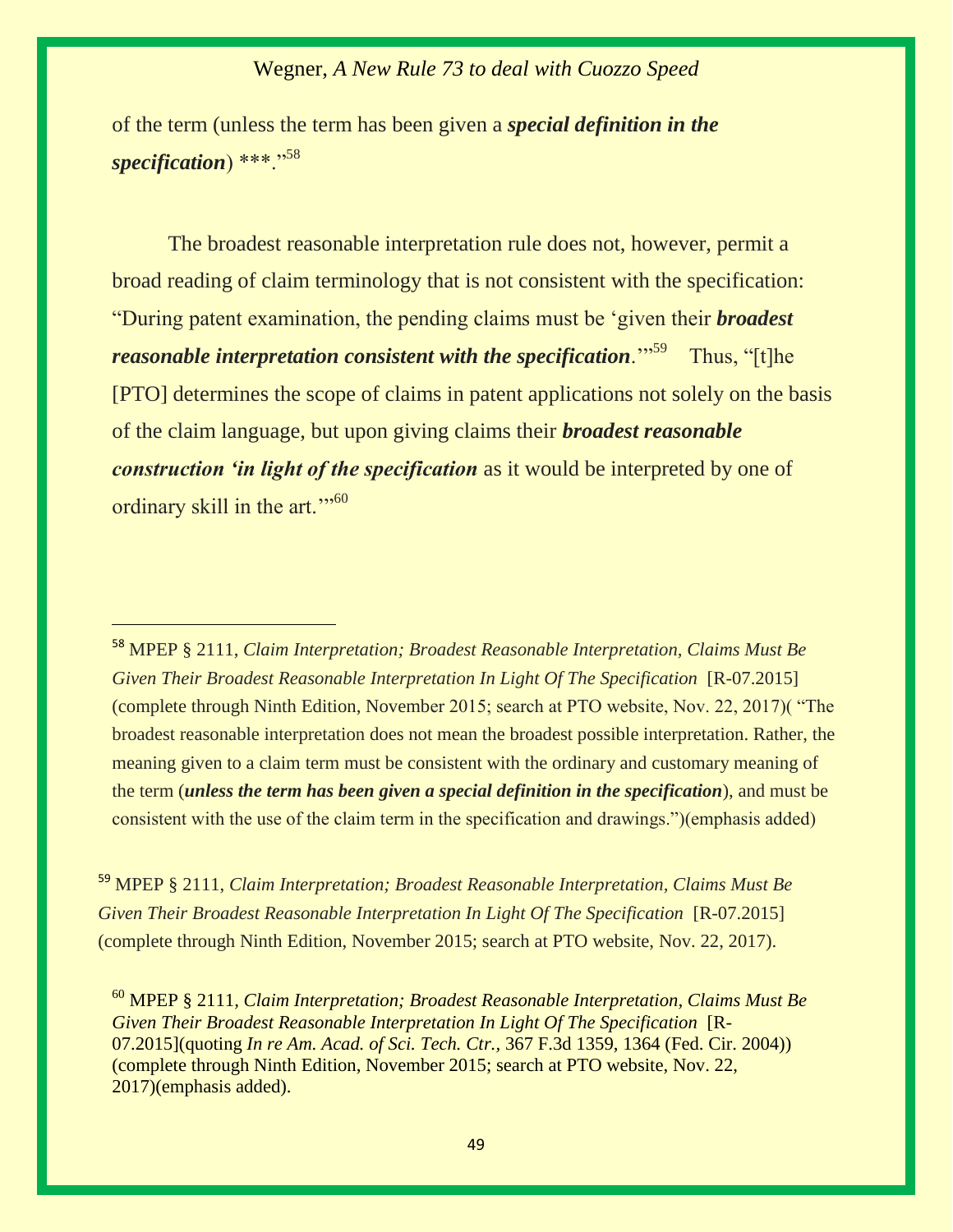The *Manual* cites the *Prater* case: "The court [in *In re Prater,* 1415 F.2d 1393 (CCPA 1969)(Baldwin, J.), explained that 'reading a claim in light of the specification, to thereby *interpret limitations explicitly recited in the claim*, is a quite different thing from 'reading limitations of the specification into a claim,' to thereby narrow the scope of the claim by implicitly adding disclosed limitations which have no express basis in the claim." <sup>61</sup> But, What the *Manual* doesn't explain is that, particularly without a specific definition in the *Summary of the Invention*, the task for the specification writer is a difficult challenge. The quotation from the *Manual* omits the emphasized portion of the same paragraph in the *Prater* case:

"[R]eading a claim in the light of the specification,' to thereby interpret limitations explicitly recited in the claim, is a quite different thing from 'reading limitations of the specification into a claim,' to thereby narrow the scope of the claim by implicitly adding disclosed limitations which have no express basis in the claim. *This distinction is difficult to draw and is often confused by courts; but it is even more difficult for attorneys, attempting to work within the framework of the former, not to cross over into the latter.*" $)^{62}$ 

Without a specific definition of a claim feature in the *Summary of the Invention* the task to define the feature from the specification is more difficult, as exemplified by what is stated in the *Manual*:

<sup>61</sup> MPEP § 2111, *Claim Interpretation; Broadest Reasonable Interpretation, Claims Must Be Given Their Broadest Reasonable Interpretation In Light Of The Specification* [R-07.2015] (complete through Ninth Edition, November 2015; search at PTO website, Nov. 22, 2017).

<sup>62</sup> *In re Prater,* 1415 F.2d 1393, 1395 (CCPA 1969)(Baldwin, J.)(emphasis added).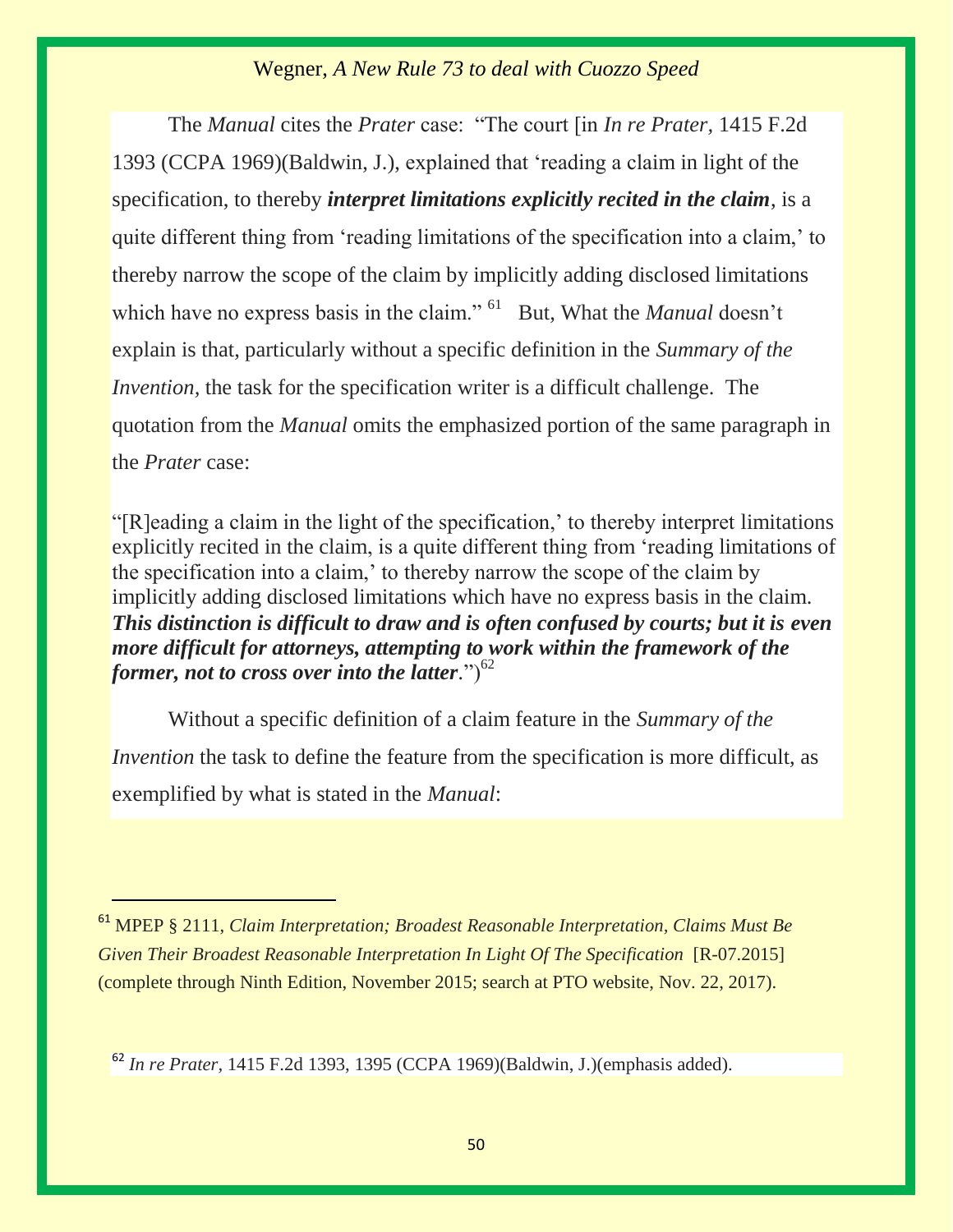"[T]he broadest reasonable interpretation of the claims must be consistent with the interpretation that those skilled in the art would reach. *[In re Cortright,](https://1.next.westlaw.com/Link/Document/FullText?findType=Y&serNum=1999034601&pubNum=0000506&originatingDoc=If1885a7c68d211df9b8c850332338889&refType=RP&fi=co_pp_sp_506_1359&originationContext=document&transitionType=DocumentItem&contextData=(sc.Search)#co_pp_sp_506_1359)* 165 F.3d [1353, 1359 \(Fed. Cir. 1999\)](https://1.next.westlaw.com/Link/Document/FullText?findType=Y&serNum=1999034601&pubNum=0000506&originatingDoc=If1885a7c68d211df9b8c850332338889&refType=RP&fi=co_pp_sp_506_1359&originationContext=document&transitionType=DocumentItem&contextData=(sc.Search)#co_pp_sp_506_1359) (The Board's construction of the claim limitation 'restore hair growth' as requiring the hair to be returned to its original state was held to be an incorrect interpretation of the limitation. The court held that, consistent with applicant's disclosure and the disclosure of three patents from analogous arts using the same phrase to require only some increase in hair growth, one of ordinary skill would construe 'restore hair growth' to mean that the claimed method increases the amount of hair grown on the scalp, but does not necessarily produce a full head of hair.). Thus the focus of the inquiry regarding the meaning of a claim should be what would be reasonable from the perspective of one of ordinary skill in the art. *In re Suitco Surface, Inc.,* [603 F.3d 1255, 1260 \(Fed. Cir.](https://1.next.westlaw.com/Link/Document/FullText?findType=Y&serNum=2021750064&pubNum=0000506&originatingDoc=If1885a7c68d211df9b8c850332338889&refType=RP&fi=co_pp_sp_506_1260&originationContext=document&transitionType=DocumentItem&contextData=(sc.Search)#co_pp_sp_506_1260)  [2010\);](https://1.next.westlaw.com/Link/Document/FullText?findType=Y&serNum=2021750064&pubNum=0000506&originatingDoc=If1885a7c68d211df9b8c850332338889&refType=RP&fi=co_pp_sp_506_1260&originationContext=document&transitionType=DocumentItem&contextData=(sc.Search)#co_pp_sp_506_1260) *In re Buszard,* [504 F.3d 1364 \(Fed. Cir. 2007\).](https://1.next.westlaw.com/Link/Document/FullText?findType=Y&serNum=2013277495&pubNum=0000506&originatingDoc=If1885a7c68d211df9b8c850332338889&refType=RP&originationContext=document&transitionType=DocumentItem&contextData=(sc.Search)) In *Buszard,* the claim was directed to a flame retardant composition comprising a flexible polyurethane foam reaction mixture. [504 F.3d at 1365.](https://1.next.westlaw.com/Link/Document/FullText?findType=Y&serNum=2013277495&pubNum=0000506&originatingDoc=If1885a7c68d211df9b8c850332338889&refType=RP&fi=co_pp_sp_506_1365&originationContext=document&transitionType=DocumentItem&contextData=(sc.Search)#co_pp_sp_506_1365) The Federal Circuit found that the Board's interpretation that equated a 'flexible' foam with a crushed 'rigid' foam was not reasonable. *Id*[. at 1367.](https://1.next.westlaw.com/Link/Document/FullText?findType=Y&serNum=2013277495&pubNum=0001013&originatingDoc=If1885a7c68d211df9b8c850332338889&refType=RP&fi=co_pp_sp_1013_1751&originationContext=document&transitionType=DocumentItem&contextData=(sc.Search)#co_pp_sp_1013_1751) Persuasive argument was presented that persons experienced in the field of polyurethane foams know that a flexible mixture is different than a rigid foam mixture. *Id*[. at 1366](https://1.next.westlaw.com/Link/Document/FullText?findType=Y&serNum=2013277495&pubNum=0001013&originatingDoc=If1885a7c68d211df9b8c850332338889&refType=RP&fi=co_pp_sp_1013_1751&originationContext=document&transitionType=DocumentItem&contextData=(sc.Search)#co_pp_sp_1013_1751).<sup>563</sup>

The *Manual* reemphasizes the need for a definition of any term at the point of novelty of the claimed invention:

"\* \* \* During examination, a claim must be given its broadest reasonable interpretation consistent with the specification as it would be interpreted by one of ordinary skill in the art. \* \* \*

"Under a broadest reasonable interpretation, words of the claim must be given their plain meaning, *unless such meaning is inconsistent with the specification*. The plain meaning of a term means the ordinary and customary meaning given to the term by those of ordinary skill in the art at the time of the invention. The ordinary

<sup>63</sup> MPEP § 2111, *Claim Interpretation; Broadest Reasonable Interpretation, Claims Must Be Given Their Broadest Reasonable Interpretation In Light Of The Specification* [R-07.2015] (complete through Ninth Edition, November 2015; search at PTO website, Nov. 22, 2017).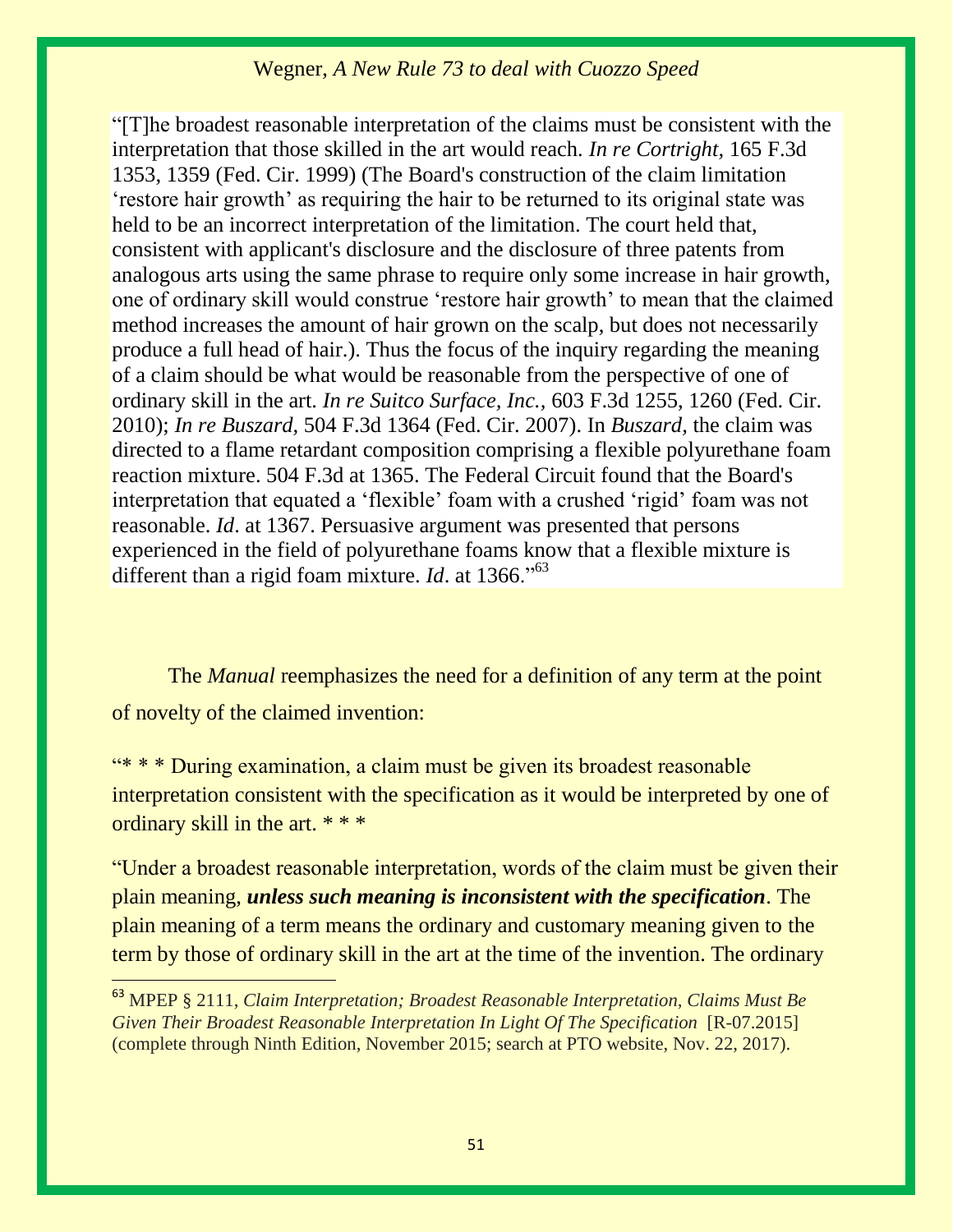and customary meaning of a term may be evidenced by a variety of sources, including the words of the claims themselves, the specification, drawings, and prior art.

However, *the best source for determining the meaning of a claim term is the specification - the greatest clarity is obtained when the specification serves as a glossary for the claim terms*. The presumption that a term is given its ordinary and customary meaning may be rebutted by the applicant by clearly setting forth a different definition of the term in the specification. *In re Morris,* 127 F.3d 1048, 1054 (Fed. Cir. 1997) (the USPTO looks to the ordinary use of the claim terms taking into account definitions or other 'enlightenment' contained in the written description); But c.f. *In re Am. Acad. of Sci. Tech. Ctr.,* 367 F.3d 1359, 1369 (Fed. Cir. 2004) ('We have cautioned against reading limitations into a claim from the preferred embodiment described in the specification, even if it is the only embodiment described, absent clear disclaimer in the specification.'); *In re Bigio,* 381 F.3d 1320, 1325 (Fed. Cir. 2004) (The claims at issue were drawn to a 'hair brush.' The Court upheld the Board's refusal to import from the specification a limitation that would apply the term only to hairbrushes for the scalp. '[T]his court counsels the PTO to avoid the temptation to limit broad claim terms solely on the basis of specification passages. Absent claim language carrying a narrow meaning, the PTO should only limit the claim based on the specification or prosecution history when those sources expressly disclaim the broader definition.'). When the specification sets a clear path to the claim language, the scope of the claims is more easily determined and the public notice function of the claims is best served.  $***$ . 64

<sup>64</sup> MPEP § 2173.01, *Interpreting the Claims,* § I, *Broadest Reasonable Interpretation* [R-07.2015] (complete through Ninth Edition, November 2015); search at PTO website, Nov. 22, 2017)(emphasis added).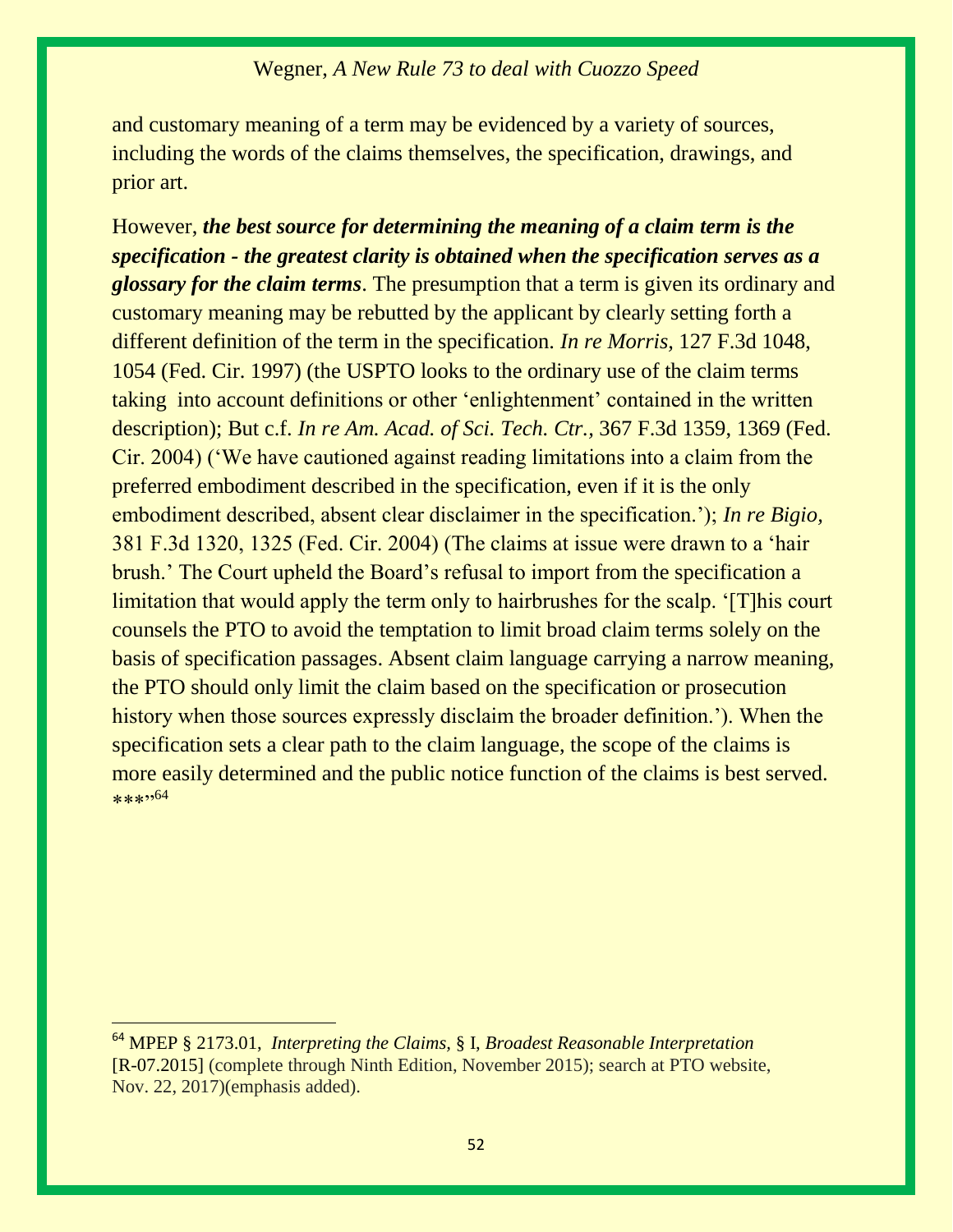#### **V. DIFFICULTY TO DETERMINE CLAIM SCOPE**

#### **A. Definitional Attempts without the** *Summary of the Invention*

Attempts to clarify the scope of protection where there is no relevant *Summary of the Invention* have been difficult, as explained in the *Manual*:

"The focus of the inquiry regarding the meaning of a claim should be what would be reasonable from the perspective of one of ordinary skill in the art. *[In re](https://1.next.westlaw.com/Link/Document/FullText?findType=Y&serNum=2021750064&pubNum=0000506&originatingDoc=I0bd7466068d311df9b8c850332338889&refType=RP&fi=co_pp_sp_506_1260&originationContext=document&transitionType=DocumentItem&contextData=(sc.Search)#co_pp_sp_506_1260)  Suitco Surface, Inc.,* [603 F.3d 1255, 1260 \(Fed. Cir. 2010\);](https://1.next.westlaw.com/Link/Document/FullText?findType=Y&serNum=2021750064&pubNum=0000506&originatingDoc=I0bd7466068d311df9b8c850332338889&refType=RP&fi=co_pp_sp_506_1260&originationContext=document&transitionType=DocumentItem&contextData=(sc.Search)#co_pp_sp_506_1260) *[In re Buszard,](https://1.next.westlaw.com/Link/Document/FullText?findType=Y&serNum=2013277495&pubNum=0000506&originatingDoc=I0bd7466068d311df9b8c850332338889&refType=RP&originationContext=document&transitionType=DocumentItem&contextData=(sc.Search))* 504 F.3d [1364 \(Fed. Cir. 2007\).](https://1.next.westlaw.com/Link/Document/FullText?findType=Y&serNum=2013277495&pubNum=0000506&originatingDoc=I0bd7466068d311df9b8c850332338889&refType=RP&originationContext=document&transitionType=DocumentItem&contextData=(sc.Search)) In *Buszard,* the claim was directed to a flame retardant composition comprising a flexible polyurethane foam reaction mixture. *[Buszard,](https://1.next.westlaw.com/Link/Document/FullText?findType=Y&serNum=2013277495&pubNum=0000506&originatingDoc=I0bd7466068d311df9b8c850332338889&refType=RP&fi=co_pp_sp_506_1365&originationContext=document&transitionType=DocumentItem&contextData=(sc.Search)#co_pp_sp_506_1365)* [504 F.3d at 1365,.](https://1.next.westlaw.com/Link/Document/FullText?findType=Y&serNum=2013277495&pubNum=0000506&originatingDoc=I0bd7466068d311df9b8c850332338889&refType=RP&fi=co_pp_sp_506_1365&originationContext=document&transitionType=DocumentItem&contextData=(sc.Search)#co_pp_sp_506_1365) The Federal Circuit found that the Board's interpretation that equated a 'flexible' foam with a crushed 'rigid' foam was not reasonable. *Id*[. at](https://1.next.westlaw.com/Link/Document/FullText?findType=Y&serNum=2013277495&pubNum=0001013&originatingDoc=I0bd7466068d311df9b8c850332338889&refType=RP&fi=co_pp_sp_1013_1751&originationContext=document&transitionType=DocumentItem&contextData=(sc.Search)#co_pp_sp_1013_1751)  [1367.](https://1.next.westlaw.com/Link/Document/FullText?findType=Y&serNum=2013277495&pubNum=0001013&originatingDoc=I0bd7466068d311df9b8c850332338889&refType=RP&fi=co_pp_sp_1013_1751&originationContext=document&transitionType=DocumentItem&contextData=(sc.Search)#co_pp_sp_1013_1751) Persuasive argument was presented that persons experienced in the field of polyurethane foams know that a flexible mixture is different than a rigid foam mixture. *Id*[. at 1366.](https://1.next.westlaw.com/Link/Document/FullText?findType=Y&serNum=2013277495&pubNum=0001013&originatingDoc=I0bd7466068d311df9b8c850332338889&refType=RP&fi=co_pp_sp_1013_1751&originationContext=document&transitionType=DocumentItem&contextData=(sc.Search)#co_pp_sp_1013_1751) See [MPEP § 2111](https://1.next.westlaw.com/Link/Document/FullText?findType=Y&pubNum=1015320&cite=MPEPs2111&originatingDoc=I0bd7466068d311df9b8c850332338889&refType=TS&originationContext=document&transitionType=DocumentItem&contextData=(sc.Search)) for a full discussion of broadest reasonable interpretation.

"*Under a broadest reasonable interpretation, words of the claim must be given their plain meaning, unless such meaning is inconsistent with the specification. The plain meaning of a term means the ordinary and customary meaning given to the term by those of ordinary skill in the art at the time of the invention*. The ordinary and customary meaning of a term may be evidenced by a variety of sources, including the words of the claims themselves, the specification, drawings, and prior art. However, the best source for determining the meaning of a claim term is the specification - the greatest clarity is obtained when the specification serves as a glossary for the claim terms. The presumption that a term is given its ordinary and customary meaning may be rebutted by the applicant by clearly setting forth a different definition of the term in the specification. *[In re](https://1.next.westlaw.com/Link/Document/FullText?findType=Y&serNum=1997186883&pubNum=0000506&originatingDoc=I0bd7466068d311df9b8c850332338889&refType=RP&fi=co_pp_sp_506_1054&originationContext=document&transitionType=DocumentItem&contextData=(sc.Search)#co_pp_sp_506_1054)  Morris,* [127 F.3d 1048, 1054 \(Fed. Cir. 1997\)](https://1.next.westlaw.com/Link/Document/FullText?findType=Y&serNum=1997186883&pubNum=0000506&originatingDoc=I0bd7466068d311df9b8c850332338889&refType=RP&fi=co_pp_sp_506_1054&originationContext=document&transitionType=DocumentItem&contextData=(sc.Search)#co_pp_sp_506_1054) (the USPTO looks to the ordinary use of the claim terms taking into account definitions or other 'enlightenment' contained in the written description); But c.f. *In re [Am. Acad. of Sci. Tech. Ctr.,](https://1.next.westlaw.com/Link/Document/FullText?findType=Y&serNum=2004468243&pubNum=0000506&originatingDoc=I0bd7466068d311df9b8c850332338889&refType=RP&fi=co_pp_sp_506_1369&originationContext=document&transitionType=DocumentItem&contextData=(sc.Search)#co_pp_sp_506_1369)*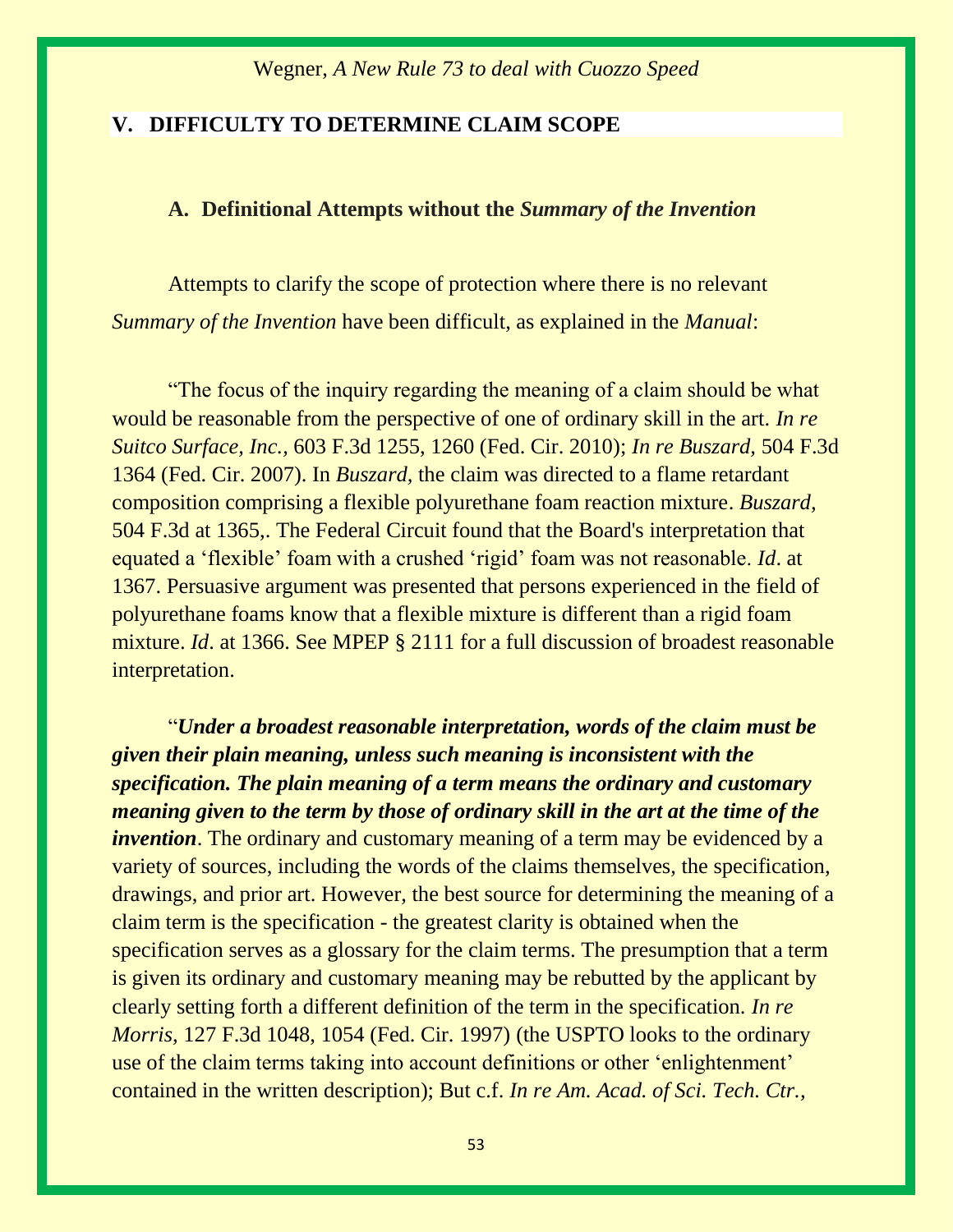367 F.3d 1359, 1369 (Fed. Cir. 2004) ('We have cautioned against reading limitations into a claim from the preferred embodiment described in the specification, even if it is the only embodiment described, absent clear disclaimer in the specification.'); *In re Bigio,* [381 F.3d 1320, 1325 \(Fed. Cir. 2004\)](https://1.next.westlaw.com/Link/Document/FullText?findType=Y&serNum=2004914137&pubNum=0000506&originatingDoc=I0bd7466068d311df9b8c850332338889&refType=RP&fi=co_pp_sp_506_1325&originationContext=document&transitionType=DocumentItem&contextData=(sc.Search)#co_pp_sp_506_1325) (The claims at issue were drawn to a 'hair brush.' The Court upheld the Board's refusal to import from the specification a limitation that would apply the term only to hairbrushes for the scalp. '[T]his court counsels the PTO to avoid the temptation to limit broad claim terms solely on the basis of specification passages. Absent claim language carrying a narrow meaning, the PTO should only limit the claim based on the specification or prosecution history when those sources expressly disclaim the broader definition.'). When the specification sets a clear path to the claim language, the scope of the claims is more easily determined and the public notice function of the claims is best served.  $***$ <sup>55</sup>

#### **B. Absence of a Definitional Section**

That the attempts to clarify the situation in the *Manual* are less than satisfying is amplified by the additional treatment of the subject:

"The focus of the inquiry regarding the meaning of a claim should be what would be reasonable from the perspective of one of ordinary skill in the art. *[In re](https://1.next.westlaw.com/Link/Document/FullText?findType=Y&serNum=2021750064&pubNum=0000506&originatingDoc=I0bd7466068d311df9b8c850332338889&refType=RP&fi=co_pp_sp_506_1260&originationContext=document&transitionType=DocumentItem&contextData=(sc.Search)#co_pp_sp_506_1260)  Suitco Surface, Inc.,* [603 F.3d 1255, 1260 \(Fed. Cir. 2010\);](https://1.next.westlaw.com/Link/Document/FullText?findType=Y&serNum=2021750064&pubNum=0000506&originatingDoc=I0bd7466068d311df9b8c850332338889&refType=RP&fi=co_pp_sp_506_1260&originationContext=document&transitionType=DocumentItem&contextData=(sc.Search)#co_pp_sp_506_1260) *[In re Buszard,](https://1.next.westlaw.com/Link/Document/FullText?findType=Y&serNum=2013277495&pubNum=0000506&originatingDoc=I0bd7466068d311df9b8c850332338889&refType=RP&originationContext=document&transitionType=DocumentItem&contextData=(sc.Search))* 504 F.3d [1364 \(Fed. Cir. 2007\).](https://1.next.westlaw.com/Link/Document/FullText?findType=Y&serNum=2013277495&pubNum=0000506&originatingDoc=I0bd7466068d311df9b8c850332338889&refType=RP&originationContext=document&transitionType=DocumentItem&contextData=(sc.Search)) In *Buszard,* the claim was directed to a flame retardant composition comprising a flexible polyurethane foam reaction mixture. *[Buszard,](https://1.next.westlaw.com/Link/Document/FullText?findType=Y&serNum=2013277495&pubNum=0000506&originatingDoc=I0bd7466068d311df9b8c850332338889&refType=RP&fi=co_pp_sp_506_1365&originationContext=document&transitionType=DocumentItem&contextData=(sc.Search)#co_pp_sp_506_1365)* [504 F.3d at 1365,.](https://1.next.westlaw.com/Link/Document/FullText?findType=Y&serNum=2013277495&pubNum=0000506&originatingDoc=I0bd7466068d311df9b8c850332338889&refType=RP&fi=co_pp_sp_506_1365&originationContext=document&transitionType=DocumentItem&contextData=(sc.Search)#co_pp_sp_506_1365) The Federal Circuit found that the Board's interpretation that equated a 'flexible' foam with a crushed 'rigid' foam was not reasonable. *Id*[. at](https://1.next.westlaw.com/Link/Document/FullText?findType=Y&serNum=2013277495&pubNum=0001013&originatingDoc=I0bd7466068d311df9b8c850332338889&refType=RP&fi=co_pp_sp_1013_1751&originationContext=document&transitionType=DocumentItem&contextData=(sc.Search)#co_pp_sp_1013_1751)  [1367.](https://1.next.westlaw.com/Link/Document/FullText?findType=Y&serNum=2013277495&pubNum=0001013&originatingDoc=I0bd7466068d311df9b8c850332338889&refType=RP&fi=co_pp_sp_1013_1751&originationContext=document&transitionType=DocumentItem&contextData=(sc.Search)#co_pp_sp_1013_1751) Persuasive argument was presented that persons experienced in the field of polyurethane foams know that a flexible mixture is different than a rigid foam

<sup>65</sup> MPEP § 2173.01*, Interpreting the Claims,* § I, . *Broadest Reasonable Interpretation* [R-07.2015] (complete through Ninth Edition, November 2015; search at PTO website, Nov. 22, 2017)(emphasis added),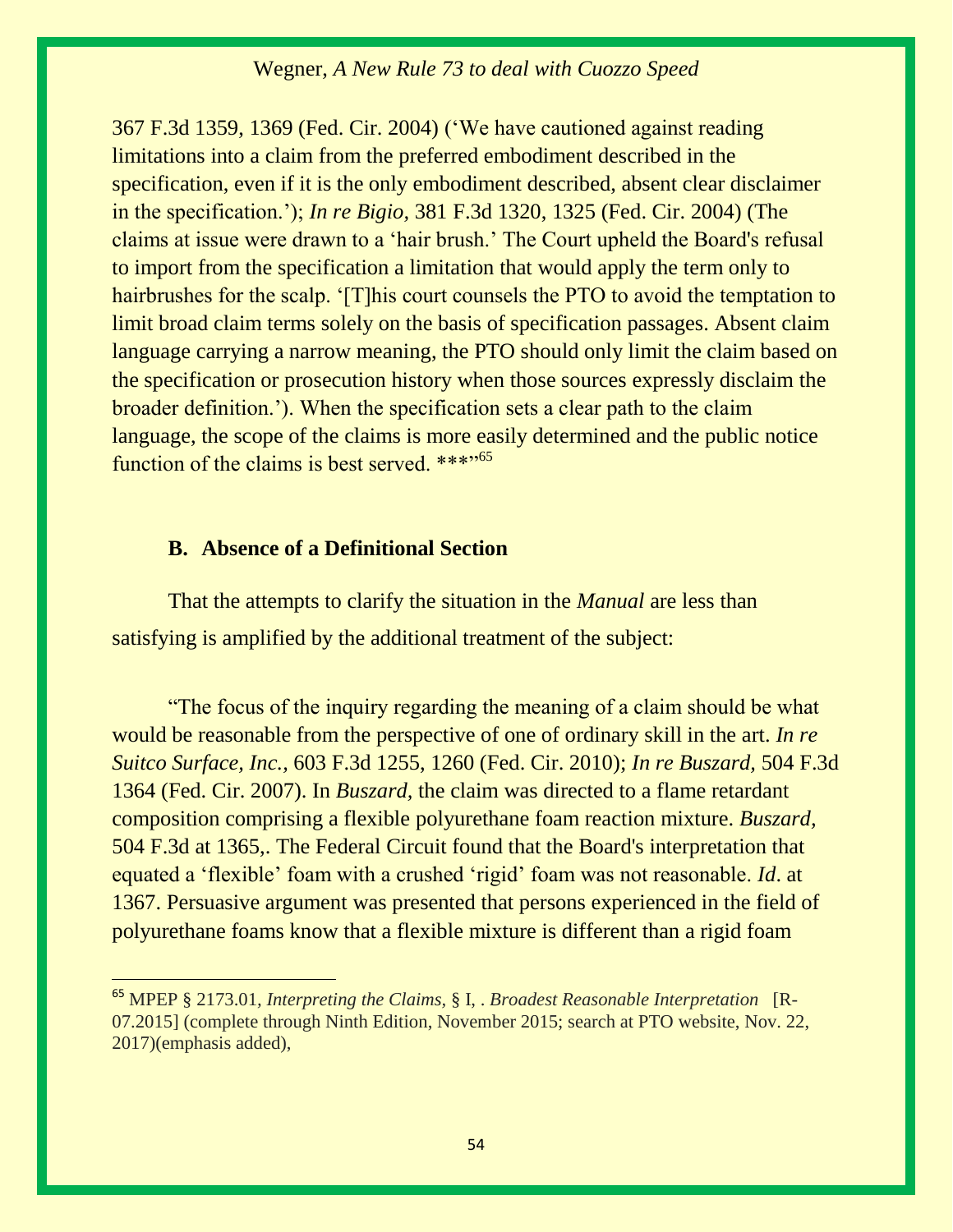mixture. *Id*[. at 1366.](https://1.next.westlaw.com/Link/Document/FullText?findType=Y&serNum=2013277495&pubNum=0001013&originatingDoc=I0bd7466068d311df9b8c850332338889&refType=RP&fi=co_pp_sp_1013_1751&originationContext=document&transitionType=DocumentItem&contextData=(sc.Search)#co_pp_sp_1013_1751) See [MPEP § 2111](https://1.next.westlaw.com/Link/Document/FullText?findType=Y&pubNum=1015320&cite=MPEPs2111&originatingDoc=I0bd7466068d311df9b8c850332338889&refType=TS&originationContext=document&transitionType=DocumentItem&contextData=(sc.Search)) for a full discussion of broadest reasonable interpretation.

"Under a broadest reasonable interpretation, words of the claim must be given their plain meaning, unless such meaning is inconsistent with the specification. The plain meaning of a term means the ordinary and customary meaning given to the term by those of ordinary skill in the art at the time of the invention. The ordinary and customary meaning of a term may be evidenced by a variety of sources, including the words of the claims themselves, the specification, drawings, and prior art. However, the best source for determining the meaning of a claim term is the specification - the greatest clarity is obtained when the specification serves as a glossary for the claim terms. The presumption that a term is given its ordinary and customary meaning may be rebutted by the applicant by clearly setting forth a different definition of the term in the specification. *[In re](https://1.next.westlaw.com/Link/Document/FullText?findType=Y&serNum=1997186883&pubNum=0000506&originatingDoc=I0bd7466068d311df9b8c850332338889&refType=RP&fi=co_pp_sp_506_1054&originationContext=document&transitionType=DocumentItem&contextData=(sc.Search)#co_pp_sp_506_1054)  Morris,* [127 F.3d 1048, 1054 \(Fed. Cir. 1997\)](https://1.next.westlaw.com/Link/Document/FullText?findType=Y&serNum=1997186883&pubNum=0000506&originatingDoc=I0bd7466068d311df9b8c850332338889&refType=RP&fi=co_pp_sp_506_1054&originationContext=document&transitionType=DocumentItem&contextData=(sc.Search)#co_pp_sp_506_1054) (the USPTO looks to the ordinary use of the claim terms taking into account definitions or other 'enlightenment' contained in the written description); But c.f. *In re [Am. Acad. of Sci. Tech. Ctr.,](https://1.next.westlaw.com/Link/Document/FullText?findType=Y&serNum=2004468243&pubNum=0000506&originatingDoc=I0bd7466068d311df9b8c850332338889&refType=RP&fi=co_pp_sp_506_1369&originationContext=document&transitionType=DocumentItem&contextData=(sc.Search)#co_pp_sp_506_1369)* [367 F.3d 1359, 1369 \(Fed. Cir. 2004\)](https://1.next.westlaw.com/Link/Document/FullText?findType=Y&serNum=2004468243&pubNum=0000506&originatingDoc=I0bd7466068d311df9b8c850332338889&refType=RP&fi=co_pp_sp_506_1369&originationContext=document&transitionType=DocumentItem&contextData=(sc.Search)#co_pp_sp_506_1369) ('We have cautioned against reading limitations into a claim from the preferred embodiment described in the specification, even if it is the only embodiment described, absent clear disclaimer in the specification.'); *In re Bigio,* [381 F.3d 1320, 1325 \(Fed. Cir. 2004\)](https://1.next.westlaw.com/Link/Document/FullText?findType=Y&serNum=2004914137&pubNum=0000506&originatingDoc=I0bd7466068d311df9b8c850332338889&refType=RP&fi=co_pp_sp_506_1325&originationContext=document&transitionType=DocumentItem&contextData=(sc.Search)#co_pp_sp_506_1325) (The claims at issue were drawn to a 'hair brush.' The Court upheld the Board's refusal to import from the specification a limitation that would apply the term only to hairbrushes for the scalp.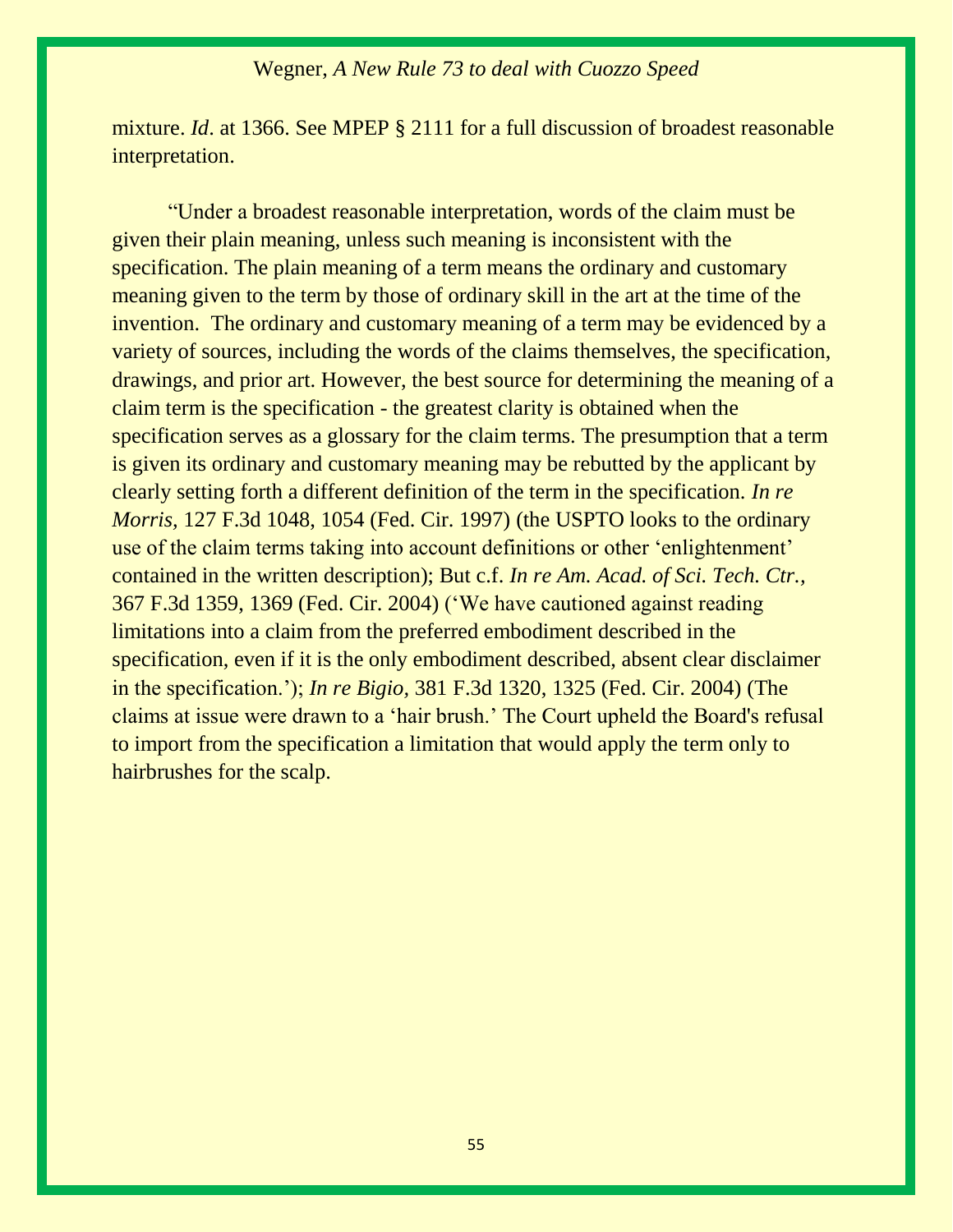'[T]his court counsels the PTO to avoid the temptation to limit broad claim terms solely on the basis of specification passages. Absent claim language carrying a narrow meaning, the PTO should only limit the claim based on the specification or prosecution history when those sources expressly disclaim the broader definition.'). When the specification sets a clear path to the claim language, the scope of the claims is more easily determined and the public notice function of the claims is best served. \*\*\*"<sup>66</sup>

## **C. Confusion, What the** *Manual* **Says**

The difficulty with attempting to interpret claims *without* a definition in the *Summary of the Invention* is further explained in the following discussion in the *Manual*:

Under a broadest reasonable interpretation, words of the claim must be given their plain meaning, *unless such meaning is inconsistent with the specification.* The plain meaning of a term means the ordinary and customary meaning given to the term by those of ordinary skill in the art at the time of the invention. The ordinary and customary meaning of a term may be evidenced by a variety of sources, including the words of the claims themselves, the specification, drawings, and prior art. However, the best source for determining the meaning of a claim term is the specification – *the greatest clarity is obtained when the specification serves as a glossary for the claim terms*.

<sup>66</sup> MPEP § 2173.01*, Interpreting the Claims,* § I, . *Broadest Reasonable Interpretation* [R-07.2015] (complete through Ninth Edition, November 2015; search at PTO website, Nov. 22, 2017).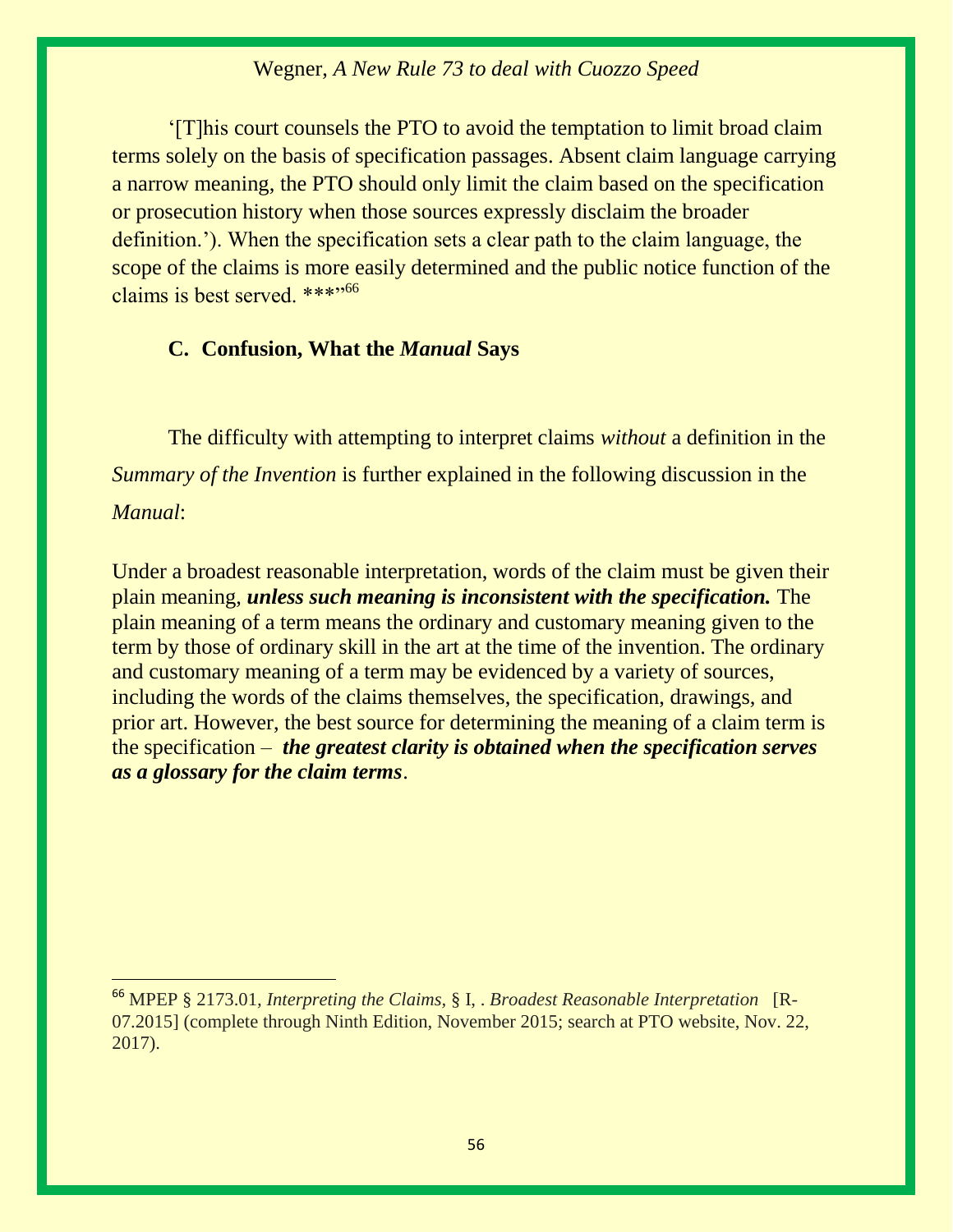The words of the claim must be given their plain meaning unless the plain meaning is inconsistent with the specification. *In re Zletz,* 893 F.2d 319, 321 (Fed. Cir. 1989) (discussed below); *Chef America, Inc. v. Lamb-Weston, Inc.,* 358 F.3d 1371, 1372 (Fed. Cir. 2004) (Ordinary, simple English words whose meaning is clear and unquestionable, absent any indication that their use in a particular context changes their meaning, are construed to mean exactly what they say. Thus, "heating the resulting batter-coated dough to a temperature in the range of about  $400^{\circ}$ F to 850°F" required heating the dough, rather than the air inside an oven, to the specified temperature.).

*The presumption that a term is given its ordinary and customary meaning may be rebutted by the applicant by clearly setting forth a different definition of the term in the specification*. *In re Morris,* 127 F.3d 1048, 1054 (Fed. Cir. 1997) (the USPTO looks to the ordinary use of the claim terms taking into account definitions or other "enlightenment" contained in the written description); *But c.f. In re Am. Acad. of Sci. Tech. Ctr.,* 367 F.3d 1359, 1369 (Fed. Cir. 2004) ("We have cautioned against reading limitations into a claim from the preferred embodiment described in the specification, even if it is the only embodiment described, absent clear disclaimer in the specification."). *When the specification sets a clear path to the claim language, the scope of the claims is more easily determined and the public notice function of the claims is best served<sup>67</sup> .*

<sup>67</sup> MPEP § 2111.01, *Plain Meaning,* § I, *The Words of a Claim must be given heir "Plain Meaning" Unless such Meaning is Inconsistent with the Specification* [R-07.2015] (complete through Ninth Edition, November 2015); search at PTO website, Nov. 22, 2017)(emphasis added).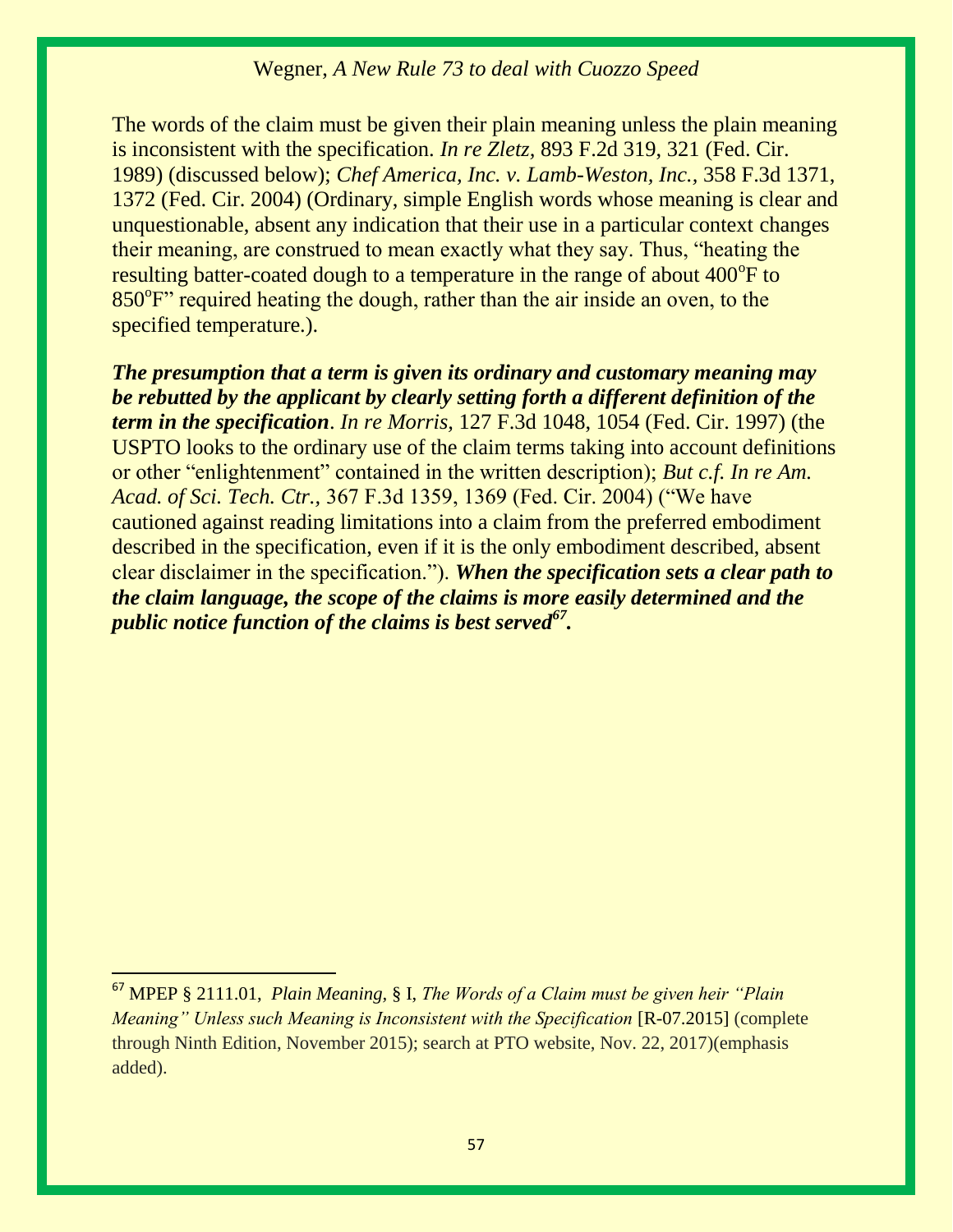#### **VI. APPLICANT'S FREEDOM TO BE HIS OWN "LEXICOGRAPHER"**

Case law has long at least implicitly recognized the difficulties with using "dictionary language" to define what is new at the cutting edge of technology and long taken the view that the patent applicant often may need to be his "own" lexicographer. Thus, since the early twentieth century there has been "frequent. and consistent | recognition of the patentee's right to be his own lexicographer, regardless of the ordinary or the technical meaning of [claim] words[.]"<sup>68</sup> Justice Ginsburg in her opinion in the *Nautilus* case quotes from the Federal Circuit that "[i]t is a well-established axiom in patent law that a patentee is free to be his or her own lexicographer...."<sup>69</sup> Immediately prior to this quotation she points out that:

[*A*] *patent must be precise enough to afford clear notice of what is claimed*, thereby " 'appris[ing] the public of what is still open to them.' " *Markman* [*v. Westview Instruments, Inc.,* 517 U.S. 370, 373 (1996)] (quoting *[McClain v.](https://1.next.westlaw.com/Link/Document/FullText?findType=Y&serNum=1891138943&pubNum=0000708&originatingDoc=I91b5583dea3a11e3b4bafa136b480ad2&refType=RP&originationContext=document&transitionType=DocumentItem&contextData=(sc.Search))  Ortmayer,* [141 U.S. 419, 424 \(1891\)\)](https://1.next.westlaw.com/Link/Document/FullText?findType=Y&serNum=1891138943&pubNum=0000708&originatingDoc=I91b5583dea3a11e3b4bafa136b480ad2&refType=RP&originationContext=document&transitionType=DocumentItem&contextData=(sc.Search)). [See also *United Carbon Co. v. Binney & Smith Co.,* 317 U.S. 228, 236 (1942) ("The statutory requirement of particularity and distinctness in claims is met only when they clearly distinguish what is claimed from what went before in the art and *clearly circumscribe what is foreclosed from future enterprise.*"); *General Elec. Co. v. Wabash Appliance Corp.,* 304 U.S. 364, 369 (1938) ("The limits of a patent must be known for the protection of the patentee, the encouragement of the inventive genius of others and the assurance that the subject of the patent will be dedicated ultimately to the public.").]

<sup>68</sup> *[Advance Rumley Co. v. John Lauson Mfg. Co.,](https://1.next.westlaw.com/Document/I920214af545a11d9bf30d7fdf51b6bd4/View/FullText.html?listSource=Search&navigationPath=Search%2fv3%2fsearch%2fresults%2fnavigation%2fi0ad740150000015fe8d06893f36455fc%3fNav%3dCASE%26fragmentIdentifier%3dI920214af545a11d9bf30d7fdf51b6bd4%26startIndex%3d1%26contextData%3d%2528sc.Search%2529%26transitionType%3dSearchItem&list=CASE&rank=1&listPageSource=02bab685a9dc7ea58f076f5347950554&originationContext=docHeader&contextData=(sc.Search)&transitionType=Document&needToInjectTerms=False&enableBestPortion=True&docSource=0b76b10a53194b4aa25663c6c7f0692e)* 275 F. 249, 250 (7th Cir. 1921)(Evans, J.) <sup>69</sup> *Nautilus, Inc. v. Biosig Instruments, Inc***.,** 134 S.Ct. 2120, 2129 (2014)(quoting *[Hormone](https://1.next.westlaw.com/Link/Document/FullText?findType=Y&serNum=1990088410&pubNum=0000350&originatingDoc=I91b5583dea3a11e3b4bafa136b480ad2&refType=RP&fi=co_pp_sp_350_1563&originationContext=document&transitionType=DocumentItem&contextData=(sc.Search)#co_pp_sp_350_1563)  [Research Foundation, Inc. v. Genentech, Inc.,](https://1.next.westlaw.com/Link/Document/FullText?findType=Y&serNum=1990088410&pubNum=0000350&originatingDoc=I91b5583dea3a11e3b4bafa136b480ad2&refType=RP&fi=co_pp_sp_350_1563&originationContext=document&transitionType=DocumentItem&contextData=(sc.Search)#co_pp_sp_350_1563)* 904 F.2d 1558, 1563 (Fed. Cir. 1990)).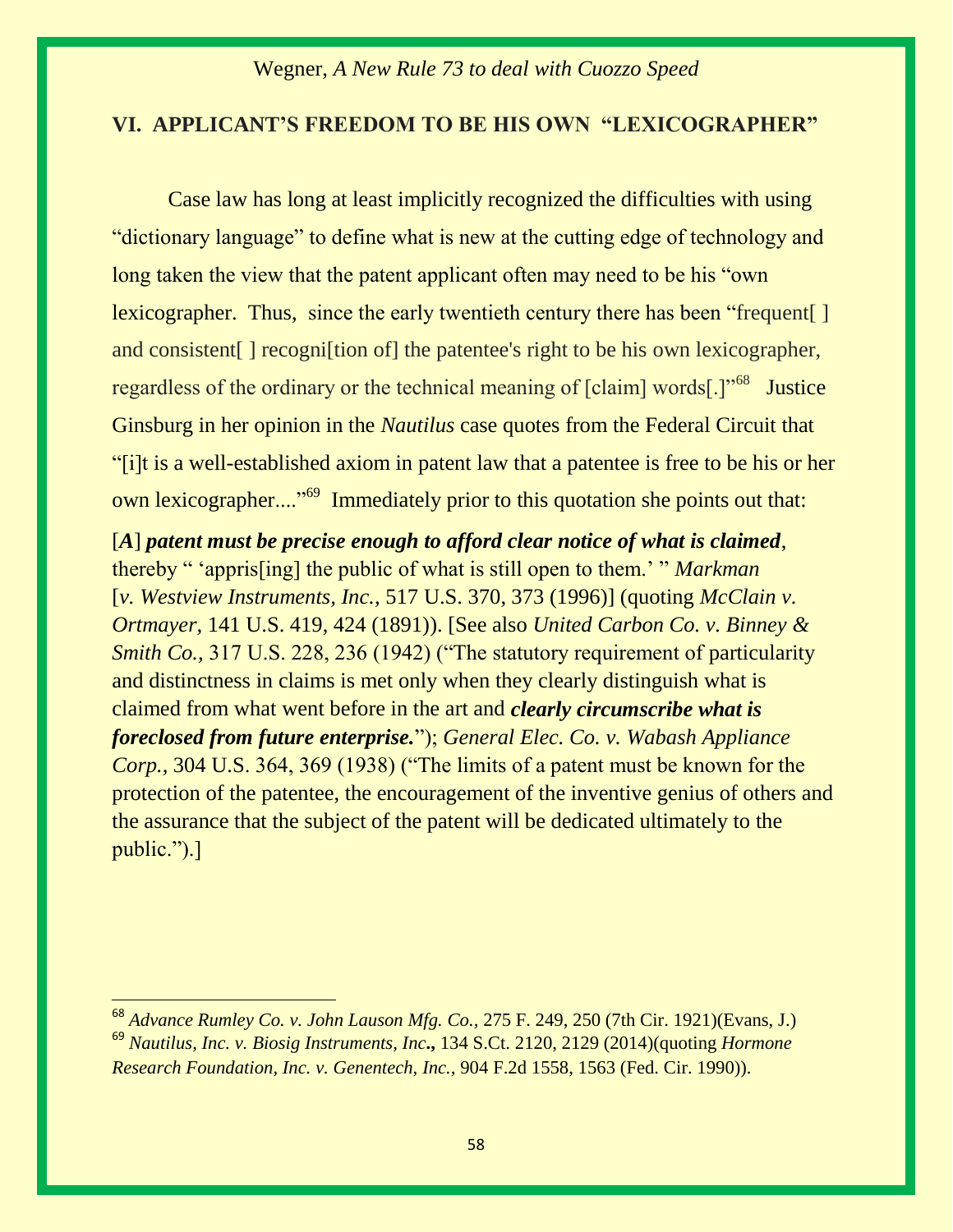Otherwise there would be "[a] zone of uncertainty which enterprise and experimentation may enter only at the risk of infringement claims." *[United Carbon](https://1.next.westlaw.com/Link/Document/FullText?findType=Y&serNum=1942121246&pubNum=0000708&originatingDoc=I91b5583dea3a11e3b4bafa136b480ad2&refType=RP&originationContext=document&transitionType=DocumentItem&contextData=(sc.Search))  Co. v. Binney & Smith Co.,* [317 U.S. 228, 236, 63 S.Ct. 165, 87 L.Ed. 232 \(1942\).](https://1.next.westlaw.com/Link/Document/FullText?findType=Y&serNum=1942121246&pubNum=0000708&originatingDoc=I91b5583dea3a11e3b4bafa136b480ad2&refType=RP&originationContext=document&transitionType=DocumentItem&contextData=(sc.Search)) *And absent a meaningful definiteness check, we are told, patent applicants face powerful incentives to inject ambiguity into their claims*. See Brief for Petitioner 30–32 (citing patent treatises and drafting guides). See also Federal Trade Commission, The Evolving IP Marketplace: Aligning Patent Notice and Remedies With Competition 85 (2011) (quoting testimony that patent system fosters "an incentive to be as vague and ambiguous as you can with your claims" and "defer clarity at all costs"). [Online at http://www.ftc.

gov/sites/default/files/documents/reports/evolving-ip-marketplace-aligning-patentnotice-and-remedies-competition-report-federal-trade/110307 patentreport.pdf (as visited May 30, 2014, and available in Clerk of Court's case file).] Eliminating that temptation is in order, and "*the patent drafter is in the best position to resolve the ambiguity in ... patent claims*." *[Halliburton Energy Servs., Inc. v. M](https://1.next.westlaw.com/Link/Document/FullText?findType=Y&serNum=2014902410&pubNum=0000506&originatingDoc=I91b5583dea3a11e3b4bafa136b480ad2&refType=RP&fi=co_pp_sp_506_1255&originationContext=document&transitionType=DocumentItem&contextData=(sc.Search)#co_pp_sp_506_1255)–I LLC,* 514 [F.3d 1244, 1255 \(Fed. Cir. 2008\).](https://1.next.westlaw.com/Link/Document/FullText?findType=Y&serNum=2014902410&pubNum=0000506&originatingDoc=I91b5583dea3a11e3b4bafa136b480ad2&refType=RP&fi=co_pp_sp_506_1255&originationContext=document&transitionType=DocumentItem&contextData=(sc.Search)#co_pp_sp_506_1255)<sup>70</sup>

The freedom to choose claim language as "lexicographer" is a double edged sword:

"[A]pplicants are their own lexicographers. They can define in the claims what they regard as their invention essentially in whatever terms they choose so long as any special meaning assigned to a term is clearly set forth in the specification. See [MPEP § 2111.01.](https://1.next.westlaw.com/Link/Document/FullText?findType=Y&pubNum=1015320&cite=MPEPs2111.01&originatingDoc=I0bd7466068d311df9b8c850332338889&refType=TS&originationContext=document&transitionType=DocumentItem&contextData=(sc.Search)) Applicant may use functional language, alternative expressions, negative limitations, or any style of expression or format of claim which makes clear the boundaries of the subject matter for which protection is sought. As noted by the court in *In re Swinehart,* [439 F.2d 210 \(CCPA 1971\),](https://1.next.westlaw.com/Link/Document/FullText?findType=Y&serNum=1971109121&pubNum=0000350&originatingDoc=I0bd7466068d311df9b8c850332338889&refType=RP&originationContext=document&transitionType=DocumentItem&contextData=(sc.Search)) a claim may not be rejected solely because of the type of language used to define the subject matter for which patent protection is sought."<sup>71</sup>

<sup>70</sup> *Nautilus,* 134 S.Ct. at 2129 (emphasis added; footnotes integrated into text in brackets).

<sup>71</sup> MPEP § 2173.01*, Interpreting the Claim* [R-07.2015] (complete through Ninth Edition, November 2015; search at PTO website, Nov. 22, 2017).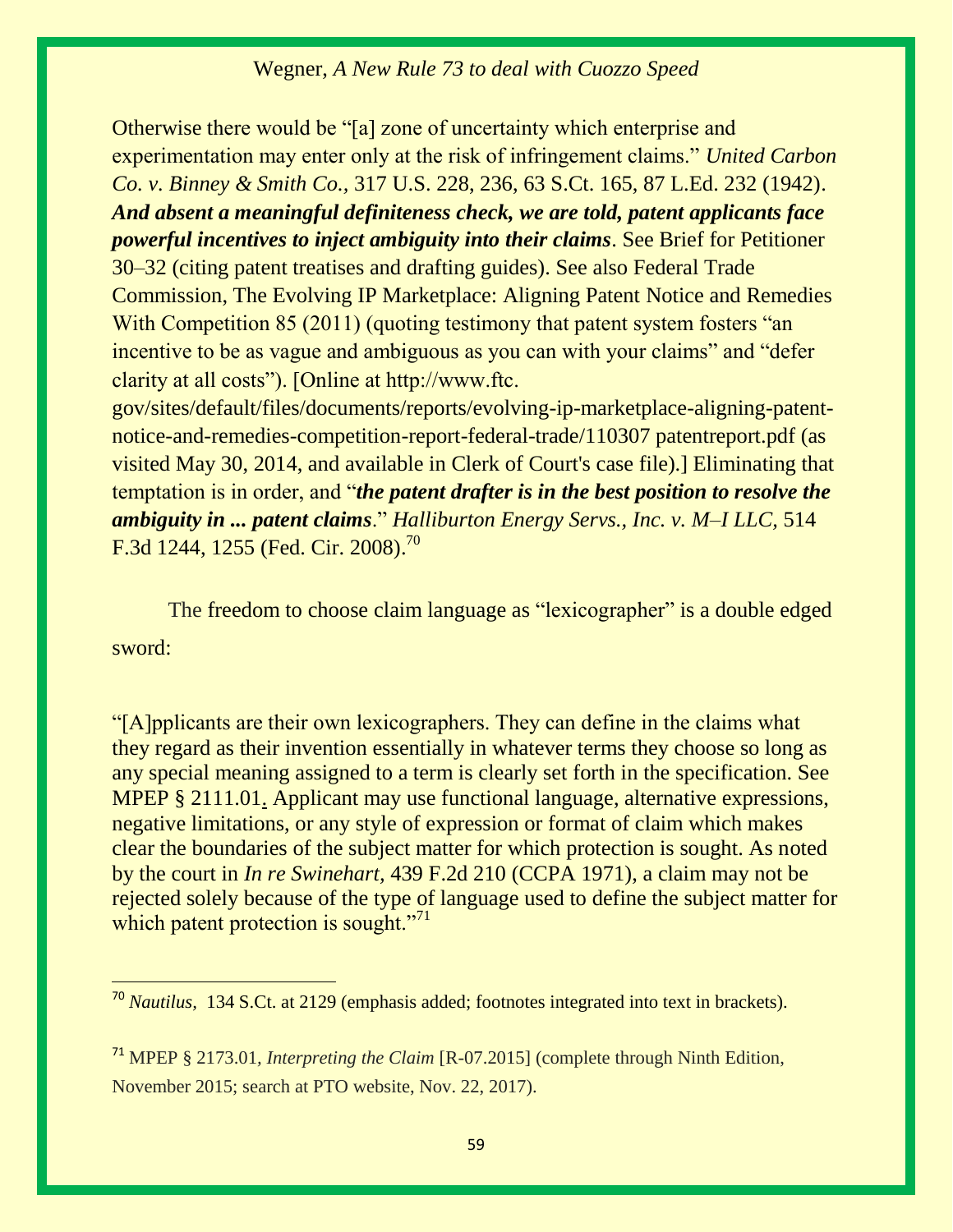A further *sub silentio* suggestion in the *Manual* for an explicit definition of claim terminology explains that:

The ordinary and customary meaning of a term may be evidenced by a variety of sources, including the words of the claims themselves, the specification, drawings, and prior art. However, *the best source for determining the meaning of a claim term is the specification – the greatest clarity is obtained when the specification serves as a glossary for the claim terms*. See, e.g., *In re Abbott Diabetes Care Inc.,* 696 F.3d 1142, 1149-50, 104 USPQ2d 1337, 1342-43 (Fed. Cir. 2012) (construing the term "electrochemical sensor" as "devoid of external connection cables or wires to connect to a sensor control unit" to be consistent with "the language of the claims and the specification"); *In re Suitco Surface, Inc.,* 603 F.3d 1255, 1260-61, 94 USPQ2d 1640, 1644 (Fed. Cir. 2010) (construing the term "material for finishing the top surface of the floor" to mean "a clear, uniform layer on the top surface of a floor that is the final treatment or coating of a surface" to be consistent with "the express language of the claim and the specification"); *Vitronics Corp. v. Conceptronic Inc.,* 90 F.3d 1576, 1583, 39 USPQ2d 1573, 1577 (Fed. Cir. 1996) (construing the term "solder reflow temperature" to mean "peak reflow temperature" of solder rather than the "liquidus temperature" of solder in order to remain consistent with the specification).

\* \* \* [W]hen the specification is clear about the scope and content of a claim term, there is no need to turn to extrinsic evidence for claim interpretation. *3M Innovative Props. Co. v. Tredegar Corp.,* 725 F.3d 1315, 1326-28 (Fed. Cir. 2013) (holding that "continuous microtextured skin layer over substantially the entire laminate" was clearly defined in the written description, and therefore, there was no need to turn to extrinsic evidence to construe the claim).<sup>72</sup>

<sup>72</sup> MPEP § 2111.01, § III,*"Plain Meaning" Refers to the Ordinary and Customary Meaning Given to the Term by those of Ordinary Skill in The Art* [R-07.2015] (complete through Ninth Edition, November 2015); search at PTO website, Nov. 22, 2017)(emphasis added).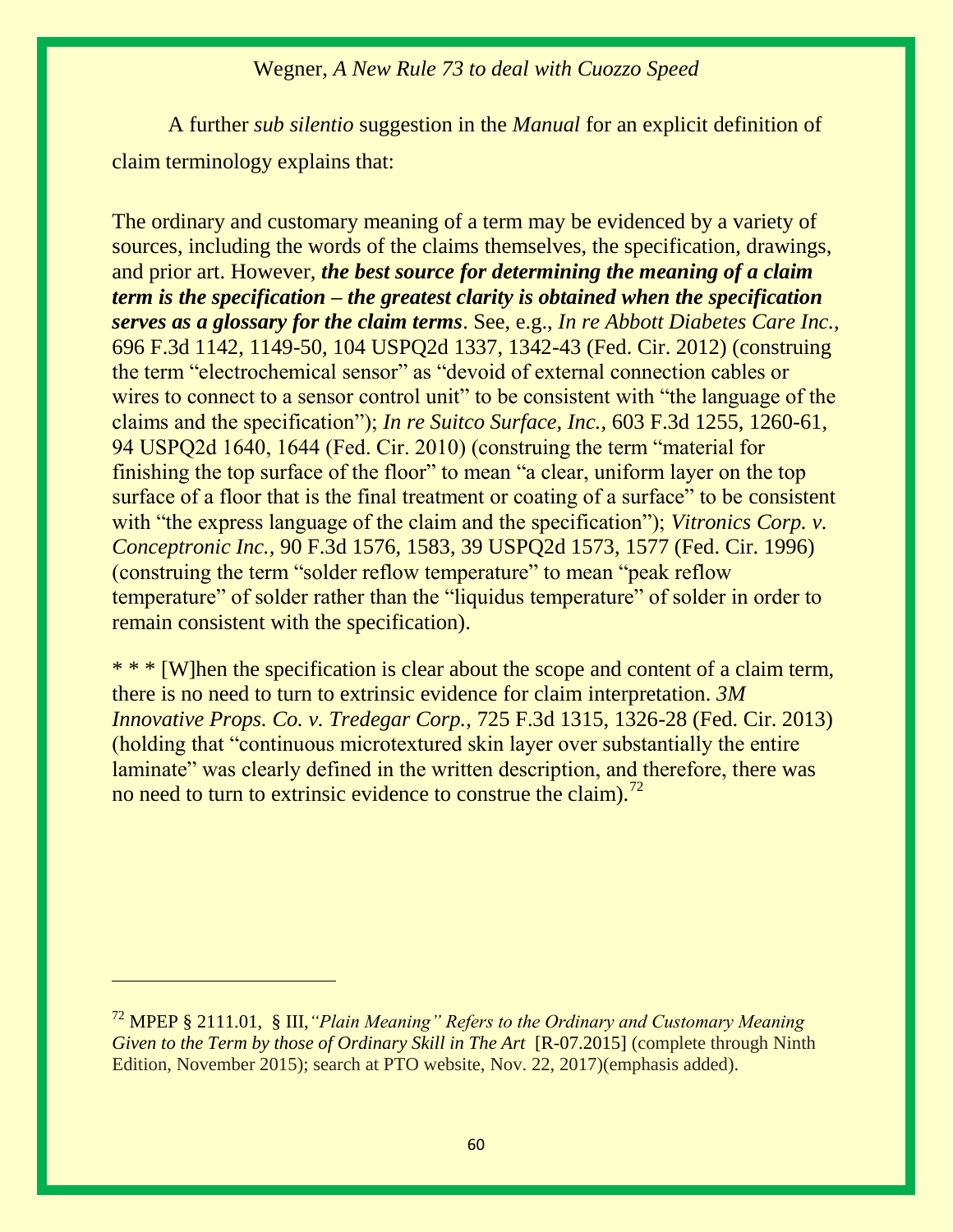The importance of providing "a special definition of a claim term in the specification" is explained in the *Manual.*

The only exceptions to giving the words in a claim their ordinary and customary meaning in the art are (1) when the applicant acts as his own lexicographer; and (2) when the applicant disavows or disclaims the full scope of a claim term in the specification. *To act as his own lexicographer, the applicant must clearly set forth a special definition of a claim term in the specification that differs from the plain and ordinary meaning it would otherwise possess. The specification may also include an intentional disclaimer, or disavowal, of claim scope. In both of these cases, "the inventor's intention, as expressed in the specification, is regarded as dispositive." Phillips v. AWH Corp.,* 415 F.3d 1303, 1316 (Fed. Cir. 2005) (en banc). See also *Starhome GmbH v. AT&T Mobility LLC,* 743 F.3d 849, 857, 109 USPQ2d 1885, 1890-91 (Fed. Cir. 2014) (holding that the term "gateway" should be given its ordinary and customary meaning of "a connection between different networks" because nothing in the specification indicated a clear intent to depart from that ordinary meaning); *Thorner v. Sony Computer Entm't Am. LLC,* 669 F.3d 1362, 1367-68, 101 USPQ2d 1457, 1460 (Fed. Cir. 2012) (The asserted claims of the patent were directed to a tactile feedback system for video game controllers comprising a flexible pad with a plurality of actuators "attached to said pad." The court held that the claims were not limited to actuators attached to the external surface of the pad, even though the specification used the word "attached" when describing embodiments affixed to the external surface of the pad but the word "embedded" when describing embodiments affixed to the internal surface of the pad. The court explained that the plain and ordinary meaning of "attached" includes both external and internal attachments. Further, there is no clear and explicit statement in the specification to redefine "attached" or disavow the full scope of the term.)  $^{73}$ 

<sup>73</sup> MPEP § 2111.01, § IV, *Applicant May be Own Lexicographer and/or May Disavow Claim Scope*[R-07.2015] (complete through Ninth Edition, November 2015); search at PTO website, Nov. 22, 2017)(emphasis added).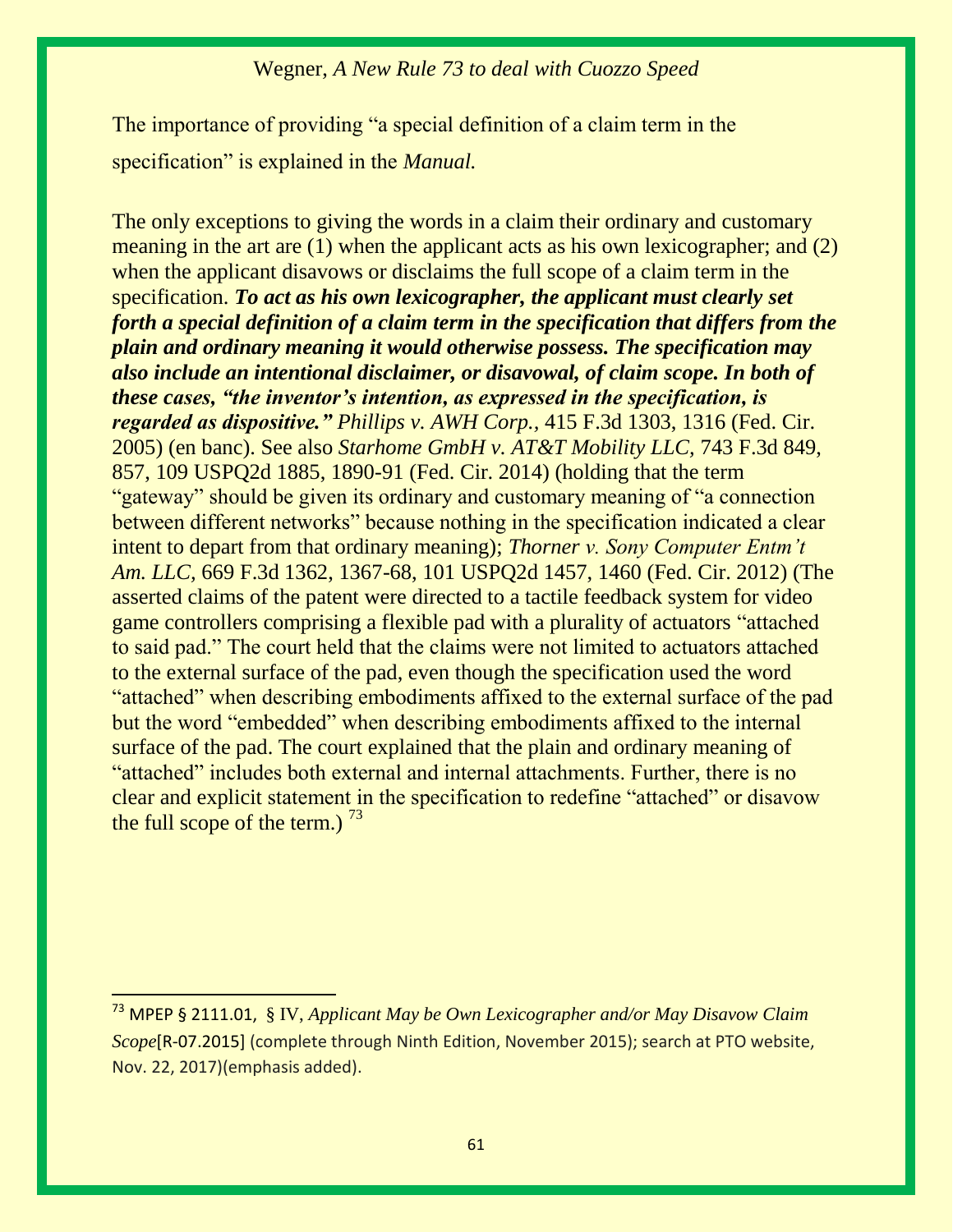#### **VII. CHALLENGE TO PROVIDE A PRECISE DEFINITION**

The need to "clearly set[ ] forth a definition of the term that is different from its ordinary and customary meaning(s) in the specification" is explained in the *Manual*:

An applicant is entitled to be his or her own lexicographer and may rebut the presumption that claim terms are to be given their ordinary and customary meaning by *clearly setting forth a definition of the term that is different from its ordinary and customary meaning(s) in the specification* at the time of filing. See *In re Paulsen,* 30 F.3d 1475, 1480 (Fed. Cir. 1994) (holding that an inventor may define specific terms used to describe invention, but must do so "with reasonable clarity, deliberateness, and precision" and, if done, must "'set out his uncommon definition in some manner within the patent disclosure' so as to give one of ordinary skill in the art notice of the change" in meaning) (quoting *Intellicall, Inc. v. Phonometrics, Inc.,* 952 F.2d 1384, 1387-88, 21 USPQ2d 1383, 1386 (Fed. Cir. 1992)).

*Where an explicit definition is provided by the applicant for a term, that definition will control interpretation of the term as it is used in the claim*. *Toro Co. v. White Consolidated Industries Inc.,* 199 F.3d 1295, 1301 (Fed. Cir. 1999) (meaning of words used in a claim is not construed in a "lexicographic vacuum, but in the context of the specification and drawings"). Thus, if a claim term is used in its ordinary and customary meaning throughout the specification, and the written description clearly indicates its meaning, then the term in the claim has that meaning. *Old Town Canoe Co. v. Confluence Holdings Corp.,* 448 F.3d 1309, 1317 (Fed. Cir. 2006) (The court held that "completion of coalescence" must be given its ordinary and customary meaning of reaching the end of coalescence. The court explained that even though coalescence could theoretically be "completed" by halting the molding process earlier, the specification clearly intended that completion of coalescence occurs only after the molding process reaches its optimum stage.)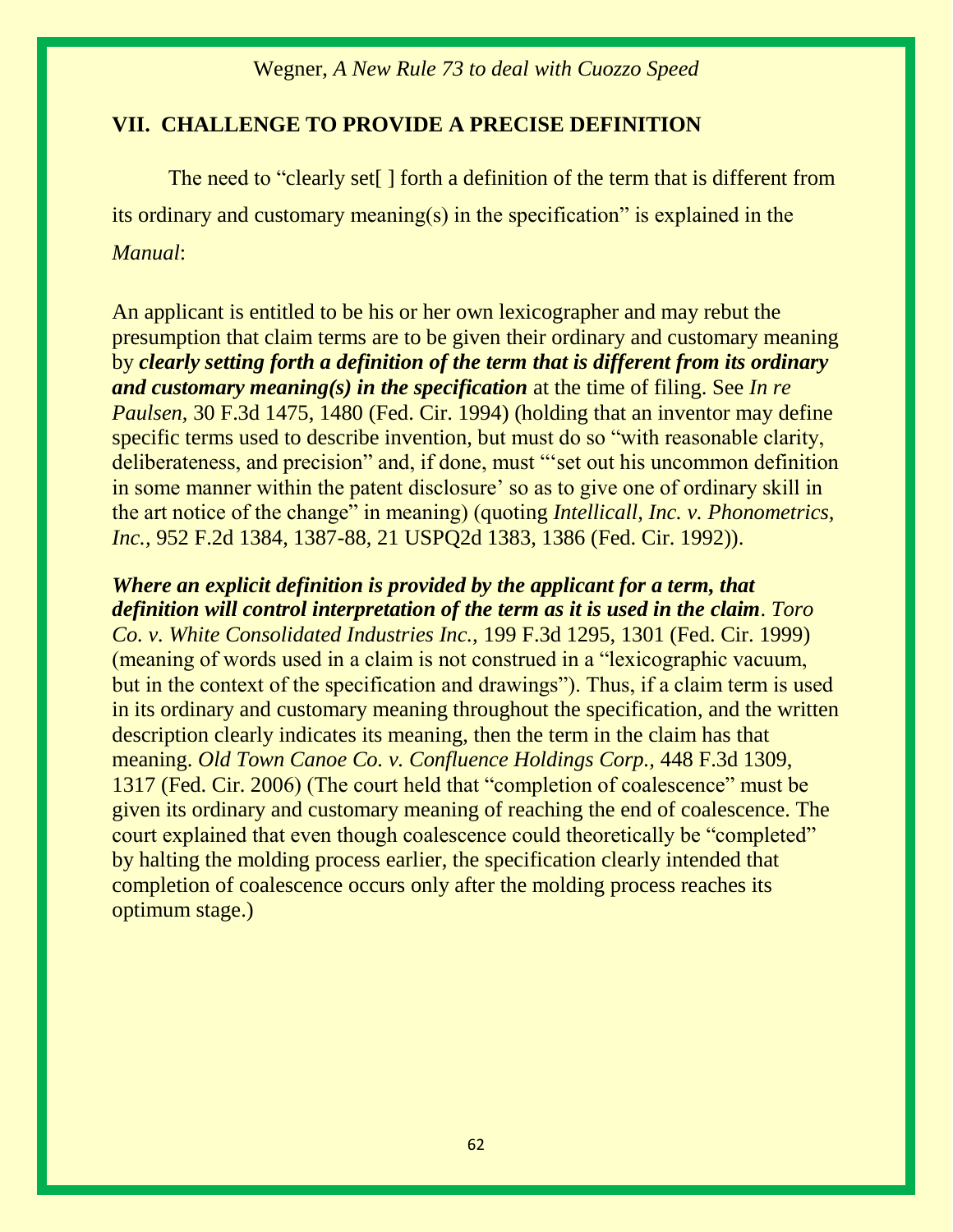However, it is important to note that *any special meaning assigned to a term "must be sufficiently clear in the specification that any departure from common usage would be so understood by a person of experience in the field of the invention." Multiform Desiccants Inc. v. Medzam Ltd.,* 133 F.3d 1473, 1477 (Fed. Cir. 1998). See also *Process Control Corp. v. HydReclaim Corp.,* 190 F.3d 1350, 1357 (Fed. Cir. 1999) and MPEP § [2173.05\(a\).](https://www.uspto.gov/web/offices/pac/mpep/s2173.html#d0e217839)

In some cases, the meaning of a particular claim term may be defined by implication, that is, according to the usage of the term in the context in the specification. See *Phillips v. AWH Corp.,* 415 F.3d 1303, 1320-21 (Fed. Cir. 2005) *(en banc)*; *Vitronics Corp. v. Conceptronic Inc.,* 90 F.3d 1576, 1583 (Fed. Cir. 1996). But where the specification is ambiguous as to whether the inventor used claim terms inconsistent with their ordinary meaning, the ordinary meaning will apply. *Merck & Co. v. Teva Pharms. USA, Inc.*, 395 F.3d 1364, 1370 (Fed. Cir. 2005) (The Federal Circuit reversed the district court's construction of the claim term "about" as "exactly." The appellate court explained that a passage in the specification the district court relied upon for the definition of "about" was too ambiguous to redefine "about" to mean "exactly" in clear enough terms. The appellate court held that "about" should instead be given its plain and ordinary meaning of "approximately."). $^{74}$ 

In addition, there may also be a "disavowal" of the scope of protection.

Applicant may also rebut the presumption of plain meaning by clearly disavowing the full scope of the claim term in the specification. *Disavowal, or disclaimer of claim scope, is only considered when it is clear and unmistakable*. See *SciMed Life Sys., Inc. v. Advanced Cardiovascular Sys., Inc.,* 242 F.3d 1337, 1341 (Fed.Cir.2001) ("Where the specification makes clear that the invention does not include a particular feature, that feature is deemed to be outside the reach of the claims of the patent, even though the language of the claims, read without reference to the specification, might be considered broad enough to encompass the feature in question."); see also *In re Am. Acad. of Sci. Tech Ctr.,* 367 F.3d 1359, 1365-67 (Fed. Cir. 2004) (refusing the limit claim term "user computer" to only "single-user computers" even though "some of the language of the specification,

<sup>&</sup>lt;sup>74</sup> MPEP § 2111.01, § IV-A, *Lexicography* [R-07.2015] (complete through Ninth Edition, November 2015); search at PTO website, Nov. 22, 2017)(emphasis added).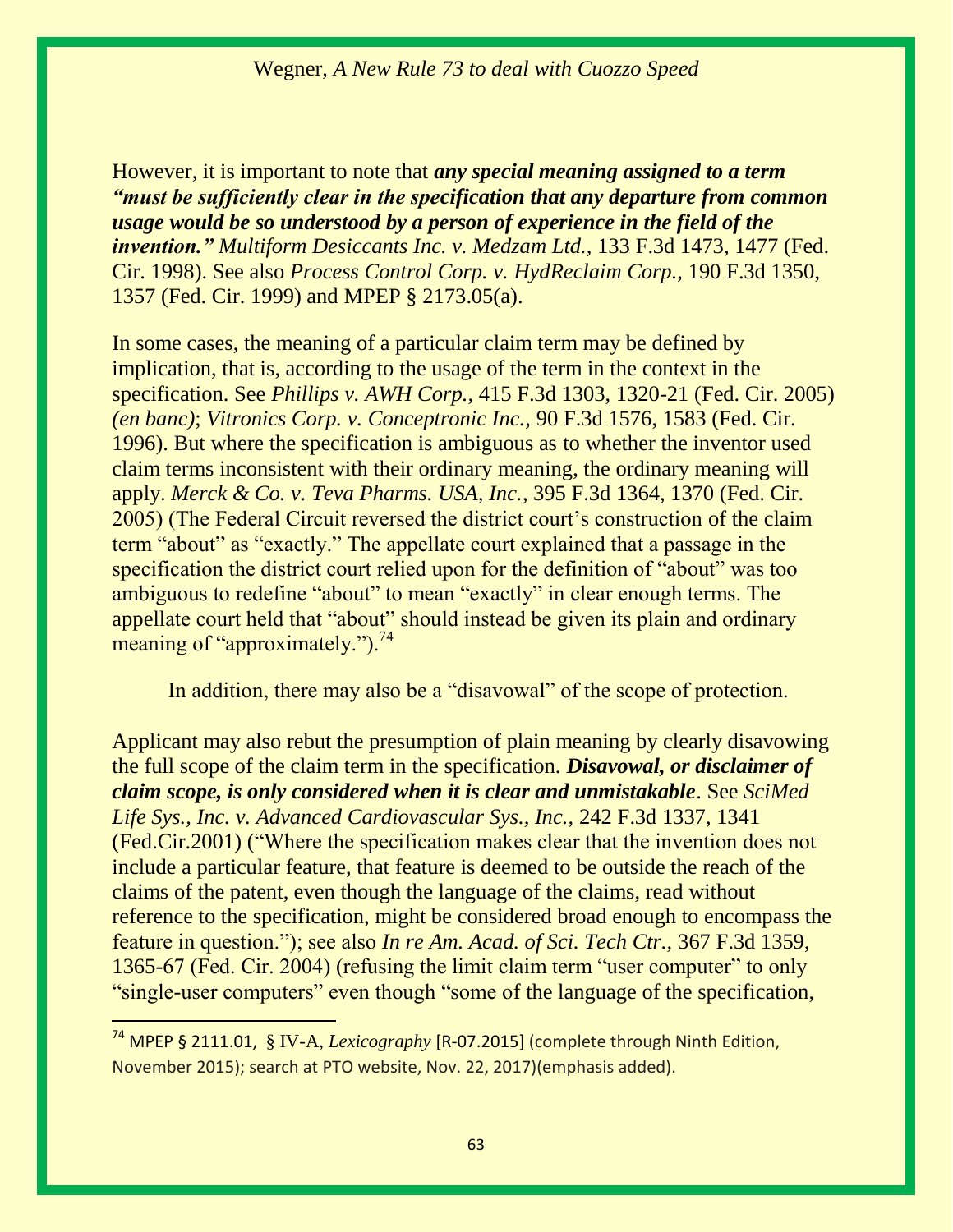when viewed in isolation, might lead a reader to conclude that the term . . . is meant to refer to a computer that serves only a single user, the specification as a whole suggests a construction that is not so narrow"). But, in some cases, disavowal of a broader claim scope may be made by implication, such as where the specification contains only disparaging remarks with respect to a feature and every embodiment in the specification excludes that feature. *In re Abbott Diabetes Care Inc.*, 696 F.3d 1142, 1149-50 (Fed. Cir. 2012) (holding that the broadest reasonable interpretation of the claim term "electrochemical sensor" does not include a sensor having "external connection cables or wires" because the specification "repeatedly, consistently, and exclusively depict[s] an electrochemical sensor without external cables or wires while simultaneously disparaging sensors with external cables or wires"). If the examiner believes that the broadest reasonable interpretation of a claim is narrower than what the words of the claim otherwise suggest as the result of implicit disavowal in the specification, then the examiner should make his or her interpretation clear on the record.<sup>75</sup>

<sup>&</sup>lt;sup>75</sup> MPEP § 2111.01, § IV-B, *Disavowal* [R-07.2015] (complete through Ninth Edition, November 2015); search at PTO website, Nov. 22, 2017)(emphasis added).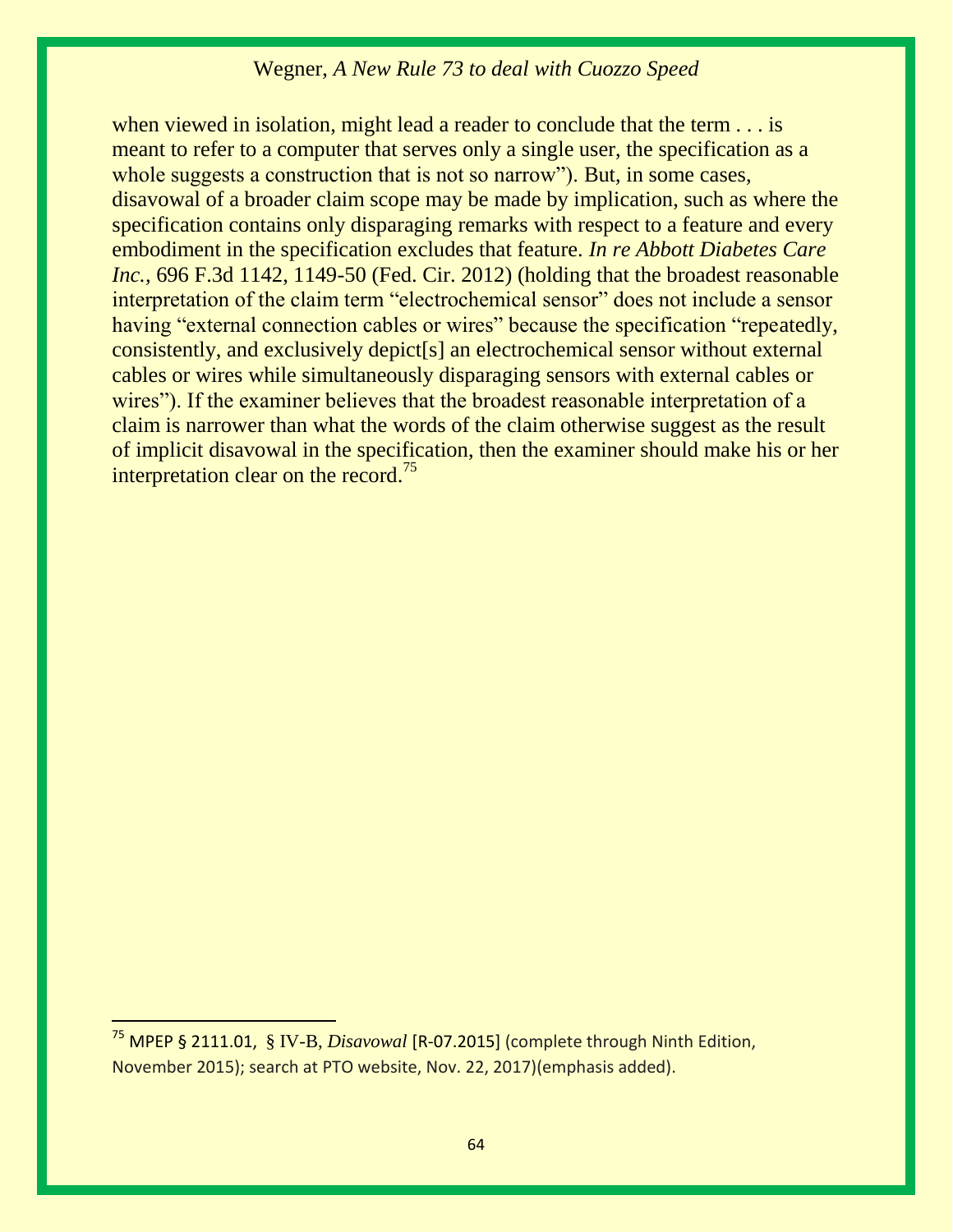#### **VIII.** *MANUAL* **GUIDANCE** *VEL NON*

Clear, concise guidance from the Office is lacking, as manifested by the *Manual of Patent Examining Procedure* which provides the following guidance as set particularly identified below in bold italics:

# **MPEP § 2111. CLAIM INTERPRETATION; BROADEST REASONABLE INTERPRETATION[\*]**

# **CLAIMS MUST BE GIVEN THEIR BROADEST REASONABLE INTERPRETATION IN LIGHT OF THE SPECIFICATION**

During patent examination, the pending claims must be "given their *broadest reasonable interpretation* consistent with the specification." The Federal Circuit's *en banc* decision in *Phillips v. AWH Corp.,* [415 F.3d 1303, 1316 \(Fed. Cir. 2005\)](https://1.next.westlaw.com/Link/Document/FullText?findType=Y&serNum=2006931523&pubNum=0000506&originatingDoc=Ida8feb95f1bf11e598dc8b09b4f043e0&refType=RP&fi=co_pp_sp_506_1316&originationContext=document&transitionType=DocumentItem&contextData=(sc.Search)#co_pp_sp_506_1316) expressly recognized that the USPTO employs the "*broadest reasonable interpretation*" standard:

The Patent and Trademark Office ("PTO") determines the scope of claims in patent applications not solely on the basis of the claim language, but upon giving claims their broadest reasonable construction "in light of the specification as it would be interpreted by one of ordinary skill in the art." *In re [Am. Acad. of Sci.](https://1.next.westlaw.com/Link/Document/FullText?findType=Y&serNum=2004468243&pubNum=0000506&originatingDoc=Ida8feb95f1bf11e598dc8b09b4f043e0&refType=RP&fi=co_pp_sp_506_1364&originationContext=document&transitionType=DocumentItem&contextData=(sc.Search)#co_pp_sp_506_1364)  Tech. Ctr.,* [367 F.3d 1359, 1364 \(Fed. Cir. 2004\).](https://1.next.westlaw.com/Link/Document/FullText?findType=Y&serNum=2004468243&pubNum=0000506&originatingDoc=Ida8feb95f1bf11e598dc8b09b4f043e0&refType=RP&fi=co_pp_sp_506_1364&originationContext=document&transitionType=DocumentItem&contextData=(sc.Search)#co_pp_sp_506_1364) Indeed, the rules of the PTO require that application claims must "conform to the invention as set forth in the remainder of the specification and the terms and phrases used in the claims must find clear support or antecedent basis in the description so that the meaning of the terms in the claims may be ascertainable by reference to the description." [37 CFR](https://1.next.westlaw.com/Link/Document/FullText?findType=L&pubNum=1000547&cite=37CFRS1.75&originatingDoc=Ida8feb95f1bf11e598dc8b09b4f043e0&refType=RB&originationContext=document&transitionType=DocumentItem&contextData=(sc.Search)#co_pp_e07e0000a9f57)   $1.75(d)(1)$ .

See also *In re Suitco Surface, Inc.,* [603 F.3d 1255, 1259 \(Fed. Cir. 2010\);](https://1.next.westlaw.com/Link/Document/FullText?findType=Y&serNum=2021750064&pubNum=0000506&originatingDoc=Ida8feb95f1bf11e598dc8b09b4f043e0&refType=RP&fi=co_pp_sp_506_1259&originationContext=document&transitionType=DocumentItem&contextData=(sc.Search)#co_pp_sp_506_1259) *[In re](https://1.next.westlaw.com/Link/Document/FullText?findType=Y&serNum=2000308067&pubNum=0000506&originatingDoc=Ida8feb95f1bf11e598dc8b09b4f043e0&refType=RP&fi=co_pp_sp_506_1372&originationContext=document&transitionType=DocumentItem&contextData=(sc.Search)#co_pp_sp_506_1372)  Hyatt,* [211 F.3d 1367, 1372 \(Fed. Cir. 2000\).](https://1.next.westlaw.com/Link/Document/FullText?findType=Y&serNum=2000308067&pubNum=0000506&originatingDoc=Ida8feb95f1bf11e598dc8b09b4f043e0&refType=RP&fi=co_pp_sp_506_1372&originationContext=document&transitionType=DocumentItem&contextData=(sc.Search)#co_pp_sp_506_1372)

<sup>[\*]</sup>MPEP § 2111, *Claim Interpretation; Broadest Reasonable Interpretation* [R-07.2015](downloaded November 20, 2017)(emphasis added).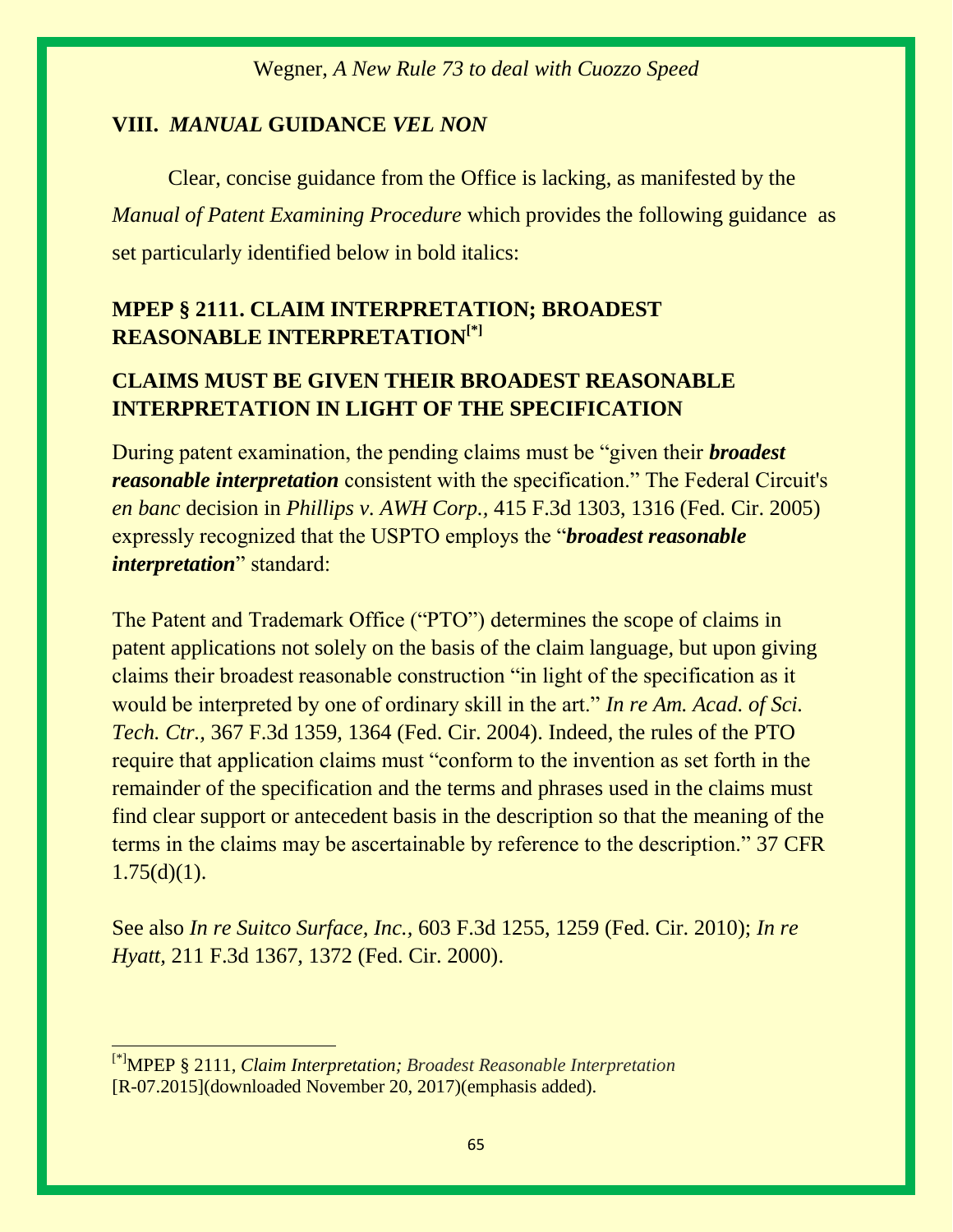Patented claims are not given the *broadest reasonable interpretation* during court proceedings involving infringement and validity, and can be interpreted based on a fully developed prosecution record. In contrast, an examiner must construe claim terms in the broadest reasonable manner during prosecution as is reasonably allowed in an effort to establish a clear record of what applicant intends to claim. Thus, the Office does not interpret claims in the same manner as the courts. *[In re](https://1.next.westlaw.com/Link/Document/FullText?findType=Y&serNum=1997186883&pubNum=0000506&originatingDoc=Ida8feb95f1bf11e598dc8b09b4f043e0&refType=RP&fi=co_pp_sp_506_1054&originationContext=document&transitionType=DocumentItem&contextData=(sc.Search)#co_pp_sp_506_1054)  Morris,* [127 F.3d 1048, 1054 \(Fed. Cir. 1997\);](https://1.next.westlaw.com/Link/Document/FullText?findType=Y&serNum=1997186883&pubNum=0000506&originatingDoc=Ida8feb95f1bf11e598dc8b09b4f043e0&refType=RP&fi=co_pp_sp_506_1054&originationContext=document&transitionType=DocumentItem&contextData=(sc.Search)#co_pp_sp_506_1054) *In re Zletz,* [893 F.2d 319, 321-22](https://1.next.westlaw.com/Link/Document/FullText?findType=Y&serNum=1990014746&pubNum=0000350&originatingDoc=Ida8feb95f1bf11e598dc8b09b4f043e0&refType=RP&fi=co_pp_sp_350_321&originationContext=document&transitionType=DocumentItem&contextData=(sc.Search)#co_pp_sp_350_321)  [\(Fed. Cir. 1989\).](https://1.next.westlaw.com/Link/Document/FullText?findType=Y&serNum=1990014746&pubNum=0000350&originatingDoc=Ida8feb95f1bf11e598dc8b09b4f043e0&refType=RP&fi=co_pp_sp_350_321&originationContext=document&transitionType=DocumentItem&contextData=(sc.Search)#co_pp_sp_350_321)

Because applicant has the opportunity to amend the claims during prosecution, giving a claim its *broadest reasonable interpretation* will reduce the possibility that the claim, once issued, will be interpreted more broadly than is justified. *[In re](https://1.next.westlaw.com/Link/Document/FullText?findType=Y&serNum=1984138738&pubNum=0000350&originatingDoc=Ida8feb95f1bf11e598dc8b09b4f043e0&refType=RP&fi=co_pp_sp_350_1571&originationContext=document&transitionType=DocumentItem&contextData=(sc.Search)#co_pp_sp_350_1571)  Yamamoto,* [740 F.2d 1569, 1571 \(Fed. Cir. 1984\);](https://1.next.westlaw.com/Link/Document/FullText?findType=Y&serNum=1984138738&pubNum=0000350&originatingDoc=Ida8feb95f1bf11e598dc8b09b4f043e0&refType=RP&fi=co_pp_sp_350_1571&originationContext=document&transitionType=DocumentItem&contextData=(sc.Search)#co_pp_sp_350_1571) *In re Zletz,* [893 F.2d 319, 321](https://1.next.westlaw.com/Link/Document/FullText?findType=Y&serNum=1990014746&pubNum=0000350&originatingDoc=Ida8feb95f1bf11e598dc8b09b4f043e0&refType=RP&fi=co_pp_sp_350_321&originationContext=document&transitionType=DocumentItem&contextData=(sc.Search)#co_pp_sp_350_321)  [\(Fed. Cir. 1989\)](https://1.next.westlaw.com/Link/Document/FullText?findType=Y&serNum=1990014746&pubNum=0000350&originatingDoc=Ida8feb95f1bf11e598dc8b09b4f043e0&refType=RP&fi=co_pp_sp_350_321&originationContext=document&transitionType=DocumentItem&contextData=(sc.Search)#co_pp_sp_350_321) ("During patent examination the pending claims must be interpreted as broadly as their terms reasonably allow."); *In re Prater,* [415 F.2d](https://1.next.westlaw.com/Link/Document/FullText?findType=Y&serNum=1969105492&pubNum=0000350&originatingDoc=Ida8feb95f1bf11e598dc8b09b4f043e0&refType=RP&fi=co_pp_sp_350_1404&originationContext=document&transitionType=DocumentItem&contextData=(sc.Search)#co_pp_sp_350_1404)  [1393, 1404-05 \(CCPA 1969\)](https://1.next.westlaw.com/Link/Document/FullText?findType=Y&serNum=1969105492&pubNum=0000350&originatingDoc=Ida8feb95f1bf11e598dc8b09b4f043e0&refType=RP&fi=co_pp_sp_350_1404&originationContext=document&transitionType=DocumentItem&contextData=(sc.Search)#co_pp_sp_350_1404) (Claim 9 was directed to a process of analyzing data generated by mass spectrographic analysis of a gas. The process comprised selecting the data to be analyzed by subjecting the data to a mathematical manipulation. The examiner made rejections under [35 U.S.C. 101](https://1.next.westlaw.com/Link/Document/FullText?findType=L&pubNum=1000546&cite=35USCAS101&originatingDoc=Ida8feb95f1bf11e598dc8b09b4f043e0&refType=LQ&originationContext=document&transitionType=DocumentItem&contextData=(sc.Search)) and [35 U.S.C.](https://1.next.westlaw.com/Link/Document/FullText?findType=L&pubNum=1000546&cite=35USCAS102&originatingDoc=Ida8feb95f1bf11e598dc8b09b4f043e0&refType=LQ&originationContext=document&transitionType=DocumentItem&contextData=(sc.Search))  [102.](https://1.next.westlaw.com/Link/Document/FullText?findType=L&pubNum=1000546&cite=35USCAS102&originatingDoc=Ida8feb95f1bf11e598dc8b09b4f043e0&refType=LQ&originationContext=document&transitionType=DocumentItem&contextData=(sc.Search)) In the [35 U.S.C. 102](https://1.next.westlaw.com/Link/Document/FullText?findType=L&pubNum=1000546&cite=35USCAS102&originatingDoc=Ida8feb95f1bf11e598dc8b09b4f043e0&refType=LQ&originationContext=document&transitionType=DocumentItem&contextData=(sc.Search)) rejection, the examiner explained that the claim was anticipated by a mental process augmented by pencil and paper markings. The court agreed that the claim was not limited to using a machine to carry out the process since the claim did not explicitly set forth the machine. The court explained that "reading a claim in light of the specification, to thereby interpret limitations explicitly recited in the claim, is a quite different thing from 'reading limitations of the specification into a claim,' to thereby narrow the scope of the claim by implicitly adding disclosed limitations which have no express basis in the claim." The court found that applicant was advocating the latter, i.e., the impermissible importation of subject matter from the specification into the claim.). See also *In re Morris,* [127 F.3d 1048, 1054-55 \(Fed. Cir. 1997\)](https://1.next.westlaw.com/Link/Document/FullText?findType=Y&serNum=1997186883&pubNum=0000506&originatingDoc=Ida8feb95f1bf11e598dc8b09b4f043e0&refType=RP&fi=co_pp_sp_506_1054&originationContext=document&transitionType=DocumentItem&contextData=(sc.Search)#co_pp_sp_506_1054) (The court held that the PTO is not required, in the course of prosecution, to interpret claims in applications in the same manner as a court would interpret claims in an infringement suit. Rather, the "PTO applies to verbiage of the proposed claims the broadest reasonable meaning of the words in their ordinary usage as they would be understood by one of ordinary skill in the art, taking into account whatever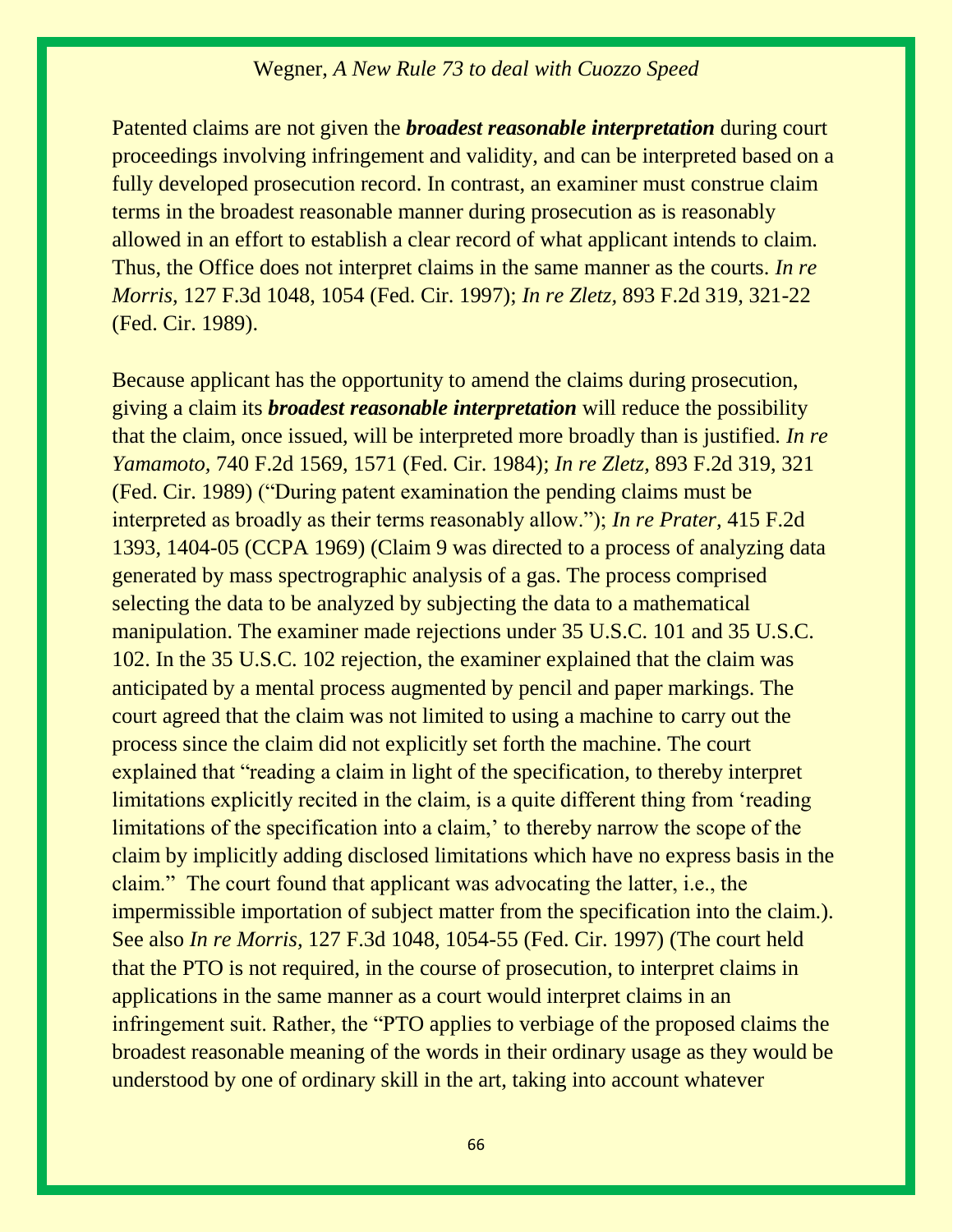enlightenment by way of definitions or otherwise that may be afforded by the written description contained in applicant's specification.").

The *broadest reasonable interpretation does not mean the broadest possible interpretation. Rather, the meaning given to a claim term must be consistent with the ordinary and customary meaning of the term (unless the term has been given a special definition in the specification), and must be consistent with the use of the claim term in the specification and drawings*. Further, *the broadest reasonable interpretation* of the claims must be consistent with the interpretation that those skilled in the art would reach. *In re Cortright,* [165 F.3d 1353, 1359 \(Fed.](https://1.next.westlaw.com/Link/Document/FullText?findType=Y&serNum=1999034601&pubNum=0000506&originatingDoc=Ida8feb95f1bf11e598dc8b09b4f043e0&refType=RP&fi=co_pp_sp_506_1359&originationContext=document&transitionType=DocumentItem&contextData=(sc.Search)#co_pp_sp_506_1359)  [Cir. 1999\)](https://1.next.westlaw.com/Link/Document/FullText?findType=Y&serNum=1999034601&pubNum=0000506&originatingDoc=Ida8feb95f1bf11e598dc8b09b4f043e0&refType=RP&fi=co_pp_sp_506_1359&originationContext=document&transitionType=DocumentItem&contextData=(sc.Search)#co_pp_sp_506_1359) (The Board's construction of the claim limitation "restore hair growth" as requiring the hair to be returned to its original state was held to be an incorrect interpretation of the limitation. The court held that, consistent with applicant's disclosure and the disclosure of three patents from analogous arts using the same phrase to require only some increase in hair growth, one of ordinary skill would construe "restore hair growth" to mean that the claimed method increases the amount of hair grown on the scalp, but does not necessarily produce a full head of hair.). Thus the focus of the inquiry regarding the meaning of a claim should be what would be reasonable from the perspective of one of ordinary skill in the art. *In re Suitco Surface, Inc.,* [603 F.3d 1255, 1260 \(Fed. Cir. 2010\);](https://1.next.westlaw.com/Link/Document/FullText?findType=Y&serNum=2021750064&pubNum=0000506&originatingDoc=Ida8feb95f1bf11e598dc8b09b4f043e0&refType=RP&fi=co_pp_sp_506_1260&originationContext=document&transitionType=DocumentItem&contextData=(sc.Search)#co_pp_sp_506_1260) *[In re Buszard,](https://1.next.westlaw.com/Link/Document/FullText?findType=Y&serNum=2013277495&pubNum=0000506&originatingDoc=Ida8feb95f1bf11e598dc8b09b4f043e0&refType=RP&originationContext=document&transitionType=DocumentItem&contextData=(sc.Search))* [504 F.3d 1364 \(Fed. Cir. 2007\).](https://1.next.westlaw.com/Link/Document/FullText?findType=Y&serNum=2013277495&pubNum=0000506&originatingDoc=Ida8feb95f1bf11e598dc8b09b4f043e0&refType=RP&originationContext=document&transitionType=DocumentItem&contextData=(sc.Search)) In *Buszard,* the claim was directed to a flame retardant composition comprising a flexible polyurethane foam reaction mixture. [504 F.3d at 1365](https://1.next.westlaw.com/Link/Document/FullText?findType=Y&serNum=2013277495&pubNum=0000506&originatingDoc=Ida8feb95f1bf11e598dc8b09b4f043e0&refType=RP&fi=co_pp_sp_506_1365&originationContext=document&transitionType=DocumentItem&contextData=(sc.Search)#co_pp_sp_506_1365) . The Federal Circuit found that the Board's interpretation that equated a "flexible" foam with a crushed "rigid" foam was not reasonable. *Id*[. at](https://1.next.westlaw.com/Link/Document/FullText?findType=Y&serNum=2013277495&pubNum=0001013&originatingDoc=Ida8feb95f1bf11e598dc8b09b4f043e0&refType=RP&fi=co_pp_sp_1013_1751&originationContext=document&transitionType=DocumentItem&contextData=(sc.Search)#co_pp_sp_1013_1751)  [1367.](https://1.next.westlaw.com/Link/Document/FullText?findType=Y&serNum=2013277495&pubNum=0001013&originatingDoc=Ida8feb95f1bf11e598dc8b09b4f043e0&refType=RP&fi=co_pp_sp_1013_1751&originationContext=document&transitionType=DocumentItem&contextData=(sc.Search)#co_pp_sp_1013_1751) Persuasive argument was presented that persons experienced in the field of polyurethane foams know that a flexible mixture is different than a rigid foam mixture. *Id*[. at 1366.](https://1.next.westlaw.com/Link/Document/FullText?findType=Y&serNum=2013277495&pubNum=0001013&originatingDoc=Ida8feb95f1bf11e598dc8b09b4f043e0&refType=RP&fi=co_pp_sp_1013_1751&originationContext=document&transitionType=DocumentItem&contextData=(sc.Search)#co_pp_sp_1013_1751) \* \* \*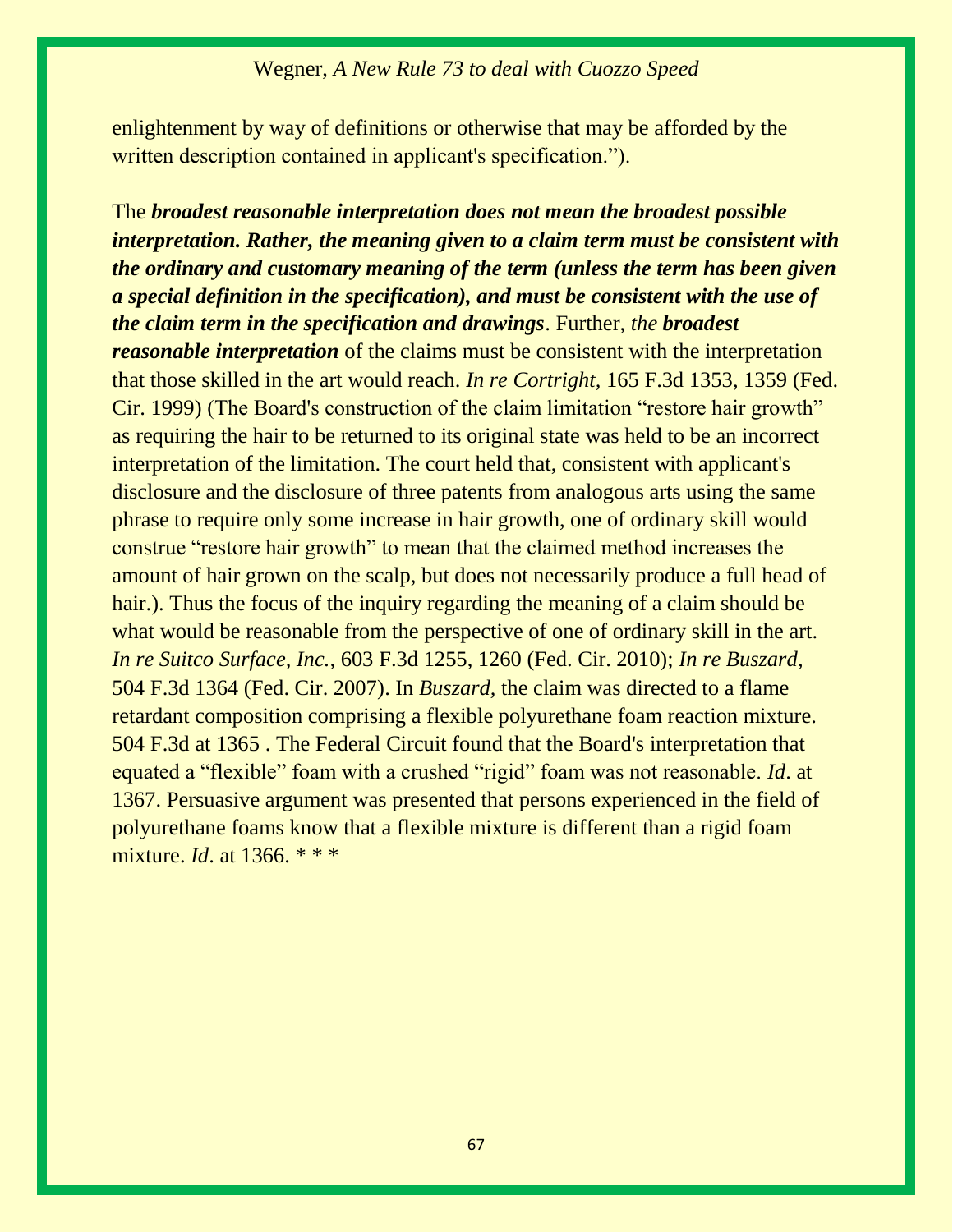# **MPEP § 2111.11, PLAIN MEANING[\*\*]**

# I. **THE WORDS OF A CLAIM MUST BE GIVEN THEIR "PLAIN MEANING" UNLESS SUCH MEANING IS INCONSISTENT WITH THE SPECIFICATION**

Under a broadest reasonable interpretation, words of the claim must be given their plain meaning, unless such meaning is inconsistent with the specification. The plain meaning of a term means the ordinary and customary meaning given to the term by those of ordinary skill in the art at the time of the invention. The ordinary and customary meaning of a term may be evidenced by a variety of sources, including the words of the claims themselves, the specification, drawings, and prior art. However, the best source for determining the meaning of a claim term is the specification - the greatest clarity is obtained when the specification serves as a glossary for the claim terms. The words of the claim must be given their plain meaning unless the plain meaning is inconsistent with the specification. *[In re Zletz,](https://1.next.westlaw.com/Link/Document/FullText?findType=Y&serNum=1990014746&pubNum=0000350&originatingDoc=Ida8feb97f1bf11e598dc8b09b4f043e0&refType=RP&fi=co_pp_sp_350_321&originationContext=document&transitionType=DocumentItem&contextData=(sc.Search)#co_pp_sp_350_321)* [893 F.2d 319, 321 \(Fed. Cir. 1989\)](https://1.next.westlaw.com/Link/Document/FullText?findType=Y&serNum=1990014746&pubNum=0000350&originatingDoc=Ida8feb97f1bf11e598dc8b09b4f043e0&refType=RP&fi=co_pp_sp_350_321&originationContext=document&transitionType=DocumentItem&contextData=(sc.Search)#co_pp_sp_350_321) (discussed below); *[Chef America, Inc. v. Lamb-](https://1.next.westlaw.com/Link/Document/FullText?findType=Y&serNum=2004149535&pubNum=0000506&originatingDoc=Ida8feb97f1bf11e598dc8b09b4f043e0&refType=RP&fi=co_pp_sp_506_1372&originationContext=document&transitionType=DocumentItem&contextData=(sc.Search)#co_pp_sp_506_1372)Weston, Inc.,* [358 F.3d 1371, 1372 \(Fed. Cir. 2004\)](https://1.next.westlaw.com/Link/Document/FullText?findType=Y&serNum=2004149535&pubNum=0000506&originatingDoc=Ida8feb97f1bf11e598dc8b09b4f043e0&refType=RP&fi=co_pp_sp_506_1372&originationContext=document&transitionType=DocumentItem&contextData=(sc.Search)#co_pp_sp_506_1372) (Ordinary, simple English words whose meaning is clear and unquestionable, absent any indication that their use in a particular context changes their meaning, are construed to mean exactly what they say. Thus, ""heating the resulting batter-coated dough to a temperature in the range of about 400°F to 850°F" required heating the dough, rather than the air inside an oven, to the specified temperature.).

The presumption that a term is given its ordinary and customary meaning may be rebutted by the applicant by clearly setting forth a different definition of the term in the specification. *In re Morris,* 127 F.3d 1048, 1054 (Fed. Cir. 1997) (the USPTO looks to the ordinary use of the claim terms taking into account definitions or other "enlightenment" contained in the written description); *But c.f. In re Am. Acad. of Sci. Tech. Ctr.,* 367 F.3d 1359, 1369 (Fed. Cir. 2004) ("We have cautioned against reading limitations into a claim from the preferred embodiment described in the specification, even if it is the only embodiment described, absent

<sup>[\*\*]</sup>MPEP § 2111.11, *Plain Meaning* [R-07.2015](downloaded November 20, 2017)(MPEP Editor Note: This MPEP section is applicable to applications subject to the first inventor to file (FITF) provisions of the AIA except that the relevant date is the "effective filing date" of the claimed invention instead of the ""time of the invention," which is only applicable to applications subject to pre-AIA [35 U.S.C. 102.](https://1.next.westlaw.com/Link/Document/FullText?findType=L&pubNum=1000546&cite=35USCAS102&originatingDoc=Ida8feb97f1bf11e598dc8b09b4f043e0&refType=LQ&originationContext=document&transitionType=DocumentItem&contextData=(sc.Search)) See [35 U.S.C. 100 \(note\)](https://1.next.westlaw.com/Link/Document/FullText?findType=L&pubNum=1000546&cite=35USCAS100&originatingDoc=Ida8feb97f1bf11e598dc8b09b4f043e0&refType=LQ&originationContext=document&transitionType=DocumentItem&contextData=(sc.Search)) and [MPEP § 2150 et](https://1.next.westlaw.com/Link/Document/FullText?findType=Y&pubNum=1015320&cite=MPEPs2150&originatingDoc=Ida8feb97f1bf11e598dc8b09b4f043e0&refType=TS&originationContext=document&transitionType=DocumentItem&contextData=(sc.Search))  [seq.\]](https://1.next.westlaw.com/Link/Document/FullText?findType=Y&pubNum=1015320&cite=MPEPs2150&originatingDoc=Ida8feb97f1bf11e598dc8b09b4f043e0&refType=TS&originationContext=document&transitionType=DocumentItem&contextData=(sc.Search))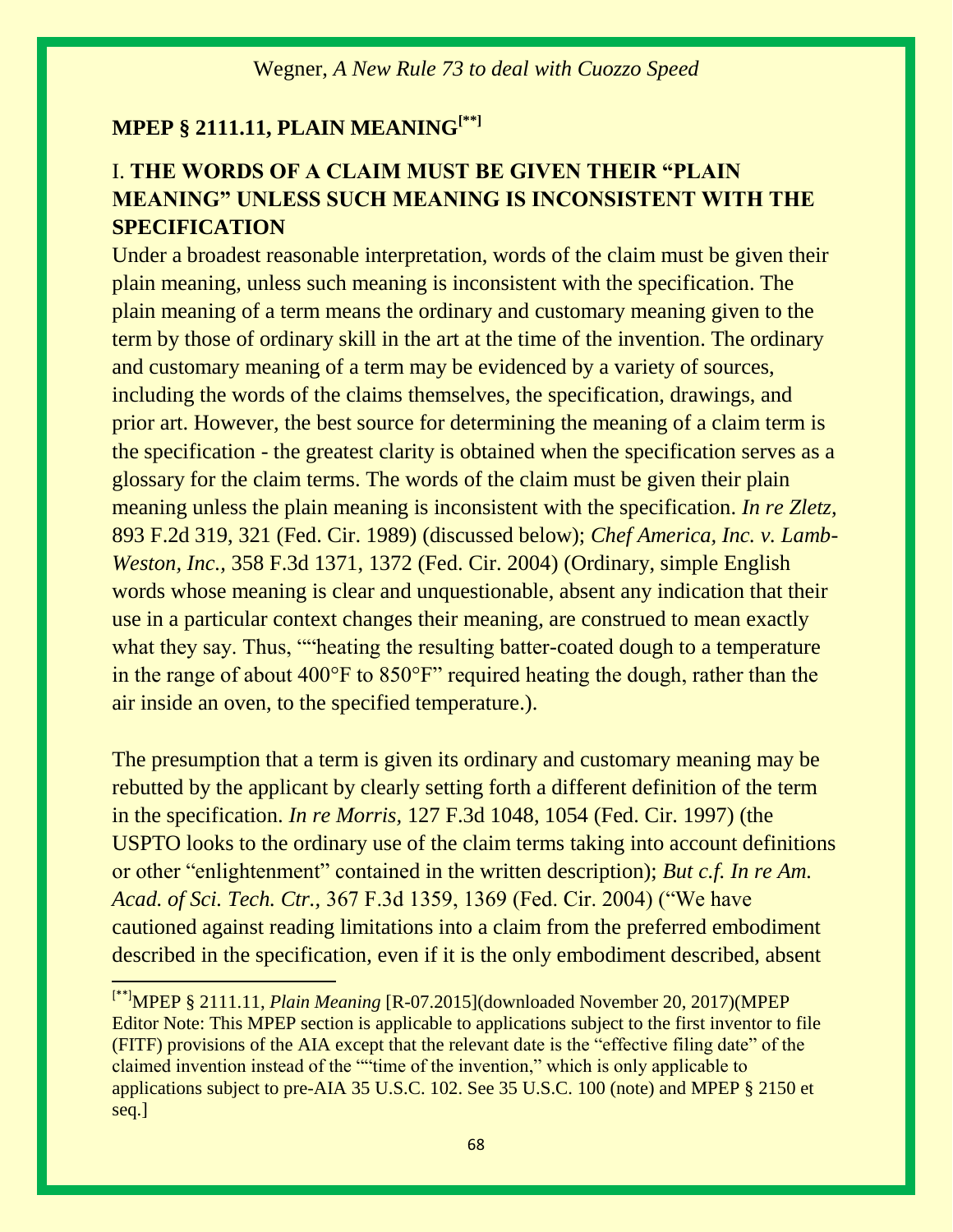clear disclaimer in the specification."). When the specification sets a clear path to the claim language, the scope of the claims is more easily determined and the public notice function of the claims is best served.

# II. **IT IS IMPROPER TO IMPORT CLAIM LIMITATIONS FROM THE SPECIFICATION**

"Though understanding the claim language may be aided by explanations contained in the written description, it is important not to import into a claim limitations that are not part of the claim. For example, a particular embodiment appearing in the written description may not be read into a claim when the claim language is broader than the embodiment." *Superguide Corp. v. DirecTV Enterprises, Inc.,* 358 F.3d 870, 875 (Fed. Cir. 2004). See also *Liebel-Flarsheim Co. v. Medrad Inc.,* 358 F.3d 898, 906 (Fed. Cir. 2004) (discussing recent cases wherein the court expressly rejected the contention that if a patent describes only a single embodiment, the claims of the patent must be construed as being limited to that embodiment); *E-Pass Techs., Inc. v. 3Com Corp.,* 343 F.3d 1364, 1369 (Fed. Cir. 2003) ("Interpretation of descriptive statements in a patent's written description is a difficult task, as an inherent tension exists as to whether a statement is a clear lexicographic definition or a description of a preferred embodiment. The problem is to interpret claims 'in view of the specification' without unnecessarily importing limitations from the specification into the claims."); *Altiris Inc. v. Symantec Corp.,* 318 F.3d 1363, 1371 (Fed. Cir. 2003) (Although the specification discussed only a single embodiment, the court held that it was improper to read a specific order of steps into method claims where, as a matter of logic or grammar, the language of the method claims did not impose a specific order on the performance of the method steps, and the specification did not directly or implicitly require a particular order). See also subsection IV., below. When an element is claimed using language falling under the scope of 35 U.S.C. 112(f) or pre-AIA 35 U.S.C. 112, 6th paragraph (often broadly referred to as means- (or step-) plus- function language), the specification must be consulted to determine the structure, material, or acts corresponding to the function recited in the claim, and the claimed element is construed as limited to the corresponding structure, material, or acts described in the specification and equivalents thereof. *In re Donaldson,* 16 F.3d 1189 (Fed. Cir. 1994) (see MPEP § 2181 – MPEP § 2186).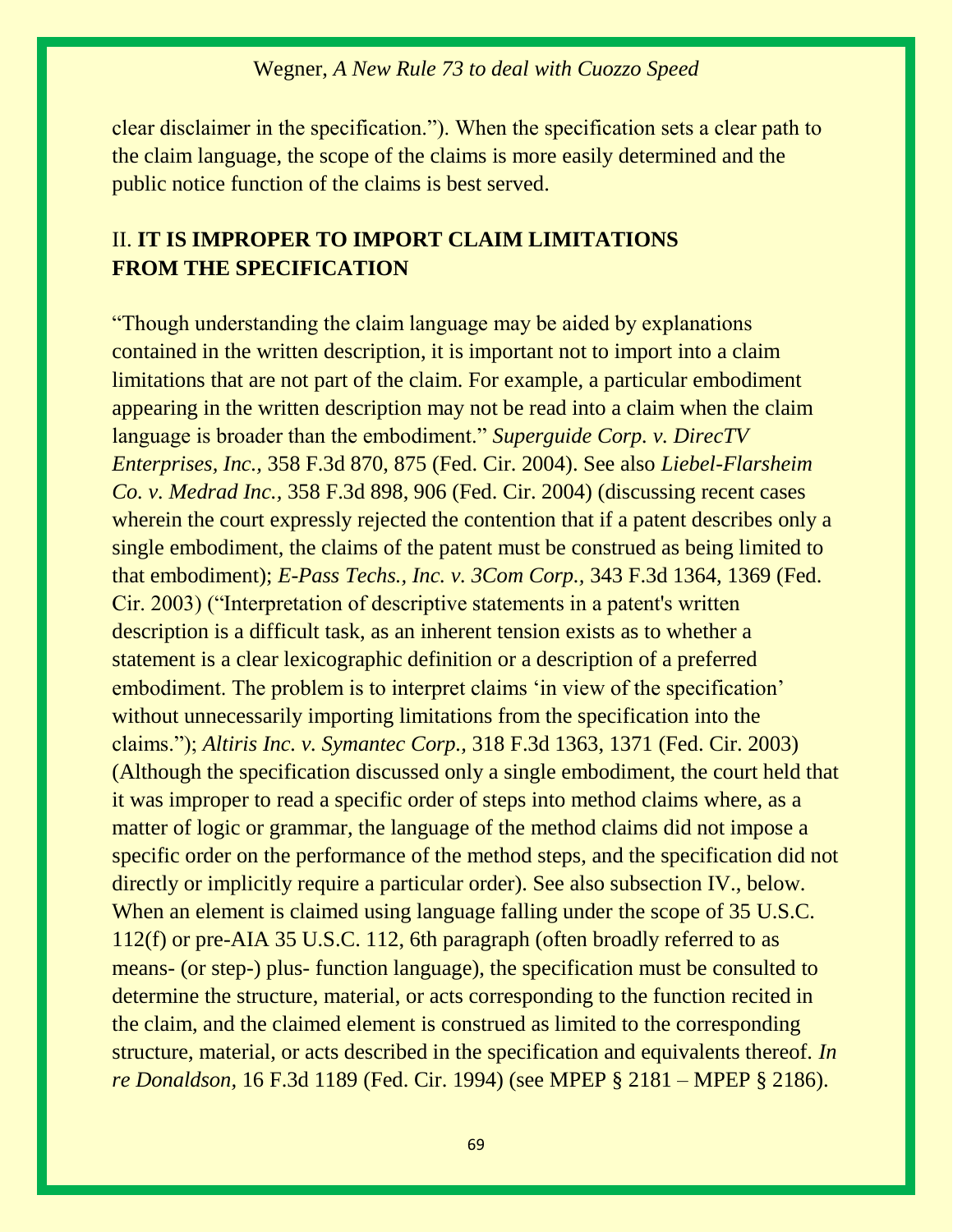In *Zletz, supra,* the examiner and the Board had interpreted claims reading "normally solid polypropylene" and "normally solid polypropylene having a crystalline polypropylene content" as being limited to "normally solid linear high homopolymers of propylene which have a crystalline polypropylene content." The court ruled that limitations, not present in the claims, were improperly imported from the specification. See also *In re Marosi,* 710 F.2d 799, 802 (Fed. Cir. 1983)("'[C]laims are not to be read in a vacuum, and limitations therein are to be interpreted in light of the specification in giving them their 'broadest reasonable interpretation."D' (quoting *In re Okuzawa,* 537 F.2d 545, 548 (CCPA 1976)). The court looked to the specification to construe "essentially free of alkali metal" as including unavoidable levels of impurities but no more.).

# III. **"PLAIN MEANING" REFERS TO THE ORDINARY AND CUSTOMARY MEANING GIVEN TO THE TERM BY THOSE OF ORDINARY SKILL IN THE ART**

"[T]he ordinary and customary meaning of a claim term is the meaning that the term would have to a person of ordinary skill in the art in question at the time of the invention, *i.e.*, as of the effective filing date of the patent application." *Phillips v. AWH Corp.,* 415 F.3d 1303, 1313 (Fed. Cir. 2005)*(en banc)*; *Sunrace Roots Enter. Co. v. SRAM Corp.,* 336 F.3d 1298, 1302 (Fed. Cir. 2003); *Brookhill-Wilk 1, LLC v. Intuitive Surgical, Inc.,* 334 F.3d 1294 (Fed. Cir. 2003) ("In the absence of an express intent to impart a novel meaning to the claim terms, the words are presumed to take on the ordinary and customary meanings attributed to them by those of ordinary skill in the art.").

The ordinary and customary meaning of a term may be evidenced by a variety of sources, including the words of the claims themselves, the specification, drawings, and prior art. However, the best source for determining the meaning of a claim term is the specification - the greatest clarity is obtained when the specification serves as a glossary for the claim terms. See, e.g., *In re Abbott Diabetes Care Inc.,* 696 F.3d 1142, 1149-50 (Fed. Cir. 2012) (construing the term "electrochemical sensor" as "devoid of external connection cables or wires to connect to a sensor control unit" to be consistent with "the language of the claims and the specification"); *In re Suitco Surface, Inc.,* 603 F.3d 1255, 1260-61 (Fed. Cir. 2010) (construing the term "material for finishing the top surface of the floor" to mean "a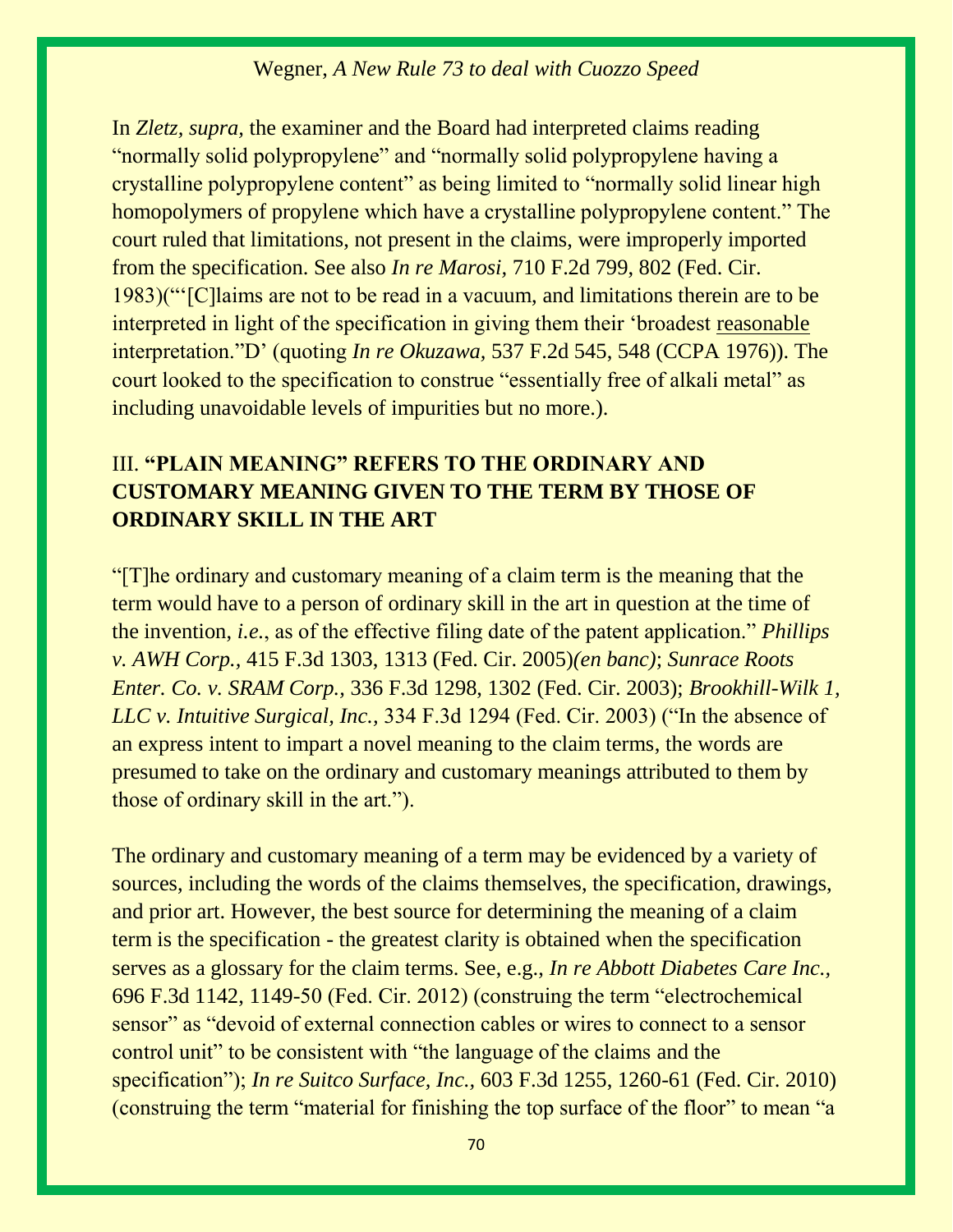clear, uniform layer on the top surface of a floor that is the final treatment or coating of a surface" to be consistent with "the express language of the claim and the specification"); *Vitronics Corp. v. Conceptronic Inc.,* 90 F.3d 1576, 1583 (Fed. Cir. 1996) (construing the term "solder reflow temperature" to mean "peak reflow temperature" of solder rather than the "liquidus temperature" of solder in order to remain consistent with the specification).

It is also appropriate to look to how the claim term is used in the prior art, which includes prior art patents, published applications, trade publications, and dictionaries. Any meaning of a claim term taken from the prior art must be consistent with the use of the claim term in the specification and drawings. Moreover, when the specification is clear about the scope and content of a claim term, there is no need to turn to extrinsic evidence for claim interpretation. *3M Innovative Props. Co. v. Tredegar Corp.,* 725 F.3d 1315, 1326-28 (Fed. Cir. 2013) (holding that "continuous microtextured skin layer over substantially the entire laminate" was clearly defined in the written description, and therefore, there was no need to turn to extrinsic evidence to construe the claim).

## IV. **APPLICANT MAY BE OWN LEXICOGRAPHER AND/OR MAY DISAVOW CLAIM SCOPE**

*The only exceptions to giving the words in a claim their ordinary and customary meaning in the art are (1) when the applicant acts as his own lexicographer; and (2) when the applicant disavows or disclaims the full scope of a claim term in the specification. To act as his own lexicographer, the applicant must clearly set forth a special definition of a claim term in the specification that differs from the plain and ordinary meaning it would otherwise possess. The specification may also include an intentional disclaimer, or disavowal, of claim scope. In both of these cases, "the inventor's intention, as expressed in the specification, is regarded as dispositive." Phillips v. AWH Corp.,* 415 F.3d 1303, 1316 (Fed. Cir. 2005) (en banc). See also *Starhome GmbH v. AT&T Mobility LLC,* 743 F.3d 849, 857 (Fed. Cir. 2014) (holding that the term "gateway" should be given its ordinary and customary meaning of "a connection between different networks" because nothing in the specification indicated a clear intent to depart from that ordinary meaning); *Thorner v. Sony Computer Entm't Am. LLC,* 669 F.3d 1362, 1367-68 (Fed. Cir. 2012)(The asserted claims of the patent were directed to a tactile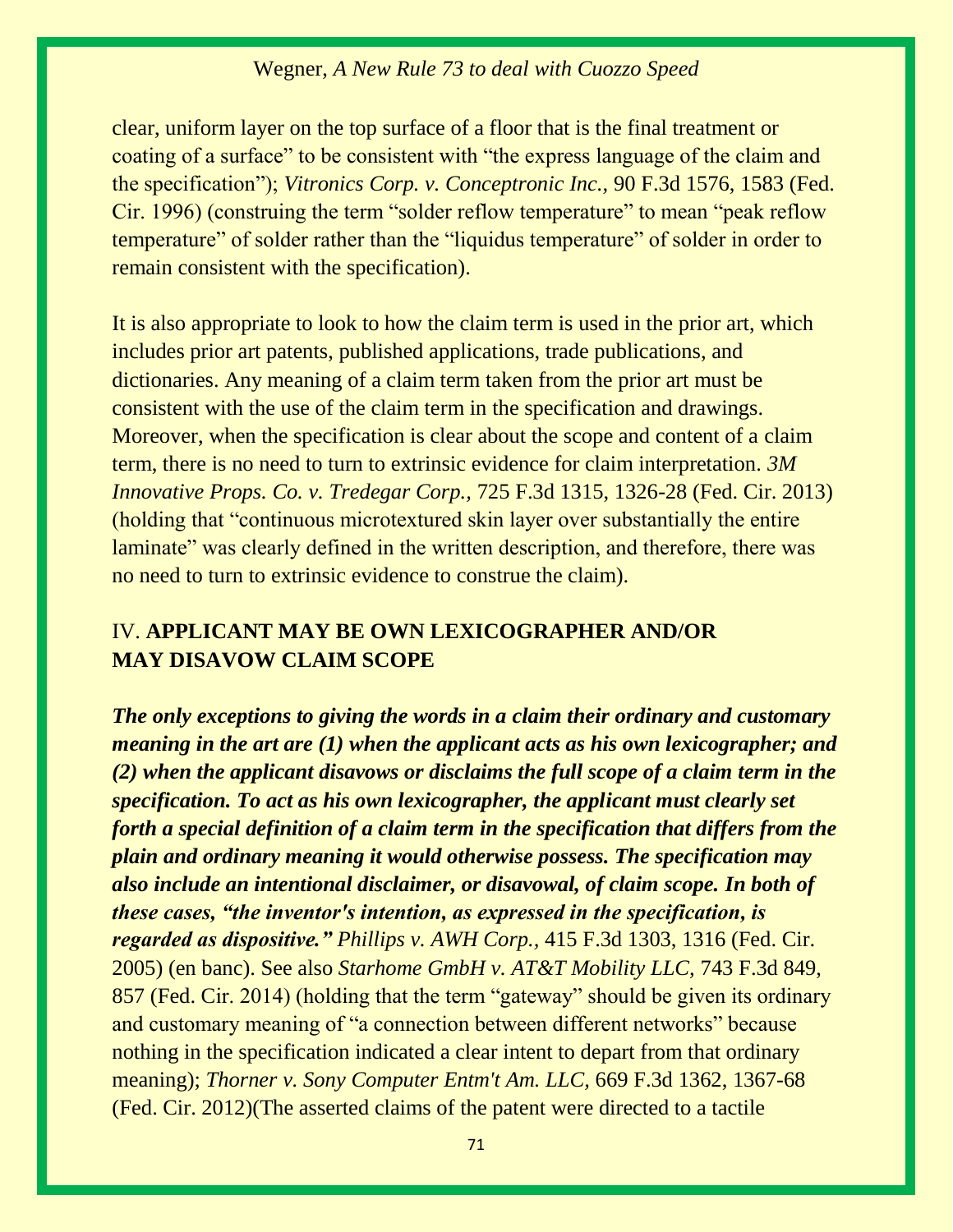feedback system for video game controllers comprising a flexible pad with a plurality of actuators "attached to said pad." The court held that the claims were not limited to actuators attached to the external surface of the pad, even though the specification used the word "attached" when describing embodiments affixed to the external surface of the pad but the word "embedded" when describing embodiments affixed to the internal surface of the pad. The court explained that the plain and ordinary meaning of "attached" includes both external and internal attachments. Further, there is no clear and explicit statement in the specification to redefine "attached" or disavow the full scope of the term.)

#### A. *Lexicography*

*An applicant is entitled to be his or her own lexicographer and may rebut the presumption that claim terms are to be given their ordinary and customary meaning by clearly setting forth a definition of the term that is different from its ordinary and customary meaning(s) in the specification at the time of filing*. See *In re Paulsen,* 30 F.3d 1475, 1480 (Fed. Cir. 1994) (holding that an inventor may define specific terms used to describe invention, but must do so "with reasonable clarity, deliberateness, and precision" and, if done, must "'set out his uncommon definition in some manner within the patent disclosure' so as to give one of ordinary skill in the art notice of the change" in meaning) (quoting *Intellicall, Inc. v. Phonometrics, Inc.,* 952 F.2d 1384, 1387-88 (Fed. Cir. 1992)).

# *Where an explicit definition is provided by the applicant for a term, that definition will control interpretation of the term as it is used in the claim*. *Toro*

*Co. v. White Consolidated Industries Inc.,* 199 F.3d 1295, 1301 (Fed. Cir. 1999) (meaning of words used in a claim is not construed in a "lexicographic vacuum, but in the context of the specification and drawings"). Thus, if a claim term is used in its ordinary and customary meaning throughout the specification, and the written description clearly indicates its meaning, then the term in the claim has that meaning. *Old Town Canoe Co. v. Confluence Holdings Corp.,* 448 F.3d 1309, 1317 (Fed. Cir. 2006) (The court held that "completion of coalescence" must be given its ordinary and customary meaning of reaching the end of coalescence. The court explained that even though coalescence could theoretically be ""completed" by halting the molding process earlier, the specification clearly intended that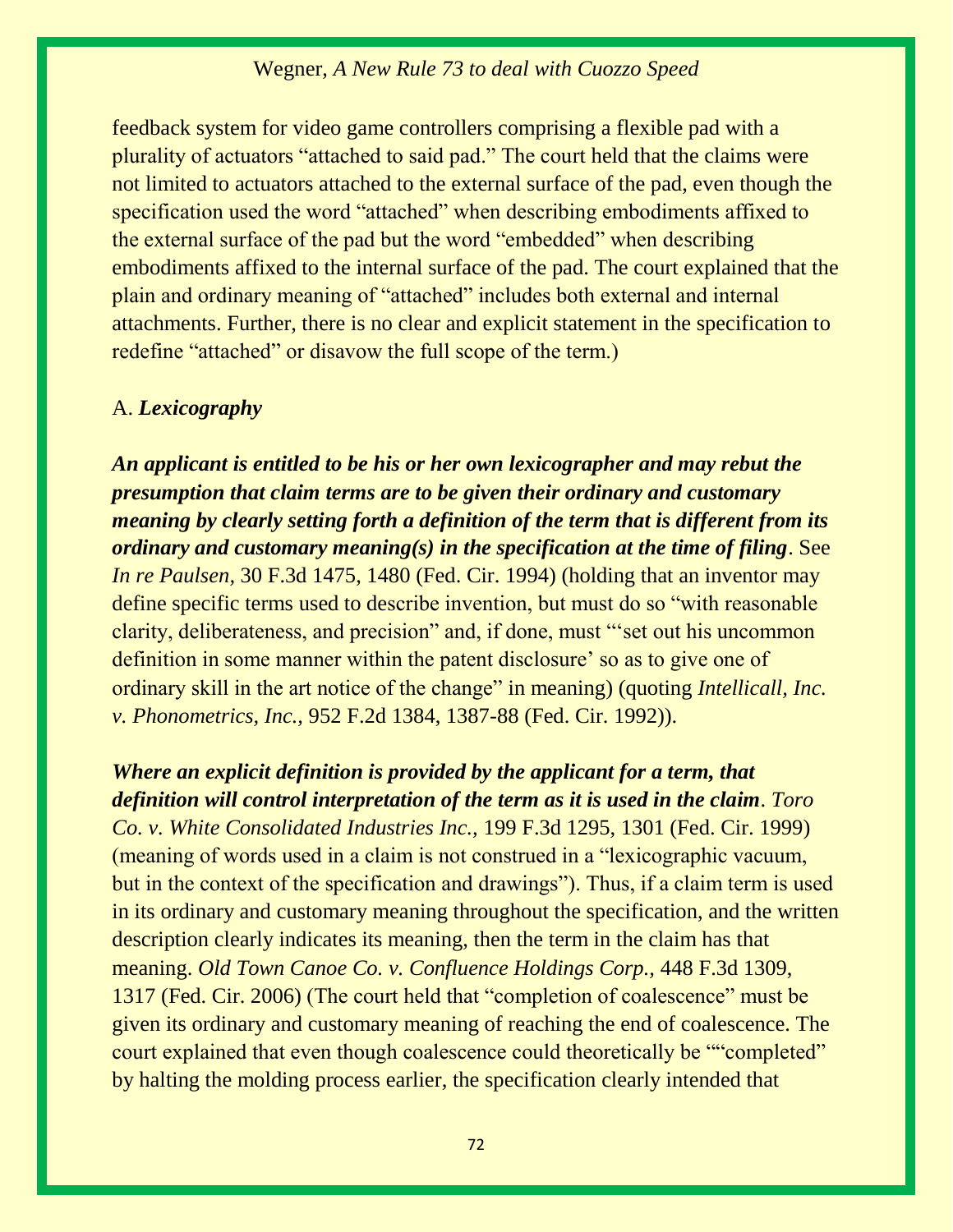## Wegner, *A New Rule 73 to deal with Cuozzo Speed*

completion of coalescence occurs only after the molding process reaches its optimum stage.)

However, it is important to note that *any special meaning assigned to a term "must be sufficiently clear in the specification that any departure from common usage would be so understood by a person of experience in the field of the invention*." *Multiform Desiccants Inc. v. Medzam Ltd.,* 133 F.3d 1473, 1477 (Fed. Cir. 1998). See also *Process Control Corp. v. HydReclaim Corp.,* 190 F.3d 1350, 1357 (Fed. Cir. 1999) and MPEP § 2173.05(a).

In some cases, the meaning of a particular claim term may be defined by implication, that is, according to the usage of the term in the context in the specification. See *Phillips v. AWH Corp.,* 415 F.3d 1303, 1320-21, 75 USPQ2d 1321, 1332 (Fed. Cir. 2005) *(en banc)*; *Vitronics Corp. v. Conceptronic Inc.,* 90 F.3d 1576, 1583 (Fed. Cir. 1996). But where the specification is ambiguous as to whether the inventor used claim terms inconsistent with their ordinary meaning, the ordinary meaning will apply. *Merck & Co. v. Teva Pharms. USA, Inc*., 395 F.3d 1364, 1370 (Fed. Cir. 2005) (The Federal Circuit reversed the district court's construction of the claim term "about" as "exactly." The appellate court explained that a passage in the specification the district court relied upon for the definition of ""about" was too ambiguous to redefine "about" to mean "exactly" in clear enough terms. The appellate court held that "about" should instead be given its plain and ordinary meaning of "approximately.").

#### B. *Disavowal*

*Applicant may also rebut the presumption of plain meaning by clearly disavowing the full scope of the claim term in the specification. Disavowal, or disclaimer of claim scope, is only considered when it is clear and unmistakable*. See *SciMed Life Sys., Inc. v. Advanced Cardiovascular Sys., Inc.,* 242 F.3d 1337, 1341 (Fed.Cir.2001) ("Where the specification makes clear that the invention does not include a particular feature, that feature is deemed to be outside the reach of the claims of the patent, even though the language of the claims, read without reference to the specification, might be considered broad enough to encompass the feature in question."); see also *In re Am. Acad. Of Sci. Tech Ctr.,* 367 F.3d 1359, 1365-67 (Fed. Cir. 2004) (refusing the limit claim term ""user computer" to only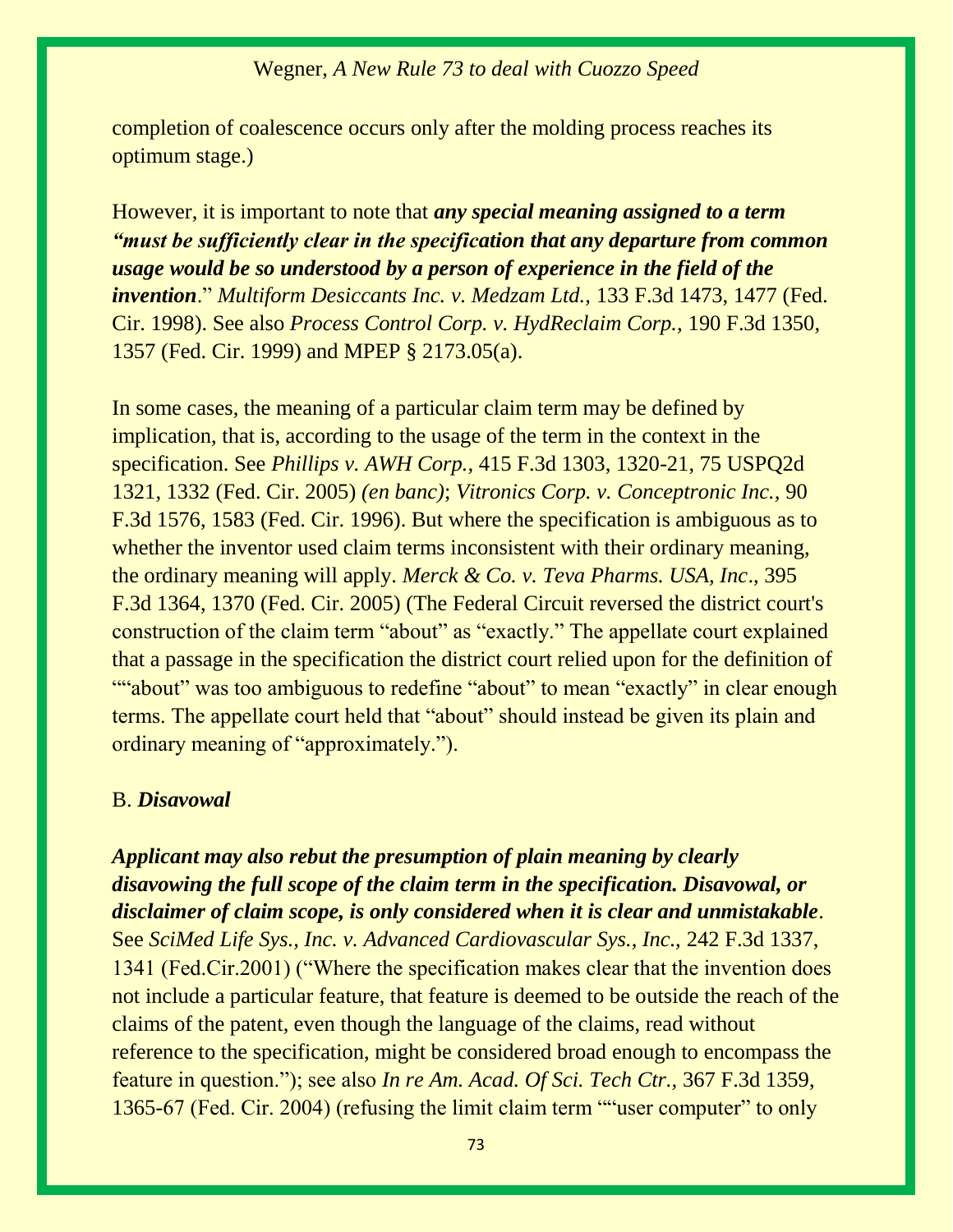## Wegner, *A New Rule 73 to deal with Cuozzo Speed*

"single-user computers" even though "some of the language of the specification, when viewed in isolation, might lead a reader to conclude that the term . . . is meant to refer to a computer that serves only a single user, the specification as a whole suggests a construction that is not so narrow"). But, in some cases, disavowal of a broader claim scope may be made by implication, such as where the specification contains only disparaging remarks with respect to a feature and every embodiment in the specification excludes that feature. *In re Abbott Diabetes Care Inc.*, 696 F.3d 1142, 1149-50 (Fed. Cir. 2012) (holding that the broadest reasonable interpretation of the claim term "electrochemical sensor" does not include a sensor having "external connection cables or wires" because the specification "repeatedly, consistently, and exclusively depict[s] an electrochemical sensor without external cables or wires while simultaneously disparaging sensors with external cables or wires"). If the examiner believes that the broadest reasonable interpretation of a claim is narrower than what the words of the claim otherwise suggest as the result of implicit disavowal in the specification, then the examiner should make his or her interpretation clear on the record.

See also MPEP § 2173.05(a).

# **V. Summary of determining the meaning of a claim term that does not invoke 35 U.S.C. 112(f)**

\* \* \*

The first question is to determine whether a claim term has an ordinary and customary meaning to those of ordinary skill in the art. If so, then the examiner should check the specification to determine whether it provides a special definition for the claim term. If the specification does not provide a special definition for the claim term, the examiner should apply the ordinary and customary meaning to the claim term. *If the specification provides a special definition for the claim term, the examiner should use the special definition. However, because there is a presumption that claim terms have their ordinary and customary meaning and the specification must provide a clear and intentional use of a special definition for the claim term to be treated as having a special definition, an Office action should acknowledge and identify the special definition in this situation.*

Moving back to the first question, if a claim term does not have an ordinary and customary meaning, the examiner should check the specification to determine whether it provides a meaning to the claim term. *If no reasonably clear meaning*